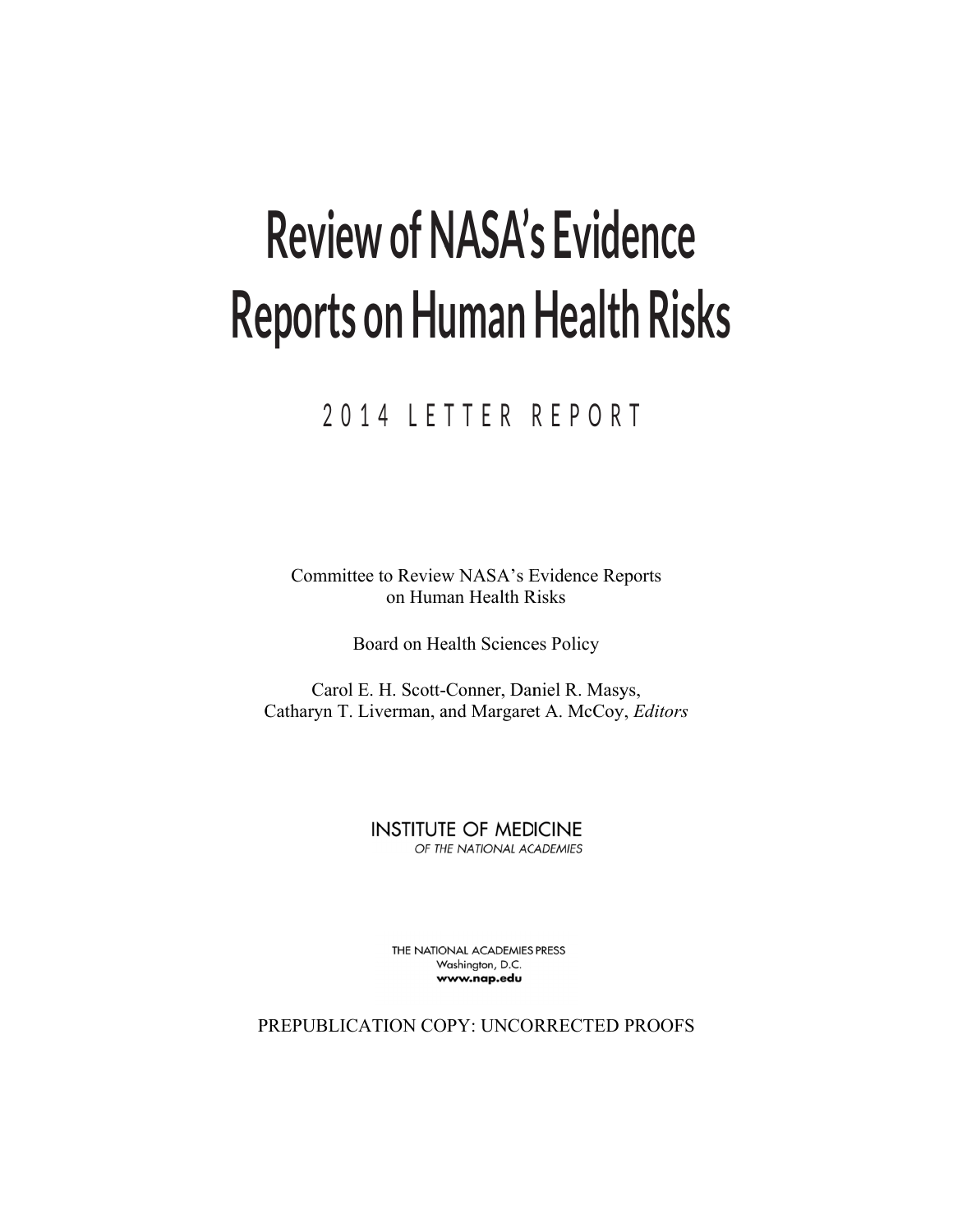#### **THE NATIONAL ACADEMIES PRESS • 500 Fifth Street, NW • Washington, DC 20001**

NOTICE: The project that is the subject of this report was approved by the Governing Board of the National Research Council, whose members are drawn from the councils of the National Academy of Sciences, the National Academy of Engineering, and the Institute of Medicine.

This project was supported by Contract NNH13CK19B, Task Order NNH13CK20D, between the National Academy of Sciences and the National Aeronautics and Space Administration. The views presented in this publication are those of the editors and attributing authors and do not necessarily reflect the view of the organizations or agencies that provided support for this project.

International Standard Book Number-13: International Standard Book Number-10:

Additional copies of this report available for sale from the National Academies Press, 500 Fifth Street, NW, Keck 360, Washington, DC 20001; (800) 624-6242 or (202) 334-3313; http://www.nap.edu.

For more information about the Institute of Medicine, visit the IOM home page at: **www.iom.edu.** 

Copyright 2015 by the National Academy of Sciences. All rights reserved.

Printed in the United States of America

The serpent has been a symbol of long life, healing, and knowledge among almost all cultures and religions since the beginning of recorded history. The serpent adopted as a logotype by the Institute of Medicine is a relief carving from ancient Greece, now held by the Staatliche Museen in Berlin.

Suggested citation: IOM (Institute of Medicine). 2015. *Review of NASA's evidence reports on human health risks: 2014 letter report.* Washington, DC: The National Academies Press.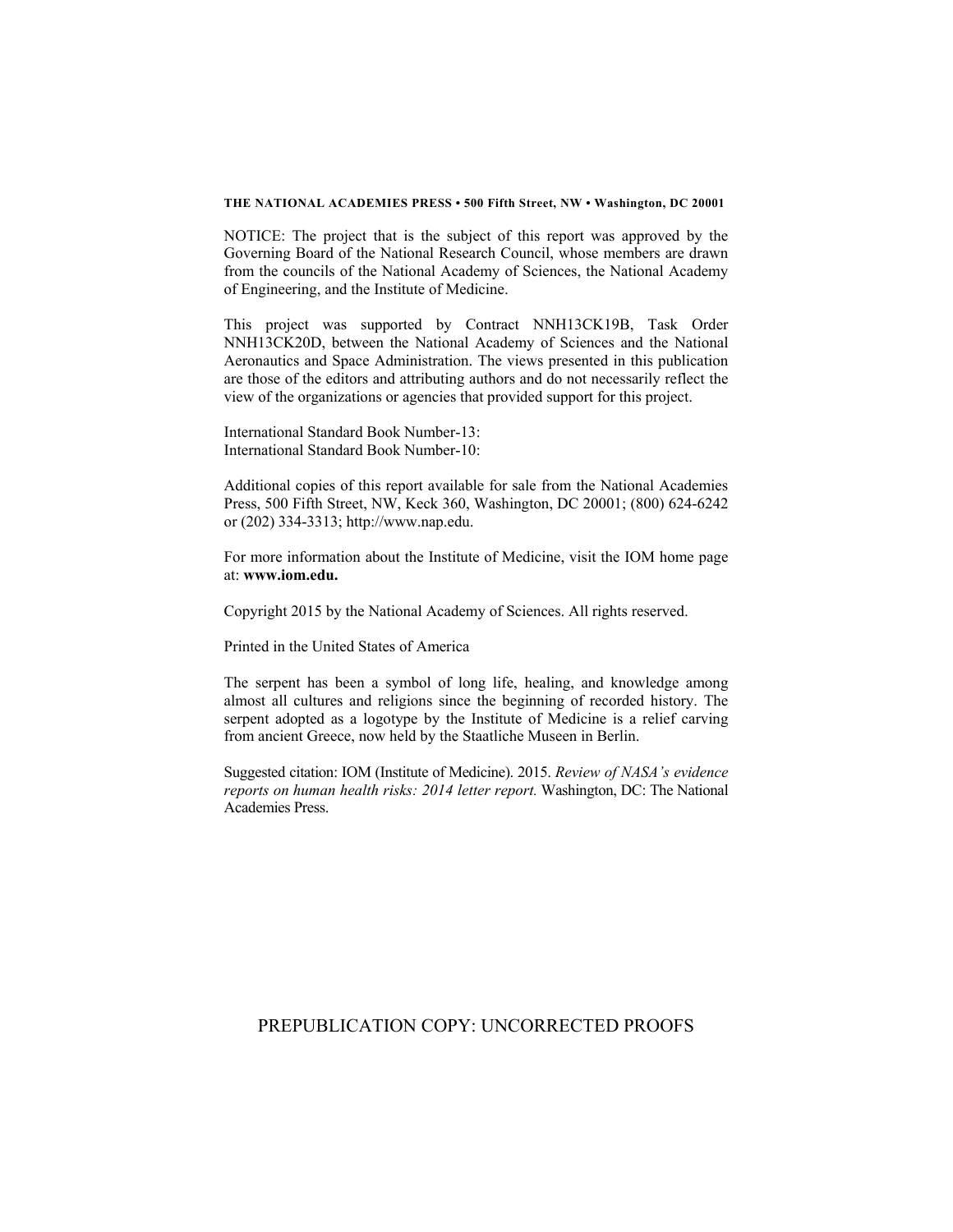"Knowing is not enough; we must apply.<br>Willing is not enough; we must do." -Goethe



Advising the Nation. Improving Health.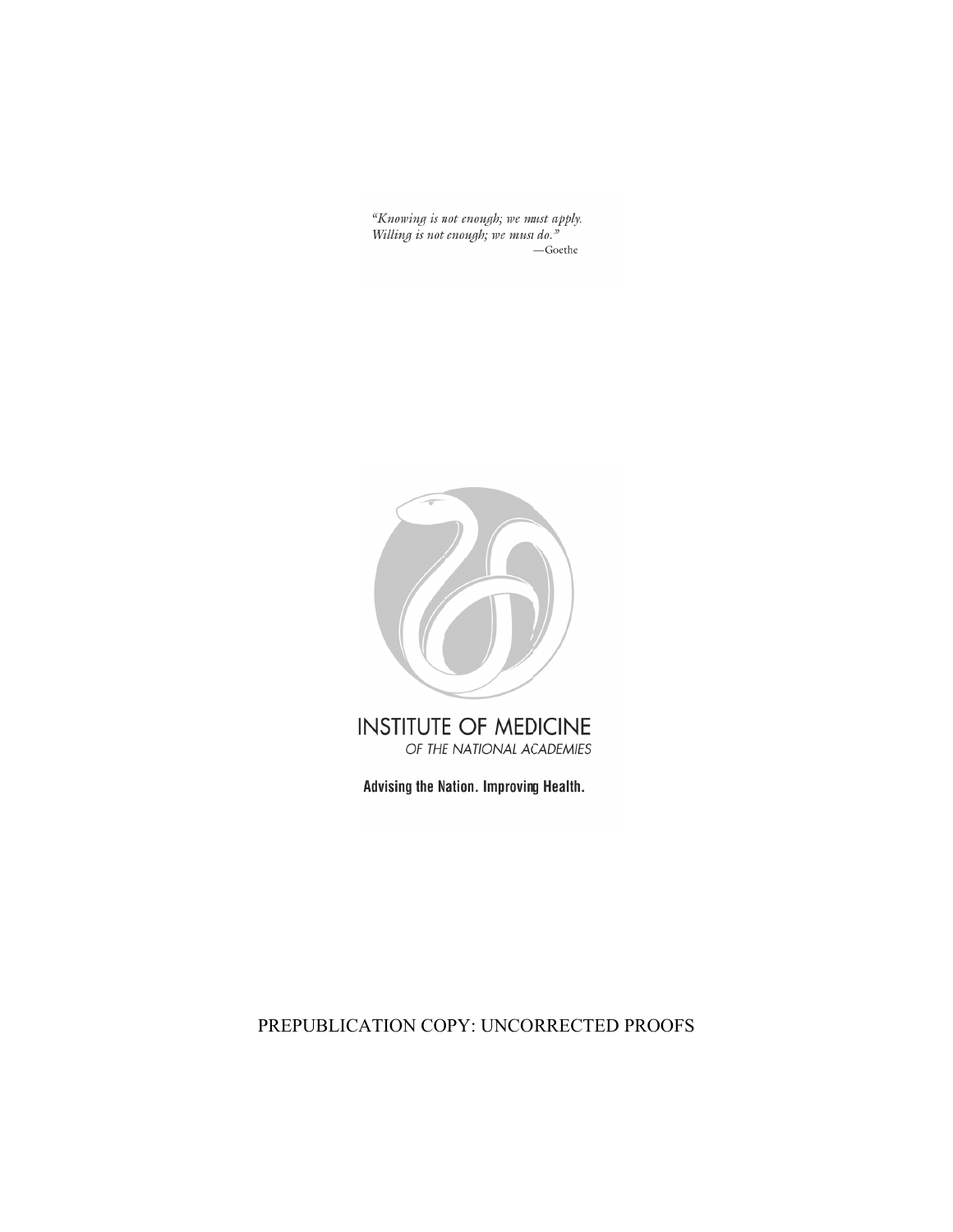# THE NATIONAL ACADEMIES

Advisers to the Nation on Science, Engineering, and Medicine

The National Academy of Sciences is a private, nonprofit, self-perpetuating society of distinguished scholars engaged in scientific and engineering research, dedicated to the furtherance of science and technology and to their use for the general welfare. Upon the authority of the charter granted to it by the Congress in 1863, the Academy has a mandate that requires it to advise the federal government on scientific and technical matters. Dr. Ralph J. Cicerone is president of the National Academy of Sciences.

The National Academy of Engineering was established in 1964, under the charter of the National Academy of Sciences, as a parallel organization of outstanding engineers. It is autonomous in its administration and in the selection of its members, sharing with the National Academy of Sciences the responsibility for advising the federal government. The National Academy of Engineering also sponsors engineering programs aimed at meeting national needs, encourages education and research, and recognizes the superior achievements of engineers. Dr. C. D. Mote, Jr., is president of the National Academy of Engineering.

The Institute of Medicine was established in 1970 by the National Academy of Sciences to secure the services of eminent members of appropriate professions in the examination of policy matters pertaining to the health of the public. The Institute acts under the responsibility given to the National Academy of Sciences by its congressional charter to be an adviser to the federal government and, upon its own initiative, to identify issues of medical care, research, and education. Dr. Victor J. Dzau is president of the Institute of Medicine.

The National Research Council was organized by the National Academy of Sciences in 1916 to associate the broad community of science and technology with the Academy's purposes of furthering knowledge and advising the federal government. Functioning in accordance with general policies determined by the Academy, the Council has become the principal operating agency of both the National Academy of Sciences and the National Academy of Engineering in providing services to the government, the public, and the scientific and engineering communities. The Council is administered jointly by both Academies and the Institute of Medicine. Dr. Ralph J. Cicerone and Dr. C. D. Mote, Jr., are chair and vice chair, respectively, of the National Research Council.

#### **www.nationa al-academies.o org**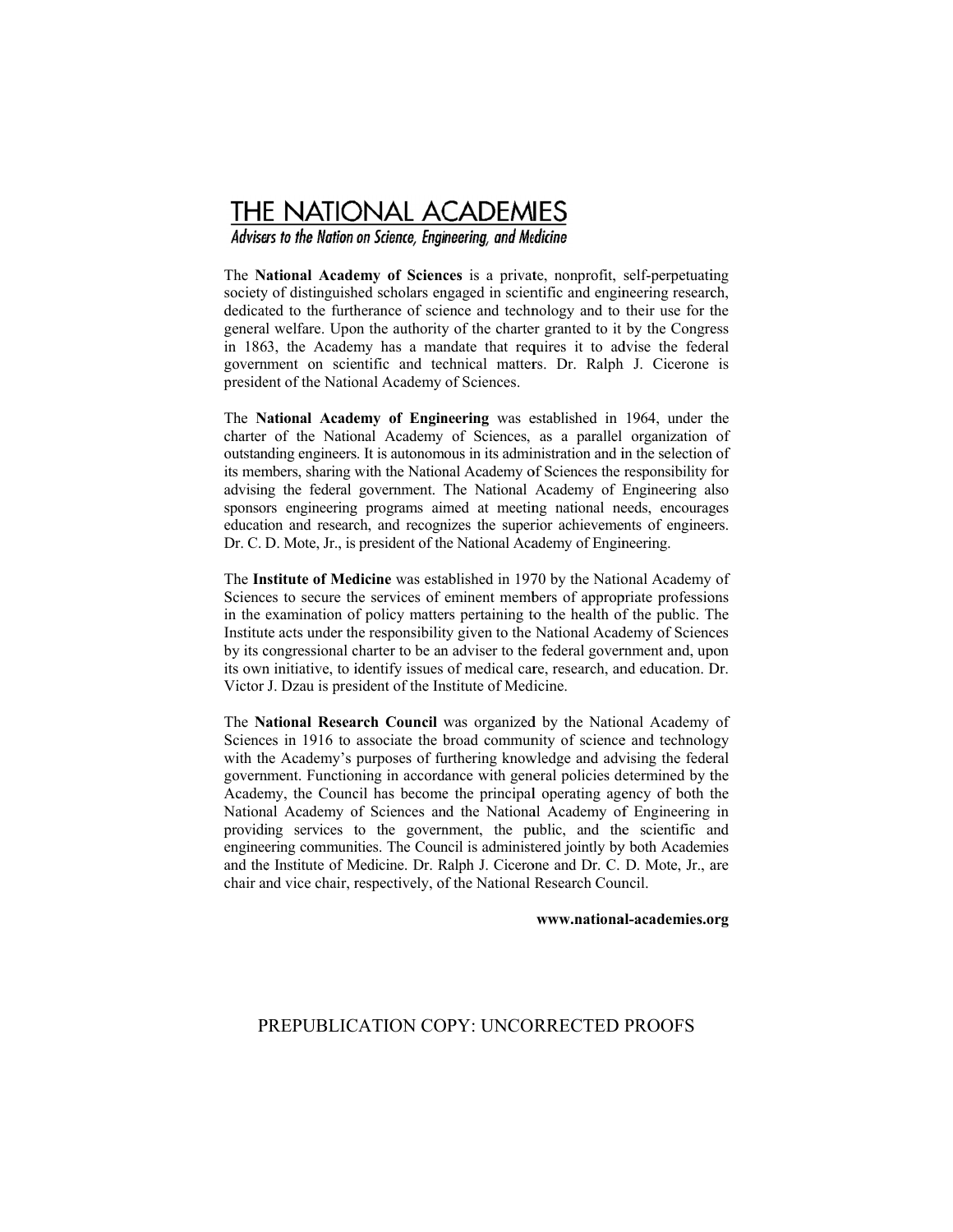#### **COMMITTEE TO REVIEW NASA'S EVIDENCE REPORTS ON HUMAN HEALTH RISKS**

**CAROL E. H. SCOTT-CONNER** (*Chair*), University of Iowa Carver College of Medicine, Iowa City **DANIEL R. MASYS** (*Vice Chair*), University of Washington, Seattle **SUSAN A. BLOOMFIELD,** Texas A&M University, College Station **KAREN S. COOK,** Stanford University, Stanford, CA **SUNDARESAN JAYARAMAN,** Georgia Institute of Technology, Atlanta **CHERYL NICKERSON,** Arizona State University, Tempe **JAMES A. PAWELCZYK,** Pennsylvania State University, University Park **ROBERT L. SATCHER,** University of Texas MD Anderson Cancer Center, Houston **RANDALL SHUMAKER,** University of Central Florida, Orlando **JACK STUSTER,** Anacapa Sciences, Inc., Santa Barbara, CA **GAYLE E. WOLOSCHAK,** Northwestern University Feinberg School of Medicine, Chicago, IL **LAURENCE R. YOUNG,** Massachusetts Institute of Technology, Cambridge

*IOM Staff* 

**CATHARYN T. LIVERMAN,** Study Director **MARGARET A. MCCOY,** Study Director **CLAIRE F. GIAMMARIA,** Research Associate **JUDITH L. ESTEP,** Program Associate **ANDREW M. POPE,** Director, Board on Health Sciences Policy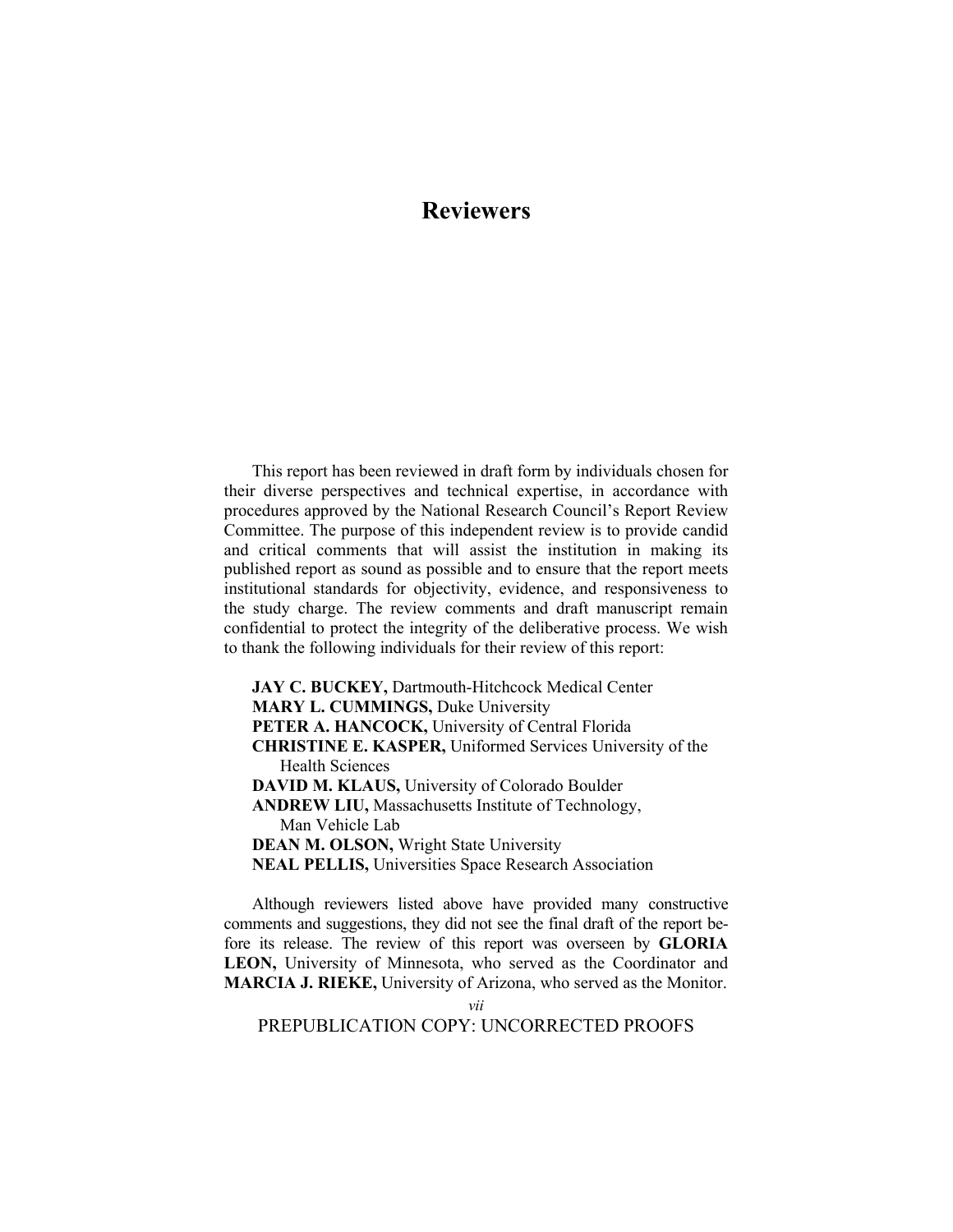### **Reviewers**

 This report has been reviewed in draft form by individuals chosen for their diverse perspectives and technical expertise, in accordance with procedures approved by the National Research Council's Report Review Committee. The purpose of this independent review is to provide candid and critical comments that will assist the institution in making its published report as sound as possible and to ensure that the report meets institutional standards for objectivity, evidence, and responsiveness to the study charge. The review comments and draft manuscript remain confidential to protect the integrity of the deliberative process. We wish to thank the following individuals for their review of this report:

**JAY C. BUCKEY, Dartmouth-Hitchcock Medical Center MARY L. CUMMINGS,** Duke University **PETER A. HANCOCK,** University of Central Florida **CHRISTINE E. KASPER,** Uniformed Services University of the Health Sciences **DAVID M. KLAUS,** University of Colorado Boulder **ANDREW LIU,** Massachusetts Institute of Technology, Man Vehicle Lab **DEAN M. OLSON,** Wright State University **NEAL PELLIS,** Universities Space Research Association

Although reviewers listed above have provided many constructive comments and suggestions, they did not see the final draft of the report before its release. The review of this report was overseen by **GLORIA LEON,** University of Minnesota, who served as the Coordinator and **MARCIA J. RIEKE,** University of Arizona, who served as the Monitor.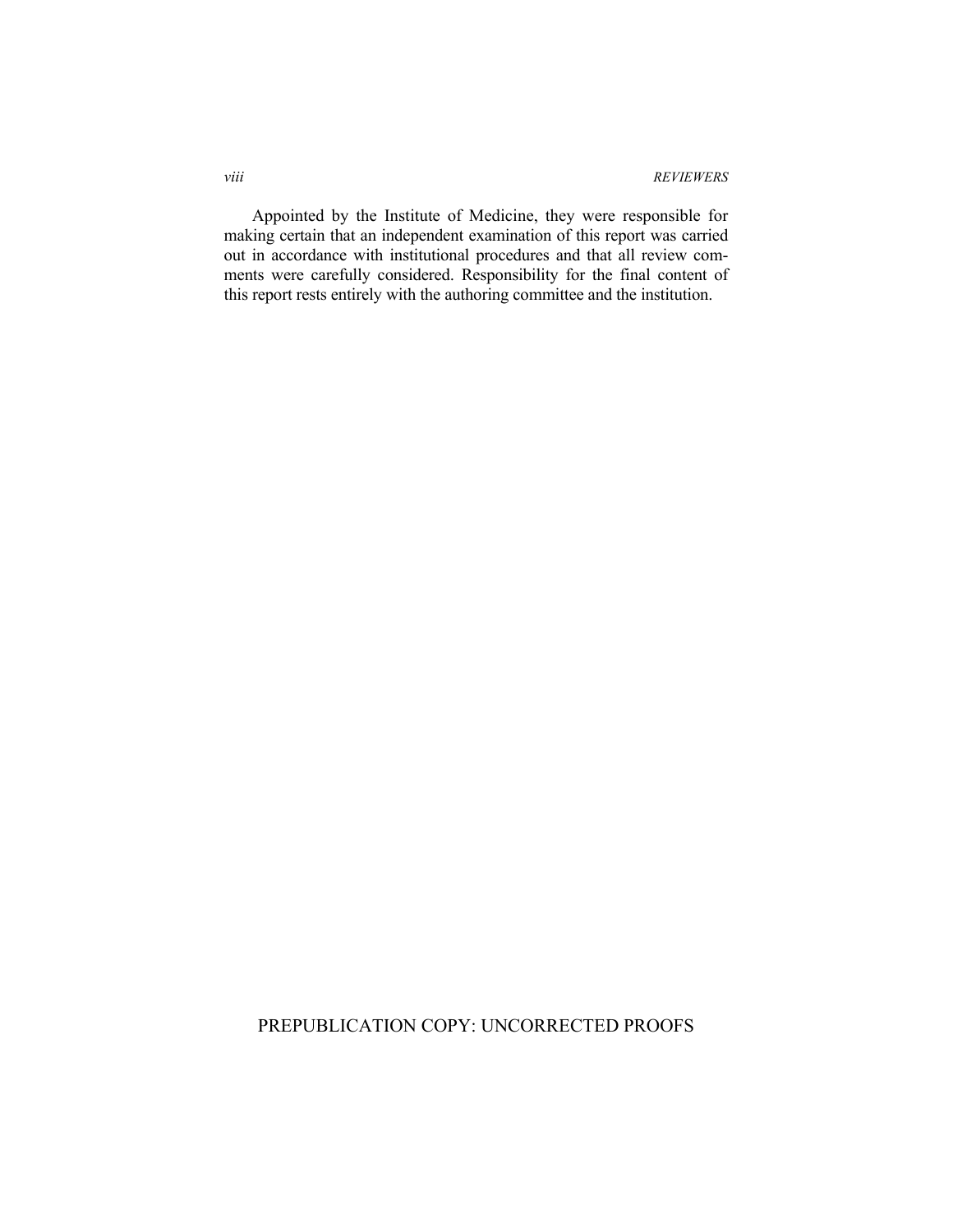Appointed by the Institute of Medicine, they were responsible for making certain that an independent examination of this report was carried out in accordance with institutional procedures and that all review comments were carefully considered. Responsibility for the final content of this report rests entirely with the authoring committee and the institution.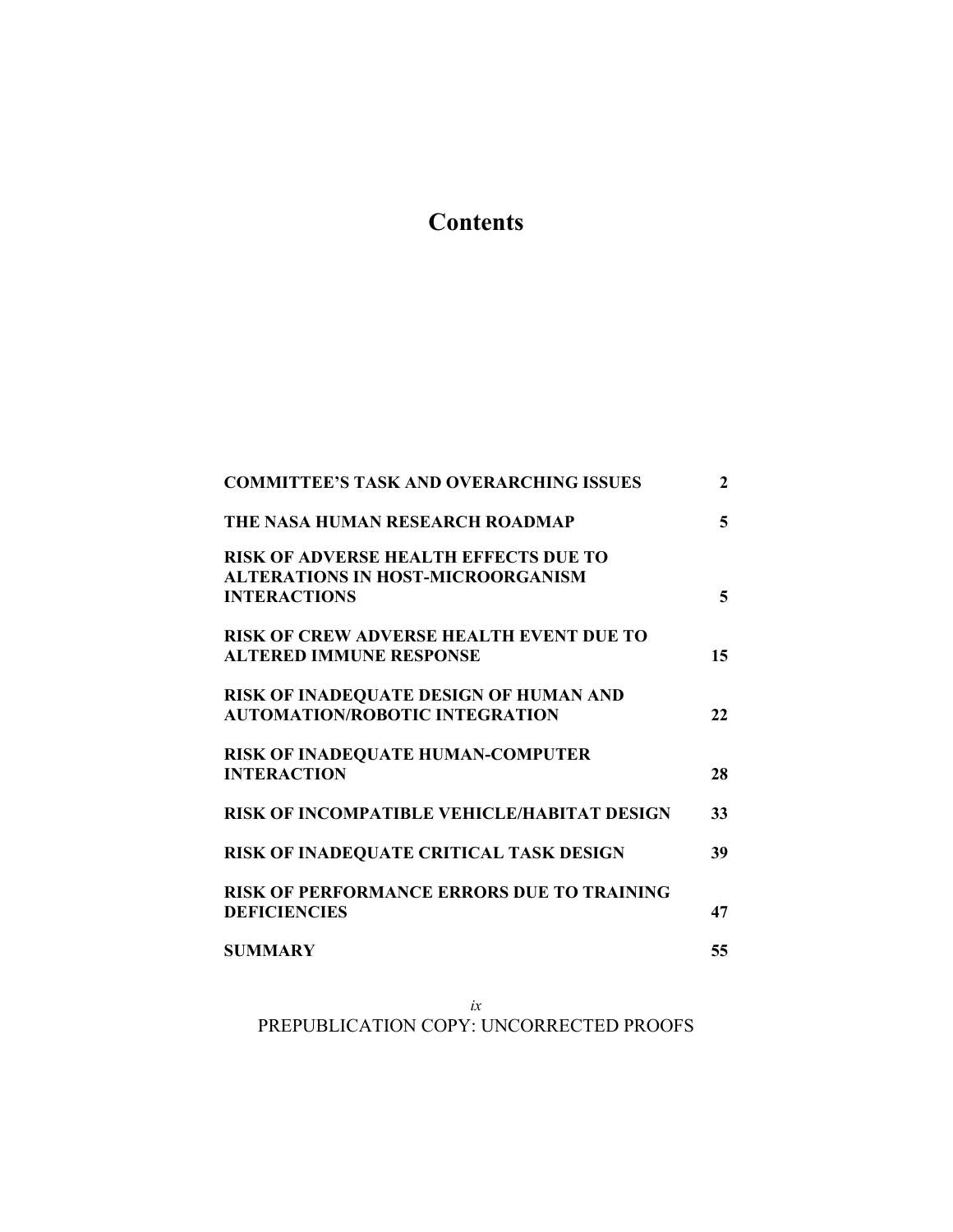# **Contents**

| <b>COMMITTEE'S TASK AND OVERARCHING ISSUES</b>                                                           | 2  |
|----------------------------------------------------------------------------------------------------------|----|
| THE NASA HUMAN RESEARCH ROADMAP                                                                          | 5  |
| <b>RISK OF ADVERSE HEALTH EFFECTS DUE TO</b><br>ALTERATIONS IN HOST-MICROORGANISM<br><b>INTERACTIONS</b> | 5  |
| <b>RISK OF CREW ADVERSE HEALTH EVENT DUE TO</b><br><b>ALTERED IMMUNE RESPONSE</b>                        | 15 |
| RISK OF INADEQUATE DESIGN OF HUMAN AND<br><b>AUTOMATION/ROBOTIC INTEGRATION</b>                          | 22 |
| RISK OF INADEQUATE HUMAN-COMPUTER<br><b>INTERACTION</b>                                                  | 28 |
| RISK OF INCOMPATIBLE VEHICLE/HABITAT DESIGN                                                              | 33 |
| RISK OF INADEQUATE CRITICAL TASK DESIGN                                                                  | 39 |
| RISK OF PERFORMANCE ERRORS DUE TO TRAINING<br><b>DEFICIENCIES</b>                                        | 47 |
| <b>SUMMARY</b>                                                                                           | 55 |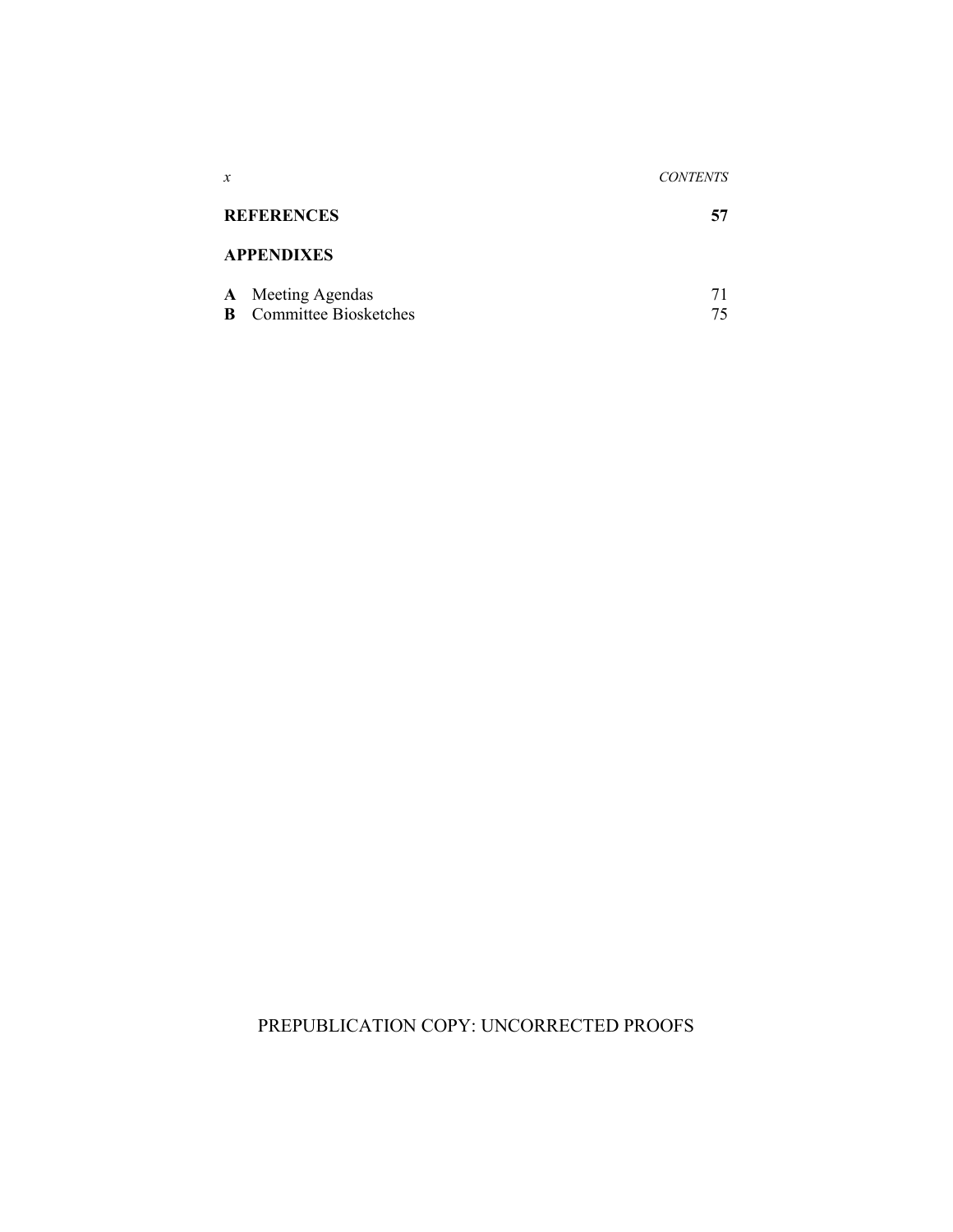| х                                                       | <b>CONTENTS</b> |
|---------------------------------------------------------|-----------------|
| <b>REFERENCES</b>                                       |                 |
| <b>APPENDIXES</b>                                       |                 |
| A Meeting Agendas<br><b>Committee Biosketches</b><br>R. | 75              |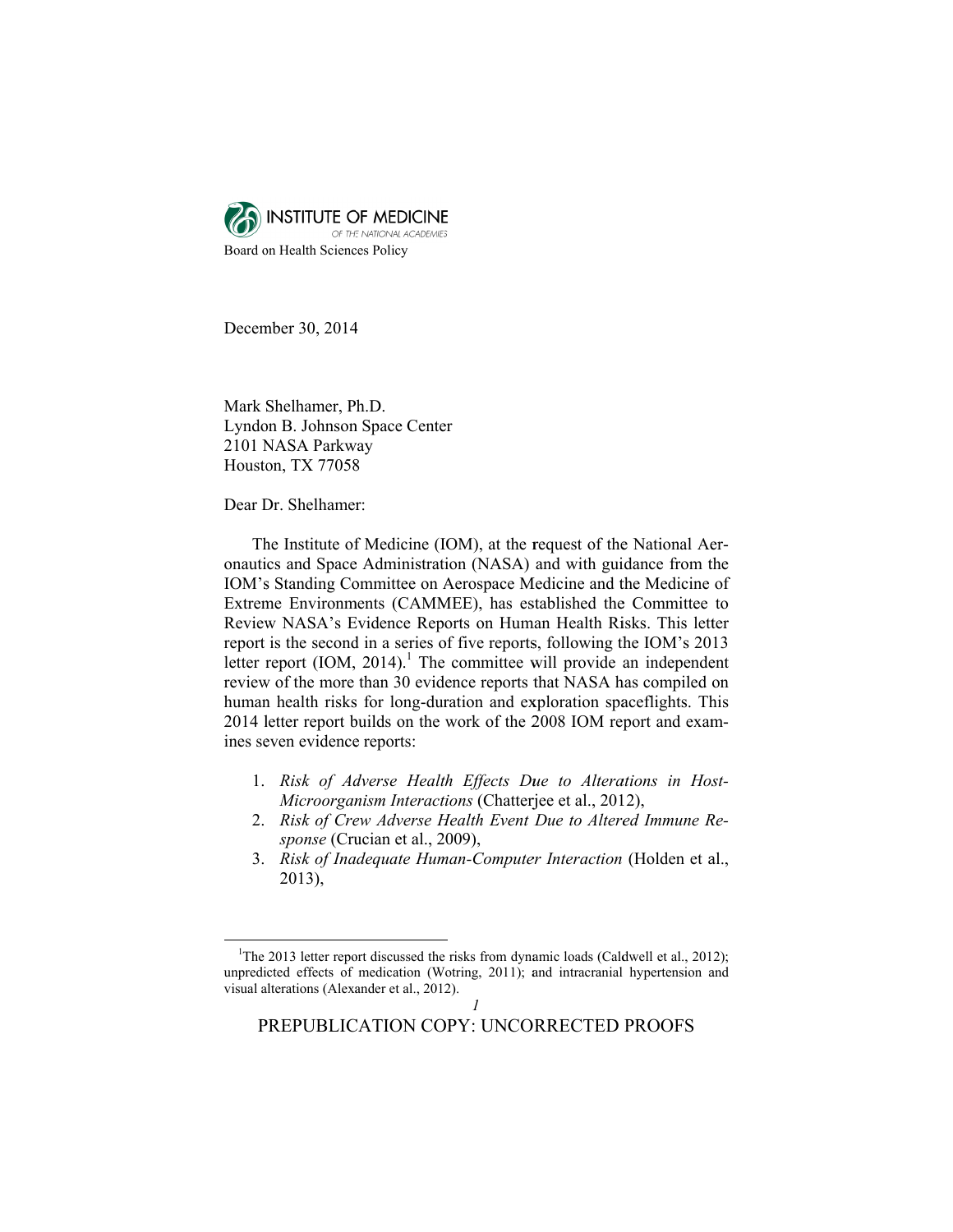

December 30, 2014

December 30, 2014<br>Mark Shelhamer, Ph.D. Lyndon B. Johnson Space Center 2101 N NASA Parkw way Houston, TX 77058 Houston, TX 77058<br>Dear Dr. Shelhamer:

 $\overline{a}$ 

 $\overline{\phantom{a}}$ 

The Institute of Medicine (IOM), at the request of the National Aeronautics and Space Administration (NASA) and with guidance from the IOM's Standing Committee on Aerospace Medicine and the Medicine of Extreme Environments (CAMMEE), has established the Committee to Review NASA's Evidence Reports on Human Health Risks. This letter report is the second in a series of five reports, following the IOM's 2013 letter report  $(IOM, 2014)$ .<sup>1</sup> The committee will provide an independent review of the more than 30 evidence reports that NASA has compiled on human health risks for long-duration and exploration spaceflights. This 2014 letter report builds on the work of the 2008 IOM report and examines seven evidence reports:

- 1. Risk of Adverse Health Effects Due to Alterations in Host-Microorganism Interactions (Chatterjee et al., 2012),
- 2. Risk of Crew Adverse Health Event Due to Altered Immune Response (Crucian et al., 2009),
- 3. Risk of Inadequate Human-Computer Interaction (Holden et al., 2013),

 $\overline{\phantom{a}}$ 

The 2013 letter report discussed the risks from dynamic loads (Caldwell et al., 2012); unpredicted effects of medication (Wotring, 2011); and intracranial hypertension and visual alterations (Alexander et al., 2012).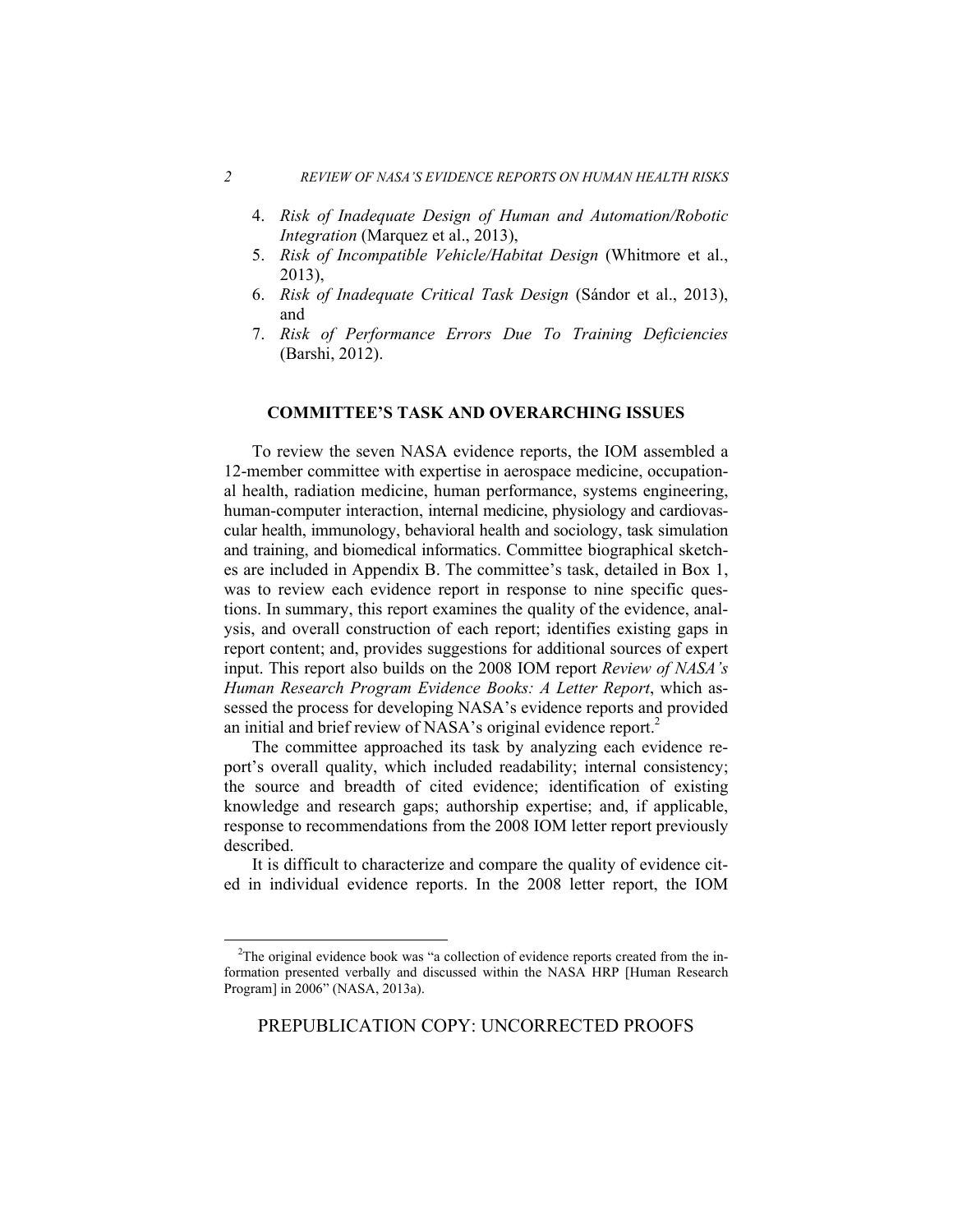- 4. *Risk of Inadequate Design of Human and Automation/Robotic Integration* (Marquez et al., 2013),
- 5. *Risk of Incompatible Vehicle/Habitat Design* (Whitmore et al., 2013),
- 6. *Risk of Inadequate Critical Task Design* (Sándor et al., 2013), and
- 7. *Risk of Performance Errors Due To Training Deficiencies*  (Barshi, 2012).

#### **COMMITTEE'S TASK AND OVERARCHING ISSUES**

To review the seven NASA evidence reports, the IOM assembled a 12-member committee with expertise in aerospace medicine, occupational health, radiation medicine, human performance, systems engineering, human-computer interaction, internal medicine, physiology and cardiovascular health, immunology, behavioral health and sociology, task simulation and training, and biomedical informatics. Committee biographical sketches are included in Appendix B. The committee's task, detailed in Box 1, was to review each evidence report in response to nine specific questions. In summary, this report examines the quality of the evidence, analysis, and overall construction of each report; identifies existing gaps in report content; and, provides suggestions for additional sources of expert input. This report also builds on the 2008 IOM report *Review of NASA's Human Research Program Evidence Books: A Letter Report*, which assessed the process for developing NASA's evidence reports and provided an initial and brief review of NASA's original evidence report.<sup>2</sup>

The committee approached its task by analyzing each evidence report's overall quality, which included readability; internal consistency; the source and breadth of cited evidence; identification of existing knowledge and research gaps; authorship expertise; and, if applicable, response to recommendations from the 2008 IOM letter report previously described.

It is difficult to characterize and compare the quality of evidence cited in individual evidence reports. In the 2008 letter report, the IOM

<sup>&</sup>lt;sup>2</sup>The original evidence book was "a collection of evidence reports created from the information presented verbally and discussed within the NASA HRP [Human Research Program] in 2006" (NASA, 2013a).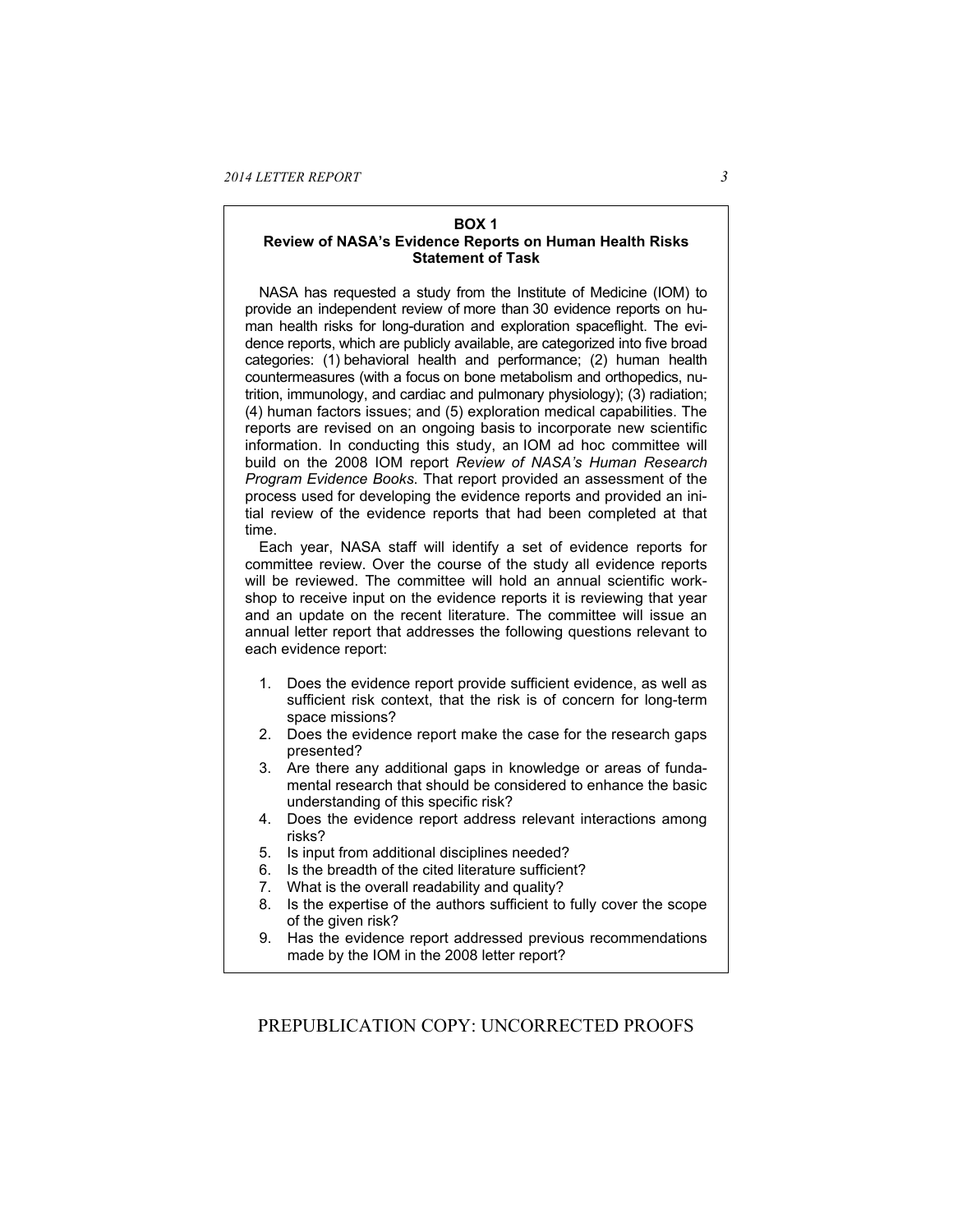#### **BOX 1 Review of NASA's Evidence Reports on Human Health Risks Statement of Task**

NASA has requested a study from the Institute of Medicine (IOM) to provide an independent review of more than 30 evidence reports on human health risks for long-duration and exploration spaceflight. The evidence reports, which are publicly available, are categorized into five broad categories: (1) behavioral health and performance; (2) human health countermeasures (with a focus on bone metabolism and orthopedics, nutrition, immunology, and cardiac and pulmonary physiology); (3) radiation; (4) human factors issues; and (5) exploration medical capabilities. The reports are revised on an ongoing basis to incorporate new scientific information. In conducting this study, an IOM ad hoc committee will build on the 2008 IOM report *Review of NASA's Human Research Program Evidence Books*. That report provided an assessment of the process used for developing the evidence reports and provided an initial review of the evidence reports that had been completed at that time.

Each year, NASA staff will identify a set of evidence reports for committee review. Over the course of the study all evidence reports will be reviewed. The committee will hold an annual scientific workshop to receive input on the evidence reports it is reviewing that year and an update on the recent literature. The committee will issue an annual letter report that addresses the following questions relevant to each evidence report:

- 1. Does the evidence report provide sufficient evidence, as well as sufficient risk context, that the risk is of concern for long-term space missions?
- 2. Does the evidence report make the case for the research gaps presented?
- 3. Are there any additional gaps in knowledge or areas of fundamental research that should be considered to enhance the basic understanding of this specific risk?
- 4. Does the evidence report address relevant interactions among risks?
- 5. Is input from additional disciplines needed?
- 6. Is the breadth of the cited literature sufficient?
- 7. What is the overall readability and quality?
- 8. Is the expertise of the authors sufficient to fully cover the scope of the given risk?
- 9. Has the evidence report addressed previous recommendations made by the IOM in the 2008 letter report?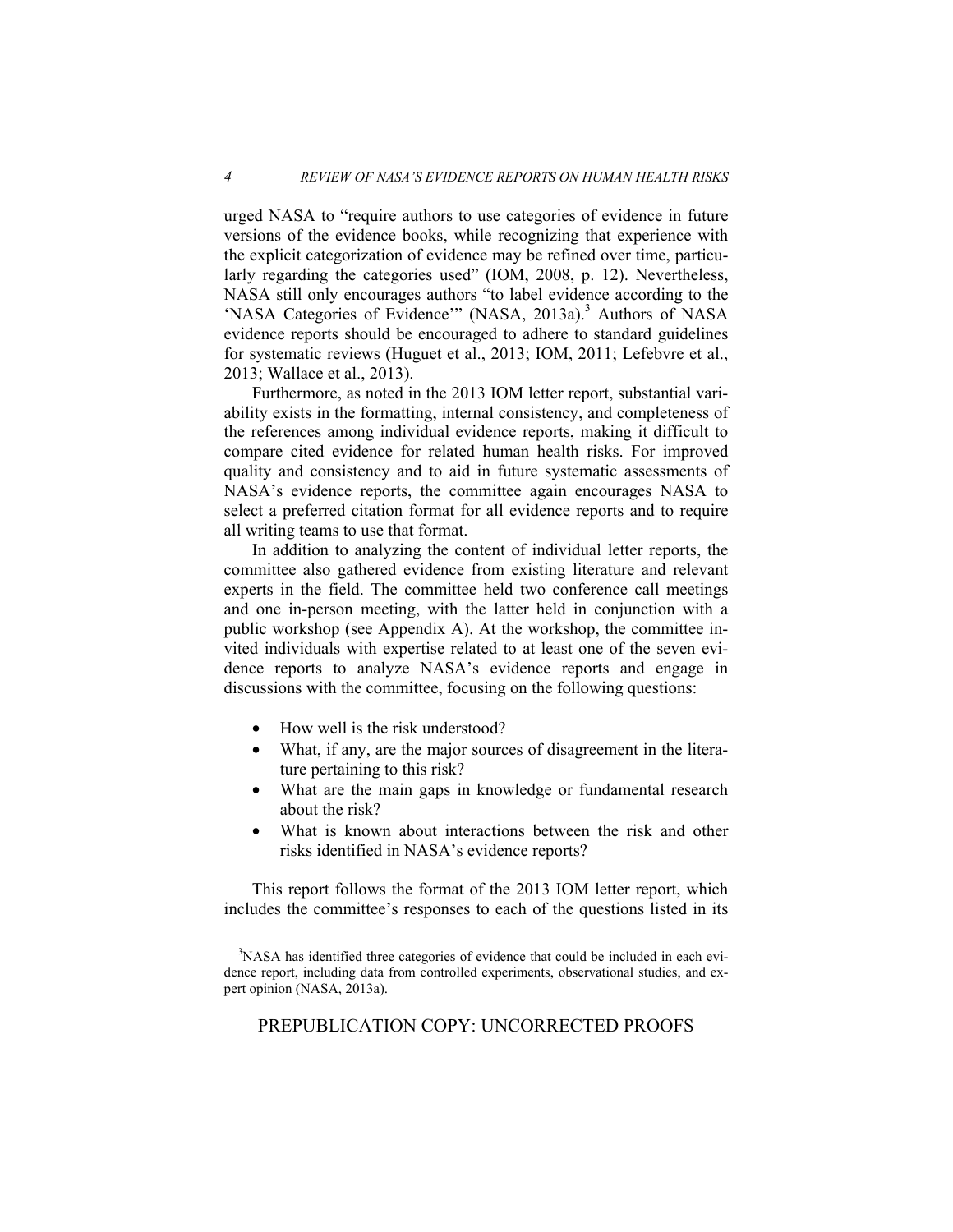urged NASA to "require authors to use categories of evidence in future versions of the evidence books, while recognizing that experience with the explicit categorization of evidence may be refined over time, particularly regarding the categories used" (IOM, 2008, p. 12). Nevertheless, NASA still only encourages authors "to label evidence according to the 'NASA Categories of Evidence'" (NASA, 2013a).<sup>3</sup> Authors of NASA evidence reports should be encouraged to adhere to standard guidelines for systematic reviews (Huguet et al., 2013; IOM, 2011; Lefebvre et al., 2013; Wallace et al., 2013).

Furthermore, as noted in the 2013 IOM letter report, substantial variability exists in the formatting, internal consistency, and completeness of the references among individual evidence reports, making it difficult to compare cited evidence for related human health risks. For improved quality and consistency and to aid in future systematic assessments of NASA's evidence reports, the committee again encourages NASA to select a preferred citation format for all evidence reports and to require all writing teams to use that format.

In addition to analyzing the content of individual letter reports, the committee also gathered evidence from existing literature and relevant experts in the field. The committee held two conference call meetings and one in-person meeting, with the latter held in conjunction with a public workshop (see Appendix A). At the workshop, the committee invited individuals with expertise related to at least one of the seven evidence reports to analyze NASA's evidence reports and engage in discussions with the committee, focusing on the following questions:

- How well is the risk understood?
- What, if any, are the major sources of disagreement in the literature pertaining to this risk?
- What are the main gaps in knowledge or fundamental research about the risk?
- What is known about interactions between the risk and other risks identified in NASA's evidence reports?

This report follows the format of the 2013 IOM letter report, which includes the committee's responses to each of the questions listed in its

 $\overline{\phantom{0}}$ <sup>3</sup>NASA has identified three categories of evidence that could be included in each evidence report, including data from controlled experiments, observational studies, and expert opinion (NASA, 2013a).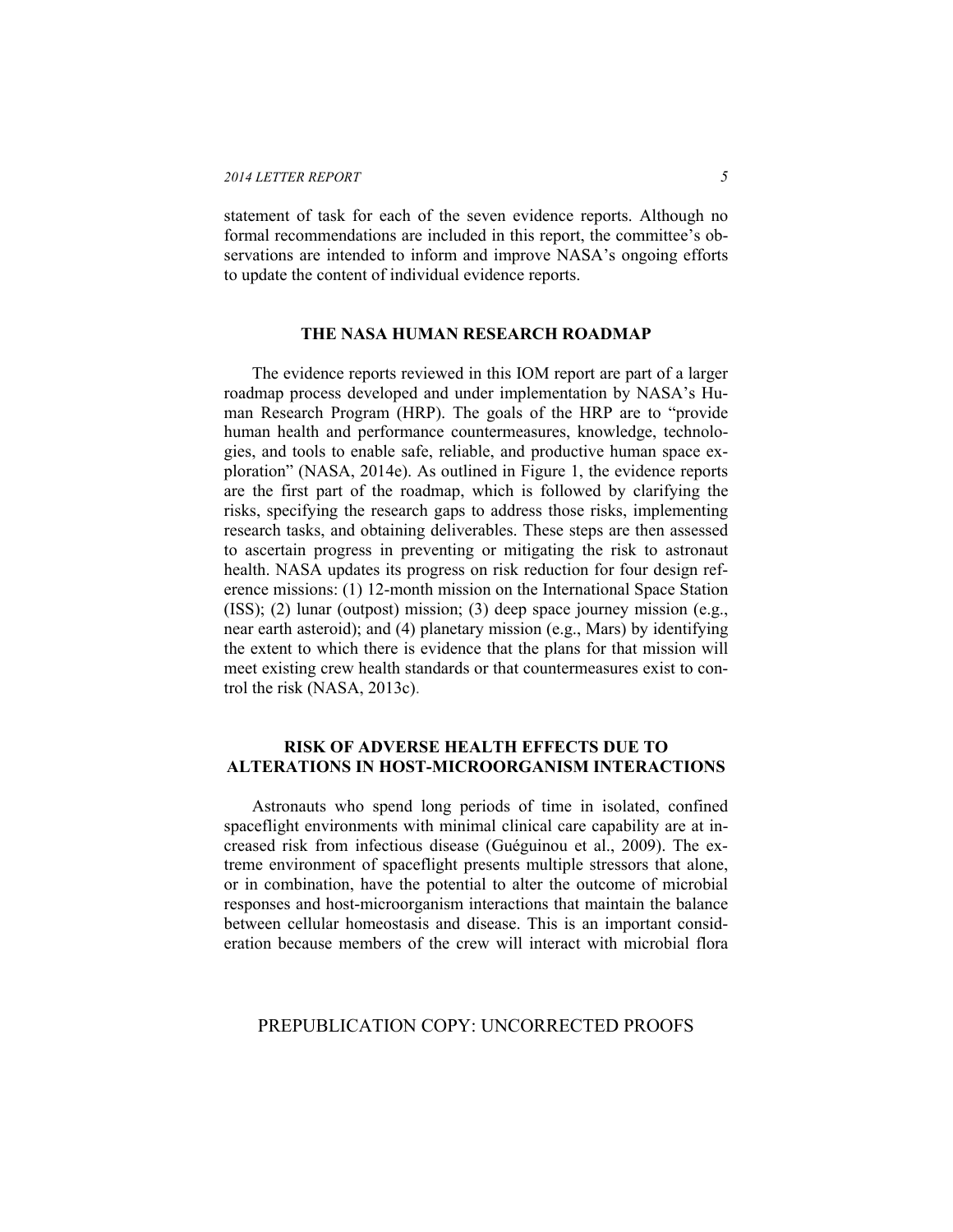statement of task for each of the seven evidence reports. Although no formal recommendations are included in this report, the committee's observations are intended to inform and improve NASA's ongoing efforts to update the content of individual evidence reports.

#### **THE NASA HUMAN RESEARCH ROADMAP**

 The evidence reports reviewed in this IOM report are part of a larger roadmap process developed and under implementation by NASA's Human Research Program (HRP). The goals of the HRP are to "provide human health and performance countermeasures, knowledge, technologies, and tools to enable safe, reliable, and productive human space exploration" (NASA, 2014e). As outlined in Figure 1, the evidence reports are the first part of the roadmap, which is followed by clarifying the risks, specifying the research gaps to address those risks, implementing research tasks, and obtaining deliverables. These steps are then assessed to ascertain progress in preventing or mitigating the risk to astronaut health. NASA updates its progress on risk reduction for four design reference missions: (1) 12-month mission on the International Space Station (ISS); (2) lunar (outpost) mission; (3) deep space journey mission (e.g., near earth asteroid); and (4) planetary mission (e.g., Mars) by identifying the extent to which there is evidence that the plans for that mission will meet existing crew health standards or that countermeasures exist to control the risk (NASA, 2013c).

#### **RISK OF ADVERSE HEALTH EFFECTS DUE TO ALTERATIONS IN HOST-MICROORGANISM INTERACTIONS**

 Astronauts who spend long periods of time in isolated, confined spaceflight environments with minimal clinical care capability are at increased risk from infectious disease (Guéguinou et al., 2009). The extreme environment of spaceflight presents multiple stressors that alone, or in combination, have the potential to alter the outcome of microbial responses and host-microorganism interactions that maintain the balance between cellular homeostasis and disease. This is an important consideration because members of the crew will interact with microbial flora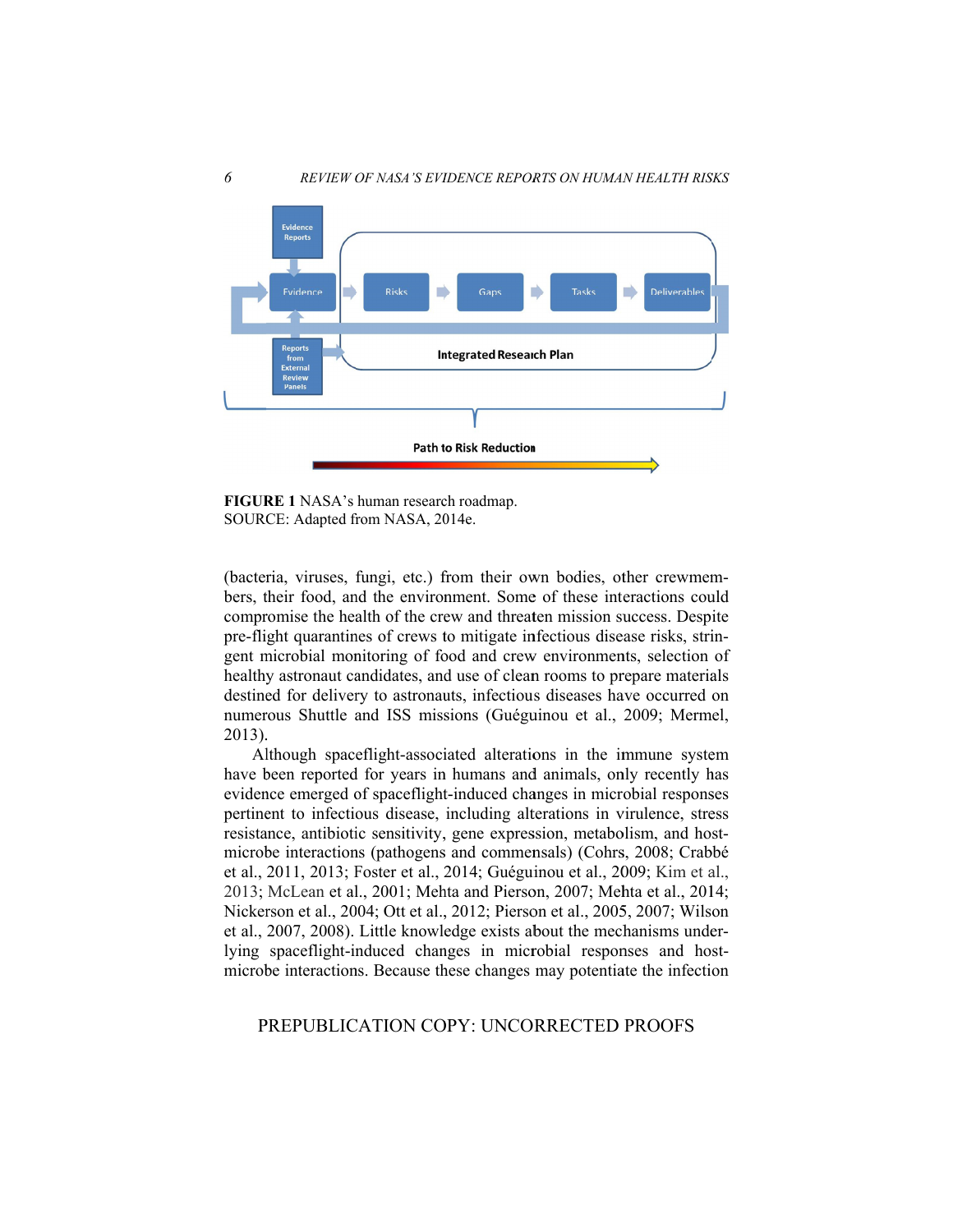

**FIGURE 1** NASA's human research roadmap. SOURCE: Adapted from NASA, 2014e.

(bacteria, viruses, fungi, etc.) from their own bodies, other crewmembers, their food, and the environment. Some of these interactions could compromise the health of the crew and threaten mission success. Despite pre-flight quarantines of crews to mitigate infectious disease risks, stringent microbial monitoring of food and crew environments, selection of healthy astronaut candidates, and use of clean rooms to prepare materials destined for delivery to astronauts, infectious diseases have occurred on numerous Shuttle and ISS missions (Guéguinou et al., 2009; Mermel, 2013).

2013).<br>Although spaceflight-associated alterations in the immune system have been reported for years in humans and animals, only recently has evidence emerged of spaceflight-induced changes in microbial responses pertinent to infectious disease, including alterations in virulence, stress resistance, antibiotic sensitivity, gene expression, metabolism, and hostmicrobe interactions (pathogens and commensals) (Cohrs, 2008; Crabbé et al., 2011, 2013; Foster et al., 2014; Guéguinou et al., 2009; Kim et al., 2013; McLean et al., 2001; Mehta and Pierson, 2007; Mehta et al., 2014; Nickerson et al., 2004; Ott et al., 2012; Pierson et al., 2005, 2007; Wilson et al., 2007, 2008). Little knowledge exists about the mechanisms underlying spaceflight-induced changes in microbial responses and hostmicrobe interactions. Because these changes may potentiate the infection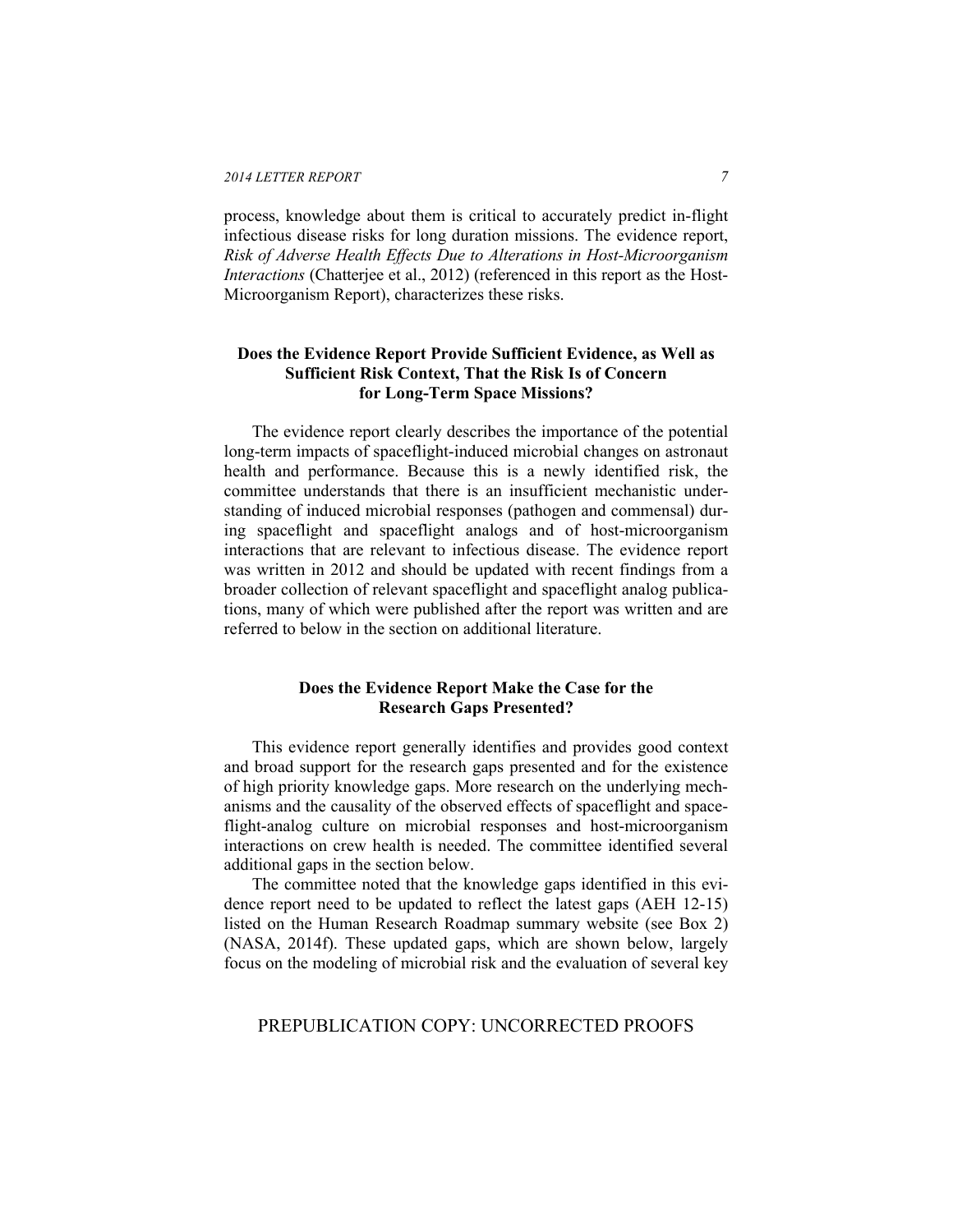process, knowledge about them is critical to accurately predict in-flight infectious disease risks for long duration missions. The evidence report, *Risk of Adverse Health Effects Due to Alterations in Host-Microorganism Interactions* (Chatterjee et al., 2012) (referenced in this report as the Host-Microorganism Report), characterizes these risks.

#### **Does the Evidence Report Provide Sufficient Evidence, as Well as Sufficient Risk Context, That the Risk Is of Concern for Long-Term Space Missions?**

The evidence report clearly describes the importance of the potential long-term impacts of spaceflight-induced microbial changes on astronaut health and performance. Because this is a newly identified risk, the committee understands that there is an insufficient mechanistic understanding of induced microbial responses (pathogen and commensal) during spaceflight and spaceflight analogs and of host-microorganism interactions that are relevant to infectious disease. The evidence report was written in 2012 and should be updated with recent findings from a broader collection of relevant spaceflight and spaceflight analog publications, many of which were published after the report was written and are referred to below in the section on additional literature.

#### **Does the Evidence Report Make the Case for the Research Gaps Presented?**

This evidence report generally identifies and provides good context and broad support for the research gaps presented and for the existence of high priority knowledge gaps. More research on the underlying mechanisms and the causality of the observed effects of spaceflight and spaceflight-analog culture on microbial responses and host-microorganism interactions on crew health is needed. The committee identified several additional gaps in the section below.

The committee noted that the knowledge gaps identified in this evidence report need to be updated to reflect the latest gaps (AEH 12-15) listed on the Human Research Roadmap summary website (see Box 2) (NASA, 2014f). These updated gaps, which are shown below, largely focus on the modeling of microbial risk and the evaluation of several key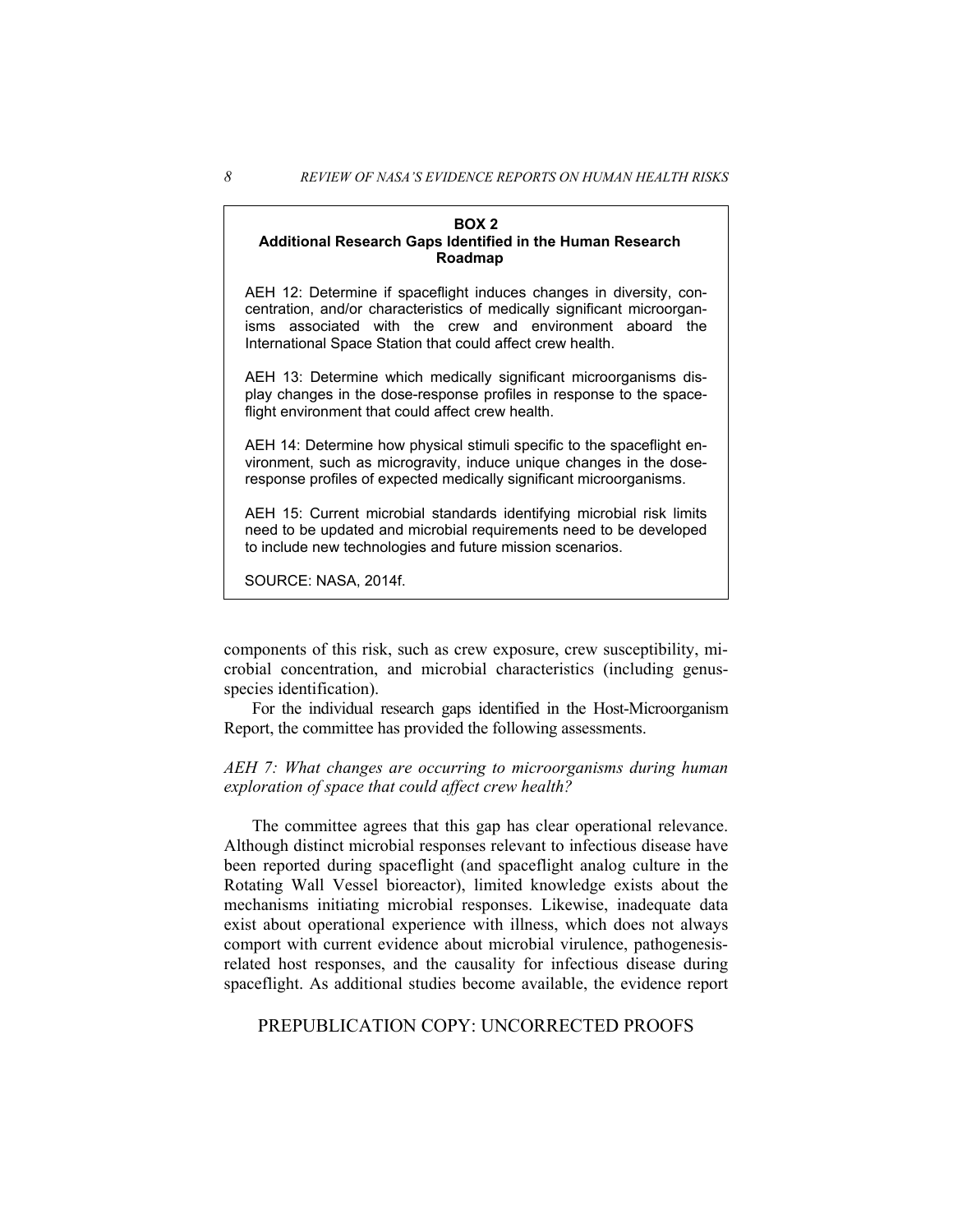#### **BOX 2 Additional Research Gaps Identified in the Human Research Roadmap**

AEH 12: Determine if spaceflight induces changes in diversity, concentration, and/or characteristics of medically significant microorganisms associated with the crew and environment aboard the International Space Station that could affect crew health.

AEH 13: Determine which medically significant microorganisms display changes in the dose-response profiles in response to the spaceflight environment that could affect crew health.

AEH 14: Determine how physical stimuli specific to the spaceflight environment, such as microgravity, induce unique changes in the doseresponse profiles of expected medically significant microorganisms.

AEH 15: Current microbial standards identifying microbial risk limits need to be updated and microbial requirements need to be developed to include new technologies and future mission scenarios.

SOURCE: NASA, 2014f.

components of this risk, such as crew exposure, crew susceptibility, microbial concentration, and microbial characteristics (including genusspecies identification).

For the individual research gaps identified in the Host-Microorganism Report, the committee has provided the following assessments.

#### *AEH 7: What changes are occurring to microorganisms during human exploration of space that could affect crew health?*

 The committee agrees that this gap has clear operational relevance. Although distinct microbial responses relevant to infectious disease have been reported during spaceflight (and spaceflight analog culture in the Rotating Wall Vessel bioreactor), limited knowledge exists about the mechanisms initiating microbial responses. Likewise, inadequate data exist about operational experience with illness, which does not always comport with current evidence about microbial virulence, pathogenesisrelated host responses, and the causality for infectious disease during spaceflight. As additional studies become available, the evidence report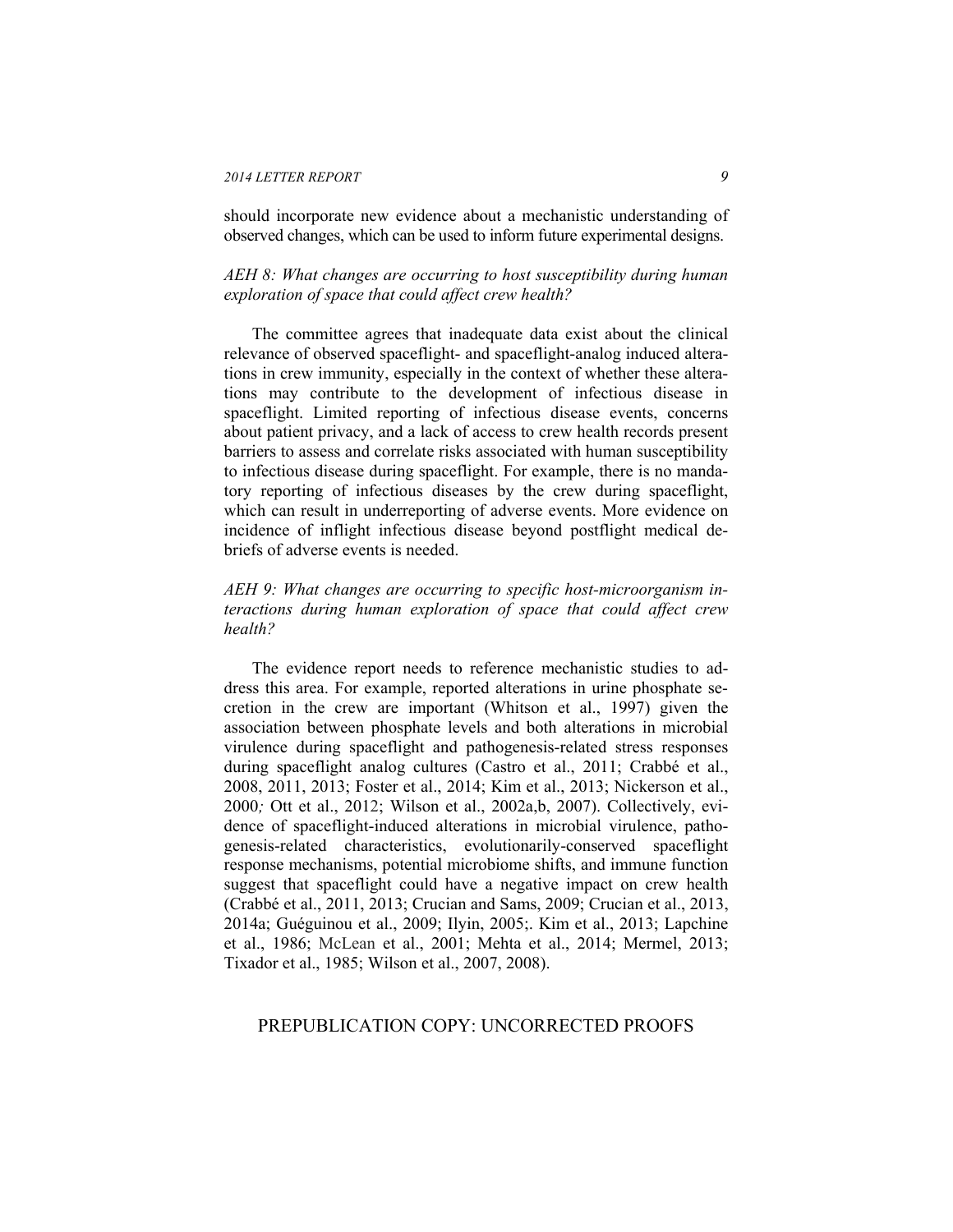should incorporate new evidence about a mechanistic understanding of observed changes, which can be used to inform future experimental designs.

#### *AEH 8: What changes are occurring to host susceptibility during human exploration of space that could affect crew health?*

 The committee agrees that inadequate data exist about the clinical relevance of observed spaceflight- and spaceflight-analog induced alterations in crew immunity, especially in the context of whether these alterations may contribute to the development of infectious disease in spaceflight. Limited reporting of infectious disease events, concerns about patient privacy, and a lack of access to crew health records present barriers to assess and correlate risks associated with human susceptibility to infectious disease during spaceflight. For example, there is no mandatory reporting of infectious diseases by the crew during spaceflight, which can result in underreporting of adverse events. More evidence on incidence of inflight infectious disease beyond postflight medical debriefs of adverse events is needed.

#### *AEH 9: What changes are occurring to specific host-microorganism interactions during human exploration of space that could affect crew health?*

 The evidence report needs to reference mechanistic studies to address this area. For example, reported alterations in urine phosphate secretion in the crew are important (Whitson et al., 1997) given the association between phosphate levels and both alterations in microbial virulence during spaceflight and pathogenesis-related stress responses during spaceflight analog cultures (Castro et al., 2011; Crabbé et al., 2008, 2011, 2013; Foster et al., 2014; Kim et al., 2013; Nickerson et al., 2000*;* Ott et al., 2012; Wilson et al., 2002a,b, 2007). Collectively, evidence of spaceflight-induced alterations in microbial virulence, pathogenesis-related characteristics, evolutionarily-conserved spaceflight response mechanisms, potential microbiome shifts, and immune function suggest that spaceflight could have a negative impact on crew health (Crabbé et al., 2011, 2013; Crucian and Sams, 2009; Crucian et al., 2013, 2014a; Guéguinou et al., 2009; Ilyin, 2005;. Kim et al., 2013; Lapchine et al., 1986; McLean et al., 2001; Mehta et al., 2014; Mermel, 2013; Tixador et al., 1985; Wilson et al., 2007, 2008).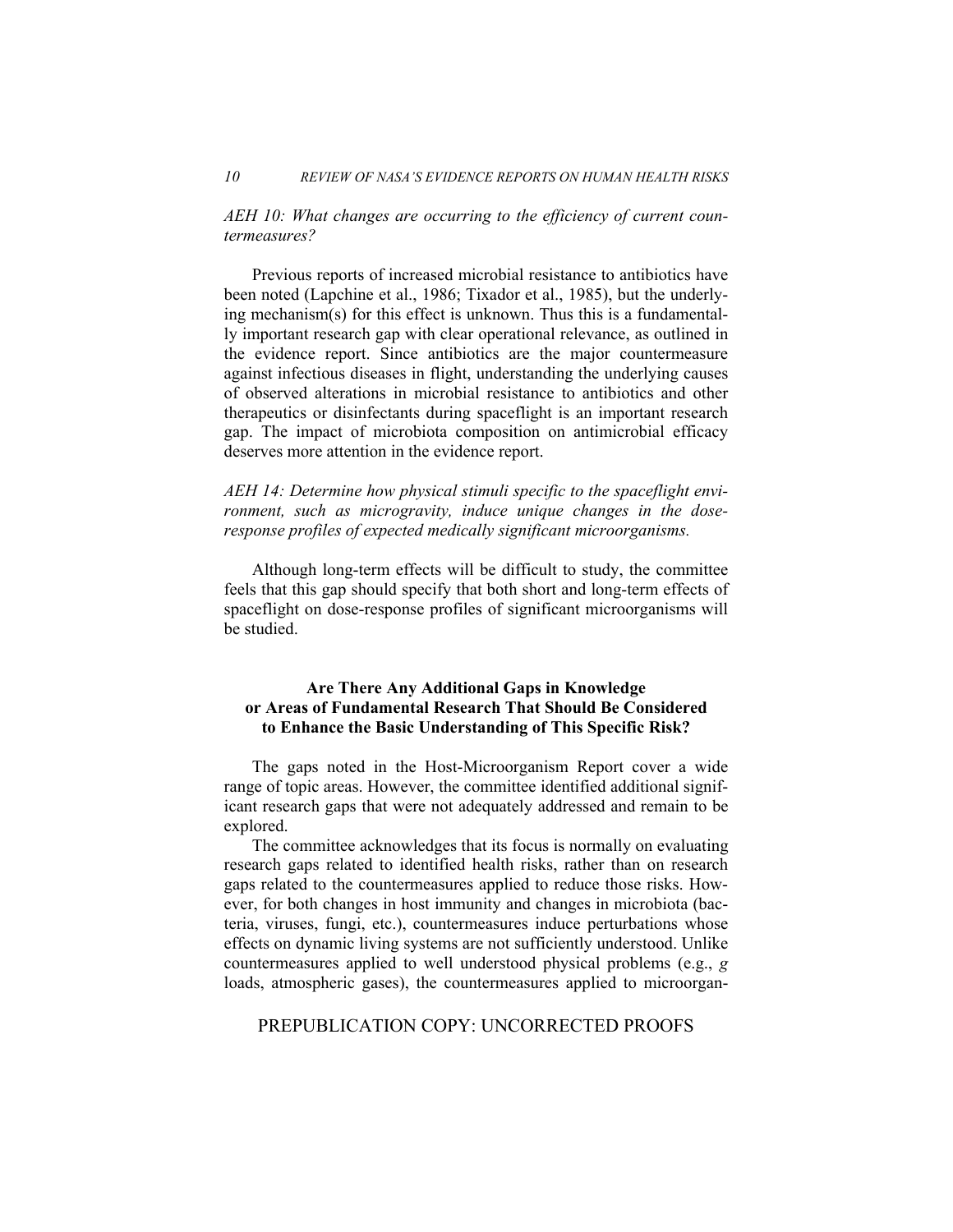*AEH 10: What changes are occurring to the efficiency of current countermeasures?* 

 Previous reports of increased microbial resistance to antibiotics have been noted (Lapchine et al., 1986; Tixador et al., 1985), but the underlying mechanism(s) for this effect is unknown. Thus this is a fundamentally important research gap with clear operational relevance, as outlined in the evidence report. Since antibiotics are the major countermeasure against infectious diseases in flight, understanding the underlying causes of observed alterations in microbial resistance to antibiotics and other therapeutics or disinfectants during spaceflight is an important research gap. The impact of microbiota composition on antimicrobial efficacy deserves more attention in the evidence report.

*AEH 14: Determine how physical stimuli specific to the spaceflight environment, such as microgravity, induce unique changes in the doseresponse profiles of expected medically significant microorganisms.* 

 Although long-term effects will be difficult to study, the committee feels that this gap should specify that both short and long-term effects of spaceflight on dose-response profiles of significant microorganisms will be studied.

#### **Are There Any Additional Gaps in Knowledge or Areas of Fundamental Research That Should Be Considered to Enhance the Basic Understanding of This Specific Risk?**

The gaps noted in the Host-Microorganism Report cover a wide range of topic areas. However, the committee identified additional significant research gaps that were not adequately addressed and remain to be explored.

The committee acknowledges that its focus is normally on evaluating research gaps related to identified health risks, rather than on research gaps related to the countermeasures applied to reduce those risks. However, for both changes in host immunity and changes in microbiota (bacteria, viruses, fungi, etc.), countermeasures induce perturbations whose effects on dynamic living systems are not sufficiently understood. Unlike countermeasures applied to well understood physical problems (e.g., *g* loads, atmospheric gases), the countermeasures applied to microorgan-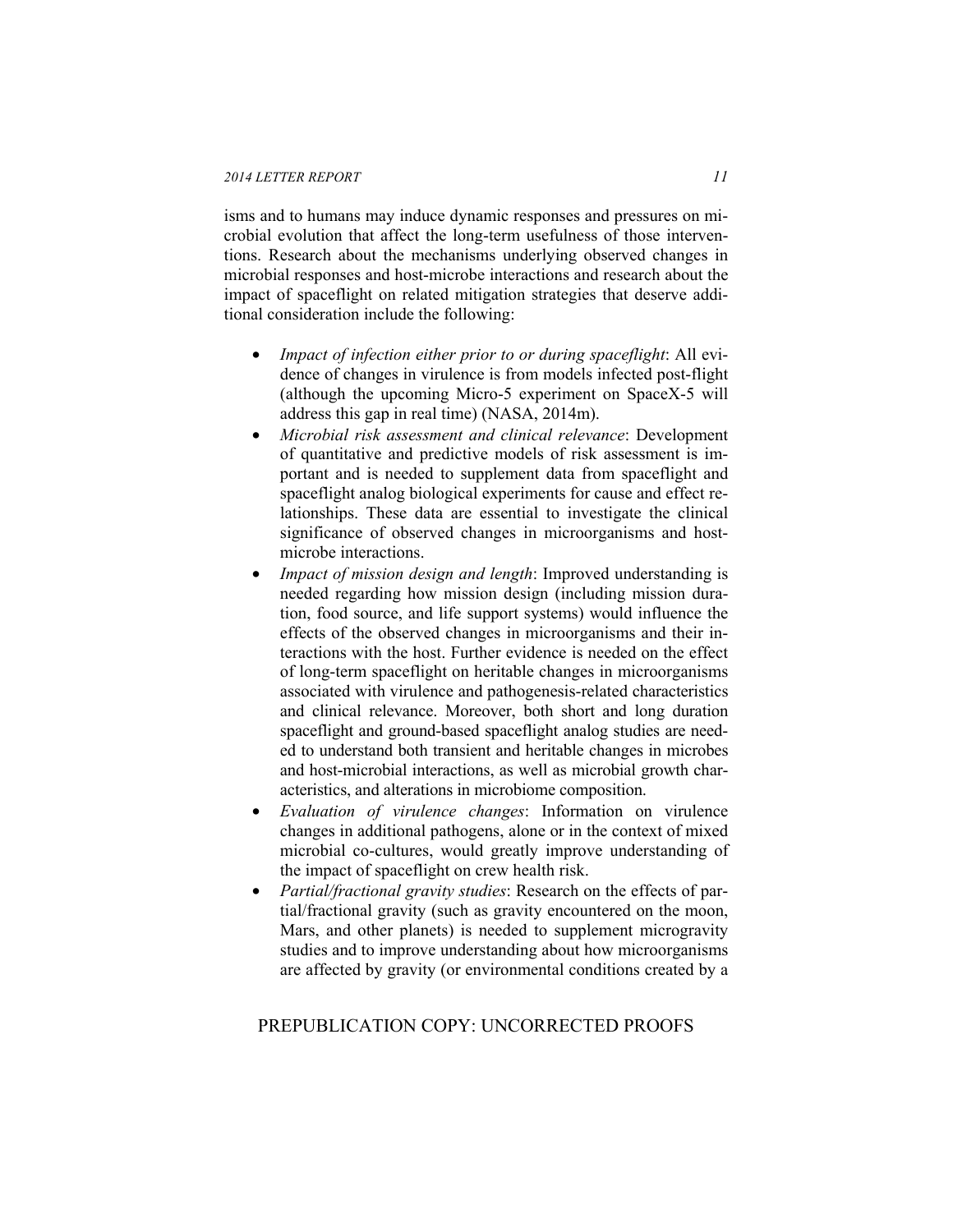isms and to humans may induce dynamic responses and pressures on microbial evolution that affect the long-term usefulness of those interventions. Research about the mechanisms underlying observed changes in microbial responses and host-microbe interactions and research about the impact of spaceflight on related mitigation strategies that deserve additional consideration include the following:

- *Impact of infection either prior to or during spaceflight*: All evidence of changes in virulence is from models infected post-flight (although the upcoming Micro-5 experiment on SpaceX-5 will address this gap in real time) (NASA, 2014m).
- *Microbial risk assessment and clinical relevance*: Development of quantitative and predictive models of risk assessment is important and is needed to supplement data from spaceflight and spaceflight analog biological experiments for cause and effect relationships. These data are essential to investigate the clinical significance of observed changes in microorganisms and hostmicrobe interactions.
- *Impact of mission design and length*: Improved understanding is needed regarding how mission design (including mission duration, food source, and life support systems) would influence the effects of the observed changes in microorganisms and their interactions with the host. Further evidence is needed on the effect of long-term spaceflight on heritable changes in microorganisms associated with virulence and pathogenesis-related characteristics and clinical relevance. Moreover, both short and long duration spaceflight and ground-based spaceflight analog studies are needed to understand both transient and heritable changes in microbes and host-microbial interactions, as well as microbial growth characteristics, and alterations in microbiome composition.
- *Evaluation of virulence changes*: Information on virulence changes in additional pathogens, alone or in the context of mixed microbial co-cultures, would greatly improve understanding of the impact of spaceflight on crew health risk.
- *Partial/fractional gravity studies*: Research on the effects of partial/fractional gravity (such as gravity encountered on the moon, Mars, and other planets) is needed to supplement microgravity studies and to improve understanding about how microorganisms are affected by gravity (or environmental conditions created by a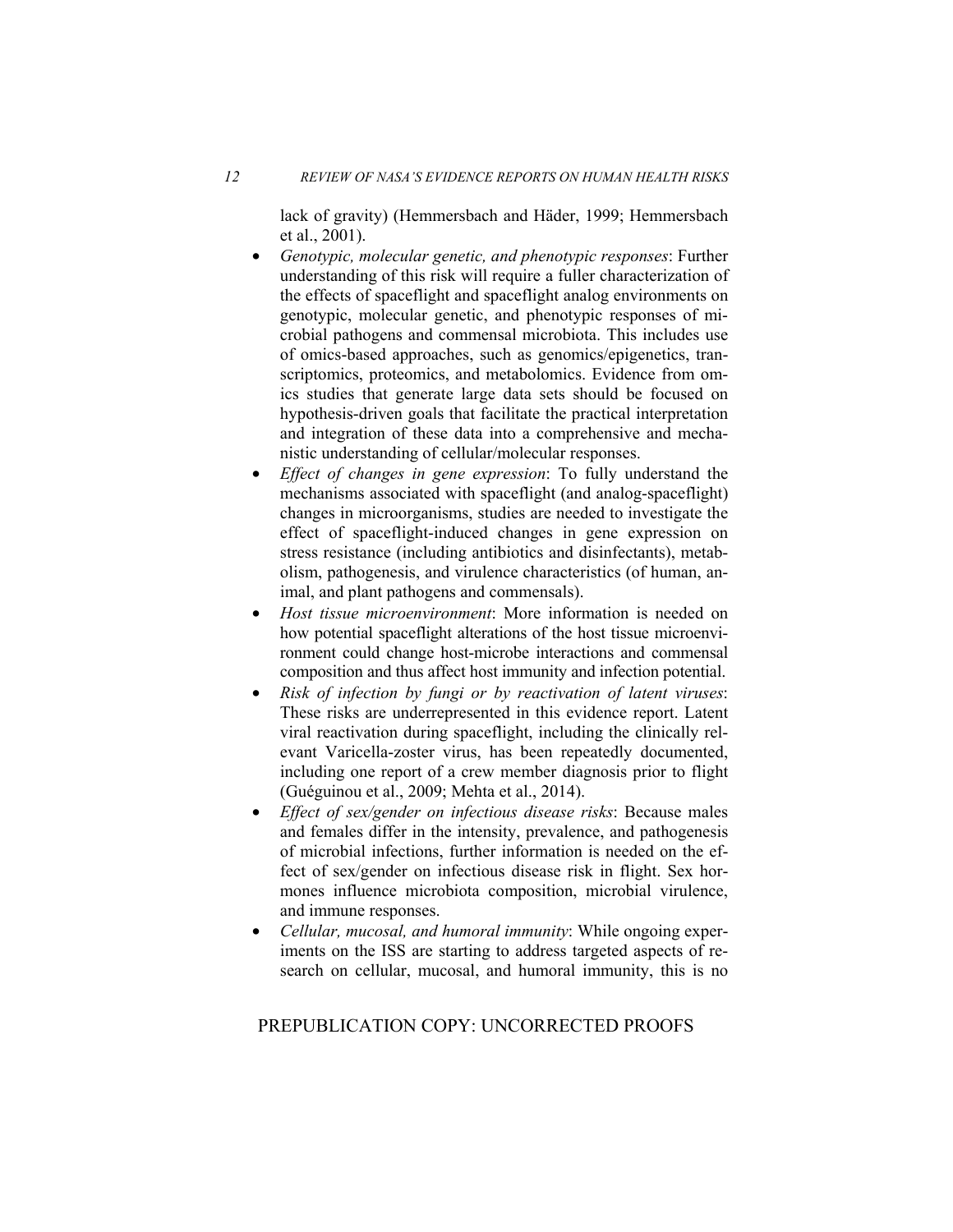lack of gravity) (Hemmersbach and Häder, 1999; Hemmersbach et al., 2001).

- *Genotypic, molecular genetic, and phenotypic responses*: Further understanding of this risk will require a fuller characterization of the effects of spaceflight and spaceflight analog environments on genotypic, molecular genetic, and phenotypic responses of microbial pathogens and commensal microbiota. This includes use of omics-based approaches, such as genomics/epigenetics, transcriptomics, proteomics, and metabolomics. Evidence from omics studies that generate large data sets should be focused on hypothesis-driven goals that facilitate the practical interpretation and integration of these data into a comprehensive and mechanistic understanding of cellular/molecular responses.
- *Effect of changes in gene expression*: To fully understand the mechanisms associated with spaceflight (and analog-spaceflight) changes in microorganisms, studies are needed to investigate the effect of spaceflight-induced changes in gene expression on stress resistance (including antibiotics and disinfectants), metabolism, pathogenesis, and virulence characteristics (of human, animal, and plant pathogens and commensals).
- *Host tissue microenvironment*: More information is needed on how potential spaceflight alterations of the host tissue microenvironment could change host-microbe interactions and commensal composition and thus affect host immunity and infection potential.
- *Risk of infection by fungi or by reactivation of latent viruses*: These risks are underrepresented in this evidence report. Latent viral reactivation during spaceflight, including the clinically relevant Varicella-zoster virus, has been repeatedly documented, including one report of a crew member diagnosis prior to flight (Guéguinou et al., 2009; Mehta et al., 2014).
- *Effect of sex/gender on infectious disease risks*: Because males and females differ in the intensity, prevalence, and pathogenesis of microbial infections, further information is needed on the effect of sex/gender on infectious disease risk in flight. Sex hormones influence microbiota composition, microbial virulence, and immune responses.
- *Cellular, mucosal, and humoral immunity*: While ongoing experiments on the ISS are starting to address targeted aspects of research on cellular, mucosal, and humoral immunity, this is no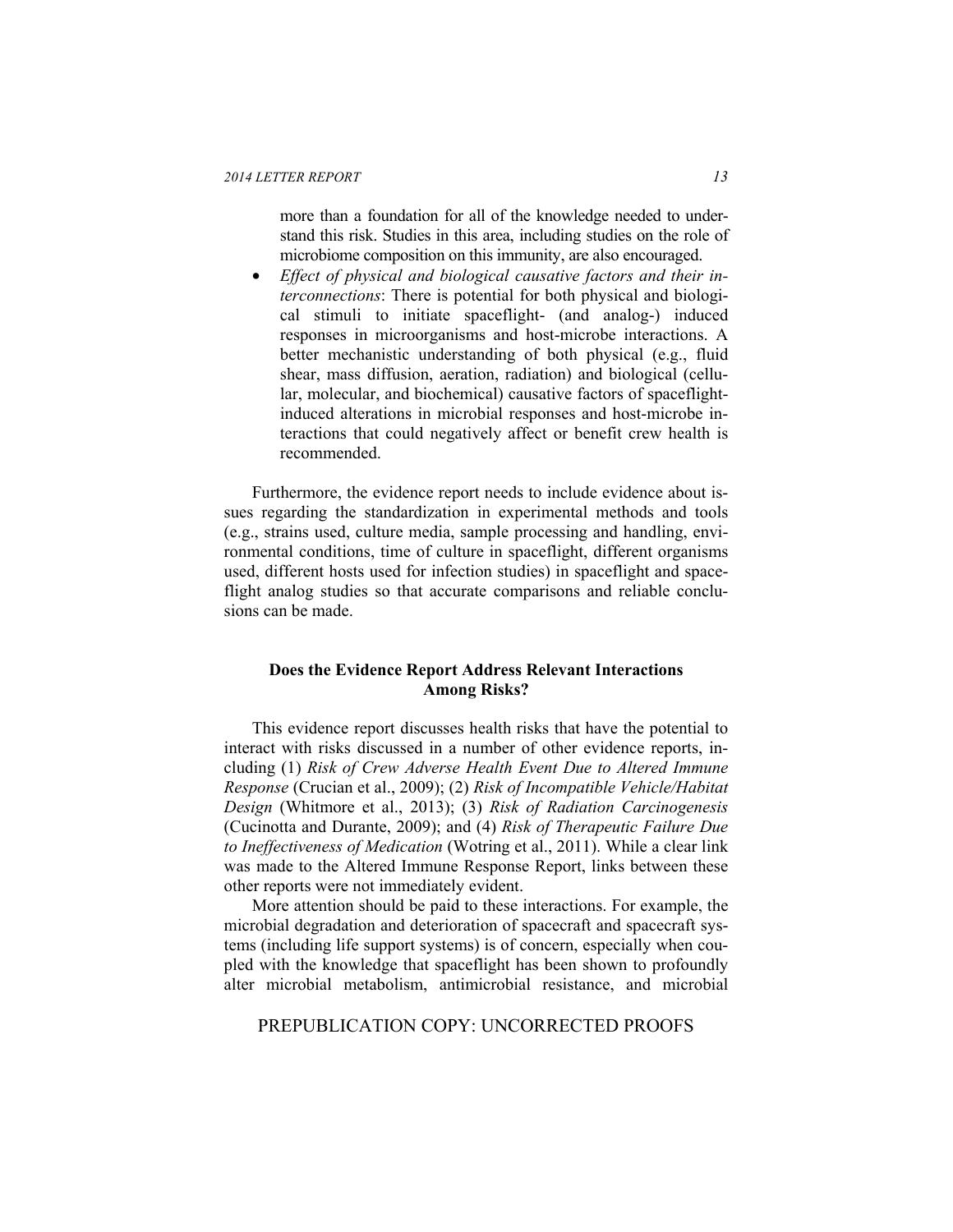more than a foundation for all of the knowledge needed to understand this risk. Studies in this area, including studies on the role of microbiome composition on this immunity, are also encouraged.

• *Effect of physical and biological causative factors and their interconnections*: There is potential for both physical and biological stimuli to initiate spaceflight- (and analog-) induced responses in microorganisms and host-microbe interactions. A better mechanistic understanding of both physical (e.g., fluid shear, mass diffusion, aeration, radiation) and biological (cellular, molecular, and biochemical) causative factors of spaceflightinduced alterations in microbial responses and host-microbe interactions that could negatively affect or benefit crew health is recommended.

Furthermore, the evidence report needs to include evidence about issues regarding the standardization in experimental methods and tools (e.g., strains used, culture media, sample processing and handling, environmental conditions, time of culture in spaceflight, different organisms used, different hosts used for infection studies) in spaceflight and spaceflight analog studies so that accurate comparisons and reliable conclusions can be made.

#### **Does the Evidence Report Address Relevant Interactions Among Risks?**

This evidence report discusses health risks that have the potential to interact with risks discussed in a number of other evidence reports, including (1) *Risk of Crew Adverse Health Event Due to Altered Immune Response* (Crucian et al., 2009); (2) *Risk of Incompatible Vehicle/Habitat Design* (Whitmore et al., 2013); (3) *Risk of Radiation Carcinogenesis* (Cucinotta and Durante, 2009); and (4) *Risk of Therapeutic Failure Due to Ineffectiveness of Medication* (Wotring et al., 2011). While a clear link was made to the Altered Immune Response Report, links between these other reports were not immediately evident.

More attention should be paid to these interactions. For example, the microbial degradation and deterioration of spacecraft and spacecraft systems (including life support systems) is of concern, especially when coupled with the knowledge that spaceflight has been shown to profoundly alter microbial metabolism, antimicrobial resistance, and microbial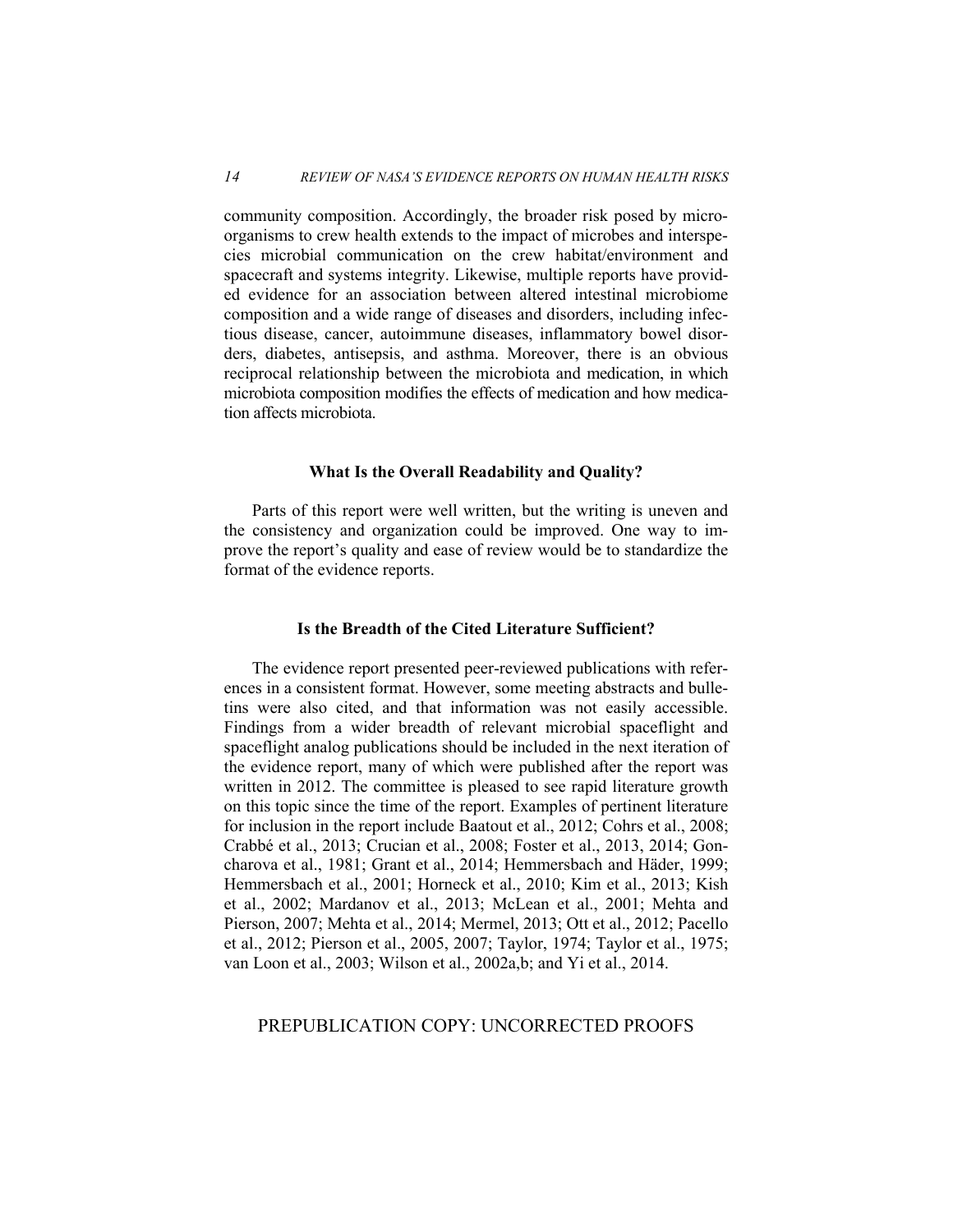community composition. Accordingly, the broader risk posed by microorganisms to crew health extends to the impact of microbes and interspecies microbial communication on the crew habitat/environment and spacecraft and systems integrity. Likewise, multiple reports have provided evidence for an association between altered intestinal microbiome composition and a wide range of diseases and disorders, including infectious disease, cancer, autoimmune diseases, inflammatory bowel disorders, diabetes, antisepsis, and asthma. Moreover, there is an obvious reciprocal relationship between the microbiota and medication, in which microbiota composition modifies the effects of medication and how medication affects microbiota.

#### **What Is the Overall Readability and Quality?**

Parts of this report were well written, but the writing is uneven and the consistency and organization could be improved. One way to improve the report's quality and ease of review would be to standardize the format of the evidence reports.

#### **Is the Breadth of the Cited Literature Sufficient?**

The evidence report presented peer-reviewed publications with references in a consistent format. However, some meeting abstracts and bulletins were also cited, and that information was not easily accessible. Findings from a wider breadth of relevant microbial spaceflight and spaceflight analog publications should be included in the next iteration of the evidence report, many of which were published after the report was written in 2012. The committee is pleased to see rapid literature growth on this topic since the time of the report. Examples of pertinent literature for inclusion in the report include Baatout et al., 2012; Cohrs et al., 2008; Crabbé et al., 2013; Crucian et al., 2008; Foster et al., 2013, 2014; Goncharova et al., 1981; Grant et al., 2014; Hemmersbach and Häder, 1999; Hemmersbach et al., 2001; Horneck et al., 2010; Kim et al., 2013; Kish et al., 2002; Mardanov et al., 2013; McLean et al., 2001; Mehta and Pierson, 2007; Mehta et al., 2014; Mermel, 2013; Ott et al., 2012; Pacello et al., 2012; Pierson et al., 2005, 2007; Taylor, 1974; Taylor et al., 1975; van Loon et al., 2003; Wilson et al., 2002a,b; and Yi et al., 2014.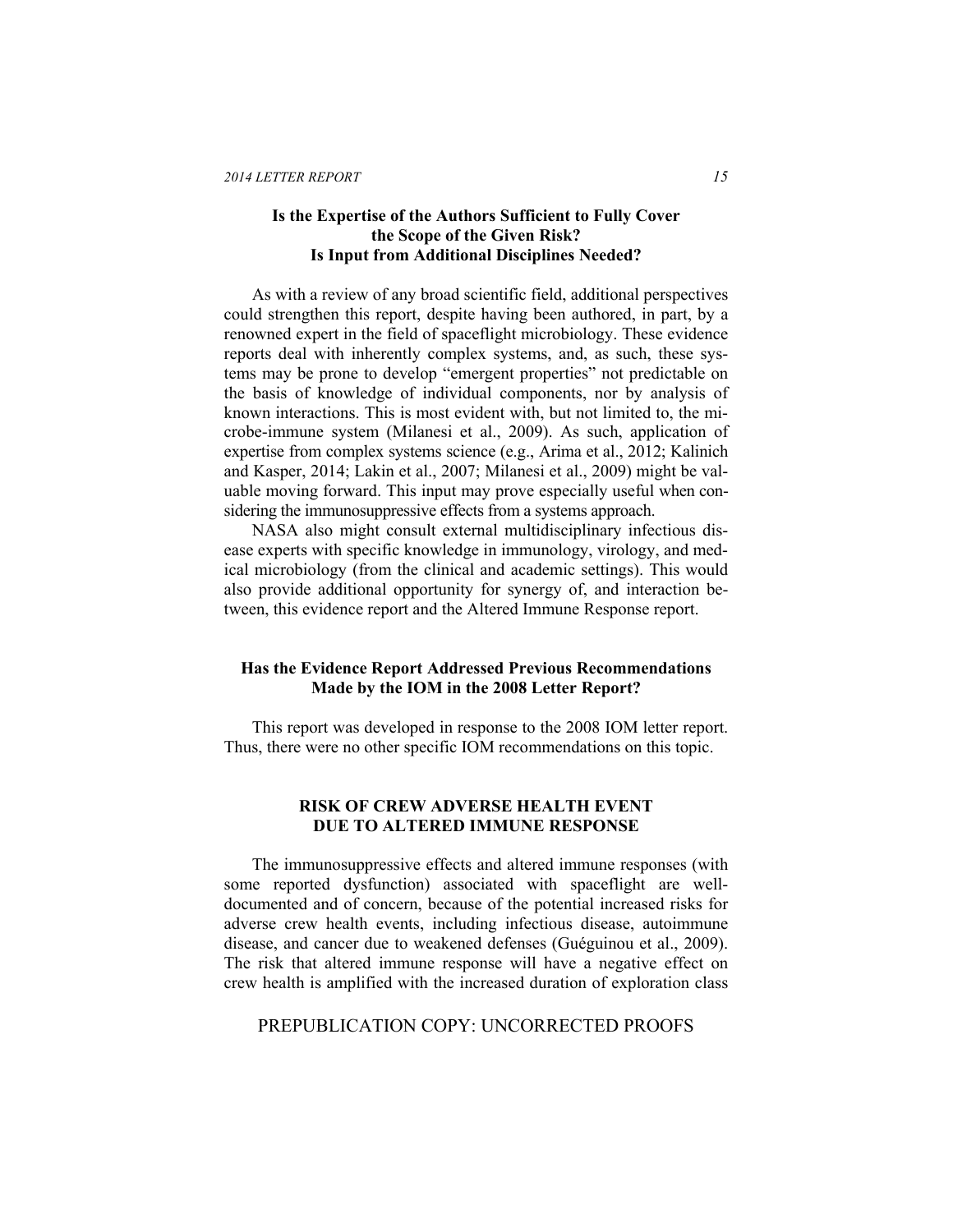#### **Is the Expertise of the Authors Sufficient to Fully Cover the Scope of the Given Risk? Is Input from Additional Disciplines Needed?**

As with a review of any broad scientific field, additional perspectives could strengthen this report, despite having been authored, in part, by a renowned expert in the field of spaceflight microbiology. These evidence reports deal with inherently complex systems, and, as such, these systems may be prone to develop "emergent properties" not predictable on the basis of knowledge of individual components, nor by analysis of known interactions. This is most evident with, but not limited to, the microbe-immune system (Milanesi et al., 2009). As such, application of expertise from complex systems science (e.g., Arima et al., 2012; Kalinich and Kasper, 2014; Lakin et al., 2007; Milanesi et al., 2009) might be valuable moving forward. This input may prove especially useful when considering the immunosuppressive effects from a systems approach.

NASA also might consult external multidisciplinary infectious disease experts with specific knowledge in immunology, virology, and medical microbiology (from the clinical and academic settings). This would also provide additional opportunity for synergy of, and interaction between, this evidence report and the Altered Immune Response report.

#### **Has the Evidence Report Addressed Previous Recommendations Made by the IOM in the 2008 Letter Report?**

This report was developed in response to the 2008 IOM letter report. Thus, there were no other specific IOM recommendations on this topic.

#### **RISK OF CREW ADVERSE HEALTH EVENT DUE TO ALTERED IMMUNE RESPONSE**

The immunosuppressive effects and altered immune responses (with some reported dysfunction) associated with spaceflight are welldocumented and of concern, because of the potential increased risks for adverse crew health events, including infectious disease, autoimmune disease, and cancer due to weakened defenses (Guéguinou et al., 2009). The risk that altered immune response will have a negative effect on crew health is amplified with the increased duration of exploration class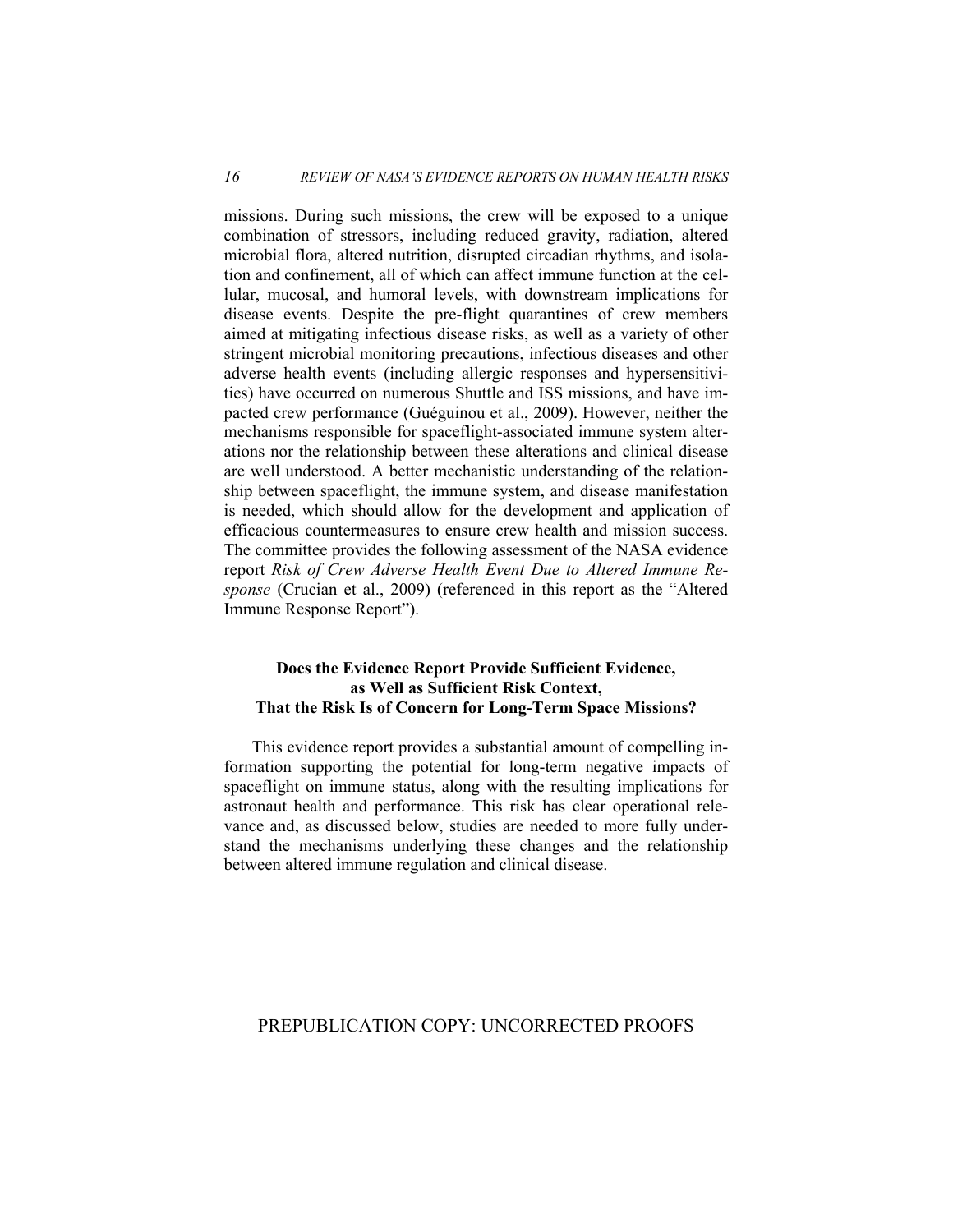missions. During such missions, the crew will be exposed to a unique combination of stressors, including reduced gravity, radiation, altered microbial flora, altered nutrition, disrupted circadian rhythms, and isolation and confinement, all of which can affect immune function at the cellular, mucosal, and humoral levels, with downstream implications for disease events. Despite the pre-flight quarantines of crew members aimed at mitigating infectious disease risks, as well as a variety of other stringent microbial monitoring precautions, infectious diseases and other adverse health events (including allergic responses and hypersensitivities) have occurred on numerous Shuttle and ISS missions, and have impacted crew performance (Guéguinou et al., 2009). However, neither the mechanisms responsible for spaceflight-associated immune system alterations nor the relationship between these alterations and clinical disease are well understood. A better mechanistic understanding of the relationship between spaceflight, the immune system, and disease manifestation is needed, which should allow for the development and application of efficacious countermeasures to ensure crew health and mission success. The committee provides the following assessment of the NASA evidence report *Risk of Crew Adverse Health Event Due to Altered Immune Response* (Crucian et al., 2009) (referenced in this report as the "Altered Immune Response Report").

#### **Does the Evidence Report Provide Sufficient Evidence, as Well as Sufficient Risk Context, That the Risk Is of Concern for Long-Term Space Missions?**

This evidence report provides a substantial amount of compelling information supporting the potential for long-term negative impacts of spaceflight on immune status, along with the resulting implications for astronaut health and performance. This risk has clear operational relevance and, as discussed below, studies are needed to more fully understand the mechanisms underlying these changes and the relationship between altered immune regulation and clinical disease.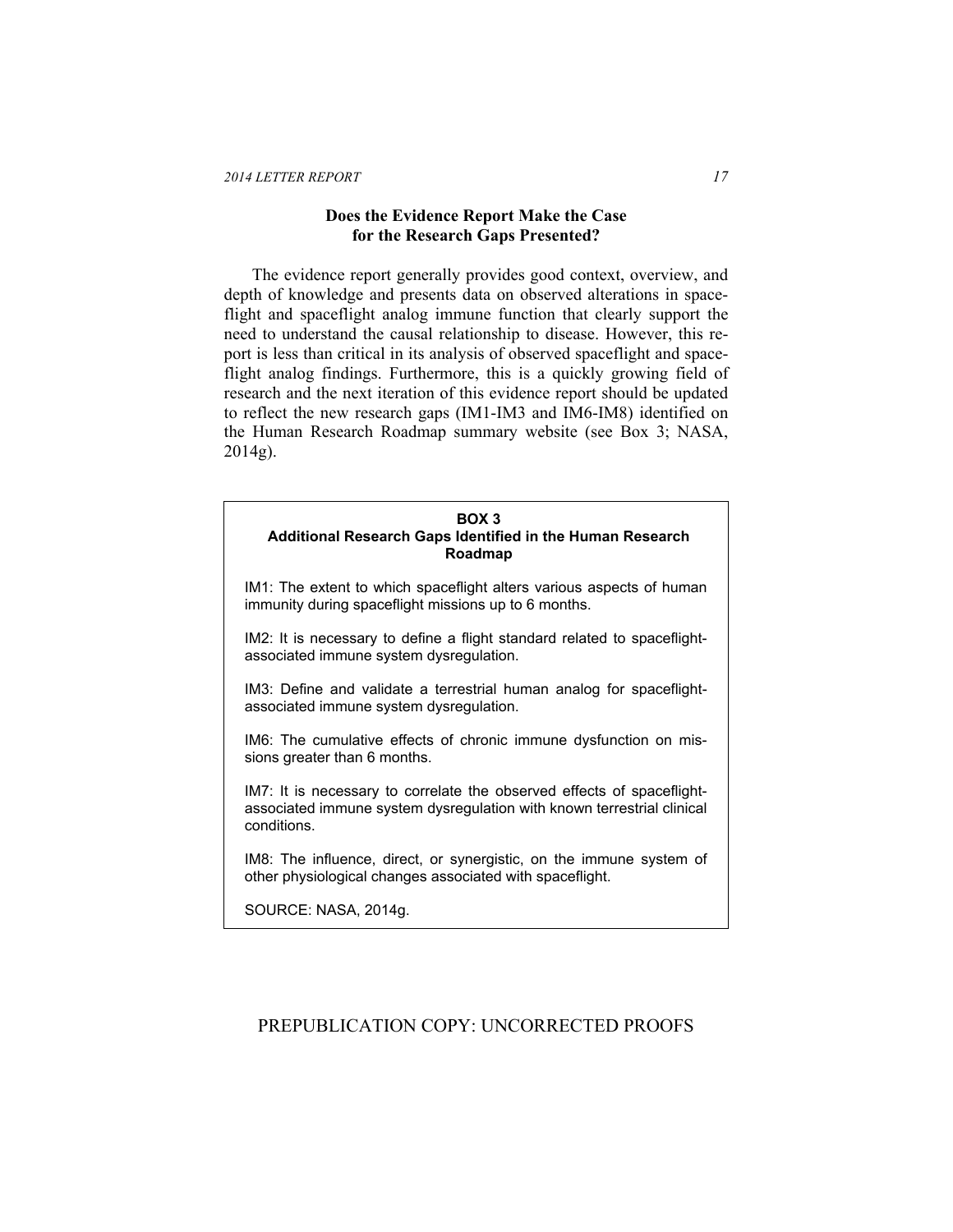#### **Does the Evidence Report Make the Case for the Research Gaps Presented?**

The evidence report generally provides good context, overview, and depth of knowledge and presents data on observed alterations in spaceflight and spaceflight analog immune function that clearly support the need to understand the causal relationship to disease. However, this report is less than critical in its analysis of observed spaceflight and spaceflight analog findings. Furthermore, this is a quickly growing field of research and the next iteration of this evidence report should be updated to reflect the new research gaps (IM1-IM3 and IM6-IM8) identified on the Human Research Roadmap summary website (see Box 3; NASA, 2014g).

| BOX <sub>3</sub>                                          |
|-----------------------------------------------------------|
| Additional Research Gaps Identified in the Human Research |
| Roadmap                                                   |

IM1: The extent to which spaceflight alters various aspects of human immunity during spaceflight missions up to 6 months.

IM2: It is necessary to define a flight standard related to spaceflightassociated immune system dysregulation.

IM3: Define and validate a terrestrial human analog for spaceflightassociated immune system dysregulation.

IM6: The cumulative effects of chronic immune dysfunction on missions greater than 6 months.

IM7: It is necessary to correlate the observed effects of spaceflightassociated immune system dysregulation with known terrestrial clinical conditions.

IM8: The influence, direct, or synergistic, on the immune system of other physiological changes associated with spaceflight.

SOURCE: NASA, 2014g.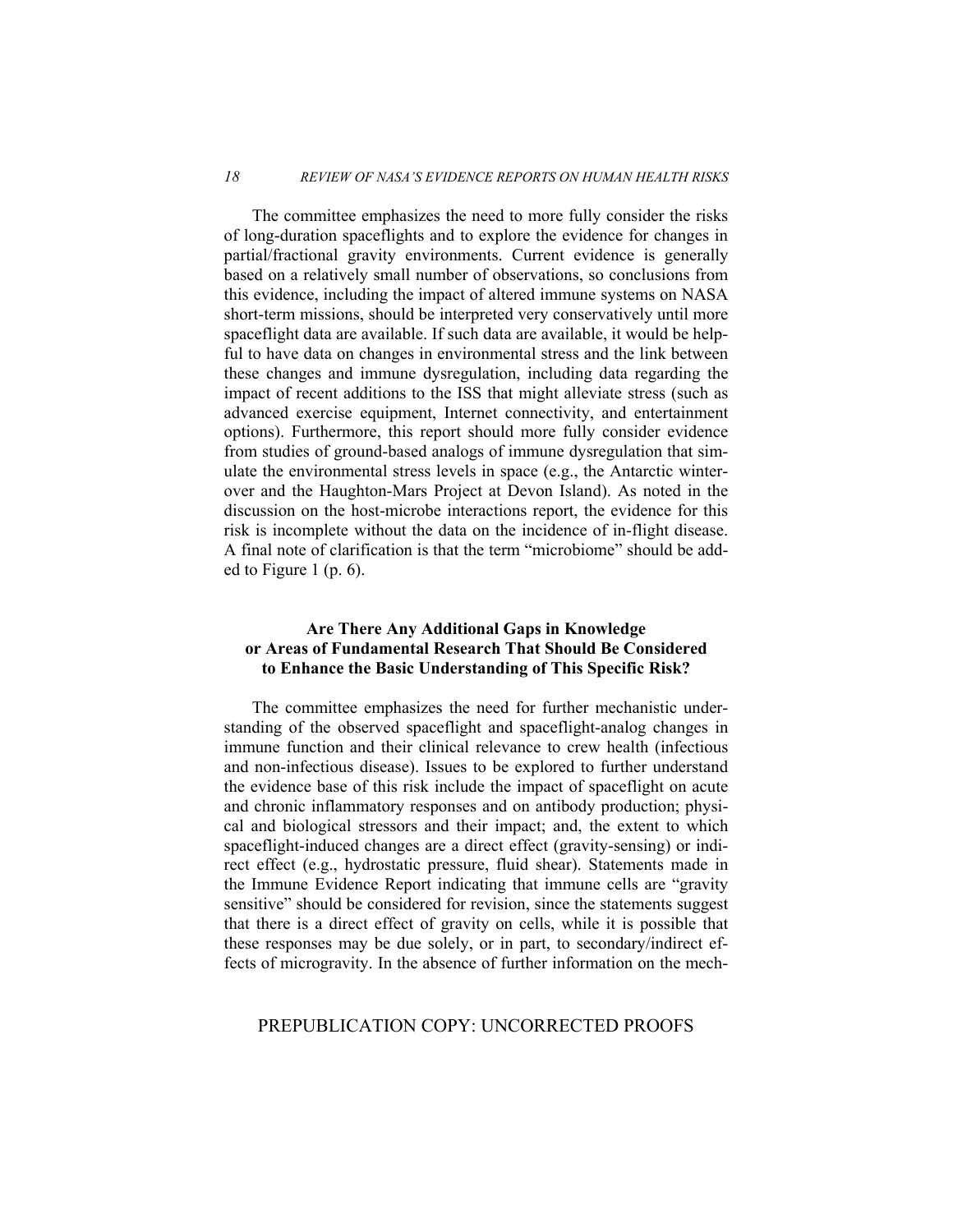The committee emphasizes the need to more fully consider the risks of long-duration spaceflights and to explore the evidence for changes in partial/fractional gravity environments. Current evidence is generally based on a relatively small number of observations, so conclusions from this evidence, including the impact of altered immune systems on NASA short-term missions, should be interpreted very conservatively until more spaceflight data are available. If such data are available, it would be helpful to have data on changes in environmental stress and the link between these changes and immune dysregulation, including data regarding the impact of recent additions to the ISS that might alleviate stress (such as advanced exercise equipment, Internet connectivity, and entertainment options). Furthermore, this report should more fully consider evidence from studies of ground-based analogs of immune dysregulation that simulate the environmental stress levels in space (e.g., the Antarctic winterover and the Haughton-Mars Project at Devon Island). As noted in the discussion on the host-microbe interactions report, the evidence for this risk is incomplete without the data on the incidence of in-flight disease. A final note of clarification is that the term "microbiome" should be added to Figure 1 (p.  $6$ ).

#### **Are There Any Additional Gaps in Knowledge or Areas of Fundamental Research That Should Be Considered to Enhance the Basic Understanding of This Specific Risk?**

The committee emphasizes the need for further mechanistic understanding of the observed spaceflight and spaceflight-analog changes in immune function and their clinical relevance to crew health (infectious and non-infectious disease). Issues to be explored to further understand the evidence base of this risk include the impact of spaceflight on acute and chronic inflammatory responses and on antibody production; physical and biological stressors and their impact; and, the extent to which spaceflight-induced changes are a direct effect (gravity-sensing) or indirect effect (e.g., hydrostatic pressure, fluid shear). Statements made in the Immune Evidence Report indicating that immune cells are "gravity sensitive" should be considered for revision, since the statements suggest that there is a direct effect of gravity on cells, while it is possible that these responses may be due solely, or in part, to secondary/indirect effects of microgravity. In the absence of further information on the mech-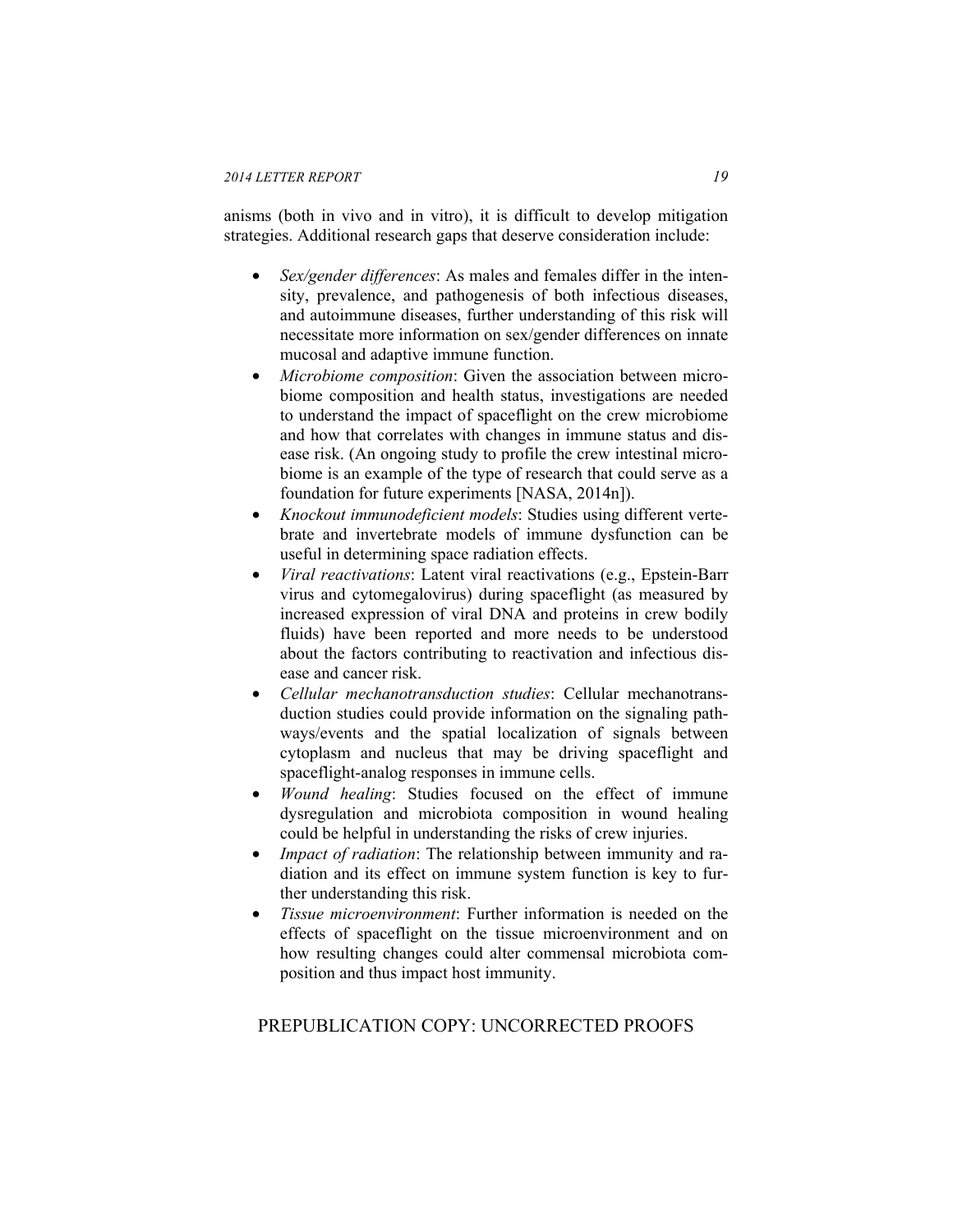anisms (both in vivo and in vitro), it is difficult to develop mitigation strategies. Additional research gaps that deserve consideration include:

- *Sex/gender differences*: As males and females differ in the intensity, prevalence, and pathogenesis of both infectious diseases, and autoimmune diseases, further understanding of this risk will necessitate more information on sex/gender differences on innate mucosal and adaptive immune function.
- *Microbiome composition*: Given the association between microbiome composition and health status, investigations are needed to understand the impact of spaceflight on the crew microbiome and how that correlates with changes in immune status and disease risk. (An ongoing study to profile the crew intestinal microbiome is an example of the type of research that could serve as a foundation for future experiments [NASA, 2014n]).
- *Knockout immunodeficient models*: Studies using different vertebrate and invertebrate models of immune dysfunction can be useful in determining space radiation effects.
- *Viral reactivations*: Latent viral reactivations (e.g., Epstein-Barr virus and cytomegalovirus) during spaceflight (as measured by increased expression of viral DNA and proteins in crew bodily fluids) have been reported and more needs to be understood about the factors contributing to reactivation and infectious disease and cancer risk.
- *Cellular mechanotransduction studies*: Cellular mechanotransduction studies could provide information on the signaling pathways/events and the spatial localization of signals between cytoplasm and nucleus that may be driving spaceflight and spaceflight-analog responses in immune cells.
- *Wound healing*: Studies focused on the effect of immune dysregulation and microbiota composition in wound healing could be helpful in understanding the risks of crew injuries.
- *Impact of radiation*: The relationship between immunity and radiation and its effect on immune system function is key to further understanding this risk.
- *Tissue microenvironment*: Further information is needed on the effects of spaceflight on the tissue microenvironment and on how resulting changes could alter commensal microbiota composition and thus impact host immunity.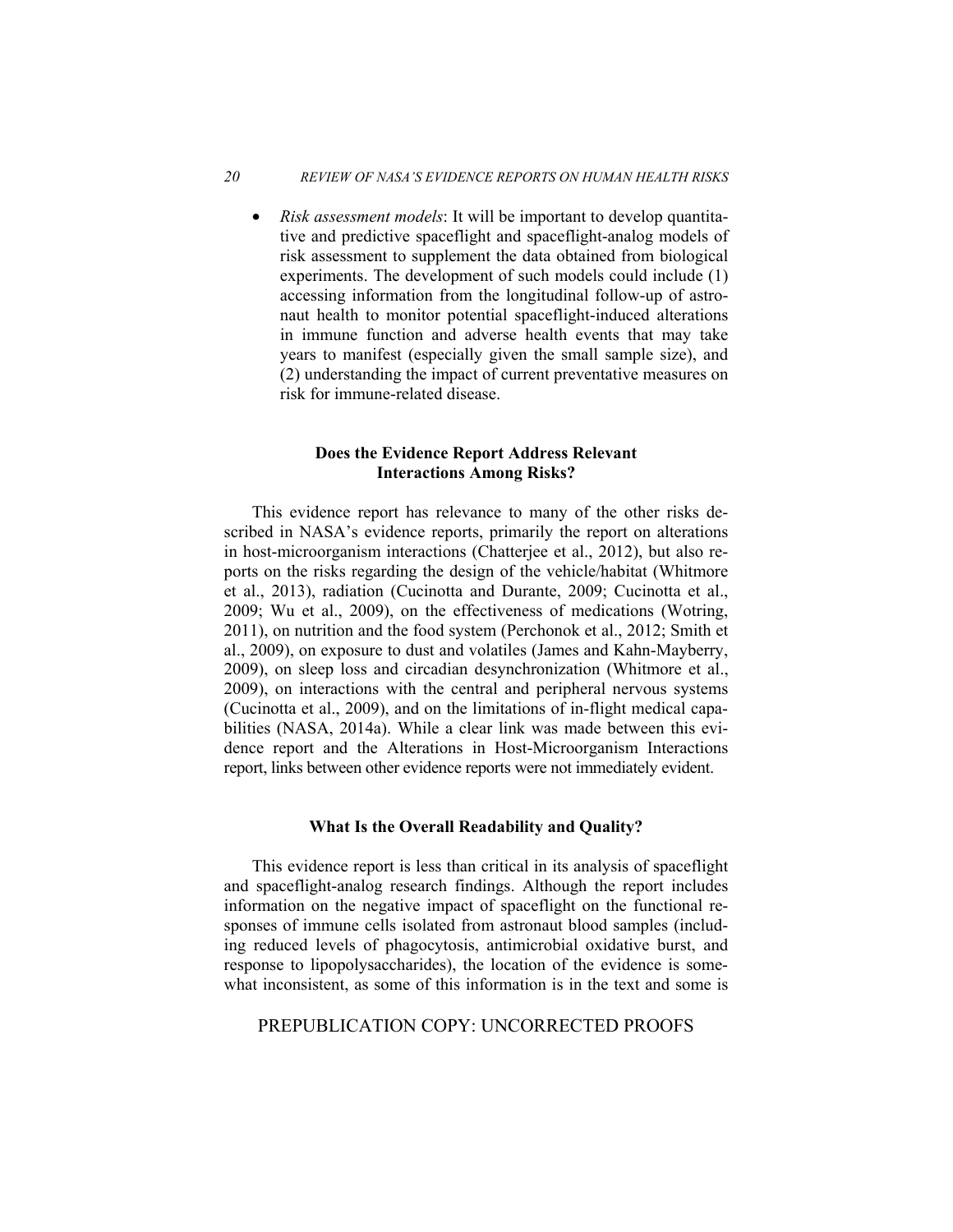• *Risk assessment models*: It will be important to develop quantitative and predictive spaceflight and spaceflight-analog models of risk assessment to supplement the data obtained from biological experiments. The development of such models could include (1) accessing information from the longitudinal follow-up of astronaut health to monitor potential spaceflight-induced alterations in immune function and adverse health events that may take years to manifest (especially given the small sample size), and (2) understanding the impact of current preventative measures on risk for immune-related disease.

#### **Does the Evidence Report Address Relevant Interactions Among Risks?**

This evidence report has relevance to many of the other risks described in NASA's evidence reports, primarily the report on alterations in host-microorganism interactions (Chatterjee et al., 2012), but also reports on the risks regarding the design of the vehicle/habitat (Whitmore et al., 2013), radiation (Cucinotta and Durante, 2009; Cucinotta et al., 2009; Wu et al., 2009), on the effectiveness of medications (Wotring, 2011), on nutrition and the food system (Perchonok et al., 2012; Smith et al., 2009), on exposure to dust and volatiles (James and Kahn-Mayberry, 2009), on sleep loss and circadian desynchronization (Whitmore et al., 2009), on interactions with the central and peripheral nervous systems (Cucinotta et al., 2009), and on the limitations of in-flight medical capabilities (NASA, 2014a). While a clear link was made between this evidence report and the Alterations in Host-Microorganism Interactions report, links between other evidence reports were not immediately evident.

#### **What Is the Overall Readability and Quality?**

This evidence report is less than critical in its analysis of spaceflight and spaceflight-analog research findings. Although the report includes information on the negative impact of spaceflight on the functional responses of immune cells isolated from astronaut blood samples (including reduced levels of phagocytosis, antimicrobial oxidative burst, and response to lipopolysaccharides), the location of the evidence is somewhat inconsistent, as some of this information is in the text and some is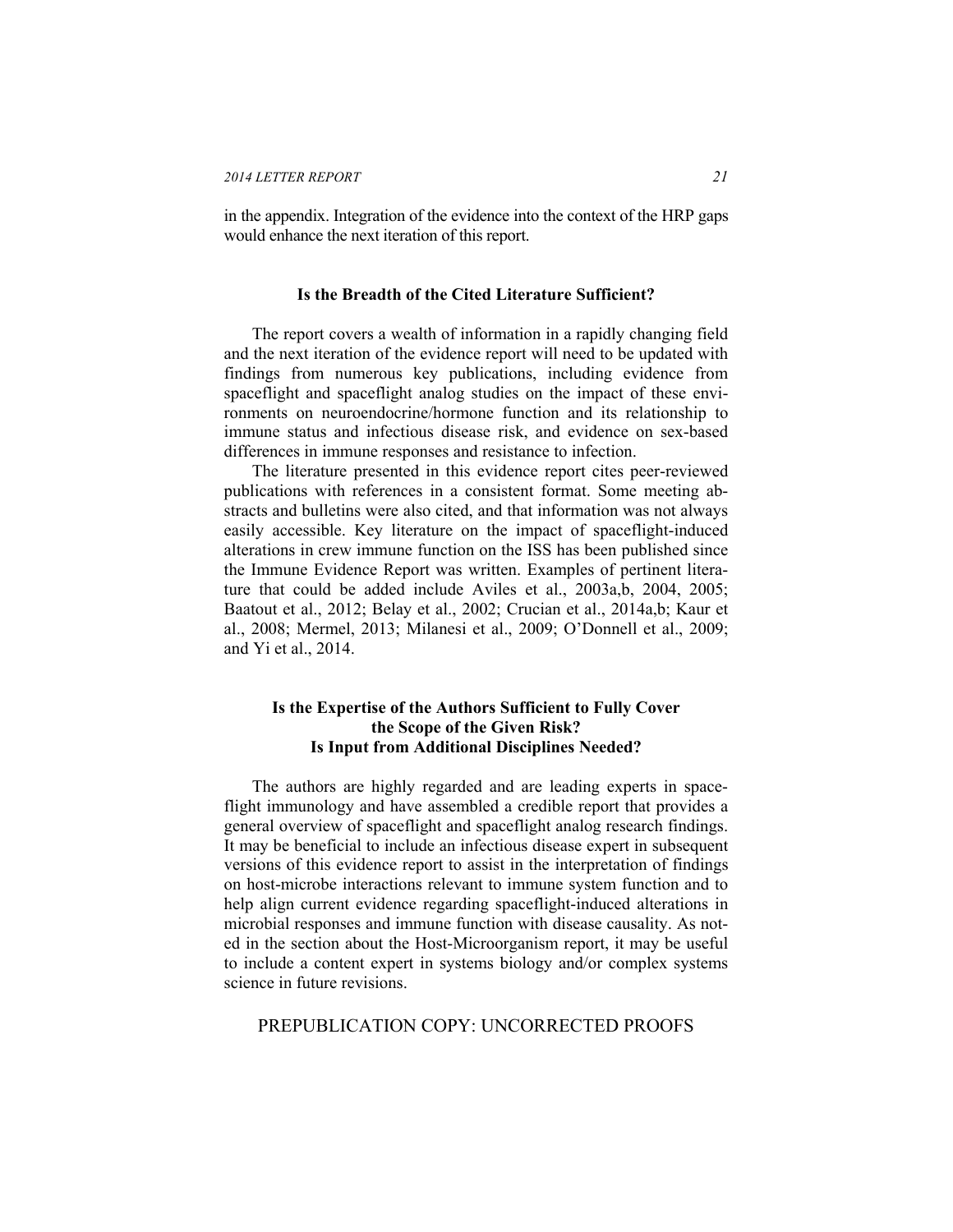in the appendix. Integration of the evidence into the context of the HRP gaps would enhance the next iteration of this report.

#### **Is the Breadth of the Cited Literature Sufficient?**

The report covers a wealth of information in a rapidly changing field and the next iteration of the evidence report will need to be updated with findings from numerous key publications, including evidence from spaceflight and spaceflight analog studies on the impact of these environments on neuroendocrine/hormone function and its relationship to immune status and infectious disease risk, and evidence on sex-based differences in immune responses and resistance to infection.

The literature presented in this evidence report cites peer-reviewed publications with references in a consistent format. Some meeting abstracts and bulletins were also cited, and that information was not always easily accessible. Key literature on the impact of spaceflight-induced alterations in crew immune function on the ISS has been published since the Immune Evidence Report was written. Examples of pertinent literature that could be added include Aviles et al., 2003a,b, 2004, 2005; Baatout et al., 2012; Belay et al., 2002; Crucian et al., 2014a,b; Kaur et al., 2008; Mermel, 2013; Milanesi et al., 2009; O'Donnell et al., 2009; and Yi et al., 2014.

#### **Is the Expertise of the Authors Sufficient to Fully Cover the Scope of the Given Risk? Is Input from Additional Disciplines Needed?**

The authors are highly regarded and are leading experts in spaceflight immunology and have assembled a credible report that provides a general overview of spaceflight and spaceflight analog research findings. It may be beneficial to include an infectious disease expert in subsequent versions of this evidence report to assist in the interpretation of findings on host-microbe interactions relevant to immune system function and to help align current evidence regarding spaceflight-induced alterations in microbial responses and immune function with disease causality. As noted in the section about the Host-Microorganism report, it may be useful to include a content expert in systems biology and/or complex systems science in future revisions.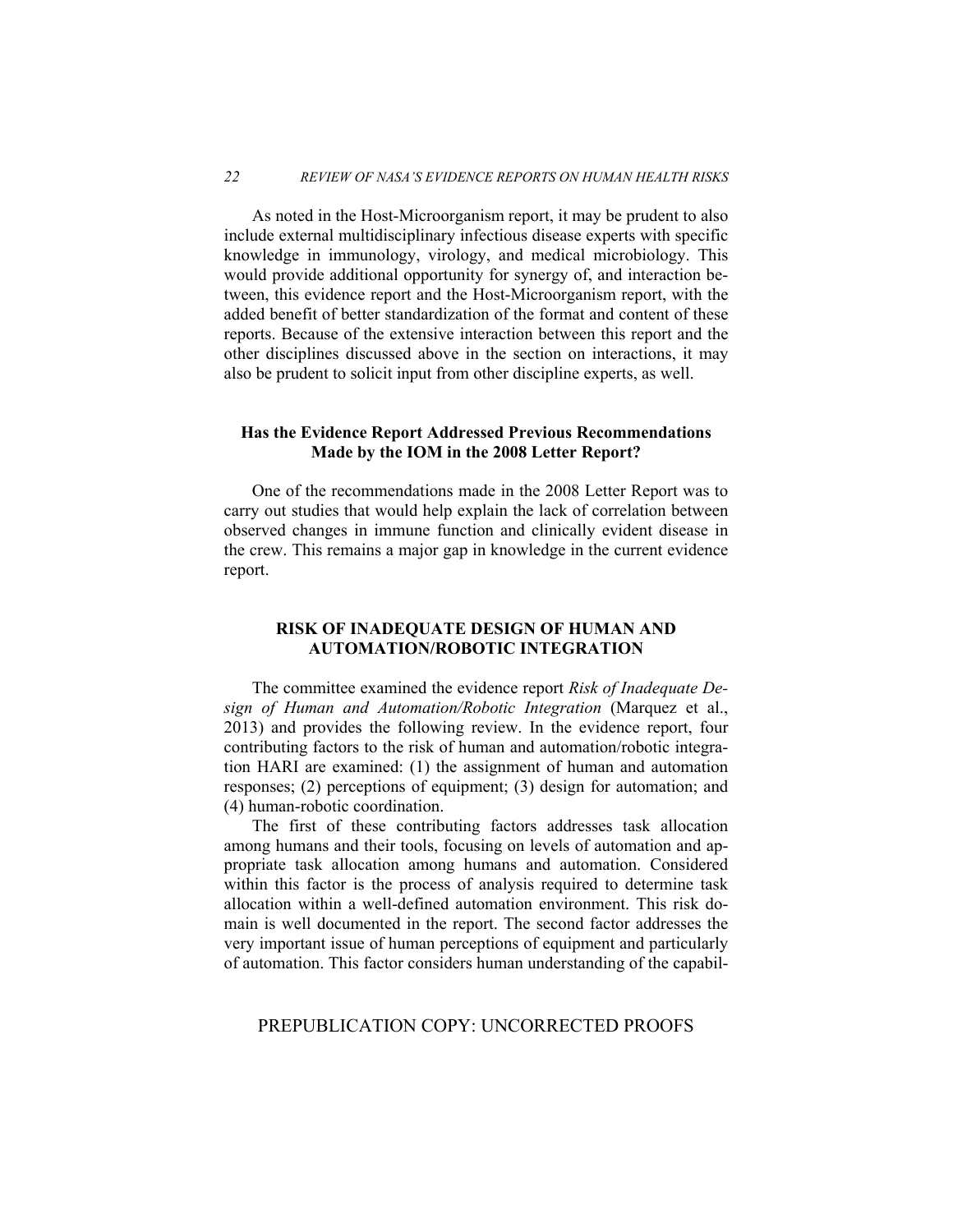As noted in the Host-Microorganism report, it may be prudent to also include external multidisciplinary infectious disease experts with specific knowledge in immunology, virology, and medical microbiology. This would provide additional opportunity for synergy of, and interaction between, this evidence report and the Host-Microorganism report, with the added benefit of better standardization of the format and content of these reports. Because of the extensive interaction between this report and the other disciplines discussed above in the section on interactions, it may also be prudent to solicit input from other discipline experts, as well.

#### **Has the Evidence Report Addressed Previous Recommendations Made by the IOM in the 2008 Letter Report?**

One of the recommendations made in the 2008 Letter Report was to carry out studies that would help explain the lack of correlation between observed changes in immune function and clinically evident disease in the crew. This remains a major gap in knowledge in the current evidence report.

#### **RISK OF INADEQUATE DESIGN OF HUMAN AND AUTOMATION/ROBOTIC INTEGRATION**

 The committee examined the evidence report *Risk of Inadequate Design of Human and Automation/Robotic Integration* (Marquez et al., 2013) and provides the following review. In the evidence report, four contributing factors to the risk of human and automation/robotic integration HARI are examined: (1) the assignment of human and automation responses; (2) perceptions of equipment; (3) design for automation; and (4) human-robotic coordination.

 The first of these contributing factors addresses task allocation among humans and their tools, focusing on levels of automation and appropriate task allocation among humans and automation. Considered within this factor is the process of analysis required to determine task allocation within a well-defined automation environment. This risk domain is well documented in the report. The second factor addresses the very important issue of human perceptions of equipment and particularly of automation. This factor considers human understanding of the capabil-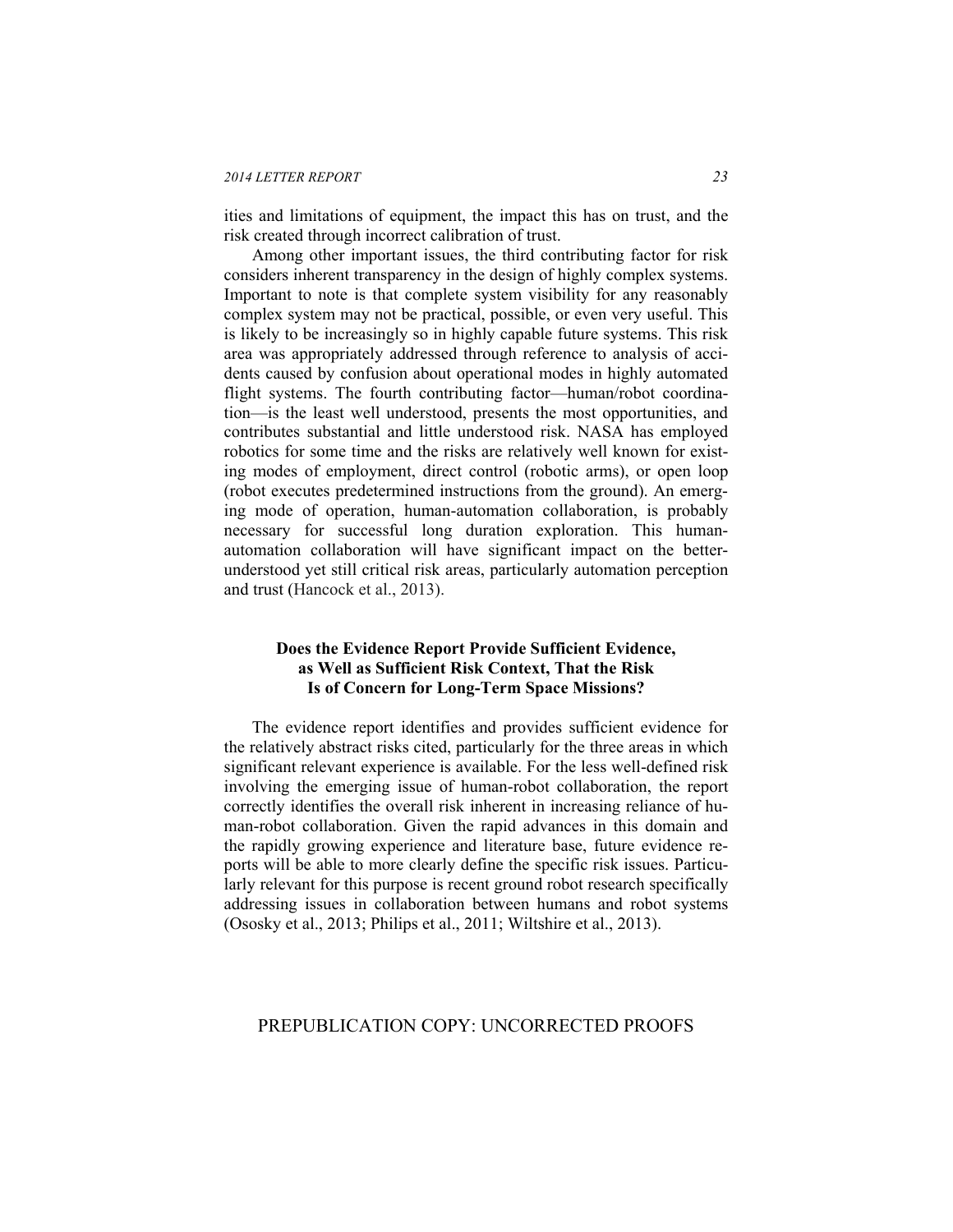ities and limitations of equipment, the impact this has on trust, and the risk created through incorrect calibration of trust.

 Among other important issues, the third contributing factor for risk considers inherent transparency in the design of highly complex systems. Important to note is that complete system visibility for any reasonably complex system may not be practical, possible, or even very useful. This is likely to be increasingly so in highly capable future systems. This risk area was appropriately addressed through reference to analysis of accidents caused by confusion about operational modes in highly automated flight systems. The fourth contributing factor—human/robot coordination—is the least well understood, presents the most opportunities, and contributes substantial and little understood risk. NASA has employed robotics for some time and the risks are relatively well known for existing modes of employment, direct control (robotic arms), or open loop (robot executes predetermined instructions from the ground). An emerging mode of operation, human-automation collaboration, is probably necessary for successful long duration exploration. This humanautomation collaboration will have significant impact on the betterunderstood yet still critical risk areas, particularly automation perception and trust (Hancock et al., 2013).

#### **Does the Evidence Report Provide Sufficient Evidence, as Well as Sufficient Risk Context, That the Risk Is of Concern for Long-Term Space Missions?**

The evidence report identifies and provides sufficient evidence for the relatively abstract risks cited, particularly for the three areas in which significant relevant experience is available. For the less well-defined risk involving the emerging issue of human-robot collaboration, the report correctly identifies the overall risk inherent in increasing reliance of human-robot collaboration. Given the rapid advances in this domain and the rapidly growing experience and literature base, future evidence reports will be able to more clearly define the specific risk issues. Particularly relevant for this purpose is recent ground robot research specifically addressing issues in collaboration between humans and robot systems (Ososky et al., 2013; Philips et al., 2011; Wiltshire et al., 2013).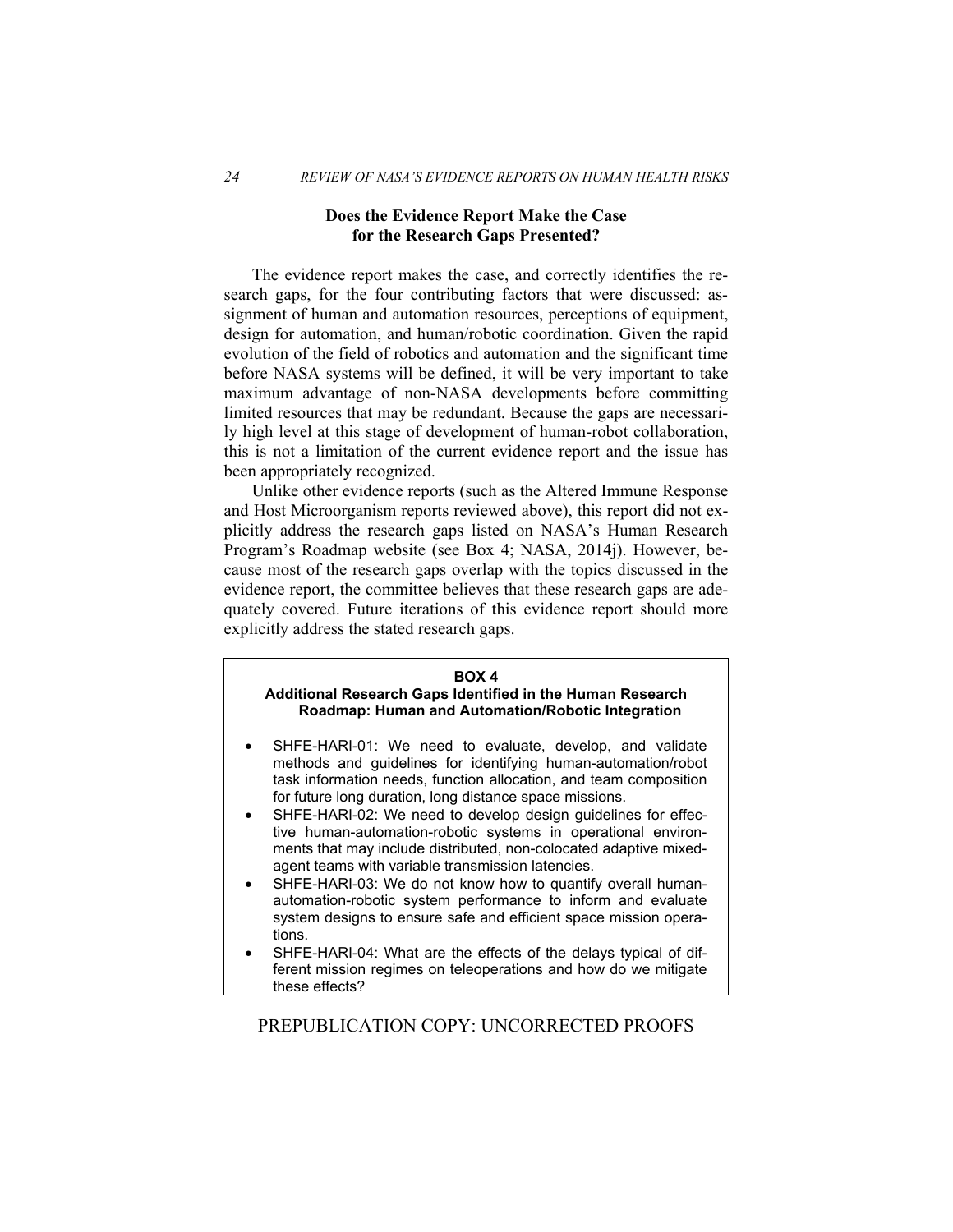#### **Does the Evidence Report Make the Case for the Research Gaps Presented?**

The evidence report makes the case, and correctly identifies the research gaps, for the four contributing factors that were discussed: assignment of human and automation resources, perceptions of equipment, design for automation, and human/robotic coordination. Given the rapid evolution of the field of robotics and automation and the significant time before NASA systems will be defined, it will be very important to take maximum advantage of non-NASA developments before committing limited resources that may be redundant. Because the gaps are necessarily high level at this stage of development of human-robot collaboration, this is not a limitation of the current evidence report and the issue has been appropriately recognized.

Unlike other evidence reports (such as the Altered Immune Response and Host Microorganism reports reviewed above), this report did not explicitly address the research gaps listed on NASA's Human Research Program's Roadmap website (see Box 4; NASA, 2014j). However, because most of the research gaps overlap with the topics discussed in the evidence report, the committee believes that these research gaps are adequately covered. Future iterations of this evidence report should more explicitly address the stated research gaps.

#### **BOX 4**

#### **Additional Research Gaps Identified in the Human Research Roadmap: Human and Automation/Robotic Integration**

- SHFE-HARI-01: We need to evaluate, develop, and validate methods and guidelines for identifying human-automation/robot task information needs, function allocation, and team composition for future long duration, long distance space missions.
- SHFE-HARI-02: We need to develop design guidelines for effective human-automation-robotic systems in operational environments that may include distributed, non-colocated adaptive mixedagent teams with variable transmission latencies.
- SHFE-HARI-03: We do not know how to quantify overall humanautomation-robotic system performance to inform and evaluate system designs to ensure safe and efficient space mission operations.
- SHFE-HARI-04: What are the effects of the delays typical of different mission regimes on teleoperations and how do we mitigate these effects?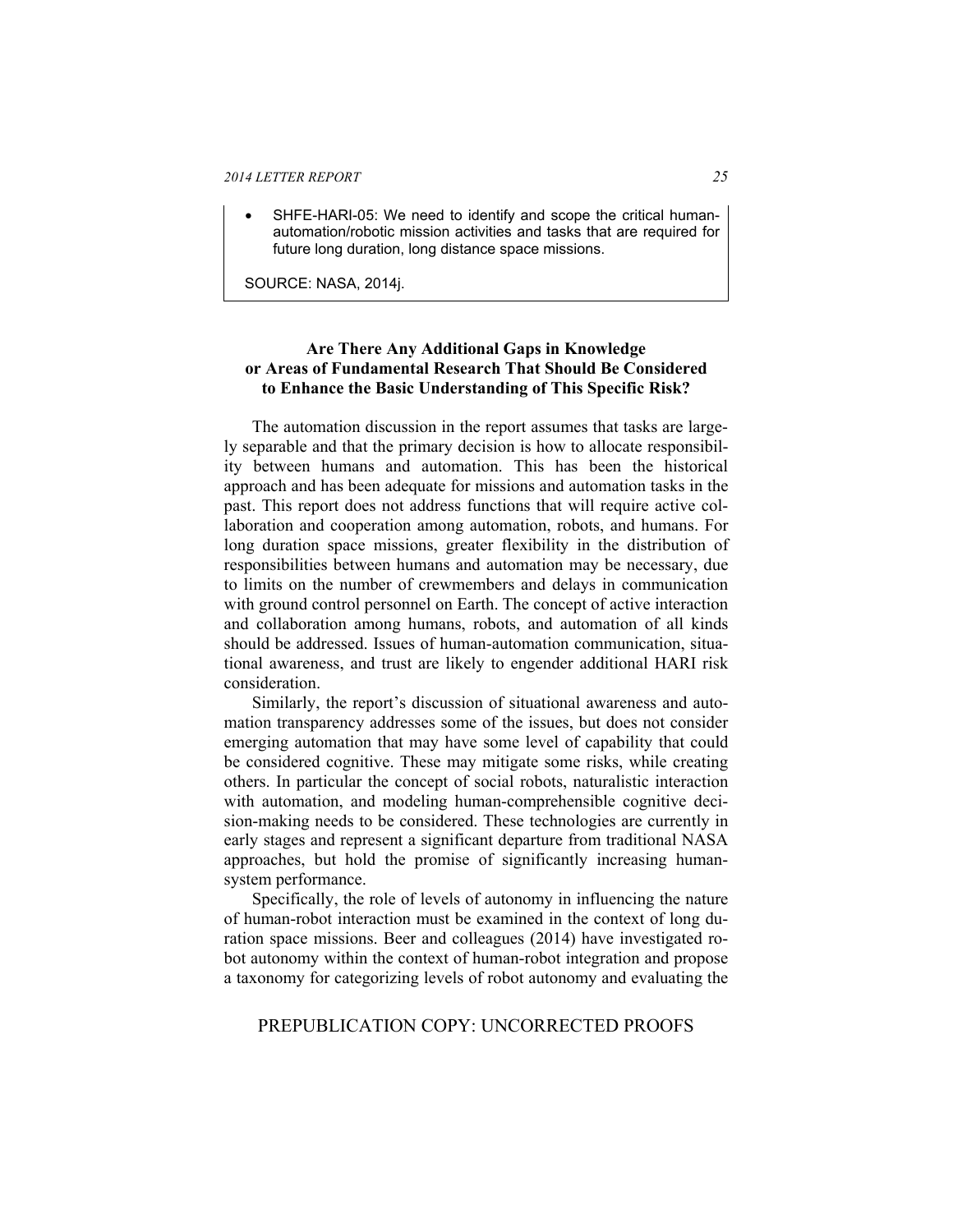#### *2014 LETTER REPORT 25*

SHFE-HARI-05: We need to identify and scope the critical humanautomation/robotic mission activities and tasks that are required for future long duration, long distance space missions.

SOURCE: NASA, 2014j.

#### **Are There Any Additional Gaps in Knowledge or Areas of Fundamental Research That Should Be Considered to Enhance the Basic Understanding of This Specific Risk?**

 The automation discussion in the report assumes that tasks are largely separable and that the primary decision is how to allocate responsibility between humans and automation. This has been the historical approach and has been adequate for missions and automation tasks in the past. This report does not address functions that will require active collaboration and cooperation among automation, robots, and humans. For long duration space missions, greater flexibility in the distribution of responsibilities between humans and automation may be necessary, due to limits on the number of crewmembers and delays in communication with ground control personnel on Earth. The concept of active interaction and collaboration among humans, robots, and automation of all kinds should be addressed. Issues of human-automation communication, situational awareness, and trust are likely to engender additional HARI risk consideration.

 Similarly, the report's discussion of situational awareness and automation transparency addresses some of the issues, but does not consider emerging automation that may have some level of capability that could be considered cognitive. These may mitigate some risks, while creating others. In particular the concept of social robots, naturalistic interaction with automation, and modeling human-comprehensible cognitive decision-making needs to be considered. These technologies are currently in early stages and represent a significant departure from traditional NASA approaches, but hold the promise of significantly increasing humansystem performance.

 Specifically, the role of levels of autonomy in influencing the nature of human-robot interaction must be examined in the context of long duration space missions. Beer and colleagues (2014) have investigated robot autonomy within the context of human-robot integration and propose a taxonomy for categorizing levels of robot autonomy and evaluating the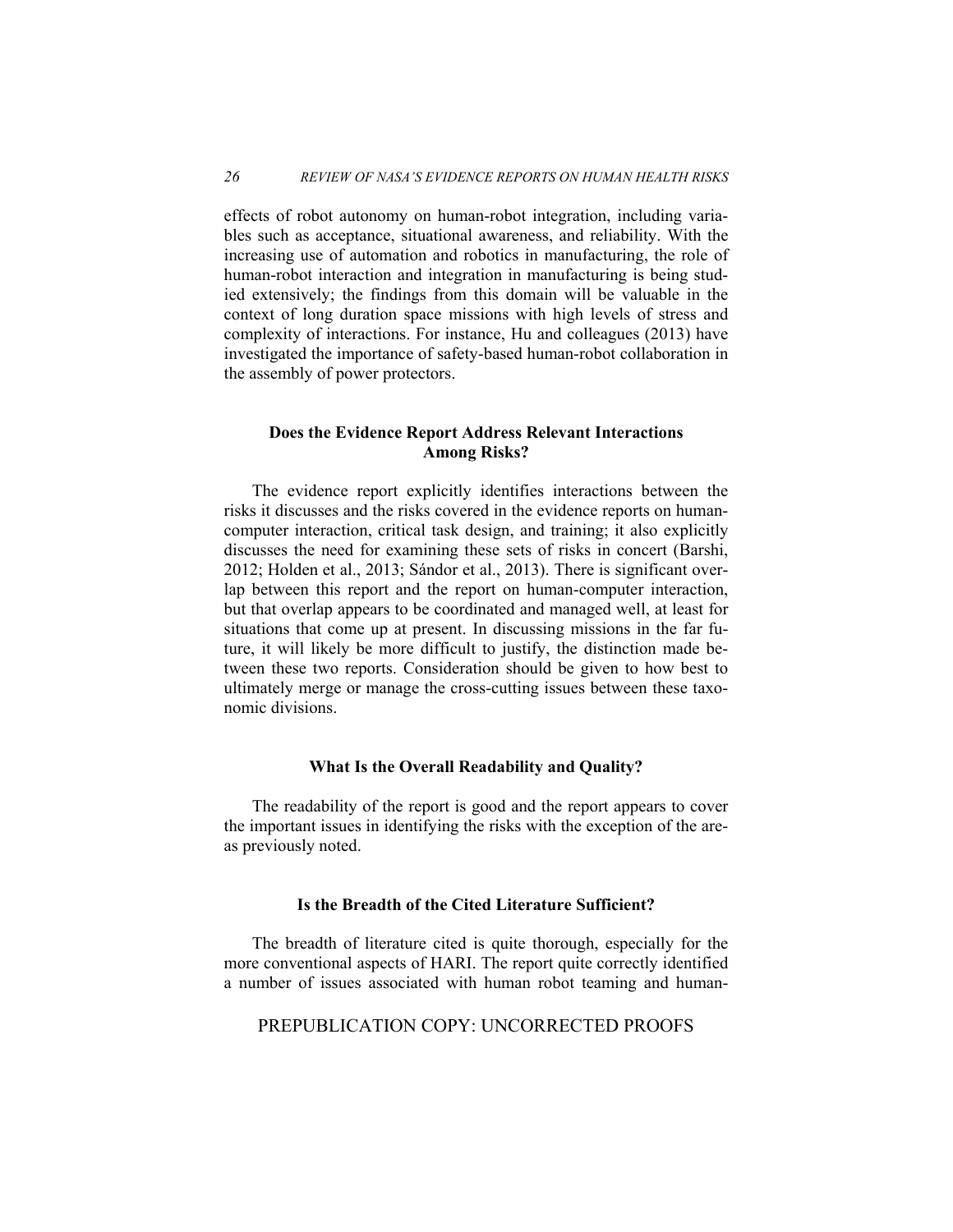effects of robot autonomy on human-robot integration, including variables such as acceptance, situational awareness, and reliability. With the increasing use of automation and robotics in manufacturing, the role of human-robot interaction and integration in manufacturing is being studied extensively; the findings from this domain will be valuable in the context of long duration space missions with high levels of stress and complexity of interactions. For instance, Hu and colleagues (2013) have investigated the importance of safety-based human-robot collaboration in the assembly of power protectors.

#### **Does the Evidence Report Address Relevant Interactions Among Risks?**

The evidence report explicitly identifies interactions between the risks it discusses and the risks covered in the evidence reports on humancomputer interaction, critical task design, and training; it also explicitly discusses the need for examining these sets of risks in concert (Barshi, 2012; Holden et al., 2013; Sándor et al., 2013). There is significant overlap between this report and the report on human-computer interaction, but that overlap appears to be coordinated and managed well, at least for situations that come up at present. In discussing missions in the far future, it will likely be more difficult to justify, the distinction made between these two reports. Consideration should be given to how best to ultimately merge or manage the cross-cutting issues between these taxonomic divisions.

#### **What Is the Overall Readability and Quality?**

The readability of the report is good and the report appears to cover the important issues in identifying the risks with the exception of the areas previously noted.

#### **Is the Breadth of the Cited Literature Sufficient?**

The breadth of literature cited is quite thorough, especially for the more conventional aspects of HARI. The report quite correctly identified a number of issues associated with human robot teaming and human-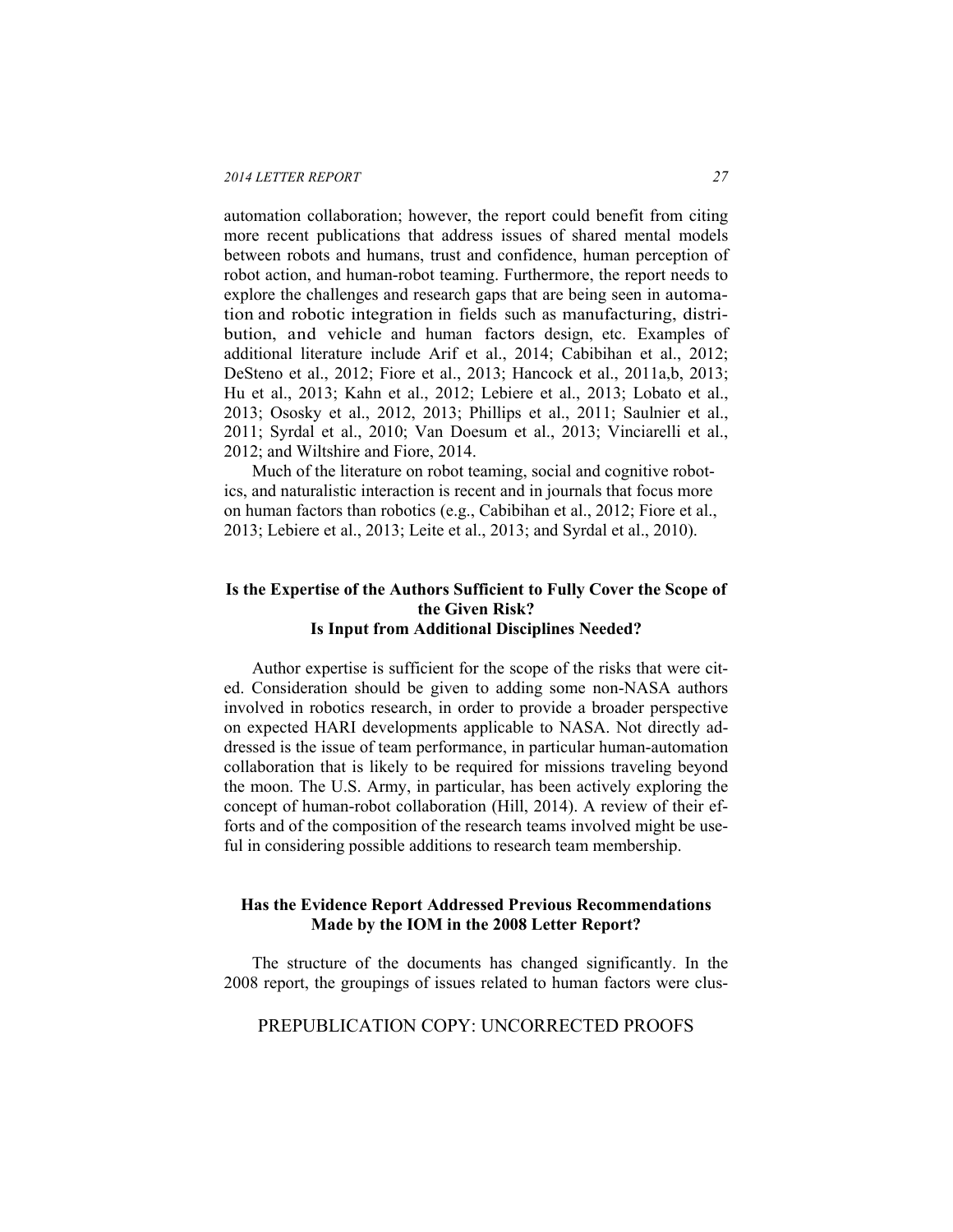automation collaboration; however, the report could benefit from citing more recent publications that address issues of shared mental models between robots and humans, trust and confidence, human perception of robot action, and human-robot teaming. Furthermore, the report needs to explore the challenges and research gaps that are being seen in automation and robotic integration in fields such as manufacturing, distribution, and vehicle and human factors design, etc. Examples of additional literature include Arif et al., 2014; Cabibihan et al., 2012; DeSteno et al., 2012; Fiore et al., 2013; Hancock et al., 2011a,b, 2013; Hu et al., 2013; Kahn et al., 2012; Lebiere et al., 2013; Lobato et al., 2013; Ososky et al., 2012, 2013; Phillips et al., 2011; Saulnier et al., 2011; Syrdal et al., 2010; Van Doesum et al., 2013; Vinciarelli et al., 2012; and Wiltshire and Fiore, 2014.

Much of the literature on robot teaming, social and cognitive robotics, and naturalistic interaction is recent and in journals that focus more on human factors than robotics (e.g., Cabibihan et al., 2012; Fiore et al., 2013; Lebiere et al., 2013; Leite et al., 2013; and Syrdal et al., 2010).

### **Is the Expertise of the Authors Sufficient to Fully Cover the Scope of the Given Risk? Is Input from Additional Disciplines Needed?**

Author expertise is sufficient for the scope of the risks that were cited. Consideration should be given to adding some non-NASA authors involved in robotics research, in order to provide a broader perspective on expected HARI developments applicable to NASA. Not directly addressed is the issue of team performance, in particular human-automation collaboration that is likely to be required for missions traveling beyond the moon. The U.S. Army, in particular, has been actively exploring the concept of human-robot collaboration (Hill, 2014). A review of their efforts and of the composition of the research teams involved might be useful in considering possible additions to research team membership.

### **Has the Evidence Report Addressed Previous Recommendations Made by the IOM in the 2008 Letter Report?**

The structure of the documents has changed significantly. In the 2008 report, the groupings of issues related to human factors were clus-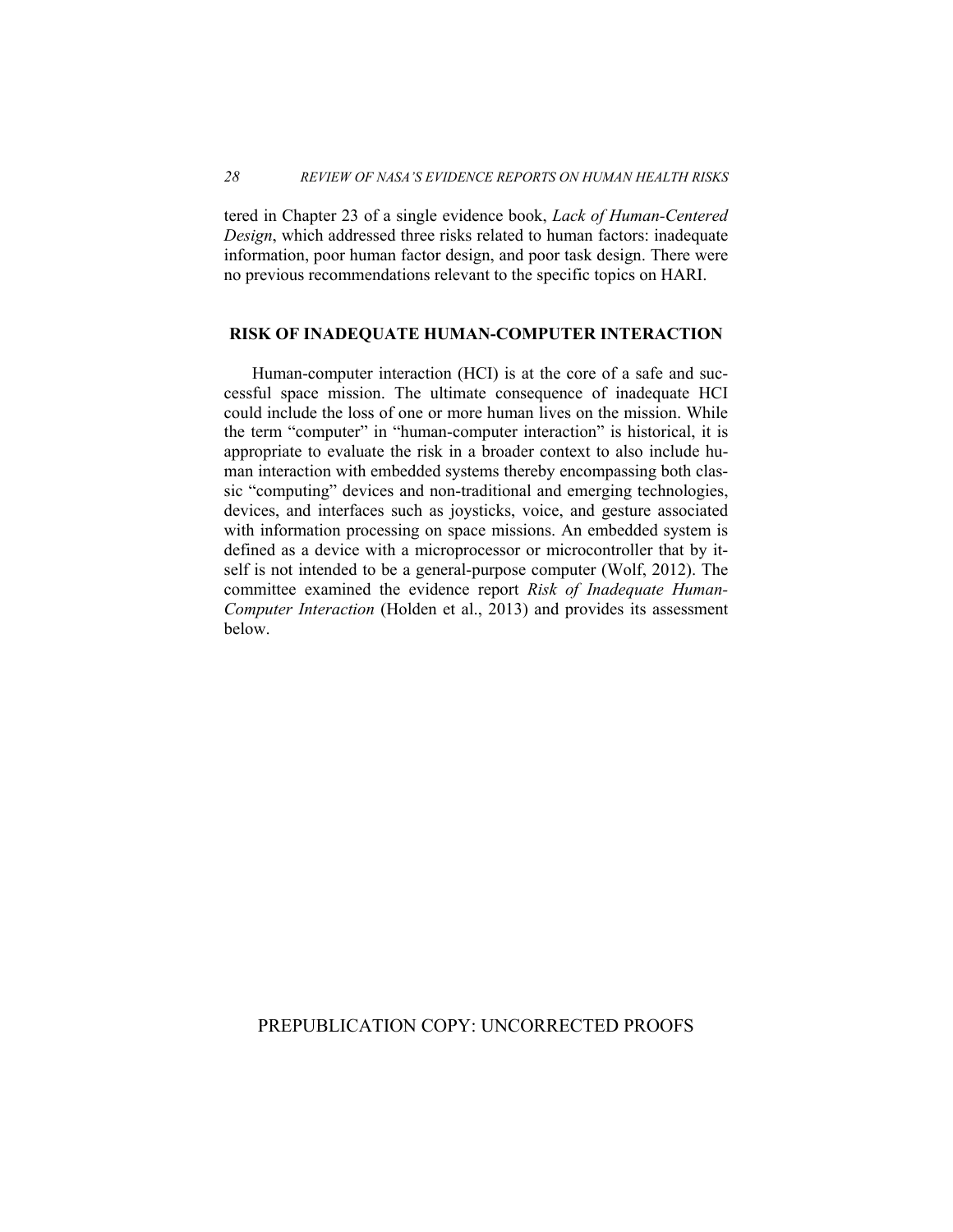tered in Chapter 23 of a single evidence book, *Lack of Human-Centered Design*, which addressed three risks related to human factors: inadequate information, poor human factor design, and poor task design. There were no previous recommendations relevant to the specific topics on HARI.

## **RISK OF INADEQUATE HUMAN-COMPUTER INTERACTION**

Human-computer interaction (HCI) is at the core of a safe and successful space mission. The ultimate consequence of inadequate HCI could include the loss of one or more human lives on the mission. While the term "computer" in "human-computer interaction" is historical, it is appropriate to evaluate the risk in a broader context to also include human interaction with embedded systems thereby encompassing both classic "computing" devices and non-traditional and emerging technologies, devices, and interfaces such as joysticks, voice, and gesture associated with information processing on space missions. An embedded system is defined as a device with a microprocessor or microcontroller that by itself is not intended to be a general-purpose computer (Wolf, 2012). The committee examined the evidence report *Risk of Inadequate Human-Computer Interaction* (Holden et al., 2013) and provides its assessment below.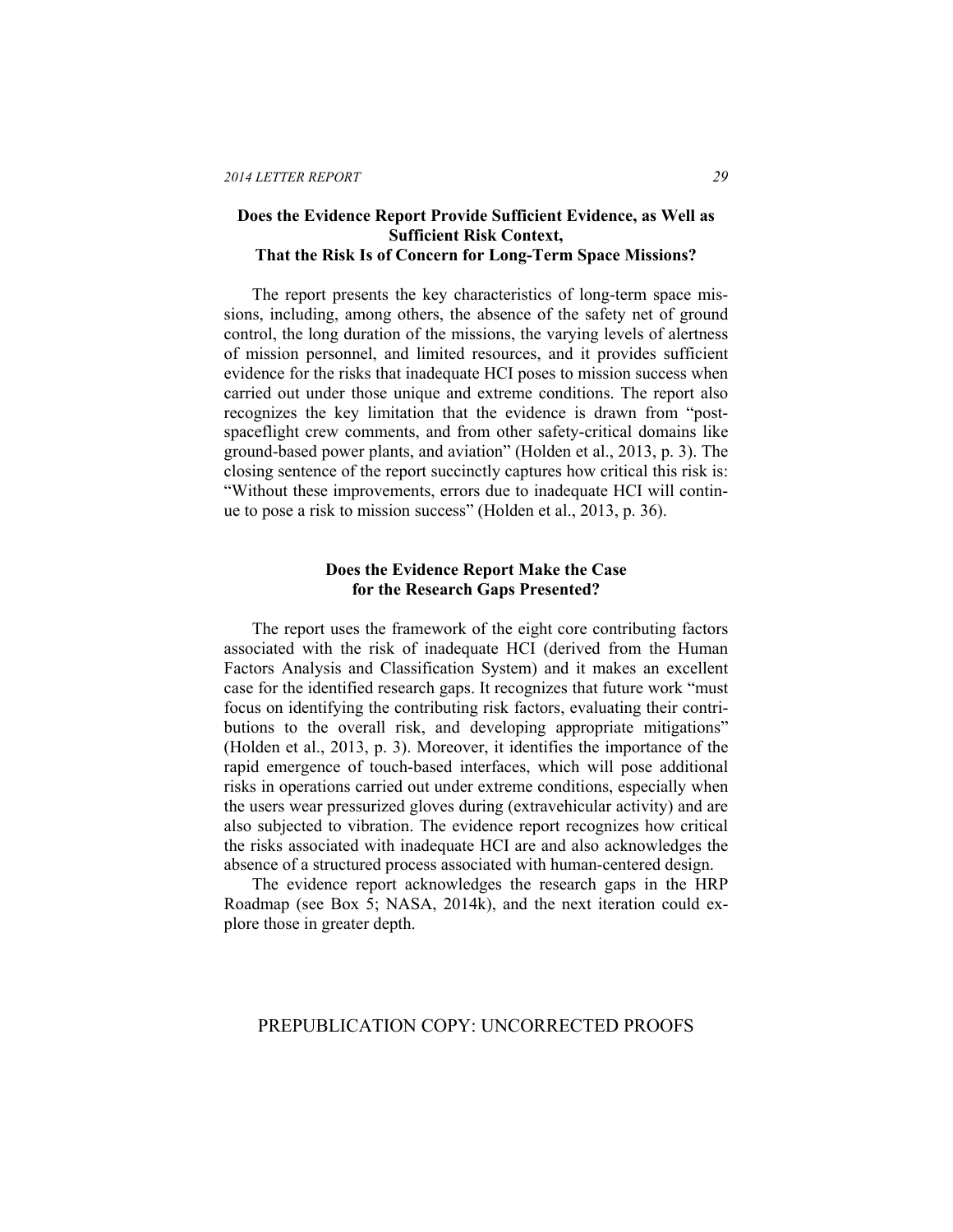## **Does the Evidence Report Provide Sufficient Evidence, as Well as Sufficient Risk Context, That the Risk Is of Concern for Long-Term Space Missions?**

The report presents the key characteristics of long-term space missions, including, among others, the absence of the safety net of ground control, the long duration of the missions, the varying levels of alertness of mission personnel, and limited resources, and it provides sufficient evidence for the risks that inadequate HCI poses to mission success when carried out under those unique and extreme conditions. The report also recognizes the key limitation that the evidence is drawn from "postspaceflight crew comments, and from other safety-critical domains like ground-based power plants, and aviation" (Holden et al., 2013, p. 3). The closing sentence of the report succinctly captures how critical this risk is: "Without these improvements, errors due to inadequate HCI will continue to pose a risk to mission success" (Holden et al., 2013, p. 36).

## **Does the Evidence Report Make the Case for the Research Gaps Presented?**

The report uses the framework of the eight core contributing factors associated with the risk of inadequate HCI (derived from the Human Factors Analysis and Classification System) and it makes an excellent case for the identified research gaps. It recognizes that future work "must focus on identifying the contributing risk factors, evaluating their contributions to the overall risk, and developing appropriate mitigations" (Holden et al., 2013, p. 3). Moreover, it identifies the importance of the rapid emergence of touch-based interfaces, which will pose additional risks in operations carried out under extreme conditions, especially when the users wear pressurized gloves during (extravehicular activity) and are also subjected to vibration. The evidence report recognizes how critical the risks associated with inadequate HCI are and also acknowledges the absence of a structured process associated with human-centered design.

The evidence report acknowledges the research gaps in the HRP Roadmap (see Box 5; NASA, 2014k), and the next iteration could explore those in greater depth.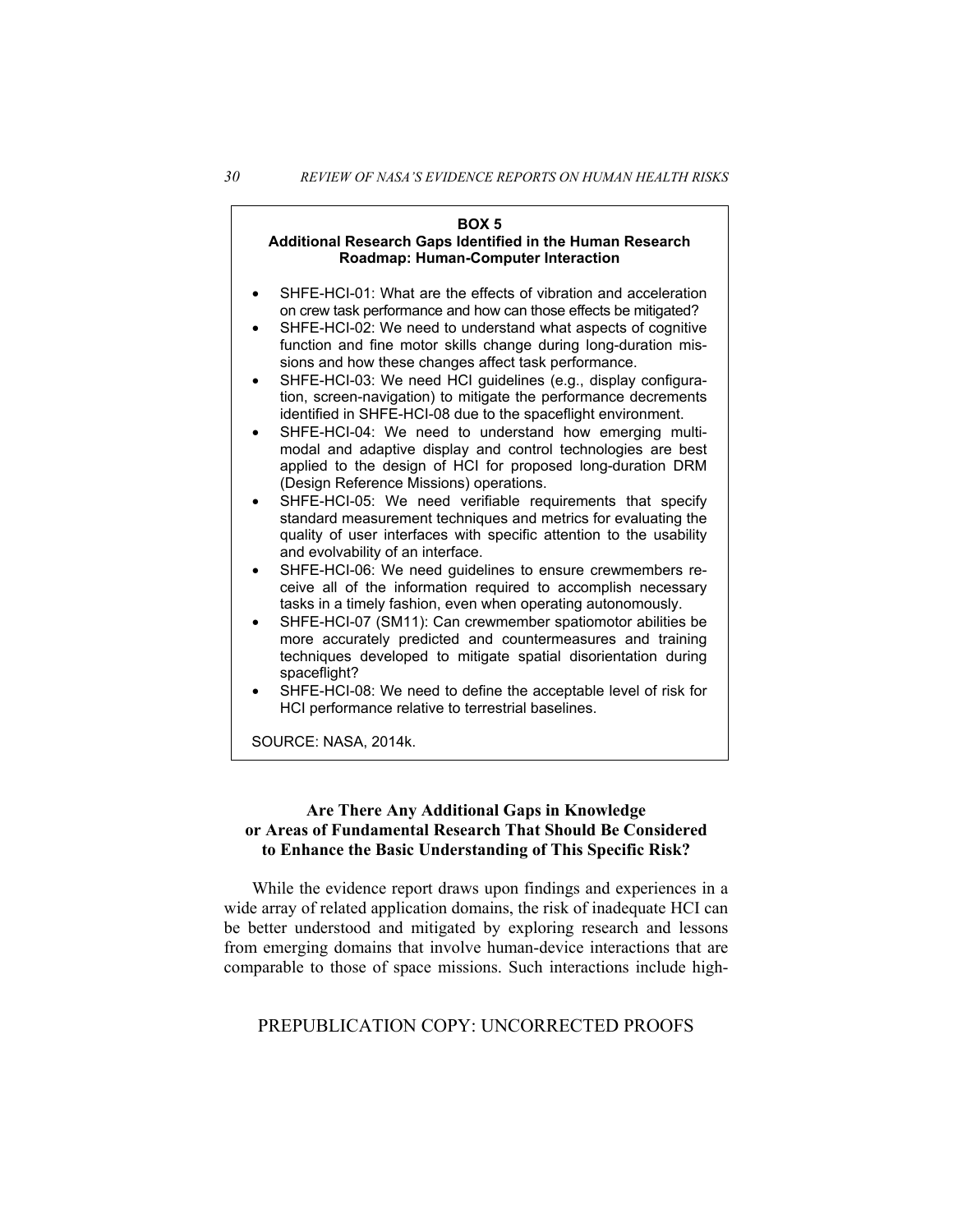### **BOX 5**

#### **Additional Research Gaps Identified in the Human Research Roadmap: Human-Computer Interaction**

- SHFE-HCI-01: What are the effects of vibration and acceleration on crew task performance and how can those effects be mitigated?
- SHFE-HCI-02: We need to understand what aspects of cognitive function and fine motor skills change during long-duration missions and how these changes affect task performance.
- SHFE-HCI-03: We need HCI quidelines (e.g., display configuration, screen-navigation) to mitigate the performance decrements identified in SHFE-HCI-08 due to the spaceflight environment.
- SHFE-HCI-04: We need to understand how emerging multimodal and adaptive display and control technologies are best applied to the design of HCI for proposed long-duration DRM (Design Reference Missions) operations.
- SHFE-HCI-05: We need verifiable requirements that specify standard measurement techniques and metrics for evaluating the quality of user interfaces with specific attention to the usability and evolvability of an interface.
- SHFE-HCI-06: We need guidelines to ensure crewmembers receive all of the information required to accomplish necessary tasks in a timely fashion, even when operating autonomously.
- SHFE-HCI-07 (SM11): Can crewmember spatiomotor abilities be more accurately predicted and countermeasures and training techniques developed to mitigate spatial disorientation during spaceflight?
- SHFE-HCI-08: We need to define the acceptable level of risk for HCI performance relative to terrestrial baselines.

SOURCE: NASA, 2014k.

## **Are There Any Additional Gaps in Knowledge or Areas of Fundamental Research That Should Be Considered to Enhance the Basic Understanding of This Specific Risk?**

While the evidence report draws upon findings and experiences in a wide array of related application domains, the risk of inadequate HCI can be better understood and mitigated by exploring research and lessons from emerging domains that involve human-device interactions that are comparable to those of space missions. Such interactions include high-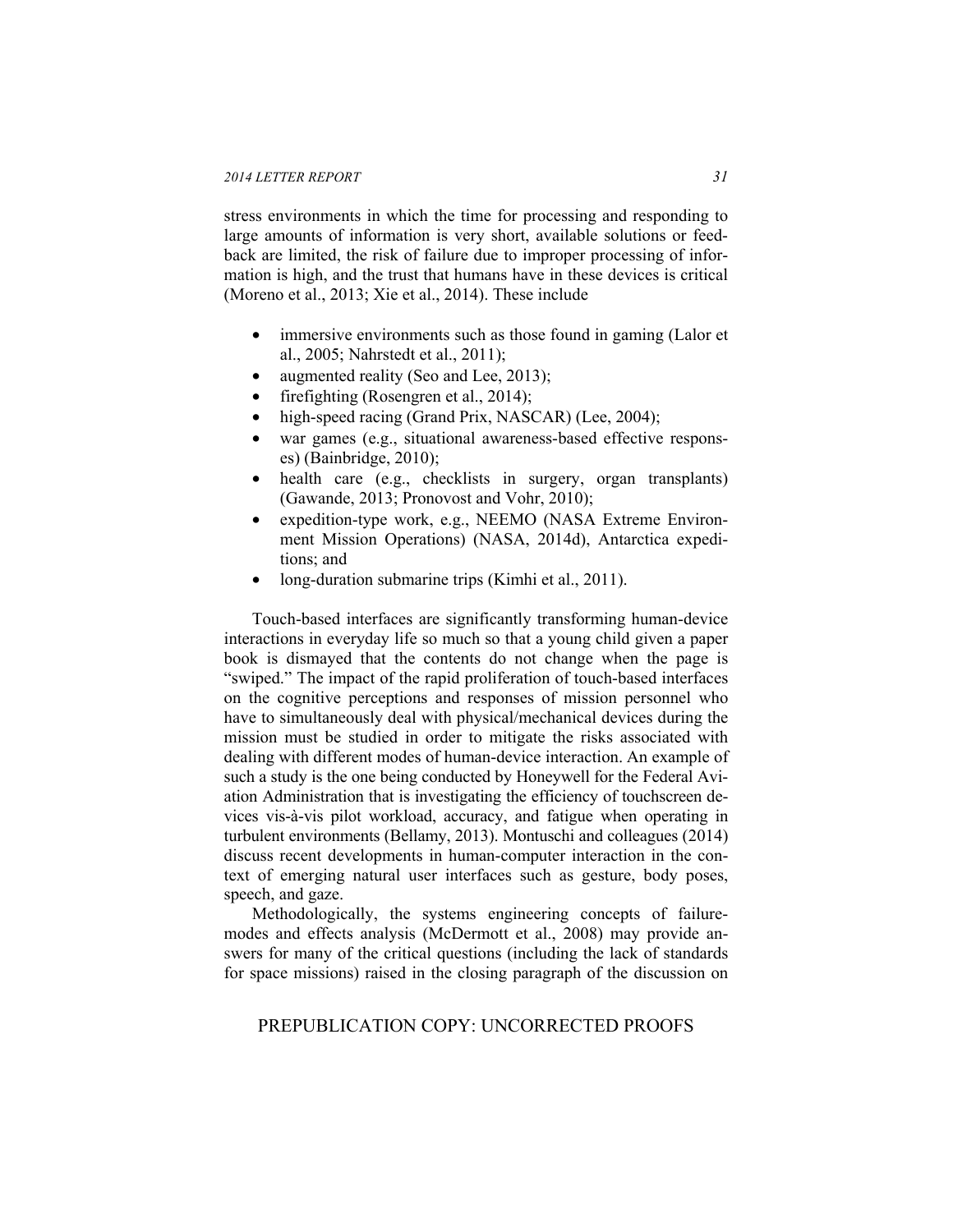stress environments in which the time for processing and responding to large amounts of information is very short, available solutions or feedback are limited, the risk of failure due to improper processing of information is high, and the trust that humans have in these devices is critical (Moreno et al., 2013; Xie et al., 2014). These include

- immersive environments such as those found in gaming (Lalor et al., 2005; Nahrstedt et al., 2011);
- augmented reality (Seo and Lee, 2013);
- firefighting (Rosengren et al., 2014);
- high-speed racing (Grand Prix, NASCAR) (Lee, 2004);
- war games (e.g., situational awareness-based effective responses) (Bainbridge, 2010);
- health care (e.g., checklists in surgery, organ transplants) (Gawande, 2013; Pronovost and Vohr, 2010);
- expedition-type work, e.g., NEEMO (NASA Extreme Environment Mission Operations) (NASA, 2014d), Antarctica expeditions; and
- long-duration submarine trips (Kimhi et al., 2011).

Touch-based interfaces are significantly transforming human-device interactions in everyday life so much so that a young child given a paper book is dismayed that the contents do not change when the page is "swiped." The impact of the rapid proliferation of touch-based interfaces on the cognitive perceptions and responses of mission personnel who have to simultaneously deal with physical/mechanical devices during the mission must be studied in order to mitigate the risks associated with dealing with different modes of human-device interaction. An example of such a study is the one being conducted by Honeywell for the Federal Aviation Administration that is investigating the efficiency of touchscreen devices vis-à-vis pilot workload, accuracy, and fatigue when operating in turbulent environments (Bellamy, 2013). Montuschi and colleagues (2014) discuss recent developments in human-computer interaction in the context of emerging natural user interfaces such as gesture, body poses, speech, and gaze.

Methodologically, the systems engineering concepts of failuremodes and effects analysis (McDermott et al., 2008) may provide answers for many of the critical questions (including the lack of standards for space missions) raised in the closing paragraph of the discussion on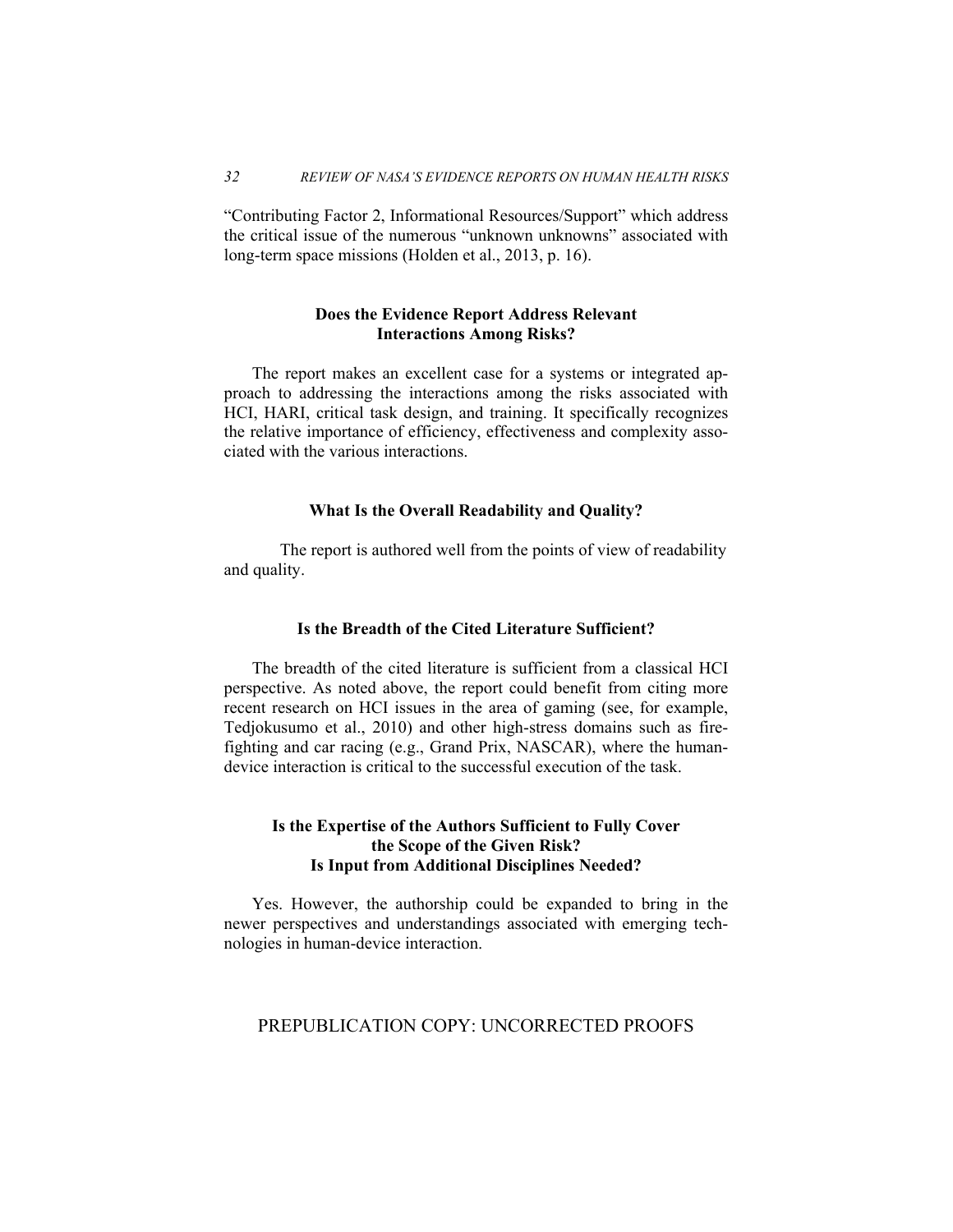"Contributing Factor 2, Informational Resources/Support" which address the critical issue of the numerous "unknown unknowns" associated with long-term space missions (Holden et al., 2013, p. 16).

## **Does the Evidence Report Address Relevant Interactions Among Risks?**

The report makes an excellent case for a systems or integrated approach to addressing the interactions among the risks associated with HCI, HARI, critical task design, and training. It specifically recognizes the relative importance of efficiency, effectiveness and complexity associated with the various interactions.

### **What Is the Overall Readability and Quality?**

The report is authored well from the points of view of readability and quality.

### **Is the Breadth of the Cited Literature Sufficient?**

The breadth of the cited literature is sufficient from a classical HCI perspective. As noted above, the report could benefit from citing more recent research on HCI issues in the area of gaming (see, for example, Tedjokusumo et al., 2010) and other high-stress domains such as firefighting and car racing (e.g., Grand Prix, NASCAR), where the humandevice interaction is critical to the successful execution of the task.

## **Is the Expertise of the Authors Sufficient to Fully Cover the Scope of the Given Risk? Is Input from Additional Disciplines Needed?**

Yes. However, the authorship could be expanded to bring in the newer perspectives and understandings associated with emerging technologies in human-device interaction.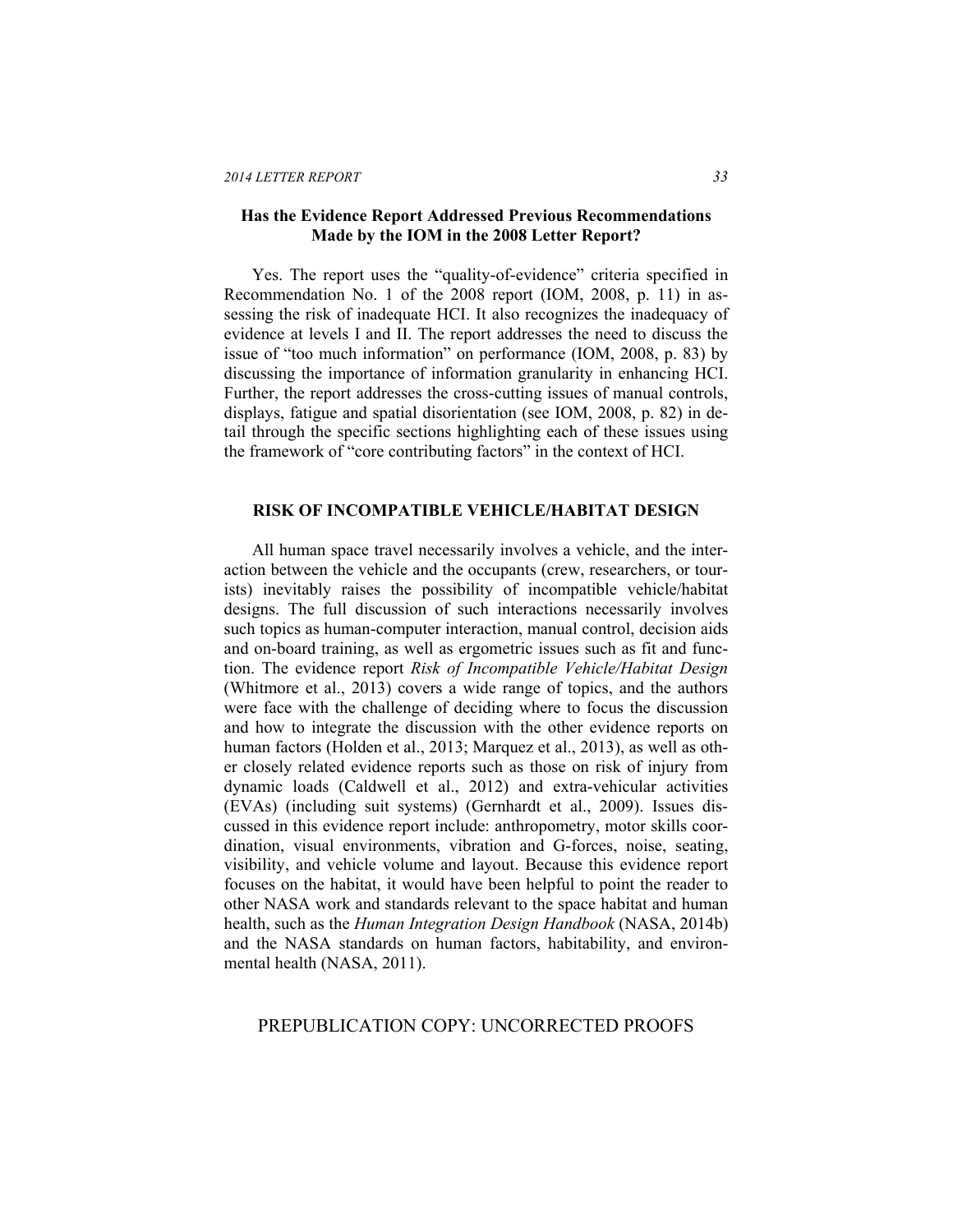### **Has the Evidence Report Addressed Previous Recommendations Made by the IOM in the 2008 Letter Report?**

Yes. The report uses the "quality-of-evidence" criteria specified in Recommendation No. 1 of the 2008 report (IOM, 2008, p. 11) in assessing the risk of inadequate HCI. It also recognizes the inadequacy of evidence at levels I and II. The report addresses the need to discuss the issue of "too much information" on performance (IOM, 2008, p. 83) by discussing the importance of information granularity in enhancing HCI. Further, the report addresses the cross-cutting issues of manual controls, displays, fatigue and spatial disorientation (see IOM, 2008, p. 82) in detail through the specific sections highlighting each of these issues using the framework of "core contributing factors" in the context of HCI.

#### **RISK OF INCOMPATIBLE VEHICLE/HABITAT DESIGN**

All human space travel necessarily involves a vehicle, and the interaction between the vehicle and the occupants (crew, researchers, or tourists) inevitably raises the possibility of incompatible vehicle/habitat designs. The full discussion of such interactions necessarily involves such topics as human-computer interaction, manual control, decision aids and on-board training, as well as ergometric issues such as fit and function. The evidence report *Risk of Incompatible Vehicle/Habitat Design* (Whitmore et al., 2013) covers a wide range of topics, and the authors were face with the challenge of deciding where to focus the discussion and how to integrate the discussion with the other evidence reports on human factors (Holden et al., 2013; Marquez et al., 2013), as well as other closely related evidence reports such as those on risk of injury from dynamic loads (Caldwell et al., 2012) and extra-vehicular activities (EVAs) (including suit systems) (Gernhardt et al., 2009). Issues discussed in this evidence report include: anthropometry, motor skills coordination, visual environments, vibration and G-forces, noise, seating, visibility, and vehicle volume and layout. Because this evidence report focuses on the habitat, it would have been helpful to point the reader to other NASA work and standards relevant to the space habitat and human health, such as the *Human Integration Design Handbook* (NASA, 2014b) and the NASA standards on human factors, habitability, and environmental health (NASA, 2011).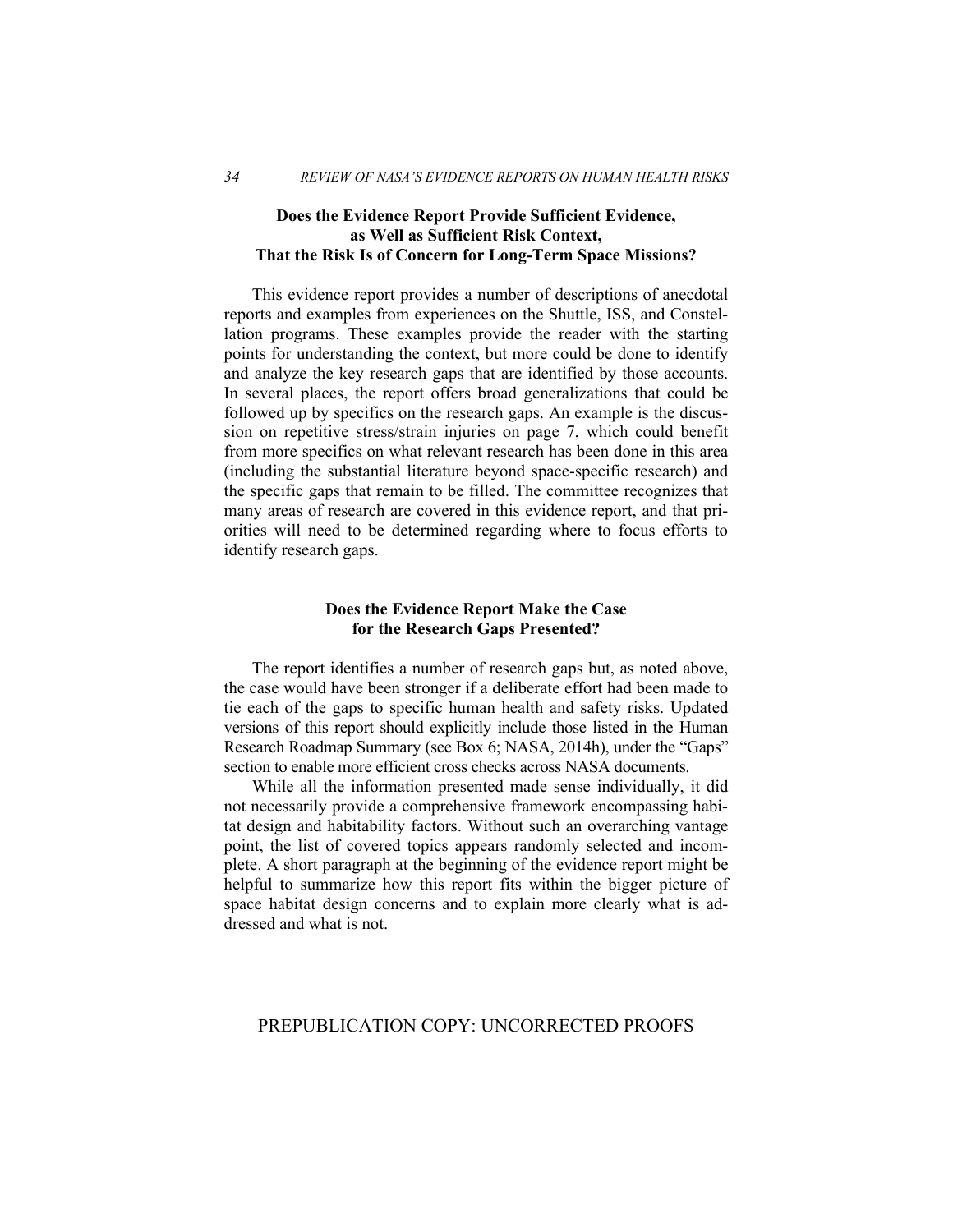## **Does the Evidence Report Provide Sufficient Evidence, as Well as Sufficient Risk Context, That the Risk Is of Concern for Long-Term Space Missions?**

 This evidence report provides a number of descriptions of anecdotal reports and examples from experiences on the Shuttle, ISS, and Constellation programs. These examples provide the reader with the starting points for understanding the context, but more could be done to identify and analyze the key research gaps that are identified by those accounts. In several places, the report offers broad generalizations that could be followed up by specifics on the research gaps. An example is the discussion on repetitive stress/strain injuries on page 7, which could benefit from more specifics on what relevant research has been done in this area (including the substantial literature beyond space-specific research) and the specific gaps that remain to be filled. The committee recognizes that many areas of research are covered in this evidence report, and that priorities will need to be determined regarding where to focus efforts to identify research gaps.

### **Does the Evidence Report Make the Case for the Research Gaps Presented?**

 The report identifies a number of research gaps but, as noted above, the case would have been stronger if a deliberate effort had been made to tie each of the gaps to specific human health and safety risks. Updated versions of this report should explicitly include those listed in the Human Research Roadmap Summary (see Box 6; NASA, 2014h), under the "Gaps" section to enable more efficient cross checks across NASA documents.

While all the information presented made sense individually, it did not necessarily provide a comprehensive framework encompassing habitat design and habitability factors. Without such an overarching vantage point, the list of covered topics appears randomly selected and incomplete. A short paragraph at the beginning of the evidence report might be helpful to summarize how this report fits within the bigger picture of space habitat design concerns and to explain more clearly what is addressed and what is not.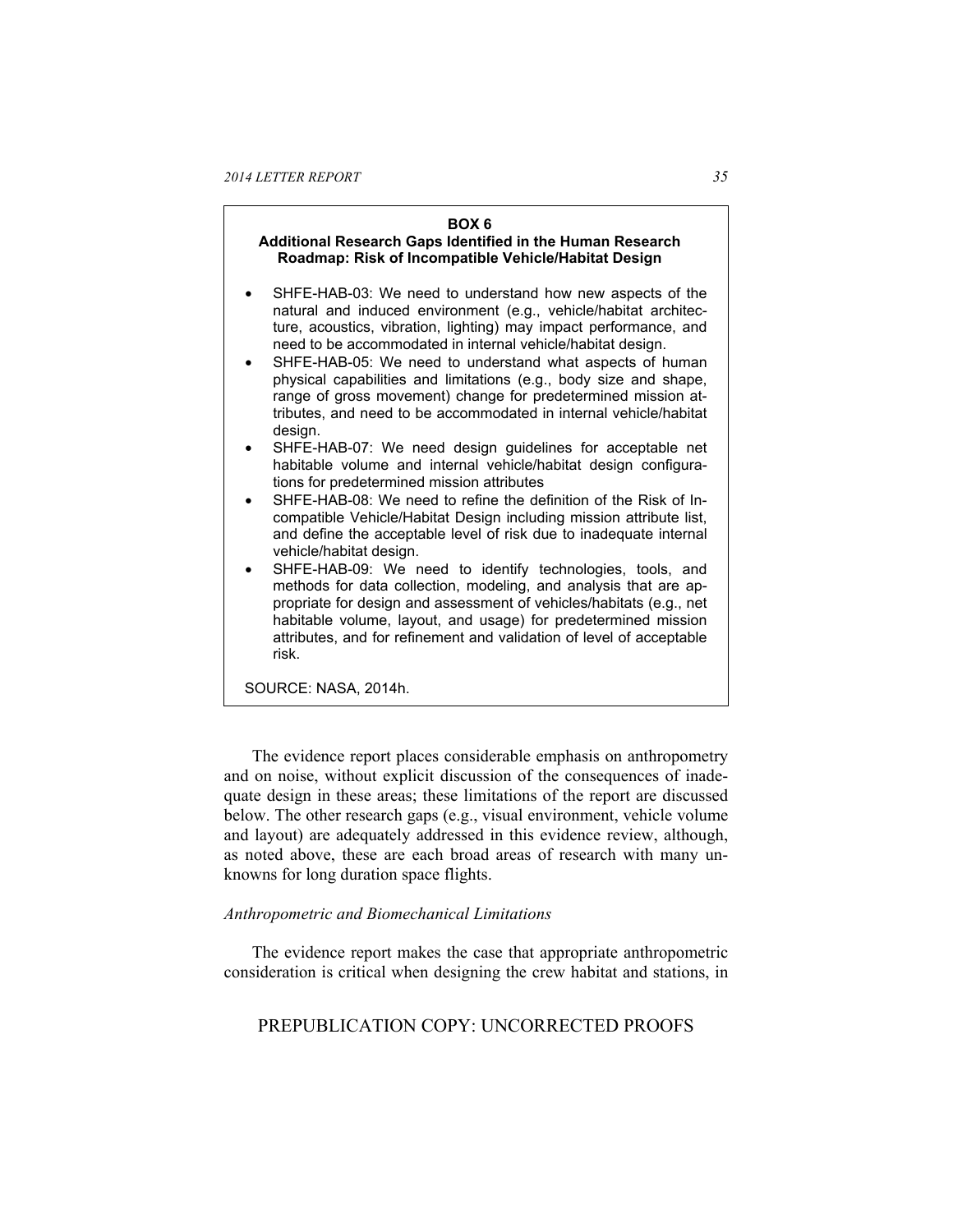### **BOX 6**

### **Additional Research Gaps Identified in the Human Research Roadmap: Risk of Incompatible Vehicle/Habitat Design**

- SHFE-HAB-03: We need to understand how new aspects of the natural and induced environment (e.g., vehicle/habitat architecture, acoustics, vibration, lighting) may impact performance, and need to be accommodated in internal vehicle/habitat design.
- SHFE-HAB-05: We need to understand what aspects of human physical capabilities and limitations (e.g., body size and shape, range of gross movement) change for predetermined mission attributes, and need to be accommodated in internal vehicle/habitat design.
- SHFE-HAB-07: We need design guidelines for acceptable net habitable volume and internal vehicle/habitat design configurations for predetermined mission attributes
- SHFE-HAB-08: We need to refine the definition of the Risk of Incompatible Vehicle/Habitat Design including mission attribute list, and define the acceptable level of risk due to inadequate internal vehicle/habitat design.
- SHFE-HAB-09: We need to identify technologies, tools, and methods for data collection, modeling, and analysis that are appropriate for design and assessment of vehicles/habitats (e.g., net habitable volume, layout, and usage) for predetermined mission attributes, and for refinement and validation of level of acceptable risk.

SOURCE: NASA, 2014h.

The evidence report places considerable emphasis on anthropometry and on noise, without explicit discussion of the consequences of inadequate design in these areas; these limitations of the report are discussed below. The other research gaps (e.g., visual environment, vehicle volume and layout) are adequately addressed in this evidence review, although, as noted above, these are each broad areas of research with many unknowns for long duration space flights.

#### *Anthropometric and Biomechanical Limitations*

The evidence report makes the case that appropriate anthropometric consideration is critical when designing the crew habitat and stations, in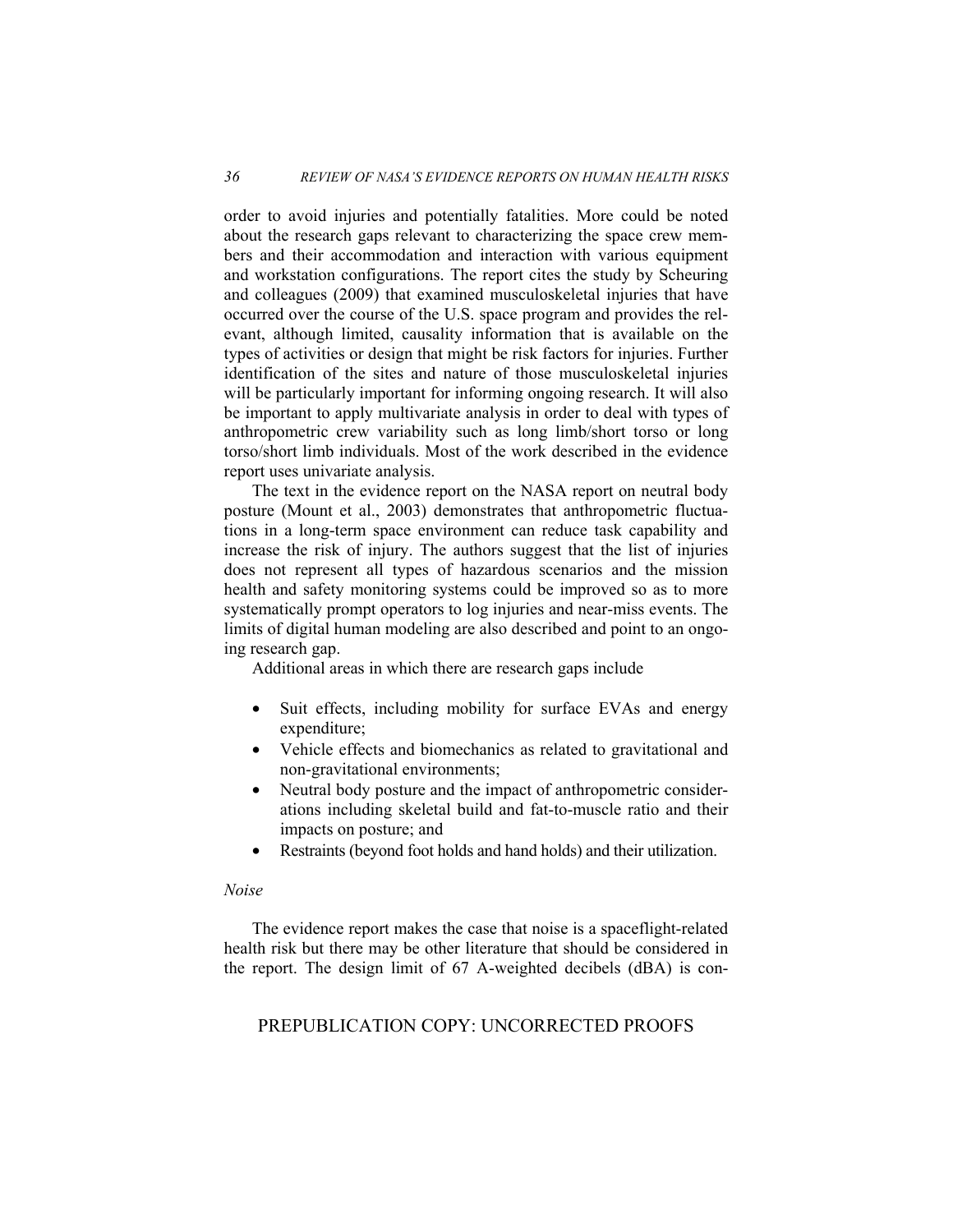order to avoid injuries and potentially fatalities. More could be noted about the research gaps relevant to characterizing the space crew members and their accommodation and interaction with various equipment and workstation configurations. The report cites the study by Scheuring and colleagues (2009) that examined musculoskeletal injuries that have occurred over the course of the U.S. space program and provides the relevant, although limited, causality information that is available on the types of activities or design that might be risk factors for injuries. Further identification of the sites and nature of those musculoskeletal injuries will be particularly important for informing ongoing research. It will also be important to apply multivariate analysis in order to deal with types of anthropometric crew variability such as long limb/short torso or long torso/short limb individuals. Most of the work described in the evidence report uses univariate analysis.

The text in the evidence report on the NASA report on neutral body posture (Mount et al., 2003) demonstrates that anthropometric fluctuations in a long-term space environment can reduce task capability and increase the risk of injury. The authors suggest that the list of injuries does not represent all types of hazardous scenarios and the mission health and safety monitoring systems could be improved so as to more systematically prompt operators to log injuries and near-miss events. The limits of digital human modeling are also described and point to an ongoing research gap.

Additional areas in which there are research gaps include

- Suit effects, including mobility for surface EVAs and energy expenditure;
- Vehicle effects and biomechanics as related to gravitational and non-gravitational environments;
- Neutral body posture and the impact of anthropometric considerations including skeletal build and fat-to-muscle ratio and their impacts on posture; and
- Restraints (beyond foot holds and hand holds) and their utilization.

### *Noise*

The evidence report makes the case that noise is a spaceflight-related health risk but there may be other literature that should be considered in the report. The design limit of 67 A-weighted decibels (dBA) is con-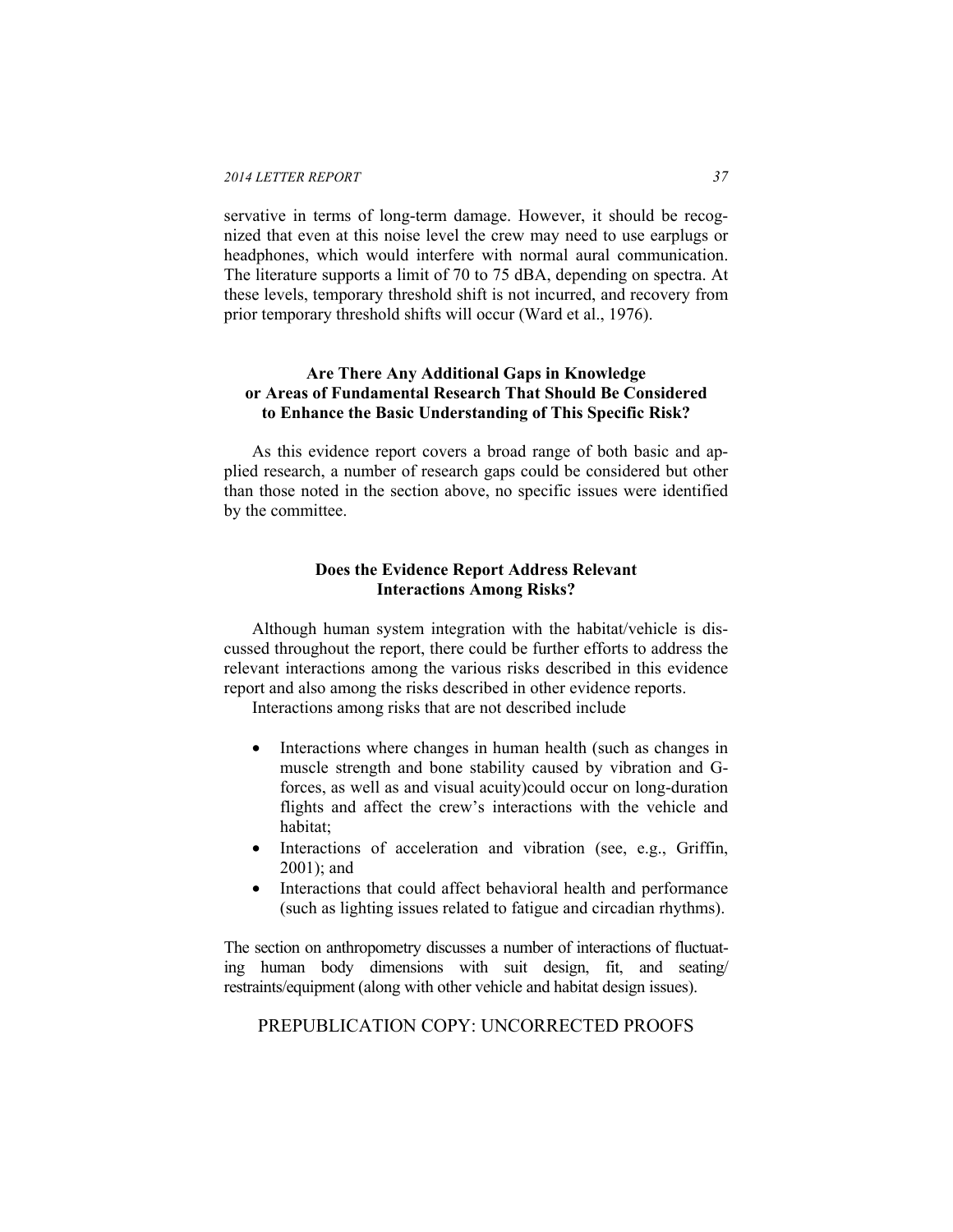servative in terms of long-term damage. However, it should be recognized that even at this noise level the crew may need to use earplugs or headphones, which would interfere with normal aural communication. The literature supports a limit of 70 to 75 dBA, depending on spectra. At these levels, temporary threshold shift is not incurred, and recovery from prior temporary threshold shifts will occur (Ward et al., 1976).

## **Are There Any Additional Gaps in Knowledge or Areas of Fundamental Research That Should Be Considered to Enhance the Basic Understanding of This Specific Risk?**

As this evidence report covers a broad range of both basic and applied research, a number of research gaps could be considered but other than those noted in the section above, no specific issues were identified by the committee.

## **Does the Evidence Report Address Relevant Interactions Among Risks?**

Although human system integration with the habitat/vehicle is discussed throughout the report, there could be further efforts to address the relevant interactions among the various risks described in this evidence report and also among the risks described in other evidence reports.

Interactions among risks that are not described include

- Interactions where changes in human health (such as changes in muscle strength and bone stability caused by vibration and Gforces, as well as and visual acuity)could occur on long-duration flights and affect the crew's interactions with the vehicle and habitat;
- Interactions of acceleration and vibration (see, e.g., Griffin, 2001); and
- Interactions that could affect behavioral health and performance (such as lighting issues related to fatigue and circadian rhythms).

The section on anthropometry discusses a number of interactions of fluctuating human body dimensions with suit design, fit, and seating/ restraints/equipment (along with other vehicle and habitat design issues).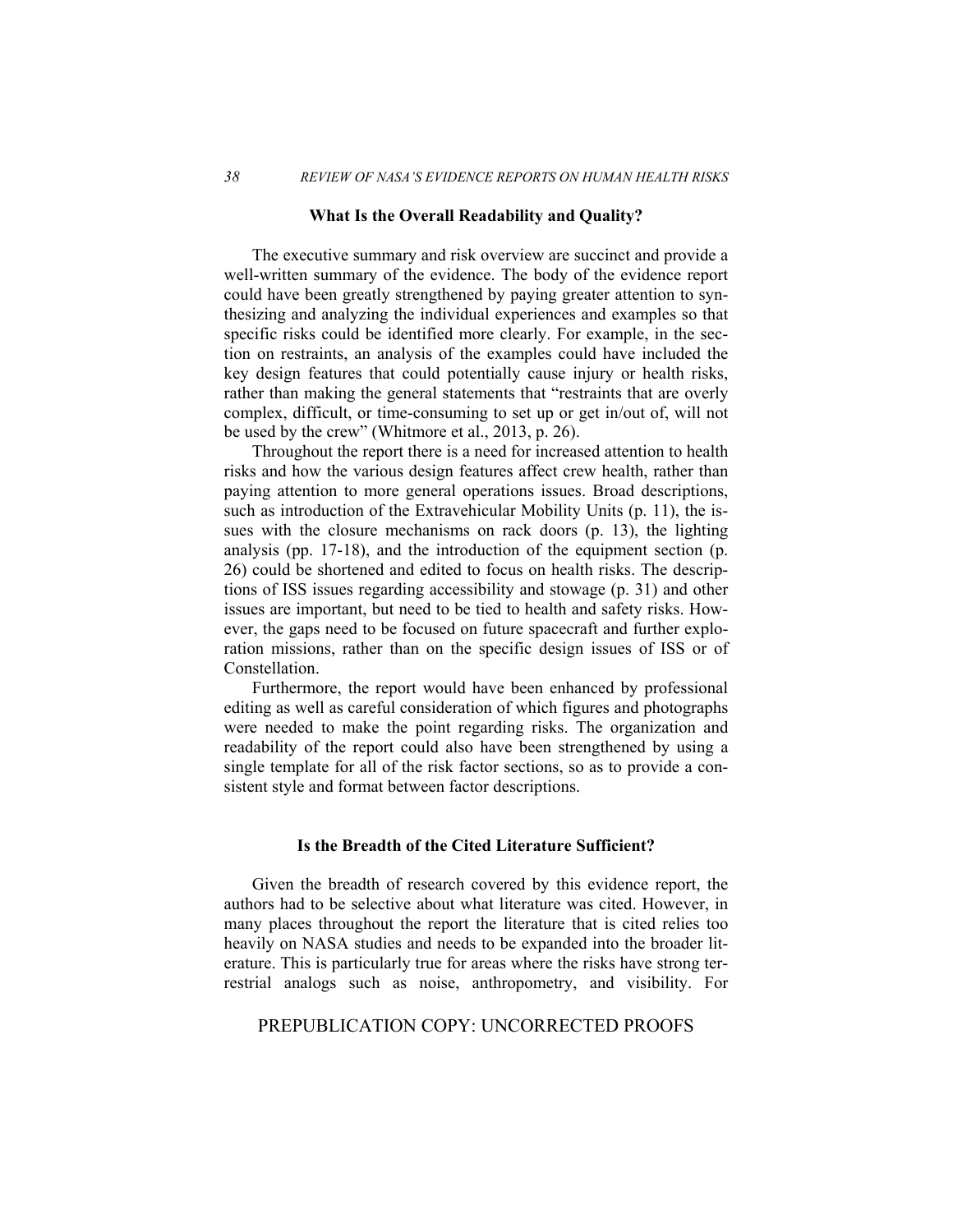#### **What Is the Overall Readability and Quality?**

The executive summary and risk overview are succinct and provide a well-written summary of the evidence. The body of the evidence report could have been greatly strengthened by paying greater attention to synthesizing and analyzing the individual experiences and examples so that specific risks could be identified more clearly. For example, in the section on restraints, an analysis of the examples could have included the key design features that could potentially cause injury or health risks, rather than making the general statements that "restraints that are overly complex, difficult, or time-consuming to set up or get in/out of, will not be used by the crew" (Whitmore et al., 2013, p. 26).

Throughout the report there is a need for increased attention to health risks and how the various design features affect crew health, rather than paying attention to more general operations issues. Broad descriptions, such as introduction of the Extravehicular Mobility Units (p. 11), the issues with the closure mechanisms on rack doors (p. 13), the lighting analysis (pp. 17-18), and the introduction of the equipment section (p. 26) could be shortened and edited to focus on health risks. The descriptions of ISS issues regarding accessibility and stowage (p. 31) and other issues are important, but need to be tied to health and safety risks. However, the gaps need to be focused on future spacecraft and further exploration missions, rather than on the specific design issues of ISS or of Constellation.

Furthermore, the report would have been enhanced by professional editing as well as careful consideration of which figures and photographs were needed to make the point regarding risks. The organization and readability of the report could also have been strengthened by using a single template for all of the risk factor sections, so as to provide a consistent style and format between factor descriptions.

### **Is the Breadth of the Cited Literature Sufficient?**

Given the breadth of research covered by this evidence report, the authors had to be selective about what literature was cited. However, in many places throughout the report the literature that is cited relies too heavily on NASA studies and needs to be expanded into the broader literature. This is particularly true for areas where the risks have strong terrestrial analogs such as noise, anthropometry, and visibility. For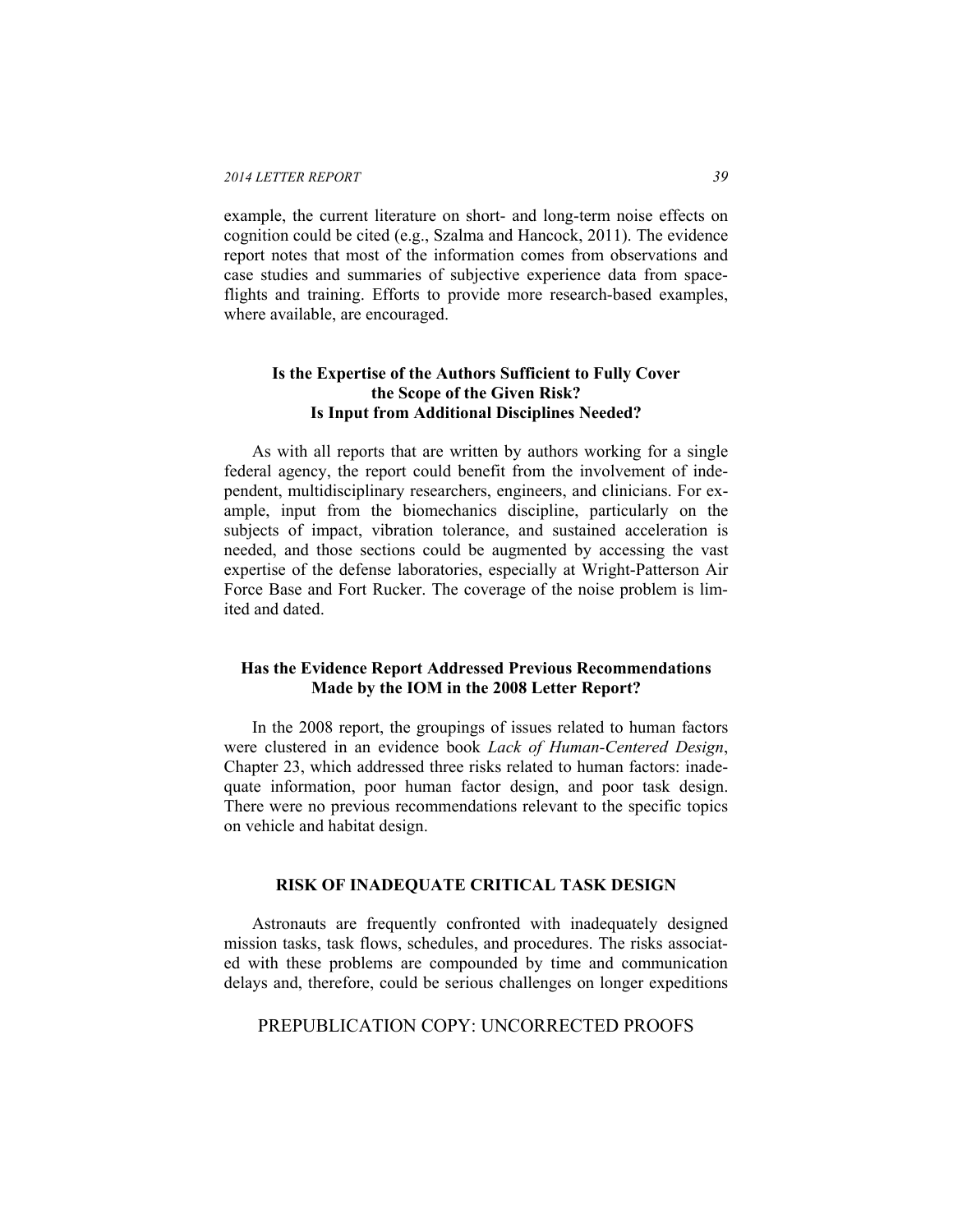example, the current literature on short- and long-term noise effects on cognition could be cited (e.g., Szalma and Hancock, 2011). The evidence report notes that most of the information comes from observations and case studies and summaries of subjective experience data from spaceflights and training. Efforts to provide more research-based examples, where available, are encouraged.

### **Is the Expertise of the Authors Sufficient to Fully Cover the Scope of the Given Risk? Is Input from Additional Disciplines Needed?**

As with all reports that are written by authors working for a single federal agency, the report could benefit from the involvement of independent, multidisciplinary researchers, engineers, and clinicians. For example, input from the biomechanics discipline, particularly on the subjects of impact, vibration tolerance, and sustained acceleration is needed, and those sections could be augmented by accessing the vast expertise of the defense laboratories, especially at Wright-Patterson Air Force Base and Fort Rucker. The coverage of the noise problem is limited and dated.

## **Has the Evidence Report Addressed Previous Recommendations Made by the IOM in the 2008 Letter Report?**

In the 2008 report, the groupings of issues related to human factors were clustered in an evidence book *Lack of Human-Centered Design*, Chapter 23, which addressed three risks related to human factors: inadequate information, poor human factor design, and poor task design. There were no previous recommendations relevant to the specific topics on vehicle and habitat design.

### **RISK OF INADEQUATE CRITICAL TASK DESIGN**

 Astronauts are frequently confronted with inadequately designed mission tasks, task flows, schedules, and procedures. The risks associated with these problems are compounded by time and communication delays and, therefore, could be serious challenges on longer expeditions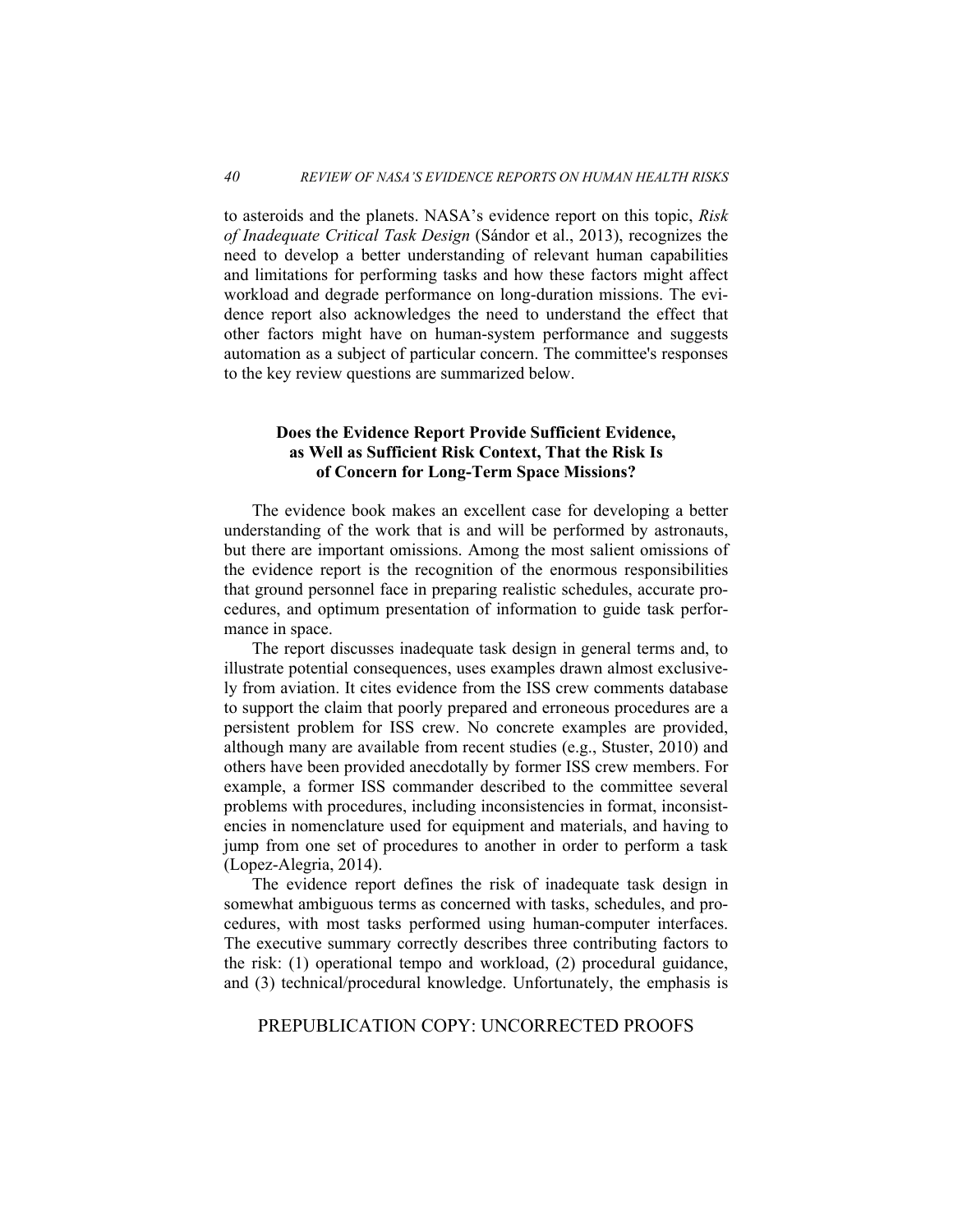to asteroids and the planets. NASA's evidence report on this topic, *Risk of Inadequate Critical Task Design* (Sándor et al., 2013), recognizes the need to develop a better understanding of relevant human capabilities and limitations for performing tasks and how these factors might affect workload and degrade performance on long-duration missions. The evidence report also acknowledges the need to understand the effect that other factors might have on human-system performance and suggests automation as a subject of particular concern. The committee's responses to the key review questions are summarized below.

## **Does the Evidence Report Provide Sufficient Evidence, as Well as Sufficient Risk Context, That the Risk Is of Concern for Long-Term Space Missions?**

 The evidence book makes an excellent case for developing a better understanding of the work that is and will be performed by astronauts, but there are important omissions. Among the most salient omissions of the evidence report is the recognition of the enormous responsibilities that ground personnel face in preparing realistic schedules, accurate procedures, and optimum presentation of information to guide task performance in space.

The report discusses inadequate task design in general terms and, to illustrate potential consequences, uses examples drawn almost exclusively from aviation. It cites evidence from the ISS crew comments database to support the claim that poorly prepared and erroneous procedures are a persistent problem for ISS crew. No concrete examples are provided, although many are available from recent studies (e.g., Stuster, 2010) and others have been provided anecdotally by former ISS crew members. For example, a former ISS commander described to the committee several problems with procedures, including inconsistencies in format, inconsistencies in nomenclature used for equipment and materials, and having to jump from one set of procedures to another in order to perform a task (Lopez-Alegria, 2014).

 The evidence report defines the risk of inadequate task design in somewhat ambiguous terms as concerned with tasks, schedules, and procedures, with most tasks performed using human-computer interfaces. The executive summary correctly describes three contributing factors to the risk: (1) operational tempo and workload, (2) procedural guidance, and (3) technical/procedural knowledge. Unfortunately, the emphasis is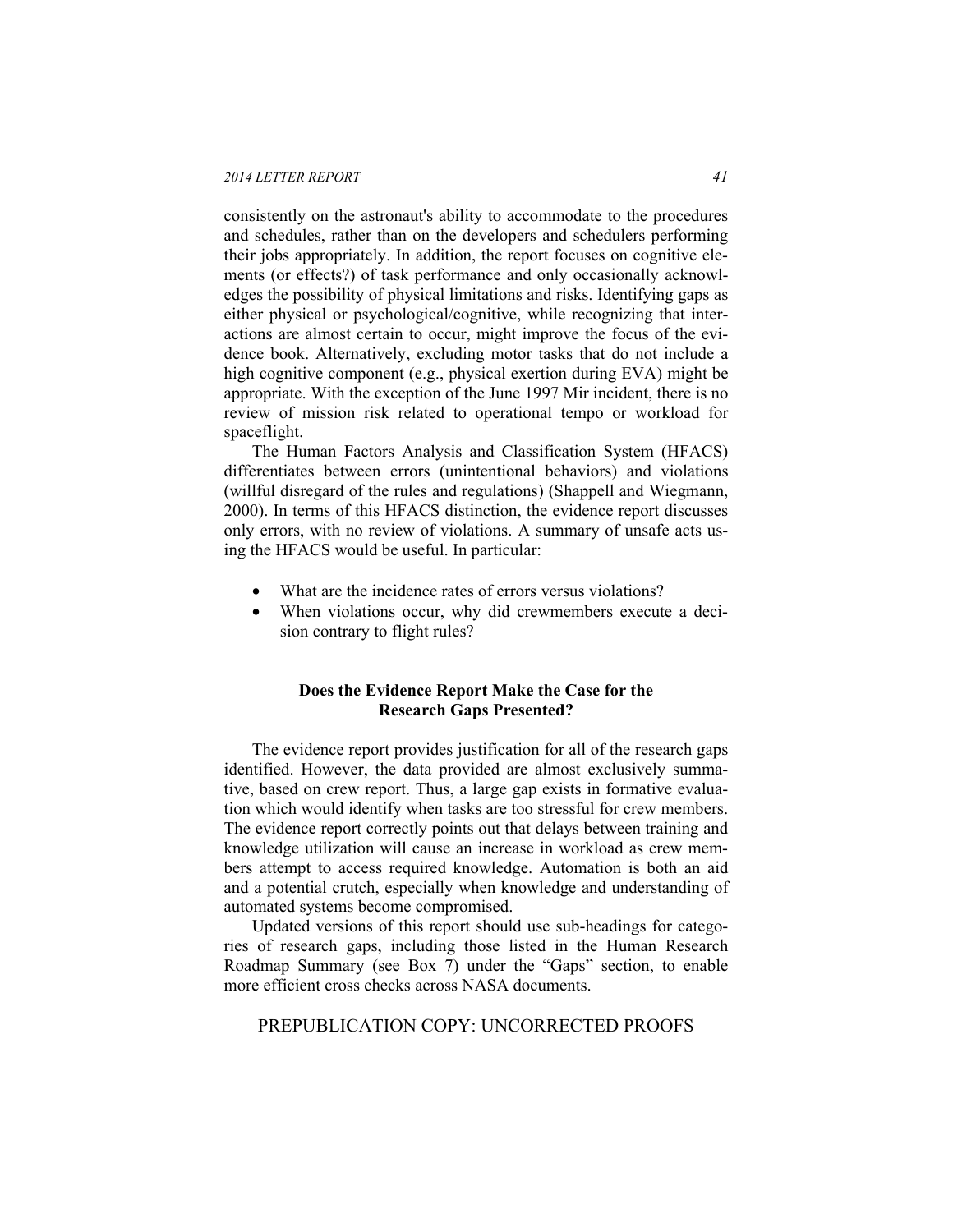consistently on the astronaut's ability to accommodate to the procedures and schedules, rather than on the developers and schedulers performing their jobs appropriately. In addition, the report focuses on cognitive elements (or effects?) of task performance and only occasionally acknowledges the possibility of physical limitations and risks. Identifying gaps as either physical or psychological/cognitive, while recognizing that interactions are almost certain to occur, might improve the focus of the evidence book. Alternatively, excluding motor tasks that do not include a high cognitive component (e.g., physical exertion during EVA) might be appropriate. With the exception of the June 1997 Mir incident, there is no review of mission risk related to operational tempo or workload for spaceflight.

The Human Factors Analysis and Classification System (HFACS) differentiates between errors (unintentional behaviors) and violations (willful disregard of the rules and regulations) (Shappell and Wiegmann, 2000). In terms of this HFACS distinction, the evidence report discusses only errors, with no review of violations. A summary of unsafe acts using the HFACS would be useful. In particular:

- What are the incidence rates of errors versus violations?
- When violations occur, why did crewmembers execute a decision contrary to flight rules?

## **Does the Evidence Report Make the Case for the Research Gaps Presented?**

 The evidence report provides justification for all of the research gaps identified. However, the data provided are almost exclusively summative, based on crew report. Thus, a large gap exists in formative evaluation which would identify when tasks are too stressful for crew members. The evidence report correctly points out that delays between training and knowledge utilization will cause an increase in workload as crew members attempt to access required knowledge. Automation is both an aid and a potential crutch, especially when knowledge and understanding of automated systems become compromised.

 Updated versions of this report should use sub-headings for categories of research gaps, including those listed in the Human Research Roadmap Summary (see Box 7) under the "Gaps" section, to enable more efficient cross checks across NASA documents.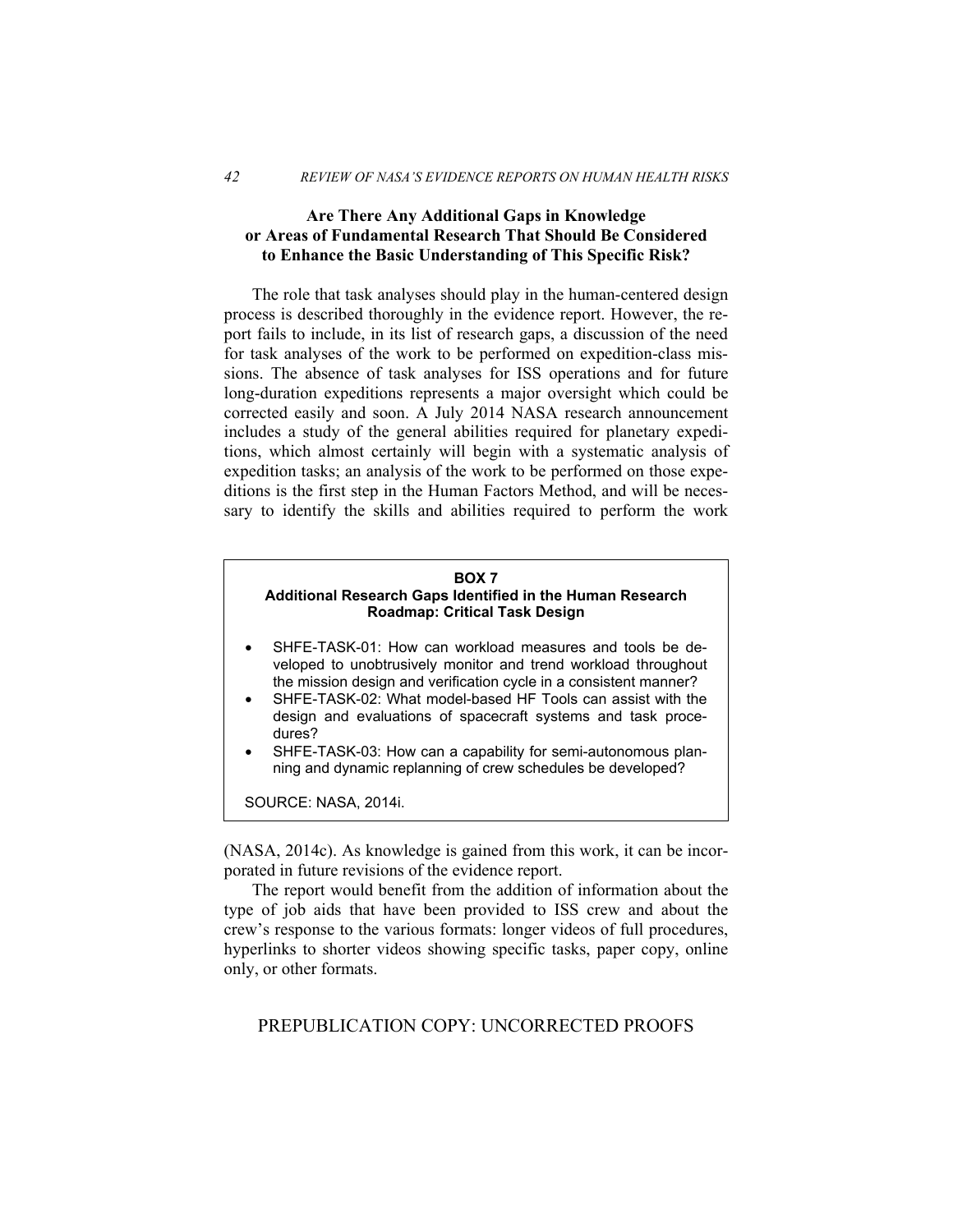## **Are There Any Additional Gaps in Knowledge or Areas of Fundamental Research That Should Be Considered to Enhance the Basic Understanding of This Specific Risk?**

 The role that task analyses should play in the human-centered design process is described thoroughly in the evidence report. However, the report fails to include, in its list of research gaps, a discussion of the need for task analyses of the work to be performed on expedition-class missions. The absence of task analyses for ISS operations and for future long-duration expeditions represents a major oversight which could be corrected easily and soon. A July 2014 NASA research announcement includes a study of the general abilities required for planetary expeditions, which almost certainly will begin with a systematic analysis of expedition tasks; an analysis of the work to be performed on those expeditions is the first step in the Human Factors Method, and will be necessary to identify the skills and abilities required to perform the work

#### **BOX 7**

#### **Additional Research Gaps Identified in the Human Research Roadmap: Critical Task Design**

- SHFE-TASK-01: How can workload measures and tools be developed to unobtrusively monitor and trend workload throughout the mission design and verification cycle in a consistent manner?
- SHFE-TASK-02: What model-based HF Tools can assist with the design and evaluations of spacecraft systems and task procedures?
- SHFE-TASK-03: How can a capability for semi-autonomous planning and dynamic replanning of crew schedules be developed?

SOURCE: NASA, 2014i.

(NASA, 2014c). As knowledge is gained from this work, it can be incorporated in future revisions of the evidence report.

The report would benefit from the addition of information about the type of job aids that have been provided to ISS crew and about the crew's response to the various formats: longer videos of full procedures, hyperlinks to shorter videos showing specific tasks, paper copy, online only, or other formats.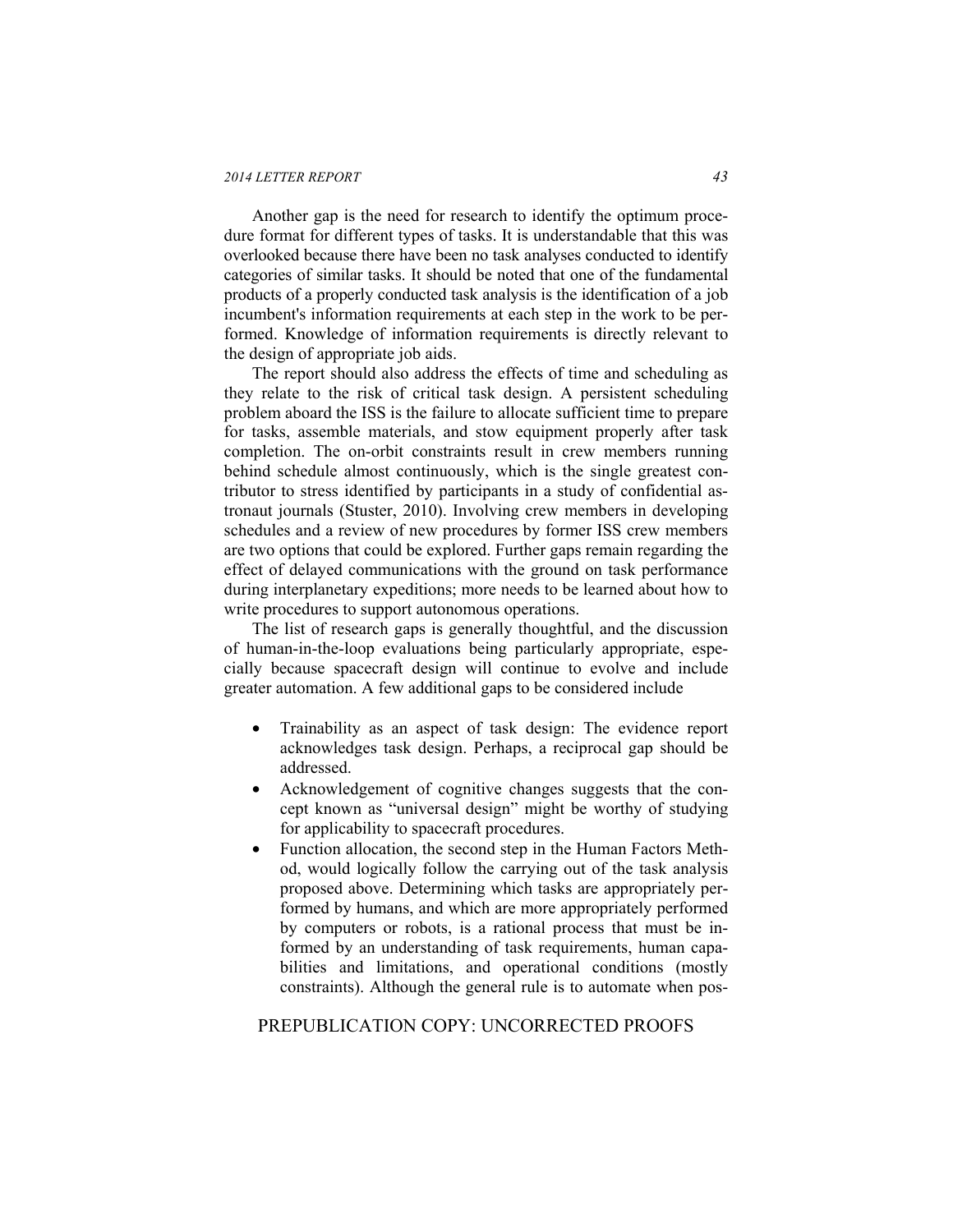Another gap is the need for research to identify the optimum procedure format for different types of tasks. It is understandable that this was overlooked because there have been no task analyses conducted to identify categories of similar tasks. It should be noted that one of the fundamental products of a properly conducted task analysis is the identification of a job incumbent's information requirements at each step in the work to be performed. Knowledge of information requirements is directly relevant to the design of appropriate job aids.

The report should also address the effects of time and scheduling as they relate to the risk of critical task design. A persistent scheduling problem aboard the ISS is the failure to allocate sufficient time to prepare for tasks, assemble materials, and stow equipment properly after task completion. The on-orbit constraints result in crew members running behind schedule almost continuously, which is the single greatest contributor to stress identified by participants in a study of confidential astronaut journals (Stuster, 2010). Involving crew members in developing schedules and a review of new procedures by former ISS crew members are two options that could be explored. Further gaps remain regarding the effect of delayed communications with the ground on task performance during interplanetary expeditions; more needs to be learned about how to write procedures to support autonomous operations.

The list of research gaps is generally thoughtful, and the discussion of human-in-the-loop evaluations being particularly appropriate, especially because spacecraft design will continue to evolve and include greater automation. A few additional gaps to be considered include

- Trainability as an aspect of task design: The evidence report acknowledges task design. Perhaps, a reciprocal gap should be addressed.
- Acknowledgement of cognitive changes suggests that the concept known as "universal design" might be worthy of studying for applicability to spacecraft procedures.
- Function allocation, the second step in the Human Factors Method, would logically follow the carrying out of the task analysis proposed above. Determining which tasks are appropriately performed by humans, and which are more appropriately performed by computers or robots, is a rational process that must be informed by an understanding of task requirements, human capabilities and limitations, and operational conditions (mostly constraints). Although the general rule is to automate when pos-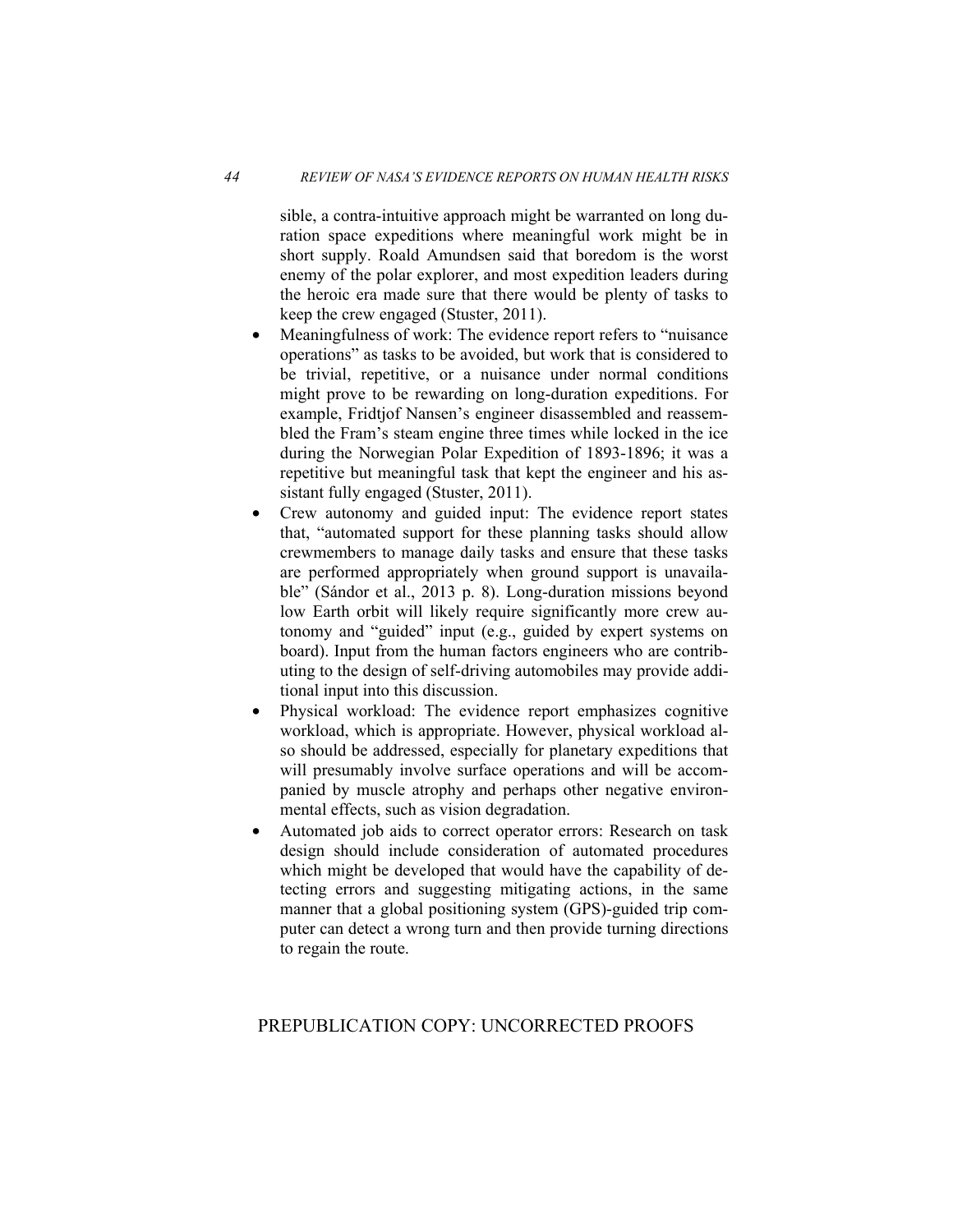sible, a contra-intuitive approach might be warranted on long duration space expeditions where meaningful work might be in short supply. Roald Amundsen said that boredom is the worst enemy of the polar explorer, and most expedition leaders during the heroic era made sure that there would be plenty of tasks to keep the crew engaged (Stuster, 2011).

- Meaningfulness of work: The evidence report refers to "nuisance" operations" as tasks to be avoided, but work that is considered to be trivial, repetitive, or a nuisance under normal conditions might prove to be rewarding on long-duration expeditions. For example, Fridtjof Nansen's engineer disassembled and reassembled the Fram's steam engine three times while locked in the ice during the Norwegian Polar Expedition of 1893-1896; it was a repetitive but meaningful task that kept the engineer and his assistant fully engaged (Stuster, 2011).
- Crew autonomy and guided input: The evidence report states that, "automated support for these planning tasks should allow crewmembers to manage daily tasks and ensure that these tasks are performed appropriately when ground support is unavailable" (Sándor et al., 2013 p. 8). Long-duration missions beyond low Earth orbit will likely require significantly more crew autonomy and "guided" input (e.g., guided by expert systems on board). Input from the human factors engineers who are contributing to the design of self-driving automobiles may provide additional input into this discussion.
- Physical workload: The evidence report emphasizes cognitive workload, which is appropriate. However, physical workload also should be addressed, especially for planetary expeditions that will presumably involve surface operations and will be accompanied by muscle atrophy and perhaps other negative environmental effects, such as vision degradation.
- Automated job aids to correct operator errors: Research on task design should include consideration of automated procedures which might be developed that would have the capability of detecting errors and suggesting mitigating actions, in the same manner that a global positioning system (GPS)-guided trip computer can detect a wrong turn and then provide turning directions to regain the route.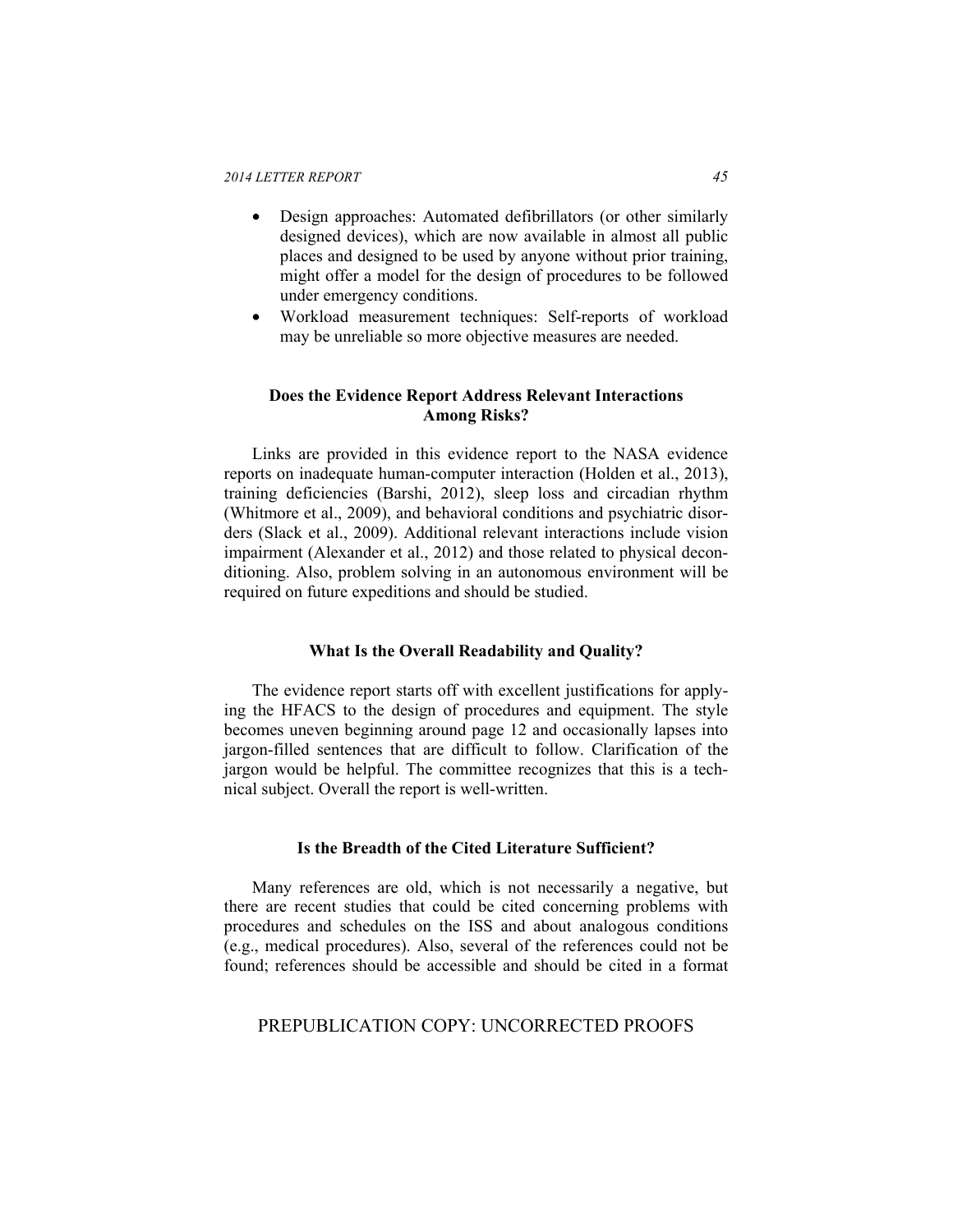- Design approaches: Automated defibrillators (or other similarly designed devices), which are now available in almost all public places and designed to be used by anyone without prior training, might offer a model for the design of procedures to be followed under emergency conditions.
- Workload measurement techniques: Self-reports of workload may be unreliable so more objective measures are needed.

## **Does the Evidence Report Address Relevant Interactions Among Risks?**

 Links are provided in this evidence report to the NASA evidence reports on inadequate human-computer interaction (Holden et al., 2013), training deficiencies (Barshi, 2012), sleep loss and circadian rhythm (Whitmore et al., 2009), and behavioral conditions and psychiatric disorders (Slack et al., 2009). Additional relevant interactions include vision impairment (Alexander et al., 2012) and those related to physical deconditioning. Also, problem solving in an autonomous environment will be required on future expeditions and should be studied.

### **What Is the Overall Readability and Quality?**

 The evidence report starts off with excellent justifications for applying the HFACS to the design of procedures and equipment. The style becomes uneven beginning around page 12 and occasionally lapses into jargon-filled sentences that are difficult to follow. Clarification of the jargon would be helpful. The committee recognizes that this is a technical subject. Overall the report is well-written.

### **Is the Breadth of the Cited Literature Sufficient?**

 Many references are old, which is not necessarily a negative, but there are recent studies that could be cited concerning problems with procedures and schedules on the ISS and about analogous conditions (e.g., medical procedures). Also, several of the references could not be found; references should be accessible and should be cited in a format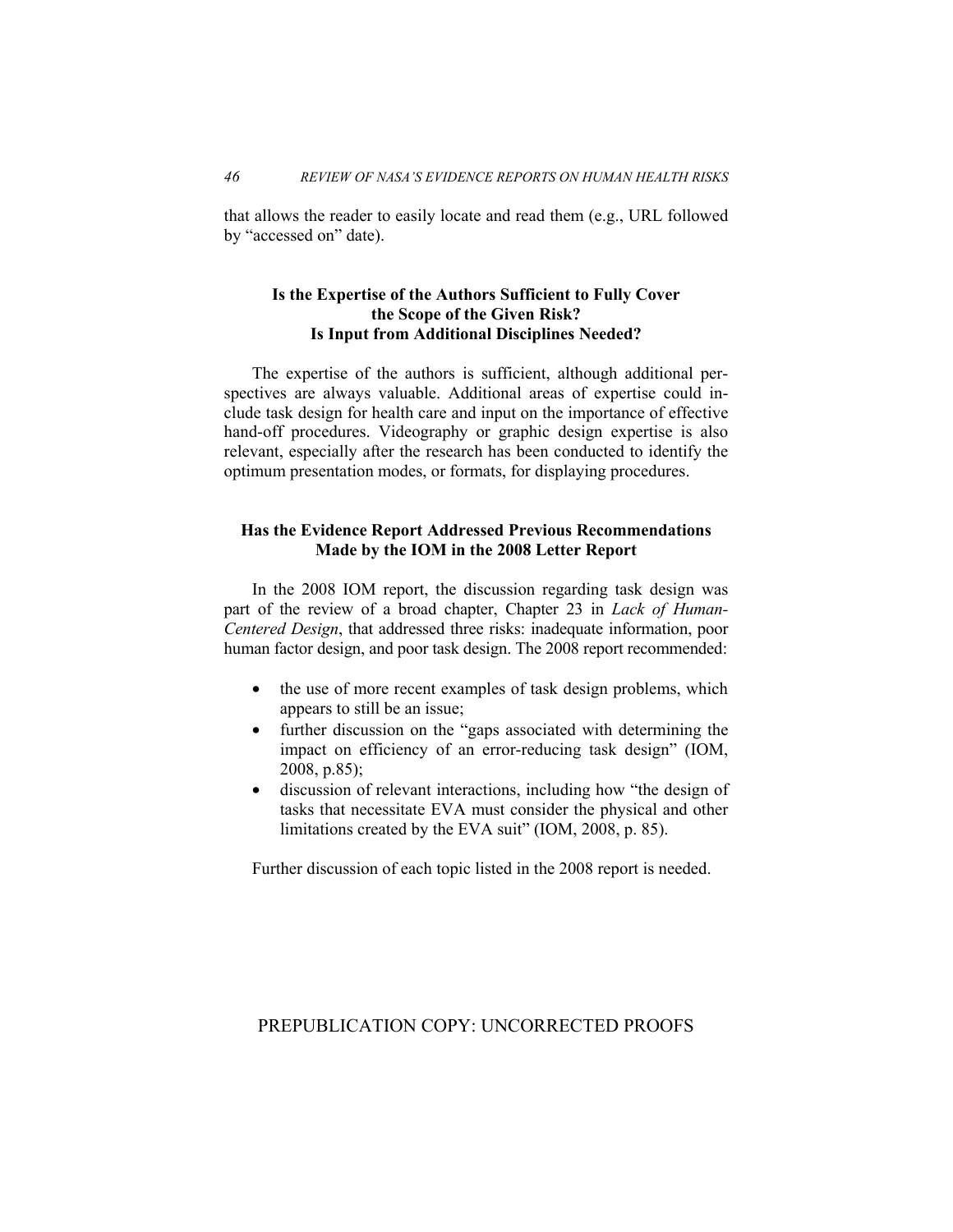that allows the reader to easily locate and read them (e.g., URL followed by "accessed on" date).

## **Is the Expertise of the Authors Sufficient to Fully Cover the Scope of the Given Risk? Is Input from Additional Disciplines Needed?**

 The expertise of the authors is sufficient, although additional perspectives are always valuable. Additional areas of expertise could include task design for health care and input on the importance of effective hand-off procedures. Videography or graphic design expertise is also relevant, especially after the research has been conducted to identify the optimum presentation modes, or formats, for displaying procedures.

## **Has the Evidence Report Addressed Previous Recommendations Made by the IOM in the 2008 Letter Report**

In the 2008 IOM report, the discussion regarding task design was part of the review of a broad chapter, Chapter 23 in *Lack of Human-Centered Design*, that addressed three risks: inadequate information, poor human factor design, and poor task design. The 2008 report recommended:

- the use of more recent examples of task design problems, which appears to still be an issue;
- further discussion on the "gaps associated with determining the impact on efficiency of an error-reducing task design" (IOM, 2008, p.85);
- discussion of relevant interactions, including how "the design of tasks that necessitate EVA must consider the physical and other limitations created by the EVA suit" (IOM, 2008, p. 85).

Further discussion of each topic listed in the 2008 report is needed.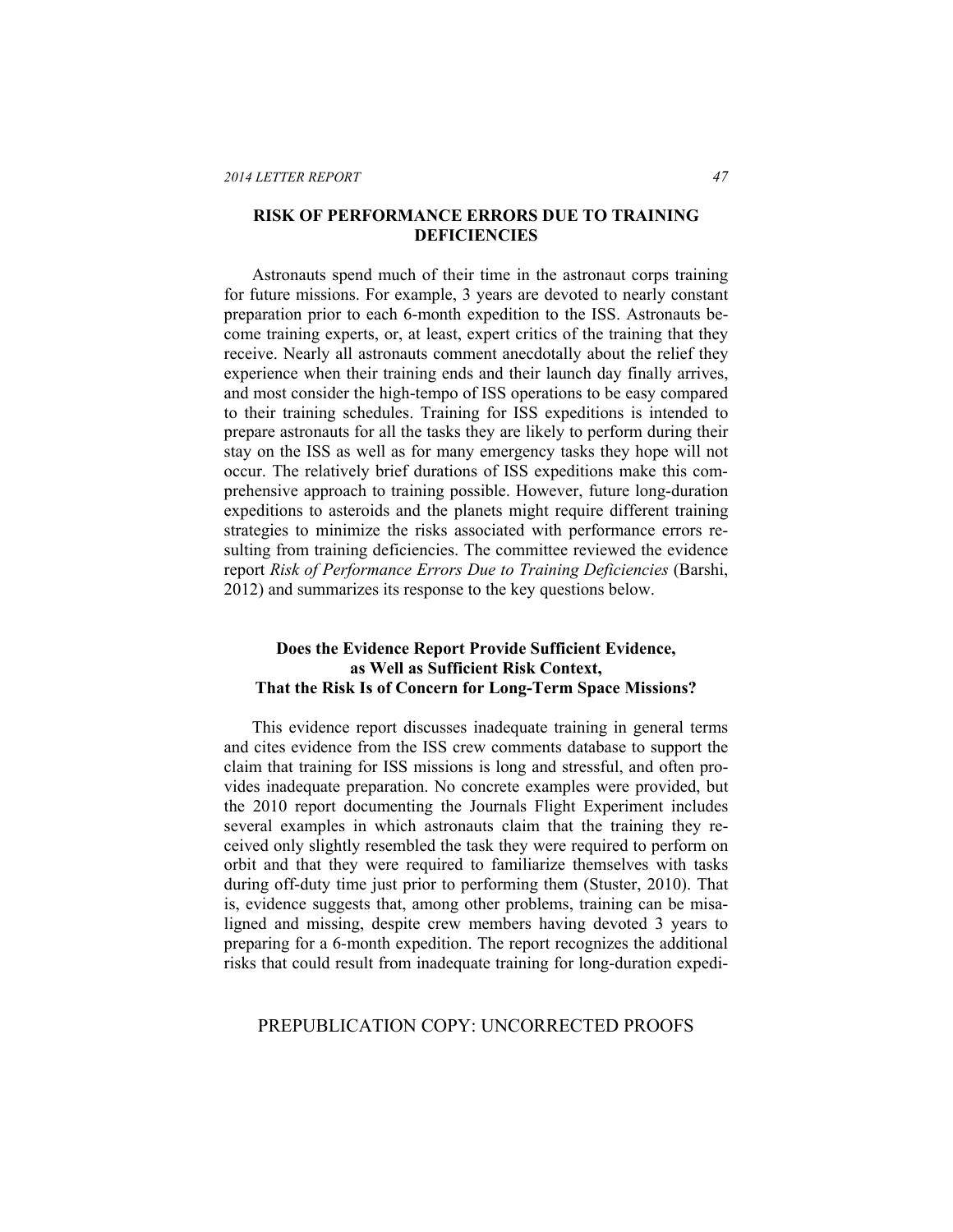## **RISK OF PERFORMANCE ERRORS DUE TO TRAINING DEFICIENCIES**

 Astronauts spend much of their time in the astronaut corps training for future missions. For example, 3 years are devoted to nearly constant preparation prior to each 6-month expedition to the ISS. Astronauts become training experts, or, at least, expert critics of the training that they receive. Nearly all astronauts comment anecdotally about the relief they experience when their training ends and their launch day finally arrives, and most consider the high-tempo of ISS operations to be easy compared to their training schedules. Training for ISS expeditions is intended to prepare astronauts for all the tasks they are likely to perform during their stay on the ISS as well as for many emergency tasks they hope will not occur. The relatively brief durations of ISS expeditions make this comprehensive approach to training possible. However, future long-duration expeditions to asteroids and the planets might require different training strategies to minimize the risks associated with performance errors resulting from training deficiencies. The committee reviewed the evidence report *Risk of Performance Errors Due to Training Deficiencies* (Barshi, 2012) and summarizes its response to the key questions below.

### **Does the Evidence Report Provide Sufficient Evidence, as Well as Sufficient Risk Context, That the Risk Is of Concern for Long-Term Space Missions?**

 This evidence report discusses inadequate training in general terms and cites evidence from the ISS crew comments database to support the claim that training for ISS missions is long and stressful, and often provides inadequate preparation. No concrete examples were provided, but the 2010 report documenting the Journals Flight Experiment includes several examples in which astronauts claim that the training they received only slightly resembled the task they were required to perform on orbit and that they were required to familiarize themselves with tasks during off-duty time just prior to performing them (Stuster, 2010). That is, evidence suggests that, among other problems, training can be misaligned and missing, despite crew members having devoted 3 years to preparing for a 6-month expedition. The report recognizes the additional risks that could result from inadequate training for long-duration expedi-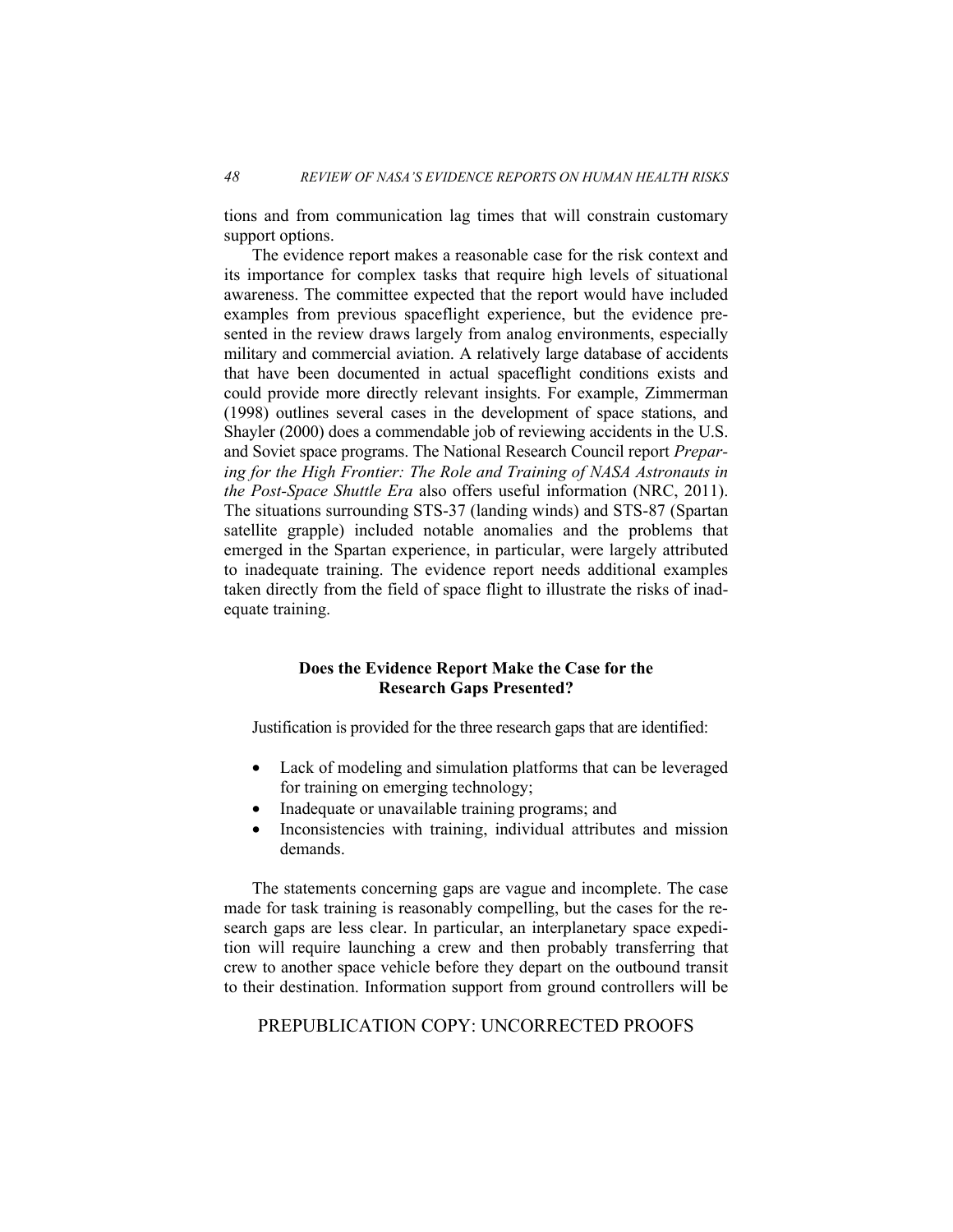tions and from communication lag times that will constrain customary support options.

 The evidence report makes a reasonable case for the risk context and its importance for complex tasks that require high levels of situational awareness. The committee expected that the report would have included examples from previous spaceflight experience, but the evidence presented in the review draws largely from analog environments, especially military and commercial aviation. A relatively large database of accidents that have been documented in actual spaceflight conditions exists and could provide more directly relevant insights. For example, Zimmerman (1998) outlines several cases in the development of space stations, and Shayler (2000) does a commendable job of reviewing accidents in the U.S. and Soviet space programs. The National Research Council report *Preparing for the High Frontier: The Role and Training of NASA Astronauts in the Post-Space Shuttle Era* also offers useful information (NRC, 2011). The situations surrounding STS-37 (landing winds) and STS-87 (Spartan satellite grapple) included notable anomalies and the problems that emerged in the Spartan experience, in particular, were largely attributed to inadequate training. The evidence report needs additional examples taken directly from the field of space flight to illustrate the risks of inadequate training.

## **Does the Evidence Report Make the Case for the Research Gaps Presented?**

Justification is provided for the three research gaps that are identified:

- Lack of modeling and simulation platforms that can be leveraged for training on emerging technology;
- Inadequate or unavailable training programs; and
- Inconsistencies with training, individual attributes and mission demands.

 The statements concerning gaps are vague and incomplete. The case made for task training is reasonably compelling, but the cases for the research gaps are less clear. In particular, an interplanetary space expedition will require launching a crew and then probably transferring that crew to another space vehicle before they depart on the outbound transit to their destination. Information support from ground controllers will be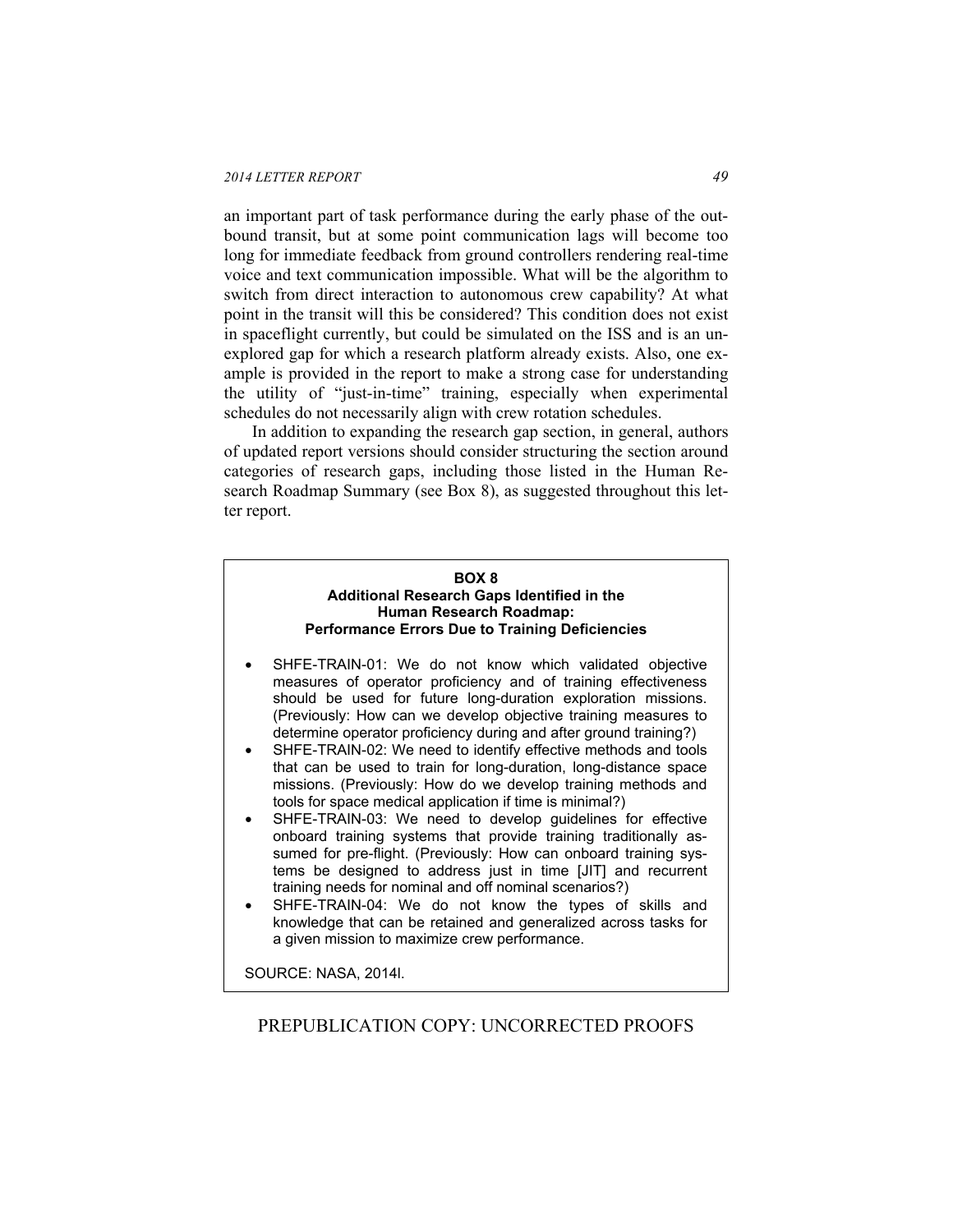an important part of task performance during the early phase of the outbound transit, but at some point communication lags will become too long for immediate feedback from ground controllers rendering real-time voice and text communication impossible. What will be the algorithm to switch from direct interaction to autonomous crew capability? At what point in the transit will this be considered? This condition does not exist in spaceflight currently, but could be simulated on the ISS and is an unexplored gap for which a research platform already exists. Also, one example is provided in the report to make a strong case for understanding the utility of "just-in-time" training, especially when experimental schedules do not necessarily align with crew rotation schedules.

 In addition to expanding the research gap section, in general, authors of updated report versions should consider structuring the section around categories of research gaps, including those listed in the Human Research Roadmap Summary (see Box 8), as suggested throughout this letter report.

#### **BOX 8 Additional Research Gaps Identified in the Human Research Roadmap: Performance Errors Due to Training Deficiencies**

- SHFE-TRAIN-01: We do not know which validated objective measures of operator proficiency and of training effectiveness should be used for future long-duration exploration missions. (Previously: How can we develop objective training measures to determine operator proficiency during and after ground training?)
- SHFE-TRAIN-02: We need to identify effective methods and tools that can be used to train for long-duration, long-distance space missions. (Previously: How do we develop training methods and tools for space medical application if time is minimal?)
- SHFE-TRAIN-03: We need to develop guidelines for effective onboard training systems that provide training traditionally assumed for pre-flight. (Previously: How can onboard training systems be designed to address just in time [JIT] and recurrent training needs for nominal and off nominal scenarios?)
- SHFE-TRAIN-04: We do not know the types of skills and knowledge that can be retained and generalized across tasks for a given mission to maximize crew performance.

SOURCE: NASA, 2014l.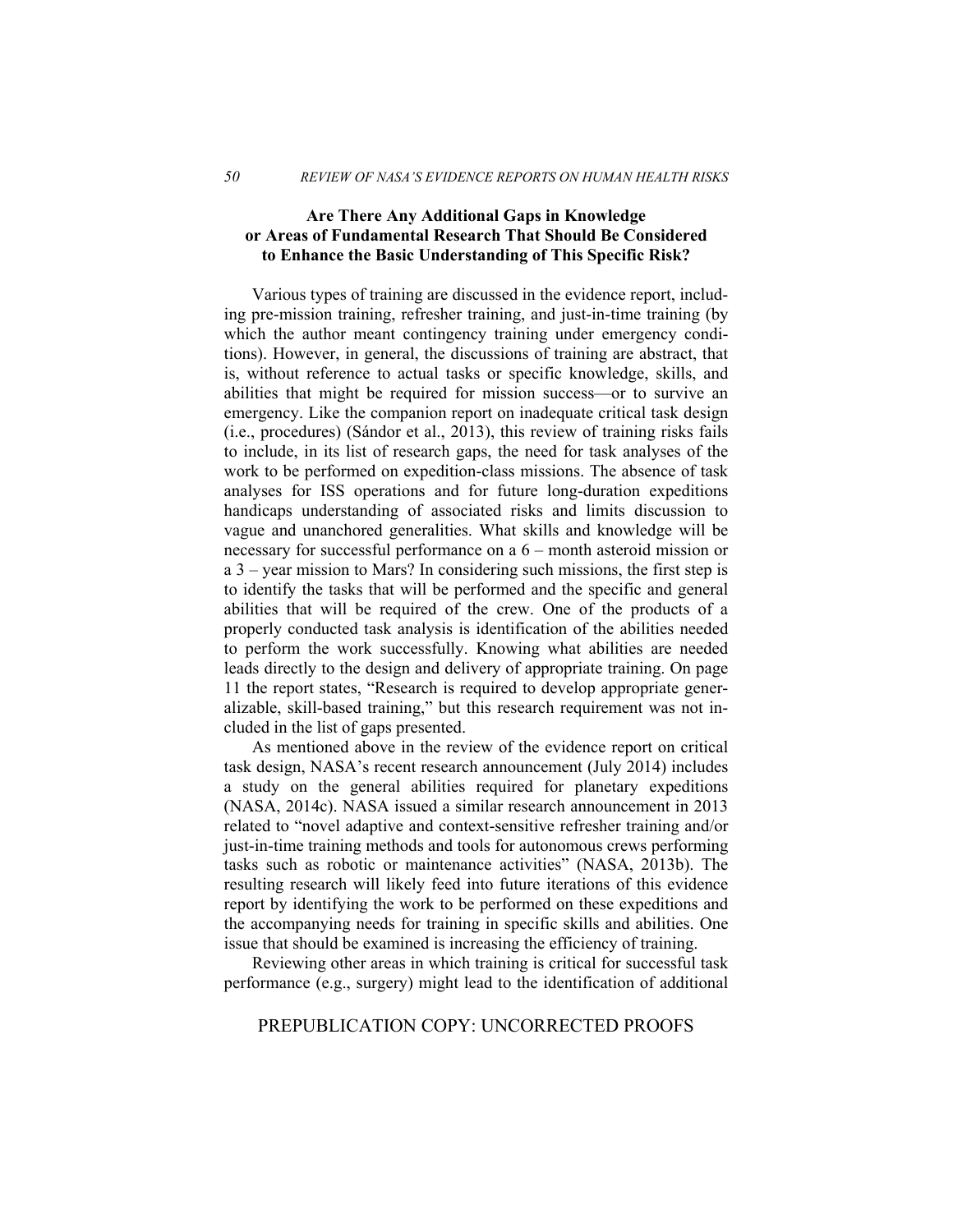## **Are There Any Additional Gaps in Knowledge or Areas of Fundamental Research That Should Be Considered to Enhance the Basic Understanding of This Specific Risk?**

 Various types of training are discussed in the evidence report, including pre-mission training, refresher training, and just-in-time training (by which the author meant contingency training under emergency conditions). However, in general, the discussions of training are abstract, that is, without reference to actual tasks or specific knowledge, skills, and abilities that might be required for mission success—or to survive an emergency. Like the companion report on inadequate critical task design (i.e., procedures) (Sándor et al., 2013), this review of training risks fails to include, in its list of research gaps, the need for task analyses of the work to be performed on expedition-class missions. The absence of task analyses for ISS operations and for future long-duration expeditions handicaps understanding of associated risks and limits discussion to vague and unanchored generalities. What skills and knowledge will be necessary for successful performance on a 6 – month asteroid mission or a 3 – year mission to Mars? In considering such missions, the first step is to identify the tasks that will be performed and the specific and general abilities that will be required of the crew. One of the products of a properly conducted task analysis is identification of the abilities needed to perform the work successfully. Knowing what abilities are needed leads directly to the design and delivery of appropriate training. On page 11 the report states, "Research is required to develop appropriate generalizable, skill-based training," but this research requirement was not included in the list of gaps presented.

As mentioned above in the review of the evidence report on critical task design, NASA's recent research announcement (July 2014) includes a study on the general abilities required for planetary expeditions (NASA, 2014c). NASA issued a similar research announcement in 2013 related to "novel adaptive and context-sensitive refresher training and/or just-in-time training methods and tools for autonomous crews performing tasks such as robotic or maintenance activities" (NASA, 2013b). The resulting research will likely feed into future iterations of this evidence report by identifying the work to be performed on these expeditions and the accompanying needs for training in specific skills and abilities. One issue that should be examined is increasing the efficiency of training.

Reviewing other areas in which training is critical for successful task performance (e.g., surgery) might lead to the identification of additional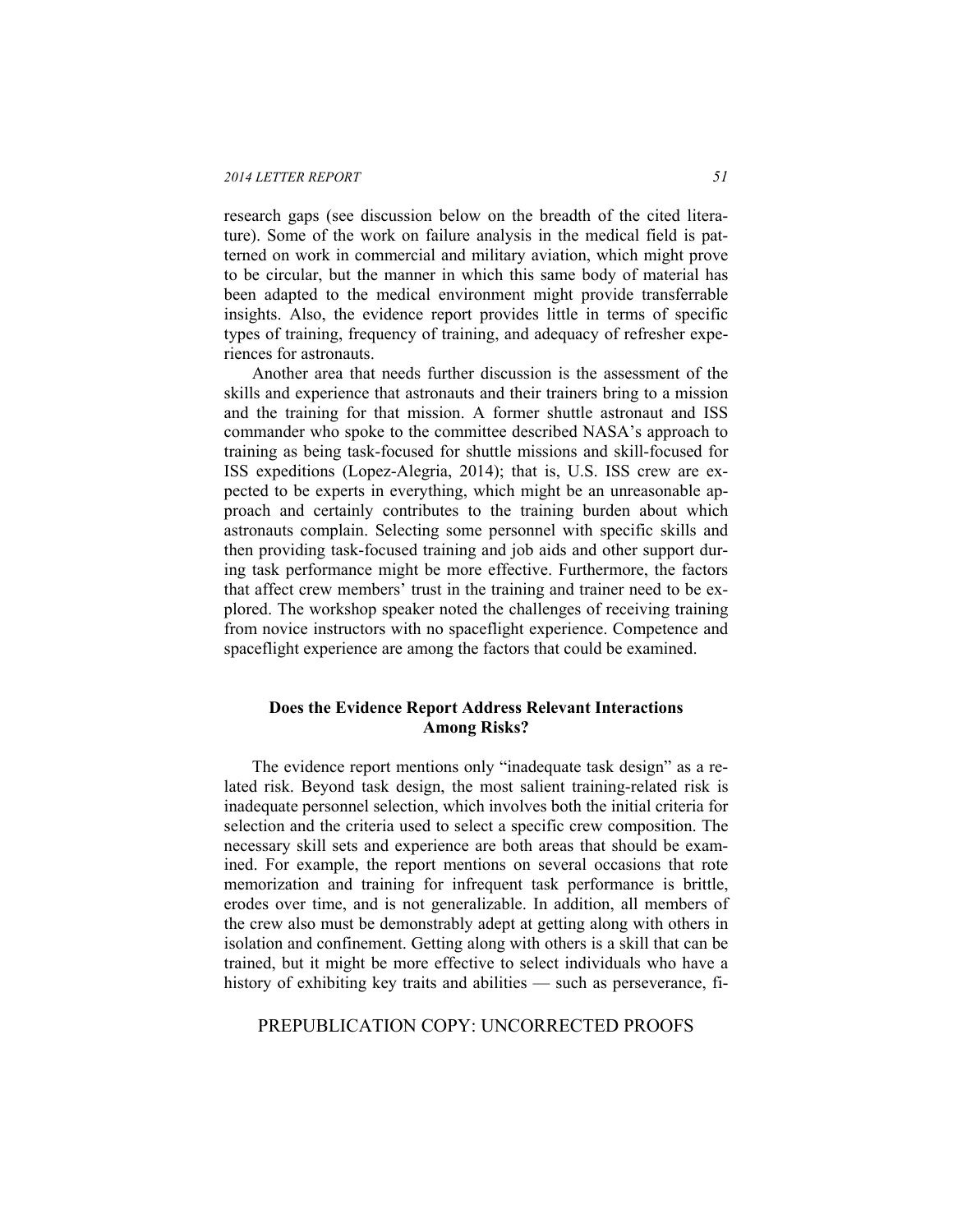research gaps (see discussion below on the breadth of the cited literature). Some of the work on failure analysis in the medical field is patterned on work in commercial and military aviation, which might prove to be circular, but the manner in which this same body of material has been adapted to the medical environment might provide transferrable insights. Also, the evidence report provides little in terms of specific types of training, frequency of training, and adequacy of refresher experiences for astronauts.

Another area that needs further discussion is the assessment of the skills and experience that astronauts and their trainers bring to a mission and the training for that mission. A former shuttle astronaut and ISS commander who spoke to the committee described NASA's approach to training as being task-focused for shuttle missions and skill-focused for ISS expeditions (Lopez-Alegria, 2014); that is, U.S. ISS crew are expected to be experts in everything, which might be an unreasonable approach and certainly contributes to the training burden about which astronauts complain. Selecting some personnel with specific skills and then providing task-focused training and job aids and other support during task performance might be more effective. Furthermore, the factors that affect crew members' trust in the training and trainer need to be explored. The workshop speaker noted the challenges of receiving training from novice instructors with no spaceflight experience. Competence and spaceflight experience are among the factors that could be examined.

## **Does the Evidence Report Address Relevant Interactions Among Risks?**

 The evidence report mentions only "inadequate task design" as a related risk. Beyond task design, the most salient training-related risk is inadequate personnel selection, which involves both the initial criteria for selection and the criteria used to select a specific crew composition. The necessary skill sets and experience are both areas that should be examined. For example, the report mentions on several occasions that rote memorization and training for infrequent task performance is brittle, erodes over time, and is not generalizable. In addition, all members of the crew also must be demonstrably adept at getting along with others in isolation and confinement. Getting along with others is a skill that can be trained, but it might be more effective to select individuals who have a history of exhibiting key traits and abilities — such as perseverance, fi-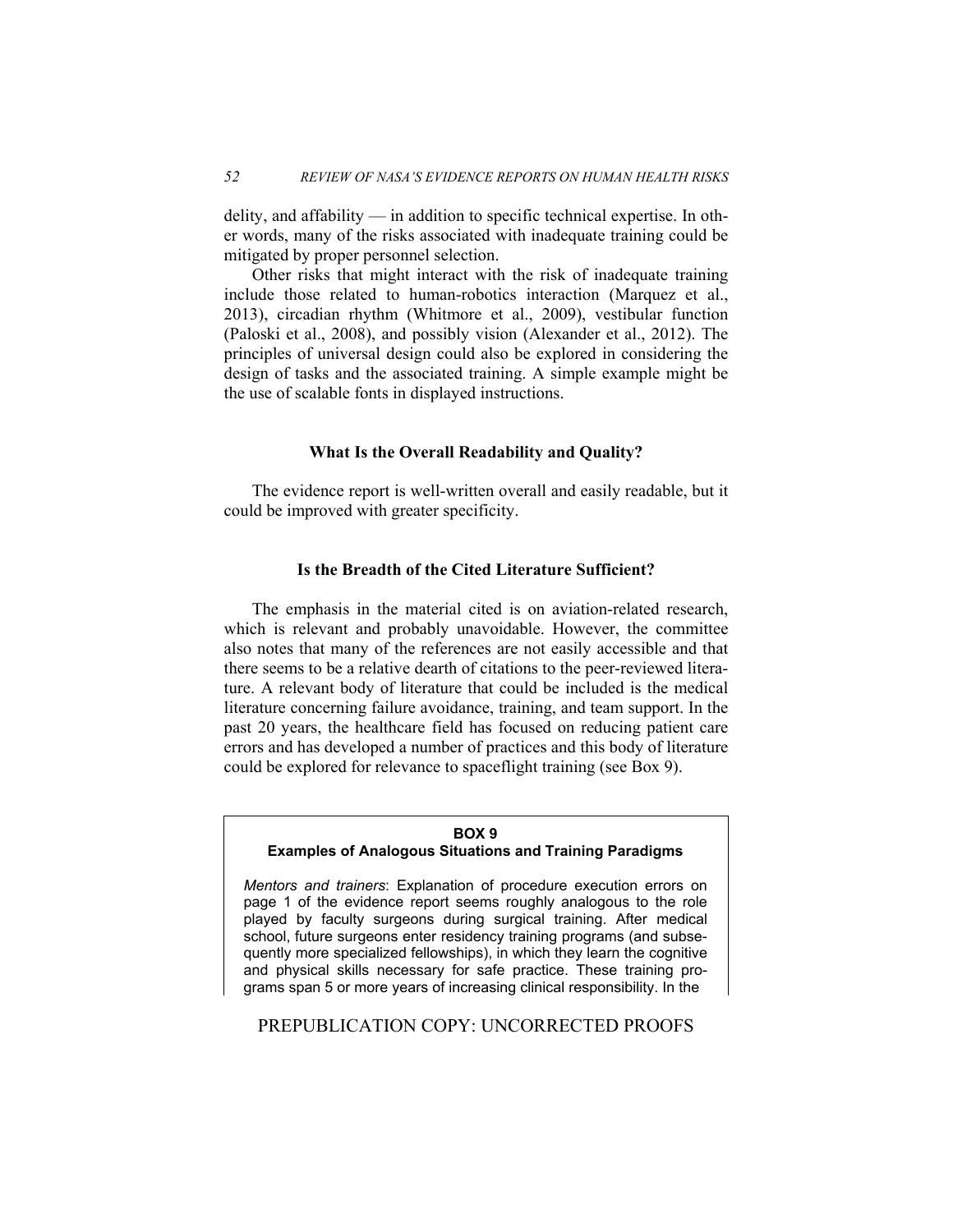delity, and affability — in addition to specific technical expertise. In other words, many of the risks associated with inadequate training could be mitigated by proper personnel selection.

 Other risks that might interact with the risk of inadequate training include those related to human-robotics interaction (Marquez et al., 2013), circadian rhythm (Whitmore et al., 2009), vestibular function (Paloski et al., 2008), and possibly vision (Alexander et al., 2012). The principles of universal design could also be explored in considering the design of tasks and the associated training. A simple example might be the use of scalable fonts in displayed instructions.

### **What Is the Overall Readability and Quality?**

 The evidence report is well-written overall and easily readable, but it could be improved with greater specificity.

### **Is the Breadth of the Cited Literature Sufficient?**

The emphasis in the material cited is on aviation-related research, which is relevant and probably unavoidable. However, the committee also notes that many of the references are not easily accessible and that there seems to be a relative dearth of citations to the peer-reviewed literature. A relevant body of literature that could be included is the medical literature concerning failure avoidance, training, and team support. In the past 20 years, the healthcare field has focused on reducing patient care errors and has developed a number of practices and this body of literature could be explored for relevance to spaceflight training (see Box 9).

#### **BOX 9**

#### **Examples of Analogous Situations and Training Paradigms**

*Mentors and trainers*: Explanation of procedure execution errors on page 1 of the evidence report seems roughly analogous to the role played by faculty surgeons during surgical training. After medical school, future surgeons enter residency training programs (and subsequently more specialized fellowships), in which they learn the cognitive and physical skills necessary for safe practice. These training programs span 5 or more years of increasing clinical responsibility. In the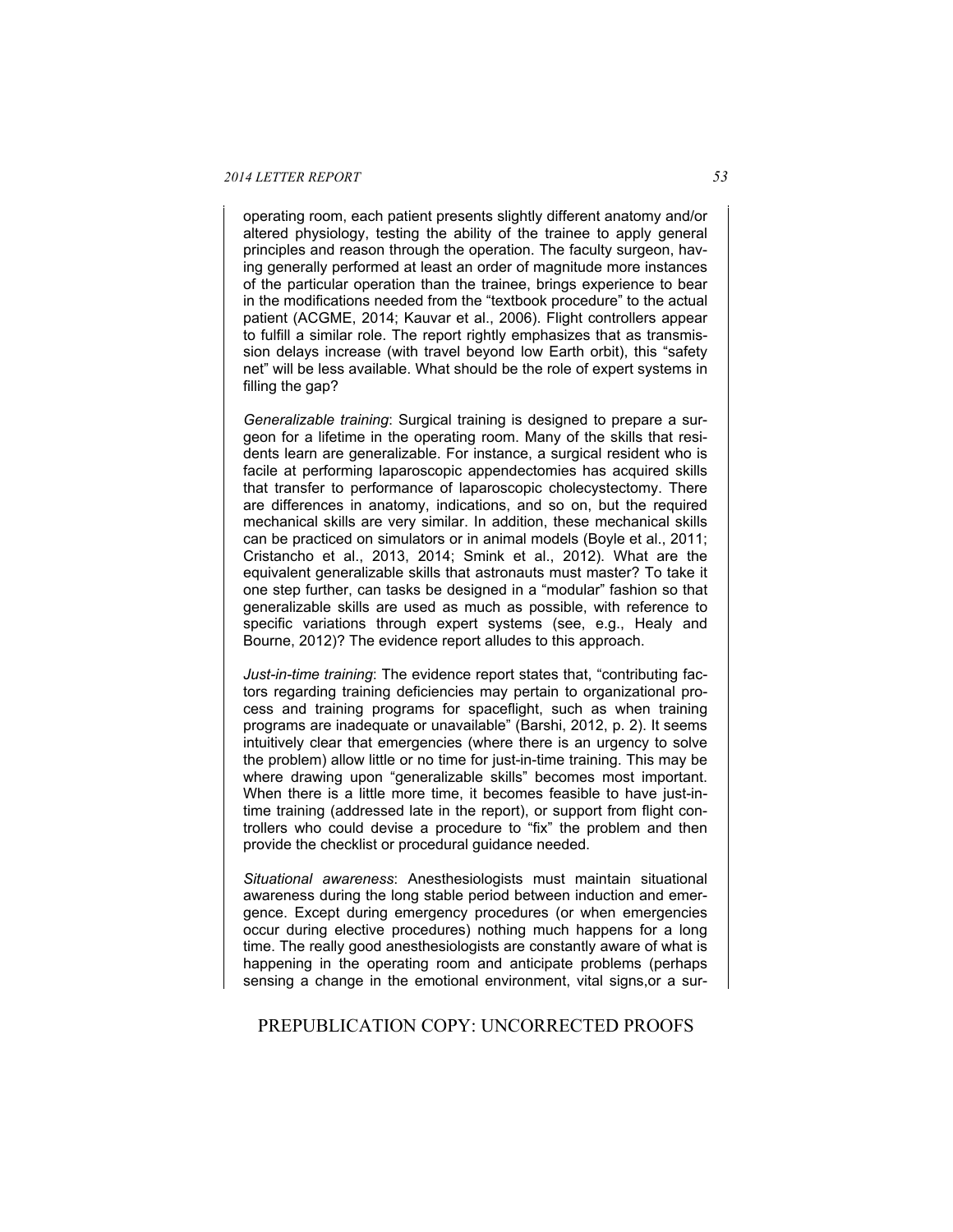operating room, each patient presents slightly different anatomy and/or altered physiology, testing the ability of the trainee to apply general principles and reason through the operation. The faculty surgeon, having generally performed at least an order of magnitude more instances of the particular operation than the trainee, brings experience to bear in the modifications needed from the "textbook procedure" to the actual patient (ACGME, 2014; Kauvar et al., 2006). Flight controllers appear to fulfill a similar role. The report rightly emphasizes that as transmission delays increase (with travel beyond low Earth orbit), this "safety net" will be less available. What should be the role of expert systems in filling the gap?

*Generalizable training*: Surgical training is designed to prepare a surgeon for a lifetime in the operating room. Many of the skills that residents learn are generalizable. For instance, a surgical resident who is facile at performing laparoscopic appendectomies has acquired skills that transfer to performance of laparoscopic cholecystectomy. There are differences in anatomy, indications, and so on, but the required mechanical skills are very similar. In addition, these mechanical skills can be practiced on simulators or in animal models (Boyle et al., 2011; Cristancho et al., 2013, 2014; Smink et al., 2012). What are the equivalent generalizable skills that astronauts must master? To take it one step further, can tasks be designed in a "modular" fashion so that generalizable skills are used as much as possible, with reference to specific variations through expert systems (see, e.g., Healy and Bourne, 2012)? The evidence report alludes to this approach.

*Just-in-time training*: The evidence report states that, "contributing factors regarding training deficiencies may pertain to organizational process and training programs for spaceflight, such as when training programs are inadequate or unavailable" (Barshi, 2012, p. 2). It seems intuitively clear that emergencies (where there is an urgency to solve the problem) allow little or no time for just-in-time training. This may be where drawing upon "generalizable skills" becomes most important. When there is a little more time, it becomes feasible to have just-intime training (addressed late in the report), or support from flight controllers who could devise a procedure to "fix" the problem and then provide the checklist or procedural guidance needed.

*Situational awareness*: Anesthesiologists must maintain situational awareness during the long stable period between induction and emergence. Except during emergency procedures (or when emergencies occur during elective procedures) nothing much happens for a long time. The really good anesthesiologists are constantly aware of what is happening in the operating room and anticipate problems (perhaps sensing a change in the emotional environment, vital signs,or a sur-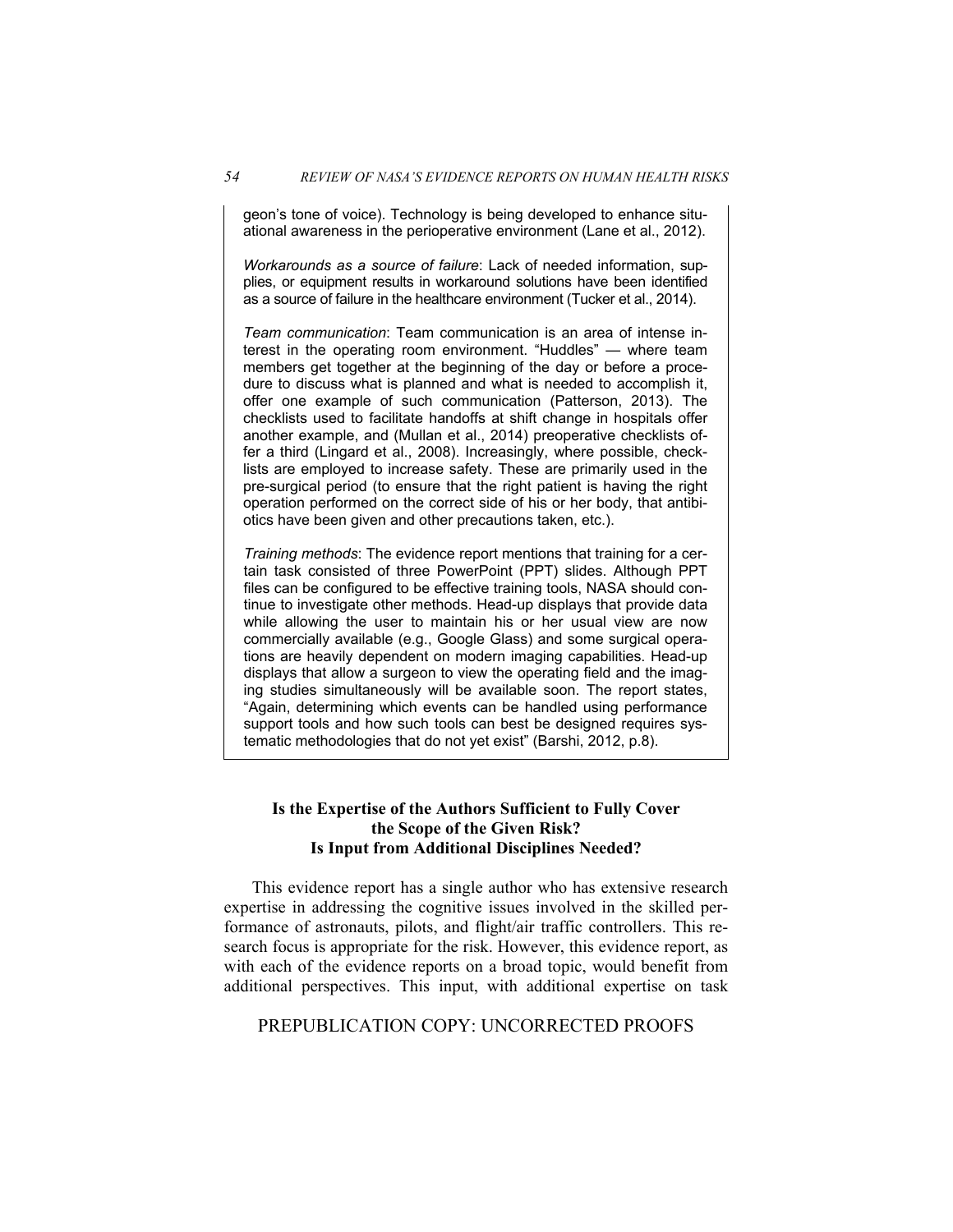geon's tone of voice). Technology is being developed to enhance situational awareness in the perioperative environment (Lane et al., 2012).

*Workarounds as a source of failure*: Lack of needed information, supplies, or equipment results in workaround solutions have been identified as a source of failure in the healthcare environment (Tucker et al., 2014).

*Team communication*: Team communication is an area of intense interest in the operating room environment. "Huddles" — where team members get together at the beginning of the day or before a procedure to discuss what is planned and what is needed to accomplish it, offer one example of such communication (Patterson, 2013). The checklists used to facilitate handoffs at shift change in hospitals offer another example, and (Mullan et al., 2014) preoperative checklists offer a third (Lingard et al., 2008). Increasingly, where possible, checklists are employed to increase safety. These are primarily used in the pre-surgical period (to ensure that the right patient is having the right operation performed on the correct side of his or her body, that antibiotics have been given and other precautions taken, etc.).

*Training methods*: The evidence report mentions that training for a certain task consisted of three PowerPoint (PPT) slides. Although PPT files can be configured to be effective training tools, NASA should continue to investigate other methods. Head-up displays that provide data while allowing the user to maintain his or her usual view are now commercially available (e.g., Google Glass) and some surgical operations are heavily dependent on modern imaging capabilities. Head-up displays that allow a surgeon to view the operating field and the imaging studies simultaneously will be available soon. The report states, "Again, determining which events can be handled using performance support tools and how such tools can best be designed requires systematic methodologies that do not yet exist" (Barshi, 2012, p.8).

### **Is the Expertise of the Authors Sufficient to Fully Cover the Scope of the Given Risk? Is Input from Additional Disciplines Needed?**

 This evidence report has a single author who has extensive research expertise in addressing the cognitive issues involved in the skilled performance of astronauts, pilots, and flight/air traffic controllers. This research focus is appropriate for the risk. However, this evidence report, as with each of the evidence reports on a broad topic, would benefit from additional perspectives. This input, with additional expertise on task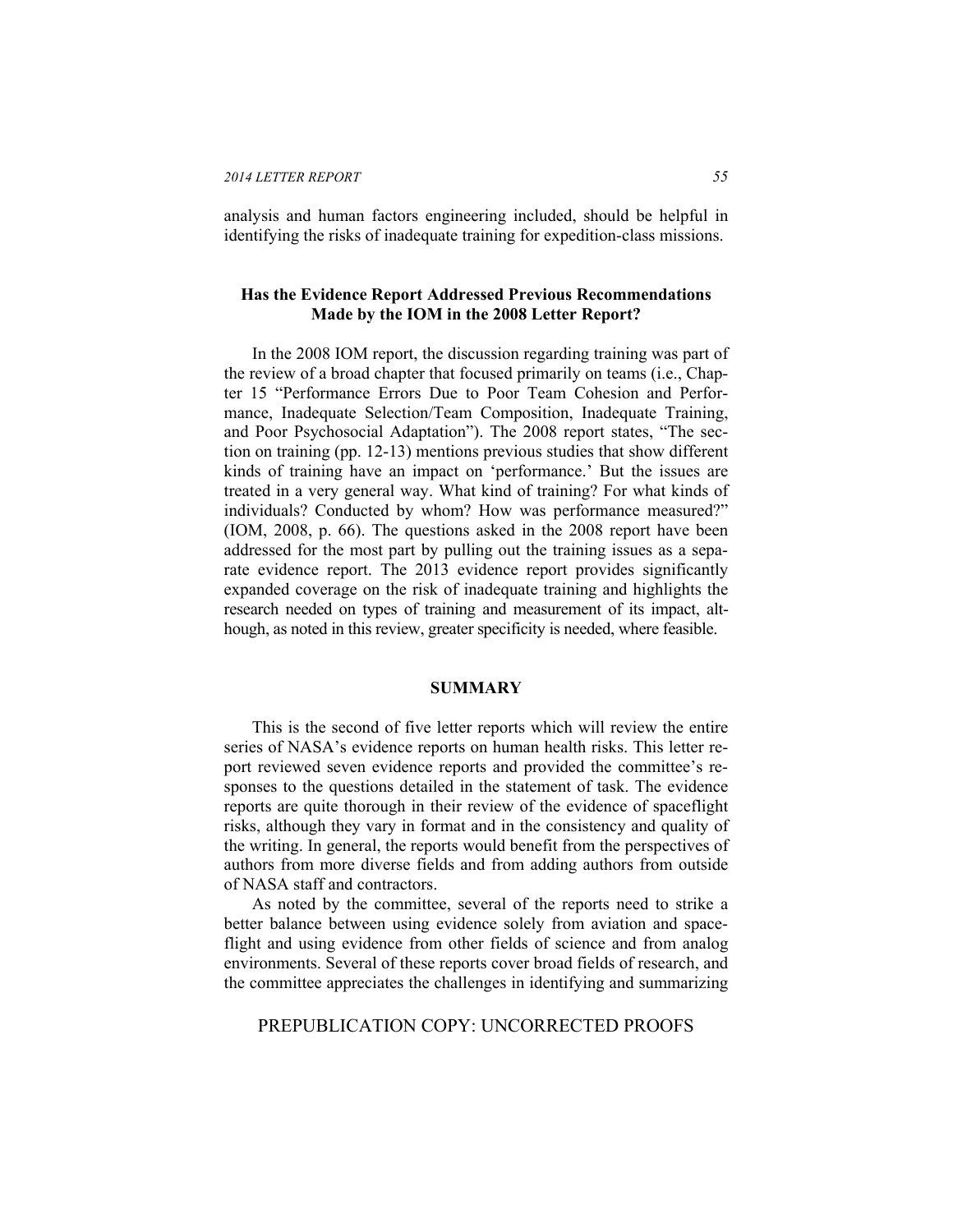analysis and human factors engineering included, should be helpful in identifying the risks of inadequate training for expedition-class missions.

### **Has the Evidence Report Addressed Previous Recommendations Made by the IOM in the 2008 Letter Report?**

 In the 2008 IOM report, the discussion regarding training was part of the review of a broad chapter that focused primarily on teams (i.e., Chapter 15 "Performance Errors Due to Poor Team Cohesion and Performance, Inadequate Selection/Team Composition, Inadequate Training, and Poor Psychosocial Adaptation"). The 2008 report states, "The section on training (pp. 12-13) mentions previous studies that show different kinds of training have an impact on 'performance.' But the issues are treated in a very general way. What kind of training? For what kinds of individuals? Conducted by whom? How was performance measured?" (IOM, 2008, p. 66). The questions asked in the 2008 report have been addressed for the most part by pulling out the training issues as a separate evidence report. The 2013 evidence report provides significantly expanded coverage on the risk of inadequate training and highlights the research needed on types of training and measurement of its impact, although, as noted in this review, greater specificity is needed, where feasible.

#### **SUMMARY**

This is the second of five letter reports which will review the entire series of NASA's evidence reports on human health risks. This letter report reviewed seven evidence reports and provided the committee's responses to the questions detailed in the statement of task. The evidence reports are quite thorough in their review of the evidence of spaceflight risks, although they vary in format and in the consistency and quality of the writing. In general, the reports would benefit from the perspectives of authors from more diverse fields and from adding authors from outside of NASA staff and contractors.

As noted by the committee, several of the reports need to strike a better balance between using evidence solely from aviation and spaceflight and using evidence from other fields of science and from analog environments. Several of these reports cover broad fields of research, and the committee appreciates the challenges in identifying and summarizing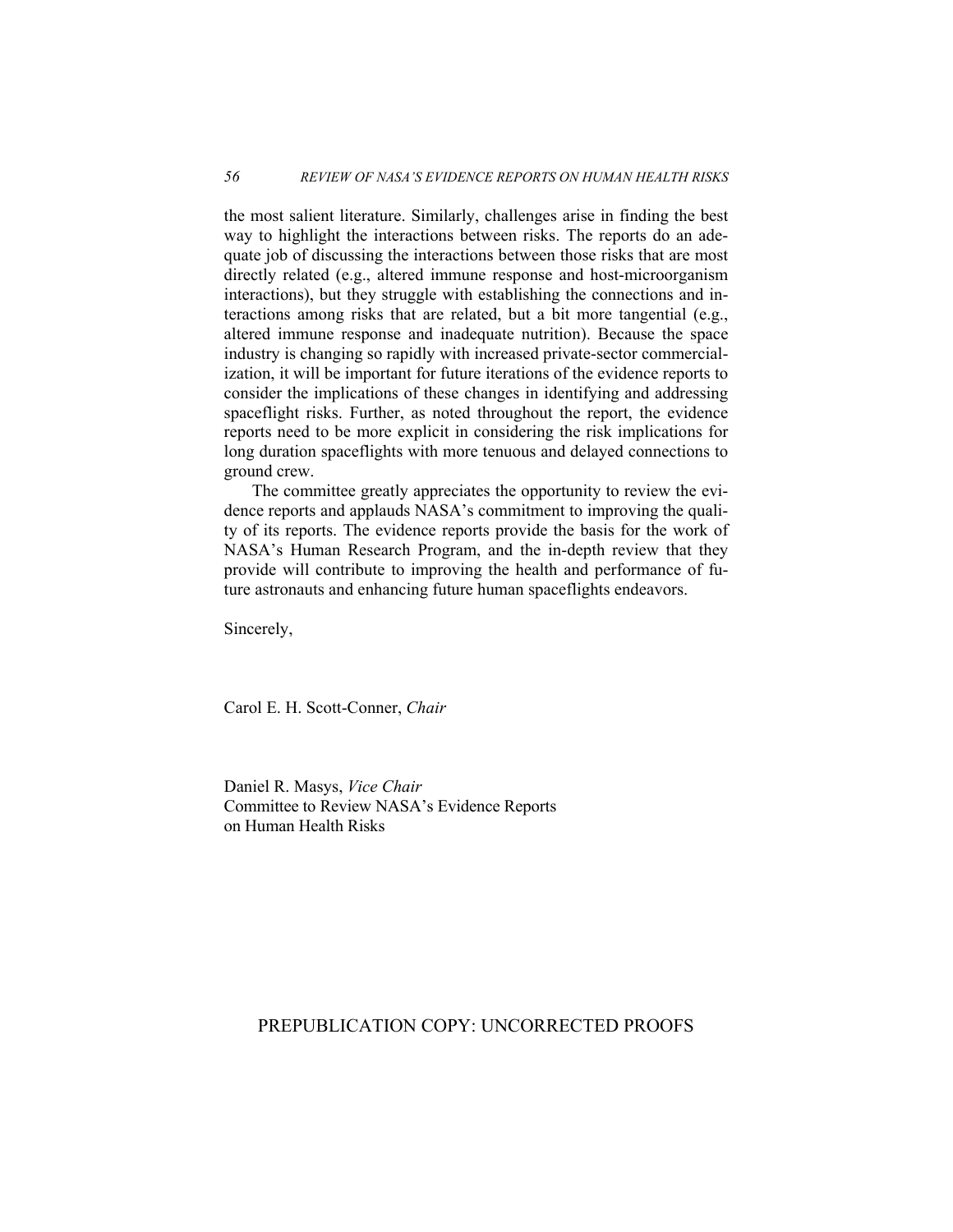the most salient literature. Similarly, challenges arise in finding the best way to highlight the interactions between risks. The reports do an adequate job of discussing the interactions between those risks that are most directly related (e.g., altered immune response and host-microorganism interactions), but they struggle with establishing the connections and interactions among risks that are related, but a bit more tangential (e.g., altered immune response and inadequate nutrition). Because the space industry is changing so rapidly with increased private-sector commercialization, it will be important for future iterations of the evidence reports to consider the implications of these changes in identifying and addressing spaceflight risks. Further, as noted throughout the report, the evidence reports need to be more explicit in considering the risk implications for long duration spaceflights with more tenuous and delayed connections to ground crew.

The committee greatly appreciates the opportunity to review the evidence reports and applauds NASA's commitment to improving the quality of its reports. The evidence reports provide the basis for the work of NASA's Human Research Program, and the in-depth review that they provide will contribute to improving the health and performance of future astronauts and enhancing future human spaceflights endeavors.

Sincerely,

Carol E. H. Scott-Conner, *Chair* 

Daniel R. Masys, *Vice Chair* Committee to Review NASA's Evidence Reports on Human Health Risks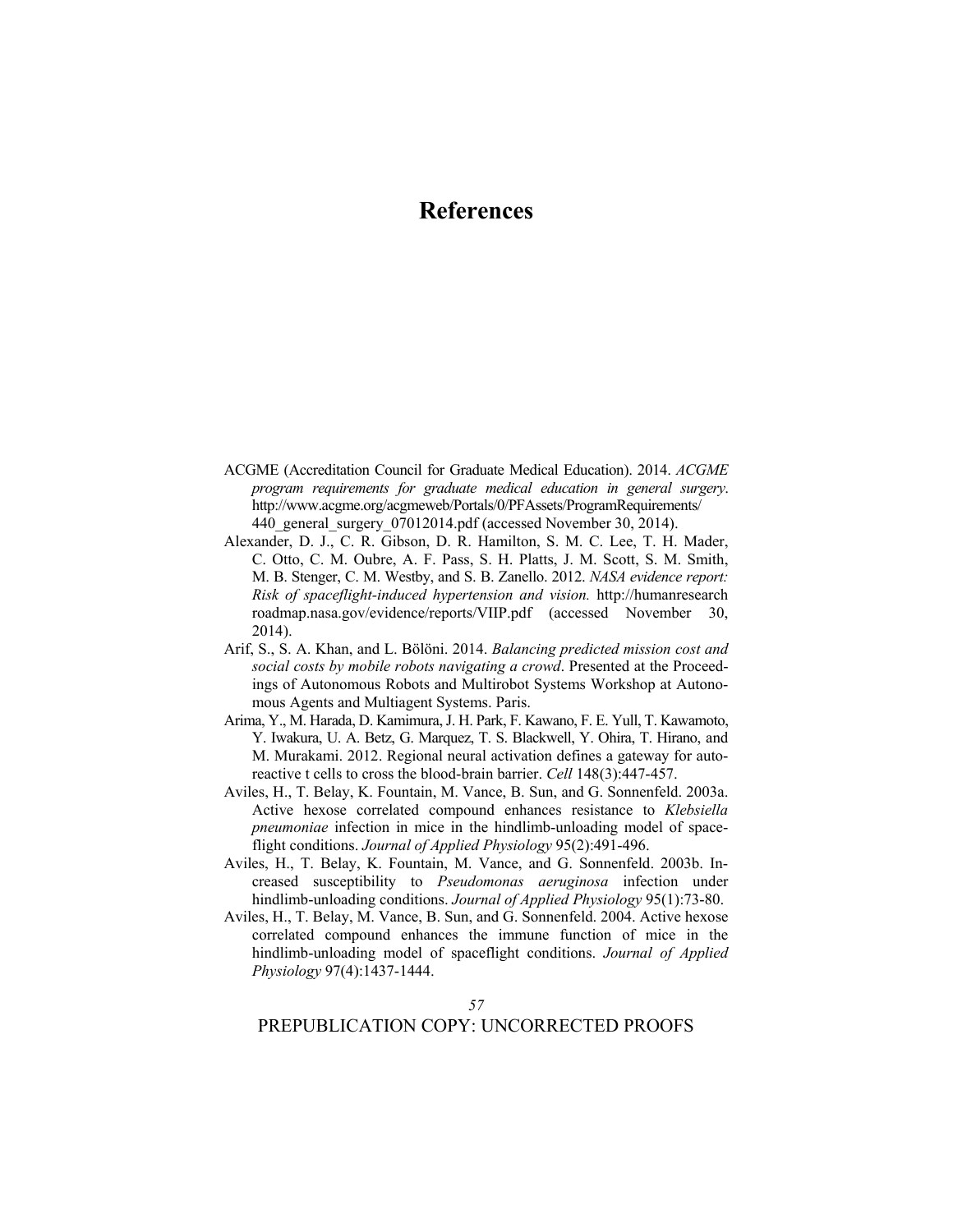# **References**

- ACGME (Accreditation Council for Graduate Medical Education). 2014. *ACGME program requirements for graduate medical education in general surgery*. http://www.acgme.org/acgmeweb/Portals/0/PFAssets/ProgramRequirements/ 440\_general\_surgery\_07012014.pdf (accessed November 30, 2014).
- Alexander, D. J., C. R. Gibson, D. R. Hamilton, S. M. C. Lee, T. H. Mader, C. Otto, C. M. Oubre, A. F. Pass, S. H. Platts, J. M. Scott, S. M. Smith, M. B. Stenger, C. M. Westby, and S. B. Zanello. 2012. *NASA evidence report: Risk of spaceflight-induced hypertension and vision.* http://humanresearch roadmap.nasa.gov/evidence/reports/VIIP.pdf (accessed November 30, 2014).
- Arif, S., S. A. Khan, and L. Bölöni. 2014. *Balancing predicted mission cost and social costs by mobile robots navigating a crowd*. Presented at the Proceedings of Autonomous Robots and Multirobot Systems Workshop at Autonomous Agents and Multiagent Systems. Paris.
- Arima, Y., M. Harada, D. Kamimura, J. H. Park, F. Kawano, F. E. Yull, T. Kawamoto, Y. Iwakura, U. A. Betz, G. Marquez, T. S. Blackwell, Y. Ohira, T. Hirano, and M. Murakami. 2012. Regional neural activation defines a gateway for autoreactive t cells to cross the blood-brain barrier. *Cell* 148(3):447-457.
- Aviles, H., T. Belay, K. Fountain, M. Vance, B. Sun, and G. Sonnenfeld. 2003a. Active hexose correlated compound enhances resistance to *Klebsiella pneumoniae* infection in mice in the hindlimb-unloading model of spaceflight conditions. *Journal of Applied Physiology* 95(2):491-496.
- Aviles, H., T. Belay, K. Fountain, M. Vance, and G. Sonnenfeld. 2003b. Increased susceptibility to *Pseudomonas aeruginosa* infection under hindlimb-unloading conditions. *Journal of Applied Physiology* 95(1):73-80.
- Aviles, H., T. Belay, M. Vance, B. Sun, and G. Sonnenfeld. 2004. Active hexose correlated compound enhances the immune function of mice in the hindlimb-unloading model of spaceflight conditions. *Journal of Applied Physiology* 97(4):1437-1444.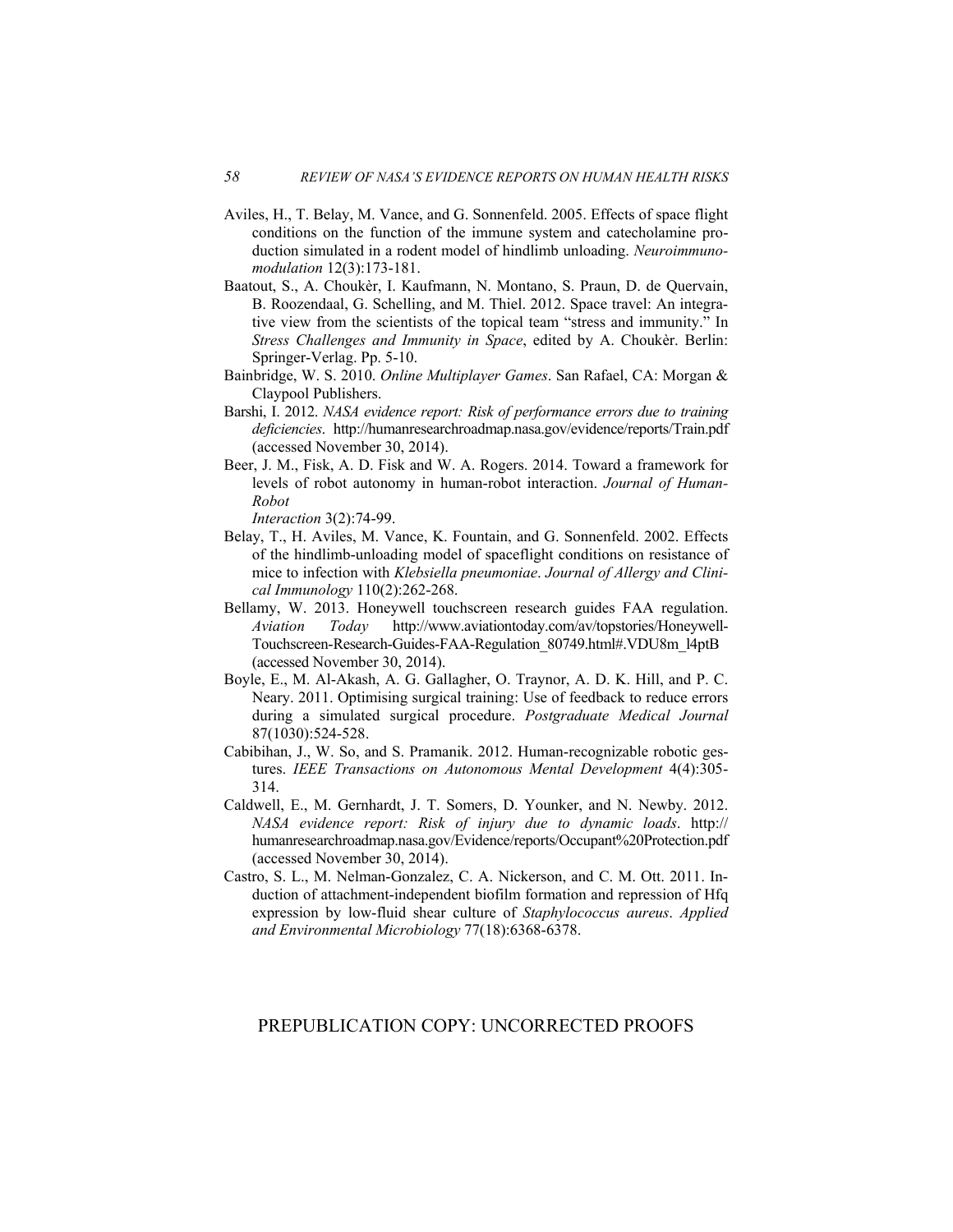- Aviles, H., T. Belay, M. Vance, and G. Sonnenfeld. 2005. Effects of space flight conditions on the function of the immune system and catecholamine production simulated in a rodent model of hindlimb unloading. *Neuroimmunomodulation* 12(3):173-181.
- Baatout, S., A. Choukèr, I. Kaufmann, N. Montano, S. Praun, D. de Quervain, B. Roozendaal, G. Schelling, and M. Thiel. 2012. Space travel: An integrative view from the scientists of the topical team "stress and immunity." In *Stress Challenges and Immunity in Space*, edited by A. Choukèr. Berlin: Springer-Verlag. Pp. 5-10.
- Bainbridge, W. S. 2010. *Online Multiplayer Games*. San Rafael, CA: Morgan & Claypool Publishers.
- Barshi, I. 2012. *NASA evidence report: Risk of performance errors due to training deficiencies*. http://humanresearchroadmap.nasa.gov/evidence/reports/Train.pdf (accessed November 30, 2014).
- Beer, J. M., Fisk, A. D. Fisk and W. A. Rogers. 2014. Toward a framework for levels of robot autonomy in human-robot interaction. *Journal of Human-Robot*

*Interaction* 3(2):74-99.

- Belay, T., H. Aviles, M. Vance, K. Fountain, and G. Sonnenfeld. 2002. Effects of the hindlimb-unloading model of spaceflight conditions on resistance of mice to infection with *Klebsiella pneumoniae*. *Journal of Allergy and Clinical Immunology* 110(2):262-268.
- Bellamy, W. 2013. Honeywell touchscreen research guides FAA regulation. *Aviation Today* http://www.aviationtoday.com/av/topstories/Honeywell-Touchscreen-Research-Guides-FAA-Regulation\_80749.html#.VDU8m\_l4ptB (accessed November 30, 2014).
- Boyle, E., M. Al-Akash, A. G. Gallagher, O. Traynor, A. D. K. Hill, and P. C. Neary. 2011. Optimising surgical training: Use of feedback to reduce errors during a simulated surgical procedure. *Postgraduate Medical Journal* 87(1030):524-528.
- Cabibihan, J., W. So, and S. Pramanik. 2012. Human-recognizable robotic gestures. *IEEE Transactions on Autonomous Mental Development* 4(4):305- 314.
- Caldwell, E., M. Gernhardt, J. T. Somers, D. Younker, and N. Newby. 2012. *NASA evidence report: Risk of injury due to dynamic loads*. http:// humanresearchroadmap.nasa.gov/Evidence/reports/Occupant%20Protection.pdf (accessed November 30, 2014).
- Castro, S. L., M. Nelman-Gonzalez, C. A. Nickerson, and C. M. Ott. 2011. Induction of attachment-independent biofilm formation and repression of Hfq expression by low-fluid shear culture of *Staphylococcus aureus*. *Applied and Environmental Microbiology* 77(18):6368-6378.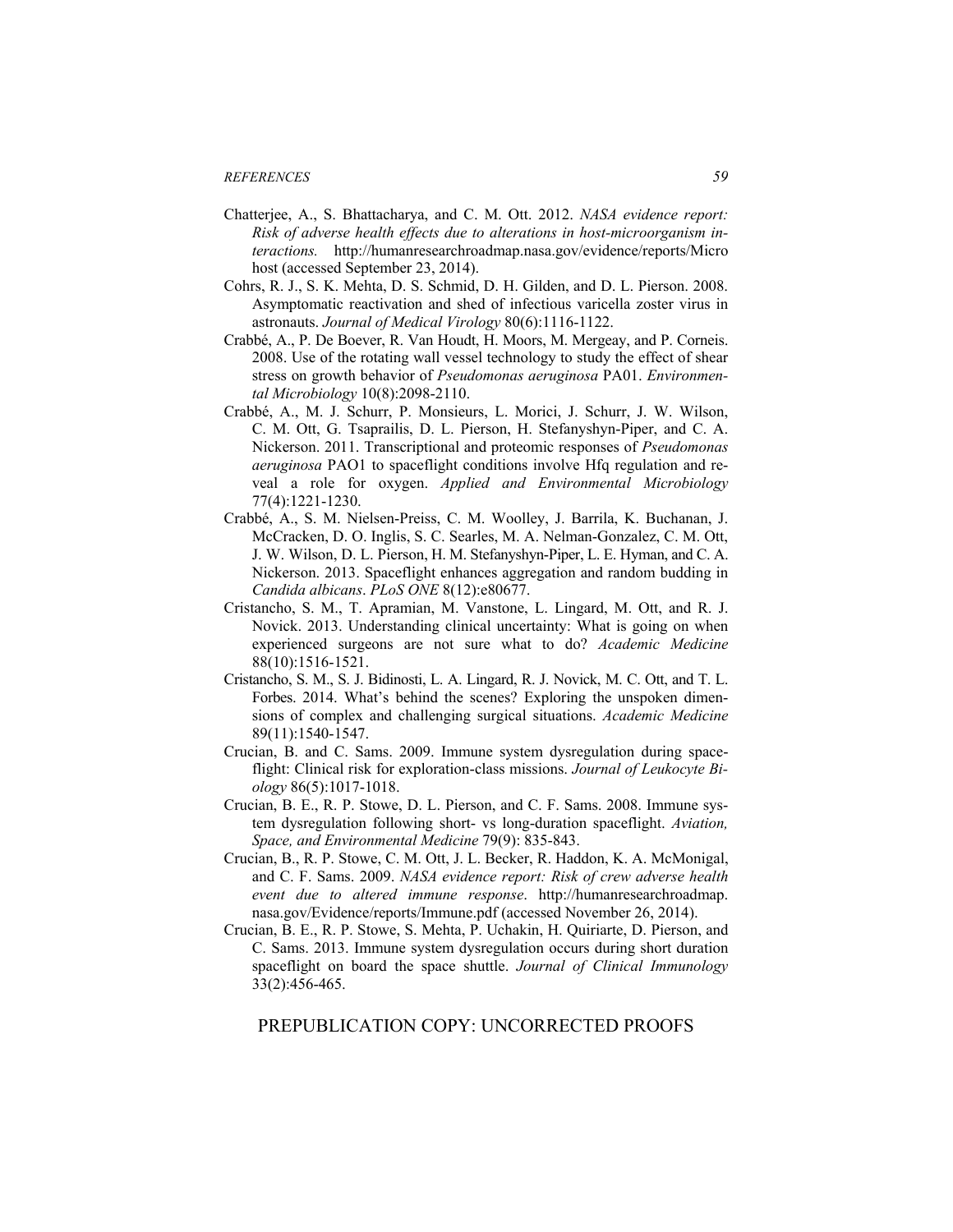#### *REFERENCES 59*

- Chatterjee, A., S. Bhattacharya, and C. M. Ott. 2012. *NASA evidence report: Risk of adverse health effects due to alterations in host-microorganism interactions.* http://humanresearchroadmap.nasa.gov/evidence/reports/Micro host (accessed September 23, 2014).
- Cohrs, R. J., S. K. Mehta, D. S. Schmid, D. H. Gilden, and D. L. Pierson. 2008. Asymptomatic reactivation and shed of infectious varicella zoster virus in astronauts. *Journal of Medical Virology* 80(6):1116-1122.
- Crabbé, A., P. De Boever, R. Van Houdt, H. Moors, M. Mergeay, and P. Corneis. 2008. Use of the rotating wall vessel technology to study the effect of shear stress on growth behavior of *Pseudomonas aeruginosa* PA01. *Environmental Microbiology* 10(8):2098-2110.
- Crabbé, A., M. J. Schurr, P. Monsieurs, L. Morici, J. Schurr, J. W. Wilson, C. M. Ott, G. Tsaprailis, D. L. Pierson, H. Stefanyshyn-Piper, and C. A. Nickerson. 2011. Transcriptional and proteomic responses of *Pseudomonas aeruginosa* PAO1 to spaceflight conditions involve Hfq regulation and reveal a role for oxygen. *Applied and Environmental Microbiology* 77(4):1221-1230.
- Crabbé, A., S. M. Nielsen-Preiss, C. M. Woolley, J. Barrila, K. Buchanan, J. McCracken, D. O. Inglis, S. C. Searles, M. A. Nelman-Gonzalez, C. M. Ott, J. W. Wilson, D. L. Pierson, H. M. Stefanyshyn-Piper, L. E. Hyman, and C. A. Nickerson. 2013. Spaceflight enhances aggregation and random budding in *Candida albicans*. *PLoS ONE* 8(12):e80677.
- Cristancho, S. M., T. Apramian, M. Vanstone, L. Lingard, M. Ott, and R. J. Novick. 2013. Understanding clinical uncertainty: What is going on when experienced surgeons are not sure what to do? *Academic Medicine* 88(10):1516-1521.
- Cristancho, S. M., S. J. Bidinosti, L. A. Lingard, R. J. Novick, M. C. Ott, and T. L. Forbes. 2014. What's behind the scenes? Exploring the unspoken dimensions of complex and challenging surgical situations. *Academic Medicine*  89(11):1540-1547.
- Crucian, B. and C. Sams. 2009. Immune system dysregulation during spaceflight: Clinical risk for exploration-class missions. *Journal of Leukocyte Biology* 86(5):1017-1018.
- Crucian, B. E., R. P. Stowe, D. L. Pierson, and C. F. Sams. 2008. Immune system dysregulation following short- vs long-duration spaceflight. *Aviation, Space, and Environmental Medicine* 79(9): 835-843.
- Crucian, B., R. P. Stowe, C. M. Ott, J. L. Becker, R. Haddon, K. A. McMonigal, and C. F. Sams. 2009. *NASA evidence report: Risk of crew adverse health event due to altered immune response*. http://humanresearchroadmap. nasa.gov/Evidence/reports/Immune.pdf (accessed November 26, 2014).
- Crucian, B. E., R. P. Stowe, S. Mehta, P. Uchakin, H. Quiriarte, D. Pierson, and C. Sams. 2013. Immune system dysregulation occurs during short duration spaceflight on board the space shuttle. *Journal of Clinical Immunology* 33(2):456-465.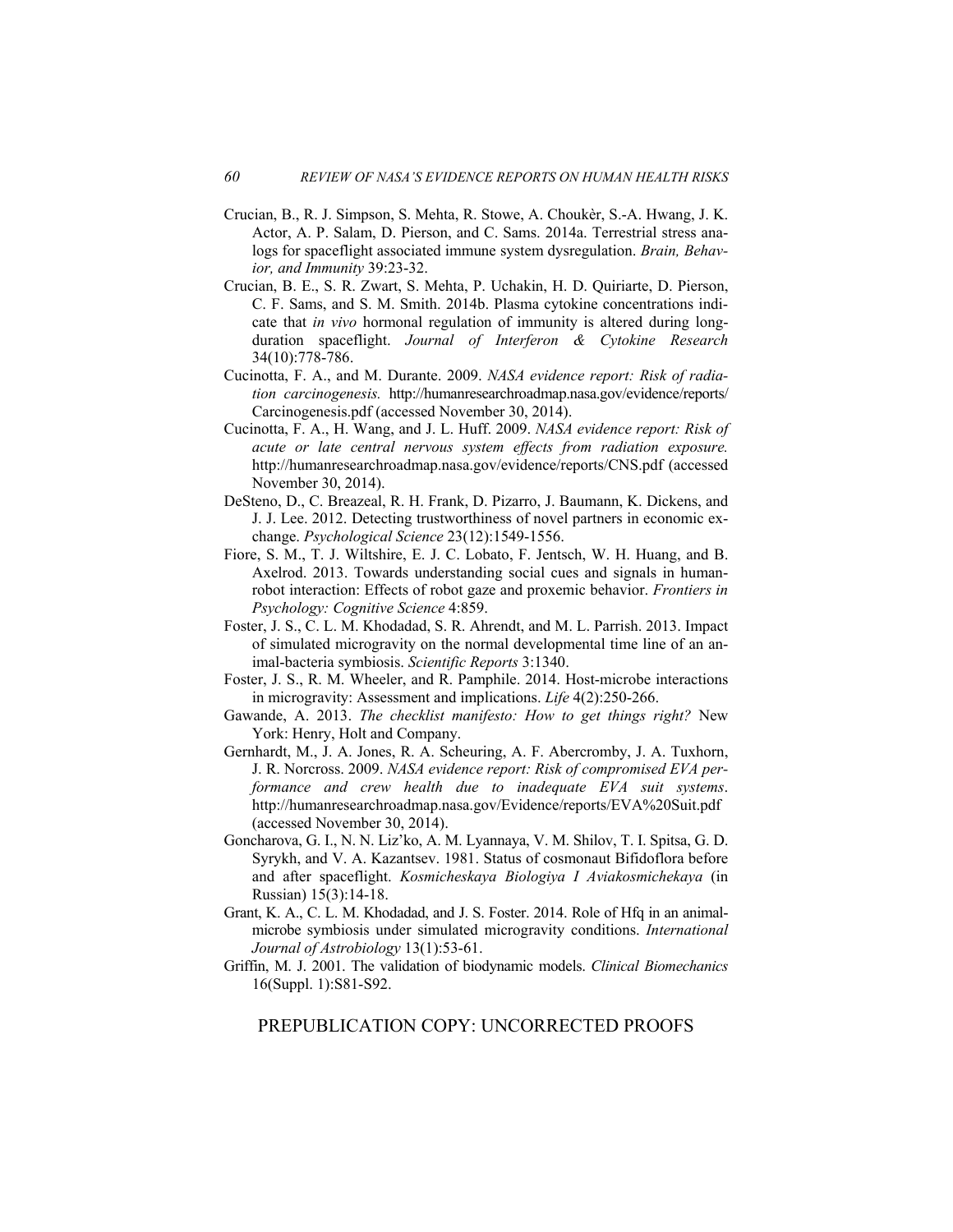- Crucian, B., R. J. Simpson, S. Mehta, R. Stowe, A. Choukèr, S.-A. Hwang, J. K. Actor, A. P. Salam, D. Pierson, and C. Sams. 2014a. Terrestrial stress analogs for spaceflight associated immune system dysregulation. *Brain, Behavior, and Immunity* 39:23-32.
- Crucian, B. E., S. R. Zwart, S. Mehta, P. Uchakin, H. D. Quiriarte, D. Pierson, C. F. Sams, and S. M. Smith. 2014b. Plasma cytokine concentrations indicate that *in vivo* hormonal regulation of immunity is altered during longduration spaceflight. *Journal of Interferon & Cytokine Research*  34(10):778-786.
- Cucinotta, F. A., and M. Durante. 2009. *NASA evidence report: Risk of radiation carcinogenesis.* http://humanresearchroadmap.nasa.gov/evidence/reports/ Carcinogenesis.pdf (accessed November 30, 2014).
- Cucinotta, F. A., H. Wang, and J. L. Huff. 2009. *NASA evidence report: Risk of acute or late central nervous system effects from radiation exposure.* http://humanresearchroadmap.nasa.gov/evidence/reports/CNS.pdf (accessed November 30, 2014).
- DeSteno, D., C. Breazeal, R. H. Frank, D. Pizarro, J. Baumann, K. Dickens, and J. J. Lee. 2012. Detecting trustworthiness of novel partners in economic exchange. *Psychological Science* 23(12):1549-1556.
- Fiore, S. M., T. J. Wiltshire, E. J. C. Lobato, F. Jentsch, W. H. Huang, and B. Axelrod. 2013. Towards understanding social cues and signals in humanrobot interaction: Effects of robot gaze and proxemic behavior. *Frontiers in Psychology: Cognitive Science* 4:859.
- Foster, J. S., C. L. M. Khodadad, S. R. Ahrendt, and M. L. Parrish. 2013. Impact of simulated microgravity on the normal developmental time line of an animal-bacteria symbiosis. *Scientific Reports* 3:1340.
- Foster, J. S., R. M. Wheeler, and R. Pamphile. 2014. Host-microbe interactions in microgravity: Assessment and implications. *Life* 4(2):250-266.
- Gawande, A. 2013. *The checklist manifesto: How to get things right?* New York: Henry, Holt and Company.
- Gernhardt, M., J. A. Jones, R. A. Scheuring, A. F. Abercromby, J. A. Tuxhorn, J. R. Norcross. 2009. *NASA evidence report: Risk of compromised EVA performance and crew health due to inadequate EVA suit systems*. http://humanresearchroadmap.nasa.gov/Evidence/reports/EVA%20Suit.pdf (accessed November 30, 2014).
- Goncharova, G. I., N. N. Liz'ko, A. M. Lyannaya, V. M. Shilov, T. I. Spitsa, G. D. Syrykh, and V. A. Kazantsev. 1981. Status of cosmonaut Bifidoflora before and after spaceflight. *Kosmicheskaya Biologiya I Aviakosmichekaya* (in Russian) 15(3):14-18.
- Grant, K. A., C. L. M. Khodadad, and J. S. Foster. 2014. Role of Hfq in an animalmicrobe symbiosis under simulated microgravity conditions. *International Journal of Astrobiology* 13(1):53-61.
- Griffin, M. J. 2001. The validation of biodynamic models. *Clinical Biomechanics* 16(Suppl. 1):S81-S92.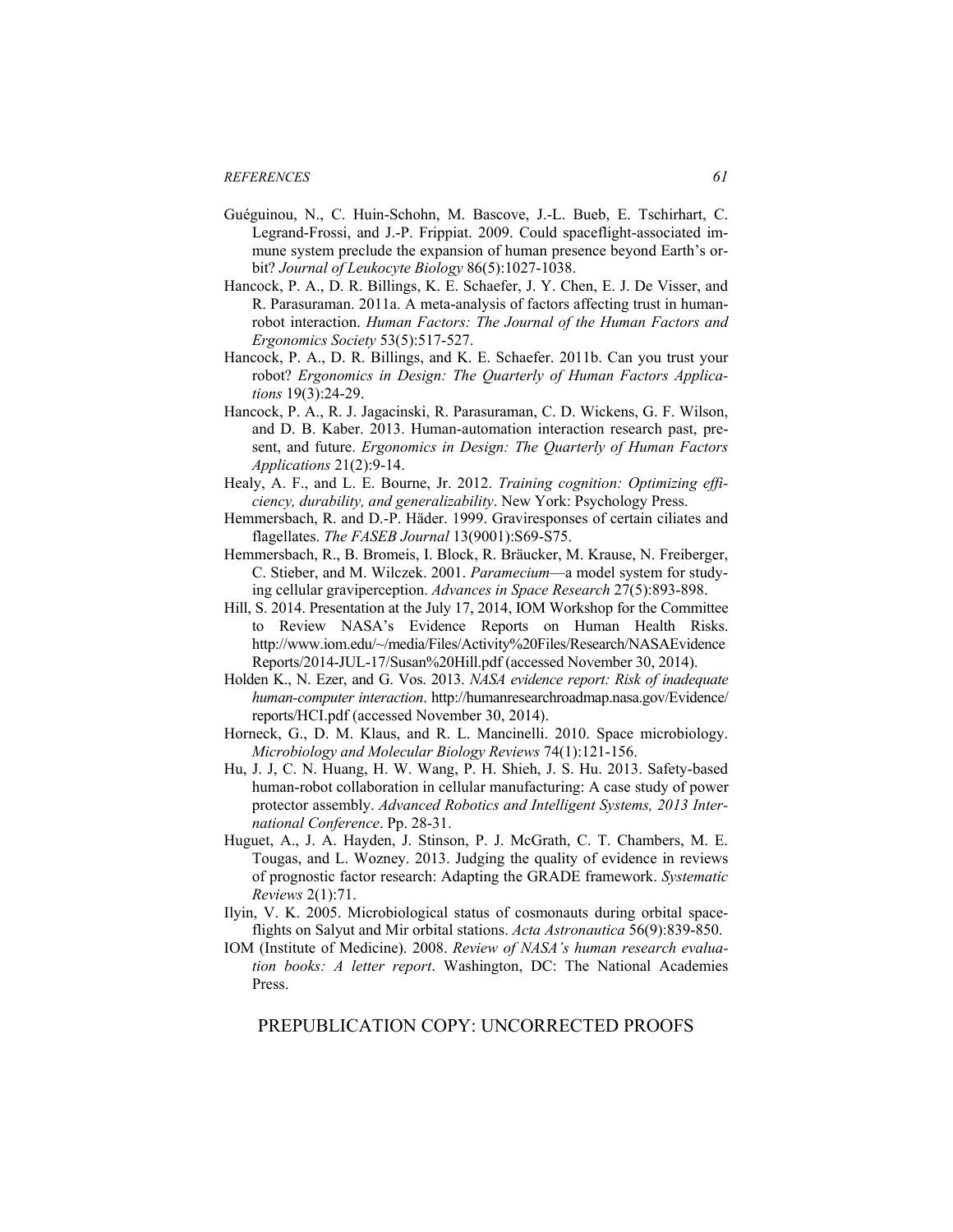- Guéguinou, N., C. Huin-Schohn, M. Bascove, J.-L. Bueb, E. Tschirhart, C. Legrand-Frossi, and J.-P. Frippiat. 2009. Could spaceflight-associated immune system preclude the expansion of human presence beyond Earth's orbit? *Journal of Leukocyte Biology* 86(5):1027-1038.
- Hancock, P. A., D. R. Billings, K. E. Schaefer, J. Y. Chen, E. J. De Visser, and R. Parasuraman. 2011a. A meta-analysis of factors affecting trust in humanrobot interaction. *Human Factors: The Journal of the Human Factors and Ergonomics Society* 53(5):517-527.
- Hancock, P. A., D. R. Billings, and K. E. Schaefer. 2011b. Can you trust your robot? *Ergonomics in Design: The Quarterly of Human Factors Applications* 19(3):24-29.
- Hancock, P. A., R. J. Jagacinski, R. Parasuraman, C. D. Wickens, G. F. Wilson, and D. B. Kaber. 2013. Human-automation interaction research past, present, and future. *Ergonomics in Design: The Quarterly of Human Factors Applications* 21(2):9-14.
- Healy, A. F., and L. E. Bourne, Jr. 2012. *Training cognition: Optimizing efficiency, durability, and generalizability*. New York: Psychology Press.
- Hemmersbach, R. and D.-P. Häder. 1999. Graviresponses of certain ciliates and flagellates. *The FASEB Journal* 13(9001):S69-S75.
- Hemmersbach, R., B. Bromeis, I. Block, R. Bräucker, M. Krause, N. Freiberger, C. Stieber, and M. Wilczek. 2001. *Paramecium*—a model system for studying cellular graviperception. *Advances in Space Research* 27(5):893-898.
- Hill, S. 2014. Presentation at the July 17, 2014, IOM Workshop for the Committee to Review NASA's Evidence Reports on Human Health Risks. http://www.iom.edu/~/media/Files/Activity%20Files/Research/NASAEvidence Reports/2014-JUL-17/Susan%20Hill.pdf (accessed November 30, 2014).
- Holden K., N. Ezer, and G. Vos. 2013. *NASA evidence report: Risk of inadequate human-computer interaction*. http://humanresearchroadmap.nasa.gov/Evidence/ reports/HCI.pdf (accessed November 30, 2014).
- Horneck, G., D. M. Klaus, and R. L. Mancinelli. 2010. Space microbiology. *Microbiology and Molecular Biology Reviews* 74(1):121-156.
- Hu, J. J, C. N. Huang, H. W. Wang, P. H. Shieh, J. S. Hu. 2013. Safety-based human-robot collaboration in cellular manufacturing: A case study of power protector assembly. *Advanced Robotics and Intelligent Systems, 2013 International Conference*. Pp. 28-31.
- Huguet, A., J. A. Hayden, J. Stinson, P. J. McGrath, C. T. Chambers, M. E. Tougas, and L. Wozney. 2013. Judging the quality of evidence in reviews of prognostic factor research: Adapting the GRADE framework. *Systematic Reviews* 2(1):71.
- Ilyin, V. K. 2005. Microbiological status of cosmonauts during orbital spaceflights on Salyut and Mir orbital stations. *Acta Astronautica* 56(9):839-850.
- IOM (Institute of Medicine). 2008. *Review of NASA's human research evaluation books: A letter report*. Washington, DC: The National Academies Press.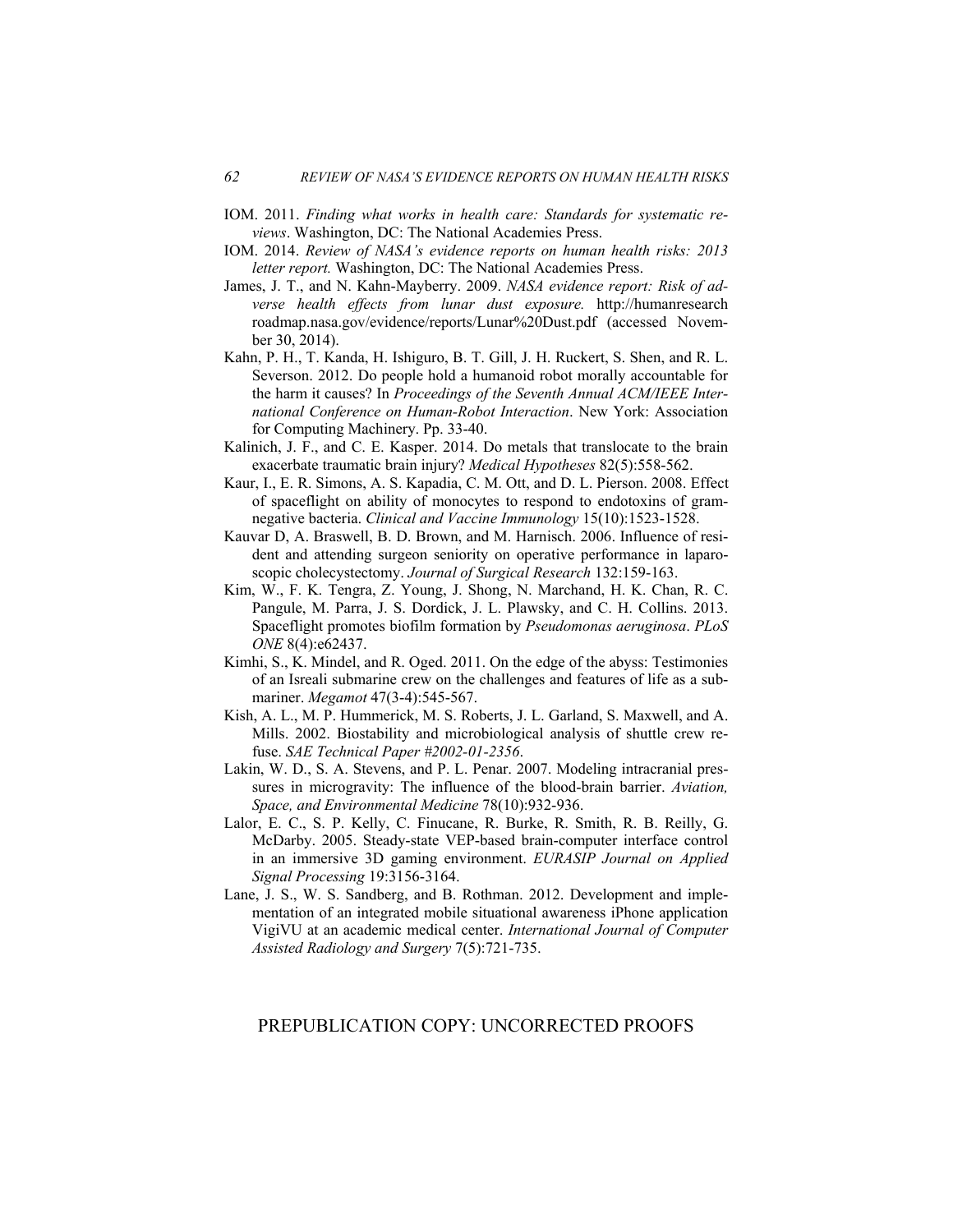- IOM. 2011. *Finding what works in health care: Standards for systematic reviews*. Washington, DC: The National Academies Press.
- IOM. 2014. *Review of NASA's evidence reports on human health risks: 2013 letter report.* Washington, DC: The National Academies Press.
- James, J. T., and N. Kahn-Mayberry. 2009. *NASA evidence report: Risk of adverse health effects from lunar dust exposure.* http://humanresearch roadmap.nasa.gov/evidence/reports/Lunar%20Dust.pdf (accessed November 30, 2014).
- Kahn, P. H., T. Kanda, H. Ishiguro, B. T. Gill, J. H. Ruckert, S. Shen, and R. L. Severson. 2012. Do people hold a humanoid robot morally accountable for the harm it causes? In *Proceedings of the Seventh Annual ACM/IEEE International Conference on Human-Robot Interaction*. New York: Association for Computing Machinery. Pp. 33-40.
- Kalinich, J. F., and C. E. Kasper. 2014. Do metals that translocate to the brain exacerbate traumatic brain injury? *Medical Hypotheses* 82(5):558-562.
- Kaur, I., E. R. Simons, A. S. Kapadia, C. M. Ott, and D. L. Pierson. 2008. Effect of spaceflight on ability of monocytes to respond to endotoxins of gramnegative bacteria. *Clinical and Vaccine Immunology* 15(10):1523-1528.
- Kauvar D, A. Braswell, B. D. Brown, and M. Harnisch. 2006. Influence of resident and attending surgeon seniority on operative performance in laparoscopic cholecystectomy. *Journal of Surgical Research* 132:159-163.
- Kim, W., F. K. Tengra, Z. Young, J. Shong, N. Marchand, H. K. Chan, R. C. Pangule, M. Parra, J. S. Dordick, J. L. Plawsky, and C. H. Collins. 2013. Spaceflight promotes biofilm formation by *Pseudomonas aeruginosa*. *PLoS ONE* 8(4):e62437.
- Kimhi, S., K. Mindel, and R. Oged. 2011. On the edge of the abyss: Testimonies of an Isreali submarine crew on the challenges and features of life as a submariner. *Megamot* 47(3-4):545-567.
- Kish, A. L., M. P. Hummerick, M. S. Roberts, J. L. Garland, S. Maxwell, and A. Mills. 2002. Biostability and microbiological analysis of shuttle crew refuse. *SAE Technical Paper #2002-01-2356*.
- Lakin, W. D., S. A. Stevens, and P. L. Penar. 2007. Modeling intracranial pressures in microgravity: The influence of the blood-brain barrier. *Aviation, Space, and Environmental Medicine* 78(10):932-936.
- Lalor, E. C., S. P. Kelly, C. Finucane, R. Burke, R. Smith, R. B. Reilly, G. McDarby. 2005. Steady-state VEP-based brain-computer interface control in an immersive 3D gaming environment. *EURASIP Journal on Applied Signal Processing* 19:3156-3164.
- Lane, J. S., W. S. Sandberg, and B. Rothman. 2012. Development and implementation of an integrated mobile situational awareness iPhone application VigiVU at an academic medical center. *International Journal of Computer Assisted Radiology and Surgery* 7(5):721-735.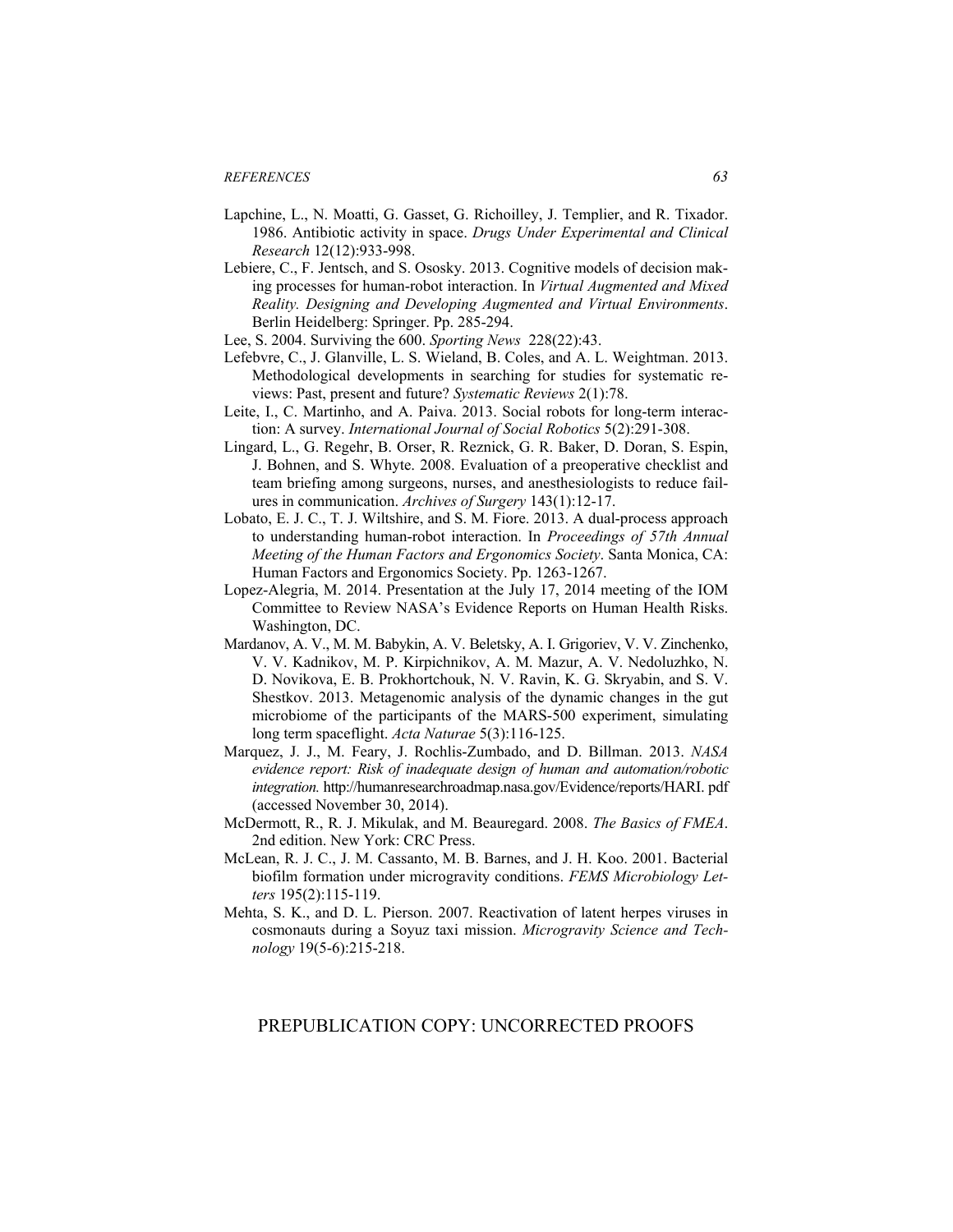#### *REFERENCES 63*

- Lapchine, L., N. Moatti, G. Gasset, G. Richoilley, J. Templier, and R. Tixador. 1986. Antibiotic activity in space. *Drugs Under Experimental and Clinical Research* 12(12):933-998.
- Lebiere, C., F. Jentsch, and S. Ososky. 2013. Cognitive models of decision making processes for human-robot interaction. In *Virtual Augmented and Mixed Reality. Designing and Developing Augmented and Virtual Environments*. Berlin Heidelberg: Springer. Pp. 285-294.
- Lee, S. 2004. Surviving the 600. *Sporting News* 228(22):43.
- Lefebvre, C., J. Glanville, L. S. Wieland, B. Coles, and A. L. Weightman. 2013. Methodological developments in searching for studies for systematic reviews: Past, present and future? *Systematic Reviews* 2(1):78.
- Leite, I., C. Martinho, and A. Paiva. 2013. Social robots for long-term interaction: A survey. *International Journal of Social Robotics* 5(2):291-308.
- Lingard, L., G. Regehr, B. Orser, R. Reznick, G. R. Baker, D. Doran, S. Espin, J. Bohnen, and S. Whyte. 2008. Evaluation of a preoperative checklist and team briefing among surgeons, nurses, and anesthesiologists to reduce failures in communication. *Archives of Surgery* 143(1):12-17.
- Lobato, E. J. C., T. J. Wiltshire, and S. M. Fiore. 2013. A dual-process approach to understanding human-robot interaction. In *Proceedings of 57th Annual Meeting of the Human Factors and Ergonomics Society*. Santa Monica, CA: Human Factors and Ergonomics Society. Pp. 1263-1267.
- Lopez-Alegria, M. 2014. Presentation at the July 17, 2014 meeting of the IOM Committee to Review NASA's Evidence Reports on Human Health Risks. Washington, DC.
- Mardanov, A. V., M. M. Babykin, A. V. Beletsky, A. I. Grigoriev, V. V. Zinchenko, V. V. Kadnikov, M. P. Kirpichnikov, A. M. Mazur, A. V. Nedoluzhko, N. D. Novikova, E. B. Prokhortchouk, N. V. Ravin, K. G. Skryabin, and S. V. Shestkov. 2013. Metagenomic analysis of the dynamic changes in the gut microbiome of the participants of the MARS-500 experiment, simulating long term spaceflight. *Acta Naturae* 5(3):116-125.
- Marquez, J. J., M. Feary, J. Rochlis-Zumbado, and D. Billman. 2013. *NASA evidence report: Risk of inadequate design of human and automation/robotic integration.* http://humanresearchroadmap.nasa.gov/Evidence/reports/HARI. pdf (accessed November 30, 2014).
- McDermott, R., R. J. Mikulak, and M. Beauregard. 2008. *The Basics of FMEA*. 2nd edition. New York: CRC Press.
- McLean, R. J. C., J. M. Cassanto, M. B. Barnes, and J. H. Koo. 2001. Bacterial biofilm formation under microgravity conditions. *FEMS Microbiology Letters* 195(2):115-119.
- Mehta, S. K., and D. L. Pierson. 2007. Reactivation of latent herpes viruses in cosmonauts during a Soyuz taxi mission. *Microgravity Science and Technology* 19(5-6):215-218.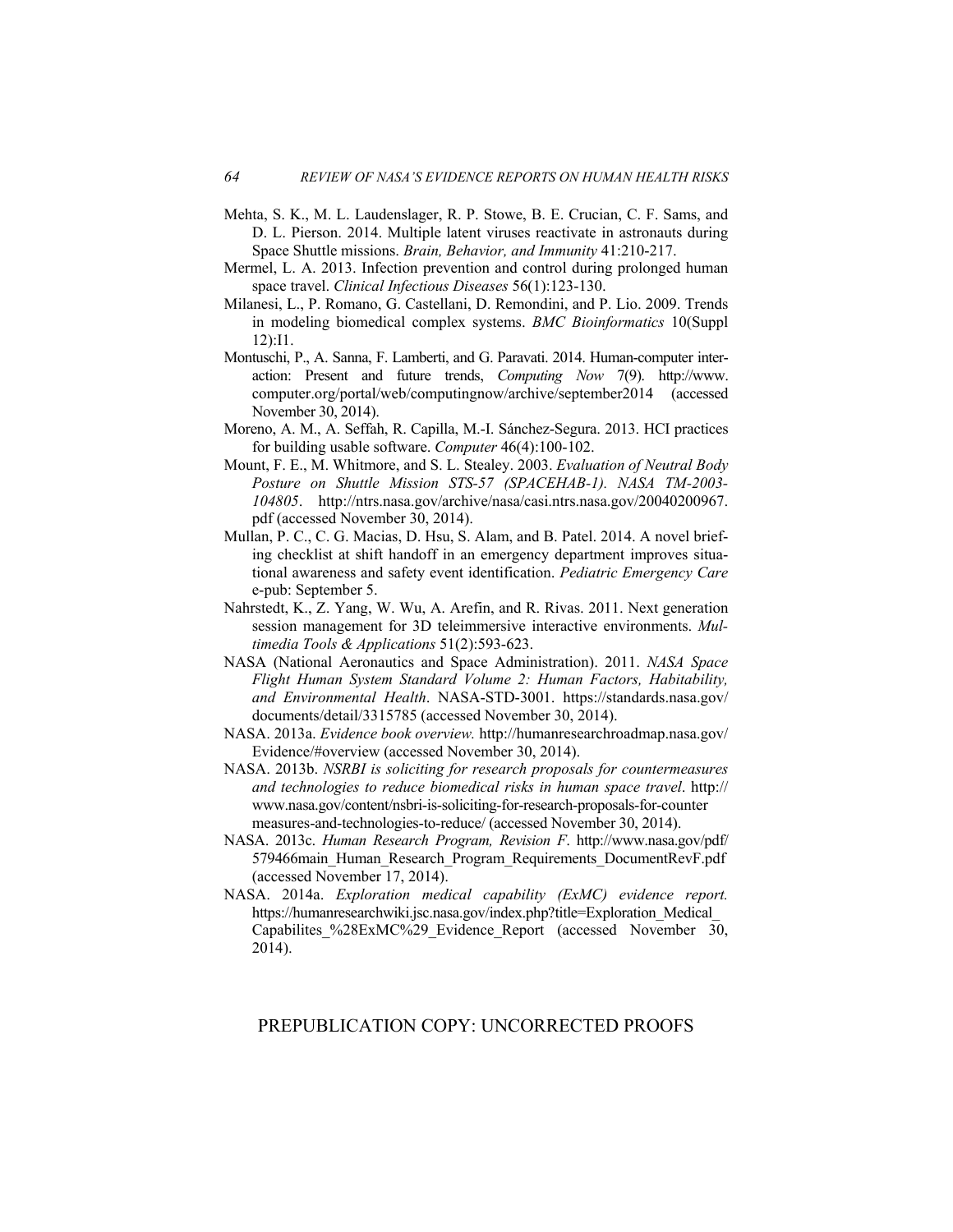- Mehta, S. K., M. L. Laudenslager, R. P. Stowe, B. E. Crucian, C. F. Sams, and D. L. Pierson. 2014. Multiple latent viruses reactivate in astronauts during Space Shuttle missions. *Brain, Behavior, and Immunity* 41:210-217.
- Mermel, L. A. 2013. Infection prevention and control during prolonged human space travel. *Clinical Infectious Diseases* 56(1):123-130.
- Milanesi, L., P. Romano, G. Castellani, D. Remondini, and P. Lio. 2009. Trends in modeling biomedical complex systems. *BMC Bioinformatics* 10(Suppl 12):I1.
- Montuschi, P., A. Sanna, F. Lamberti, and G. Paravati. 2014. Human-computer interaction: Present and future trends, *Computing Now* 7(9). http://www. computer.org/portal/web/computingnow/archive/september2014 (accessed November 30, 2014).
- Moreno, A. M., A. Seffah, R. Capilla, M.-I. Sánchez-Segura. 2013. HCI practices for building usable software. *Computer* 46(4):100-102.
- Mount, F. E., M. Whitmore, and S. L. Stealey. 2003. *Evaluation of Neutral Body Posture on Shuttle Mission STS-57 (SPACEHAB-1). NASA TM-2003- 104805*. http://ntrs.nasa.gov/archive/nasa/casi.ntrs.nasa.gov/20040200967. pdf (accessed November 30, 2014).
- Mullan, P. C., C. G. Macias, D. Hsu, S. Alam, and B. Patel. 2014. A novel briefing checklist at shift handoff in an emergency department improves situational awareness and safety event identification. *Pediatric Emergency Care* e-pub: September 5.
- Nahrstedt, K., Z. Yang, W. Wu, A. Arefin, and R. Rivas. 2011. Next generation session management for 3D teleimmersive interactive environments. *Multimedia Tools & Applications* 51(2):593-623.
- NASA (National Aeronautics and Space Administration). 2011. *NASA Space Flight Human System Standard Volume 2: Human Factors, Habitability, and Environmental Health*. NASA-STD-3001. https://standards.nasa.gov/ documents/detail/3315785 (accessed November 30, 2014).
- NASA. 2013a. *Evidence book overview.* http://humanresearchroadmap.nasa.gov/ Evidence/#overview (accessed November 30, 2014).
- NASA. 2013b. *NSRBI is soliciting for research proposals for countermeasures and technologies to reduce biomedical risks in human space travel*. http:// www.nasa.gov/content/nsbri-is-soliciting-for-research-proposals-for-counter measures-and-technologies-to-reduce/ (accessed November 30, 2014).
- NASA. 2013c. *Human Research Program, Revision F*. http://www.nasa.gov/pdf/ 579466main\_Human\_Research\_Program\_Requirements\_DocumentRevF.pdf (accessed November 17, 2014).
- NASA. 2014a. *Exploration medical capability (ExMC) evidence report.*  https://humanresearchwiki.jsc.nasa.gov/index.php?title=Exploration\_Medical\_ Capabilites\_%28ExMC%29\_Evidence\_Report (accessed November 30, 2014).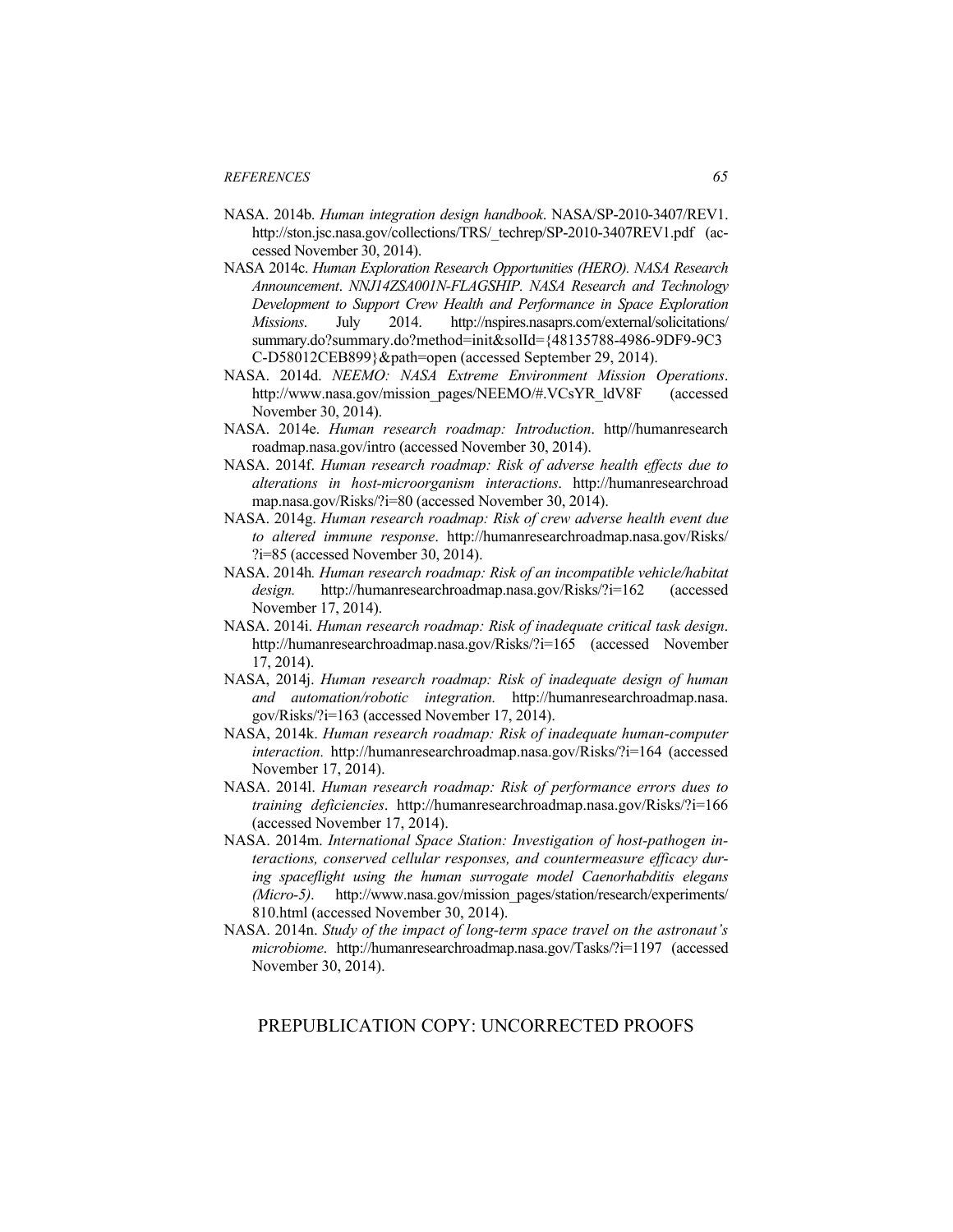- NASA. 2014b. *Human integration design handbook*. NASA/SP-2010-3407/REV1. http://ston.jsc.nasa.gov/collections/TRS/\_techrep/SP-2010-3407REV1.pdf (accessed November 30, 2014).
- NASA 2014c. *Human Exploration Research Opportunities (HERO). NASA Research Announcement*. *NNJ14ZSA001N-FLAGSHIP. NASA Research and Technology Development to Support Crew Health and Performance in Space Exploration Missions*. July 2014. http://nspires.nasaprs.com/external/solicitations/ summary.do?summary.do?method=init&solId={48135788-4986-9DF9-9C3 C-D58012CEB899}&path=open (accessed September 29, 2014).
- NASA. 2014d. *NEEMO: NASA Extreme Environment Mission Operations*. http://www.nasa.gov/mission\_pages/NEEMO/#.VCsYR\_ldV8F (accessed November 30, 2014).
- NASA. 2014e. *Human research roadmap: Introduction*. http//humanresearch roadmap.nasa.gov/intro (accessed November 30, 2014).
- NASA. 2014f. *Human research roadmap: Risk of adverse health effects due to alterations in host-microorganism interactions*. http://humanresearchroad map.nasa.gov/Risks/?i=80 (accessed November 30, 2014).
- NASA. 2014g. *Human research roadmap: Risk of crew adverse health event due to altered immune response*. http://humanresearchroadmap.nasa.gov/Risks/ ?i=85 (accessed November 30, 2014).
- NASA. 2014h*. Human research roadmap: Risk of an incompatible vehicle/habitat design.* http://humanresearchroadmap.nasa.gov/Risks/?i=162 (accessed November 17, 2014).
- NASA. 2014i. *Human research roadmap: Risk of inadequate critical task design*. http://humanresearchroadmap.nasa.gov/Risks/?i=165 (accessed November 17, 2014).
- NASA, 2014j. *Human research roadmap: Risk of inadequate design of human and automation/robotic integration.* http://humanresearchroadmap.nasa. gov/Risks/?i=163 (accessed November 17, 2014).
- NASA, 2014k. *Human research roadmap: Risk of inadequate human-computer interaction.* http://humanresearchroadmap.nasa.gov/Risks/?i=164 (accessed November 17, 2014).
- NASA. 2014l. *Human research roadmap: Risk of performance errors dues to training deficiencies*. http://humanresearchroadmap.nasa.gov/Risks/?i=166 (accessed November 17, 2014).
- NASA. 2014m. *International Space Station: Investigation of host-pathogen interactions, conserved cellular responses, and countermeasure efficacy during spaceflight using the human surrogate model Caenorhabditis elegans (Micro-5)*. http://www.nasa.gov/mission\_pages/station/research/experiments/ 810.html (accessed November 30, 2014).
- NASA. 2014n. *Study of the impact of long-term space travel on the astronaut's microbiome*. http://humanresearchroadmap.nasa.gov/Tasks/?i=1197 (accessed November 30, 2014).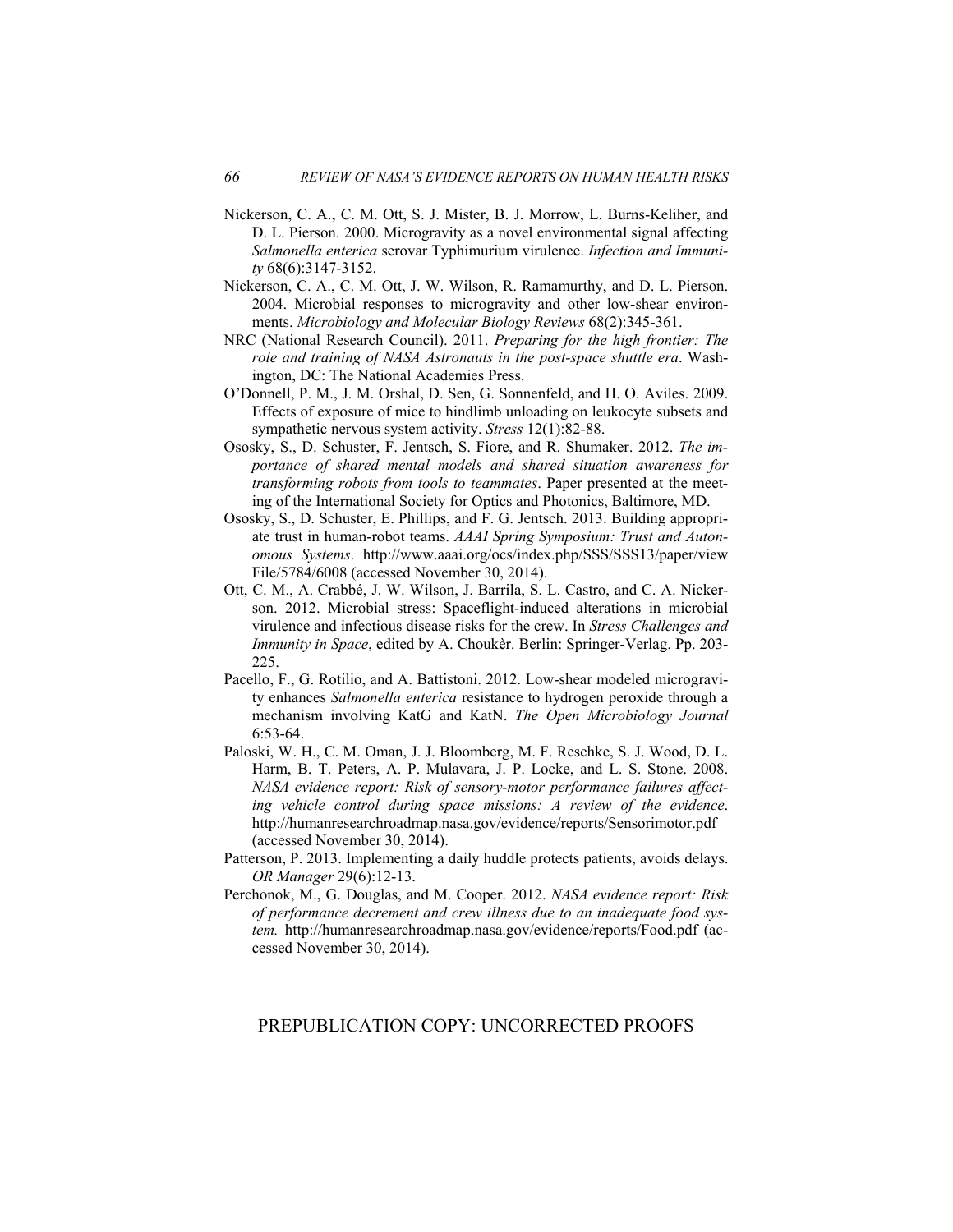- Nickerson, C. A., C. M. Ott, S. J. Mister, B. J. Morrow, L. Burns-Keliher, and D. L. Pierson. 2000. Microgravity as a novel environmental signal affecting *Salmonella enterica* serovar Typhimurium virulence. *Infection and Immunity* 68(6):3147-3152.
- Nickerson, C. A., C. M. Ott, J. W. Wilson, R. Ramamurthy, and D. L. Pierson. 2004. Microbial responses to microgravity and other low-shear environments. *Microbiology and Molecular Biology Reviews* 68(2):345-361.
- NRC (National Research Council). 2011. *Preparing for the high frontier: The role and training of NASA Astronauts in the post-space shuttle era*. Washington, DC: The National Academies Press.
- O'Donnell, P. M., J. M. Orshal, D. Sen, G. Sonnenfeld, and H. O. Aviles. 2009. Effects of exposure of mice to hindlimb unloading on leukocyte subsets and sympathetic nervous system activity. *Stress* 12(1):82-88.
- Ososky, S., D. Schuster, F. Jentsch, S. Fiore, and R. Shumaker. 2012. *The importance of shared mental models and shared situation awareness for transforming robots from tools to teammates*. Paper presented at the meeting of the International Society for Optics and Photonics, Baltimore, MD.
- Ososky, S., D. Schuster, E. Phillips, and F. G. Jentsch. 2013. Building appropriate trust in human-robot teams. *AAAI Spring Symposium: Trust and Autonomous Systems*. http://www.aaai.org/ocs/index.php/SSS/SSS13/paper/view File/5784/6008 (accessed November 30, 2014).
- Ott, C. M., A. Crabbé, J. W. Wilson, J. Barrila, S. L. Castro, and C. A. Nickerson. 2012. Microbial stress: Spaceflight-induced alterations in microbial virulence and infectious disease risks for the crew. In *Stress Challenges and Immunity in Space*, edited by A. Choukèr. Berlin: Springer-Verlag. Pp. 203- 225.
- Pacello, F., G. Rotilio, and A. Battistoni. 2012. Low-shear modeled microgravity enhances *Salmonella enterica* resistance to hydrogen peroxide through a mechanism involving KatG and KatN. *The Open Microbiology Journal* 6:53-64.
- Paloski, W. H., C. M. Oman, J. J. Bloomberg, M. F. Reschke, S. J. Wood, D. L. Harm, B. T. Peters, A. P. Mulavara, J. P. Locke, and L. S. Stone. 2008. *NASA evidence report: Risk of sensory-motor performance failures affecting vehicle control during space missions: A review of the evidence*. http://humanresearchroadmap.nasa.gov/evidence/reports/Sensorimotor.pdf (accessed November 30, 2014).
- Patterson, P. 2013. Implementing a daily huddle protects patients, avoids delays. *OR Manager* 29(6):12-13.
- Perchonok, M., G. Douglas, and M. Cooper. 2012. *NASA evidence report: Risk of performance decrement and crew illness due to an inadequate food system.* http://humanresearchroadmap.nasa.gov/evidence/reports/Food.pdf (accessed November 30, 2014).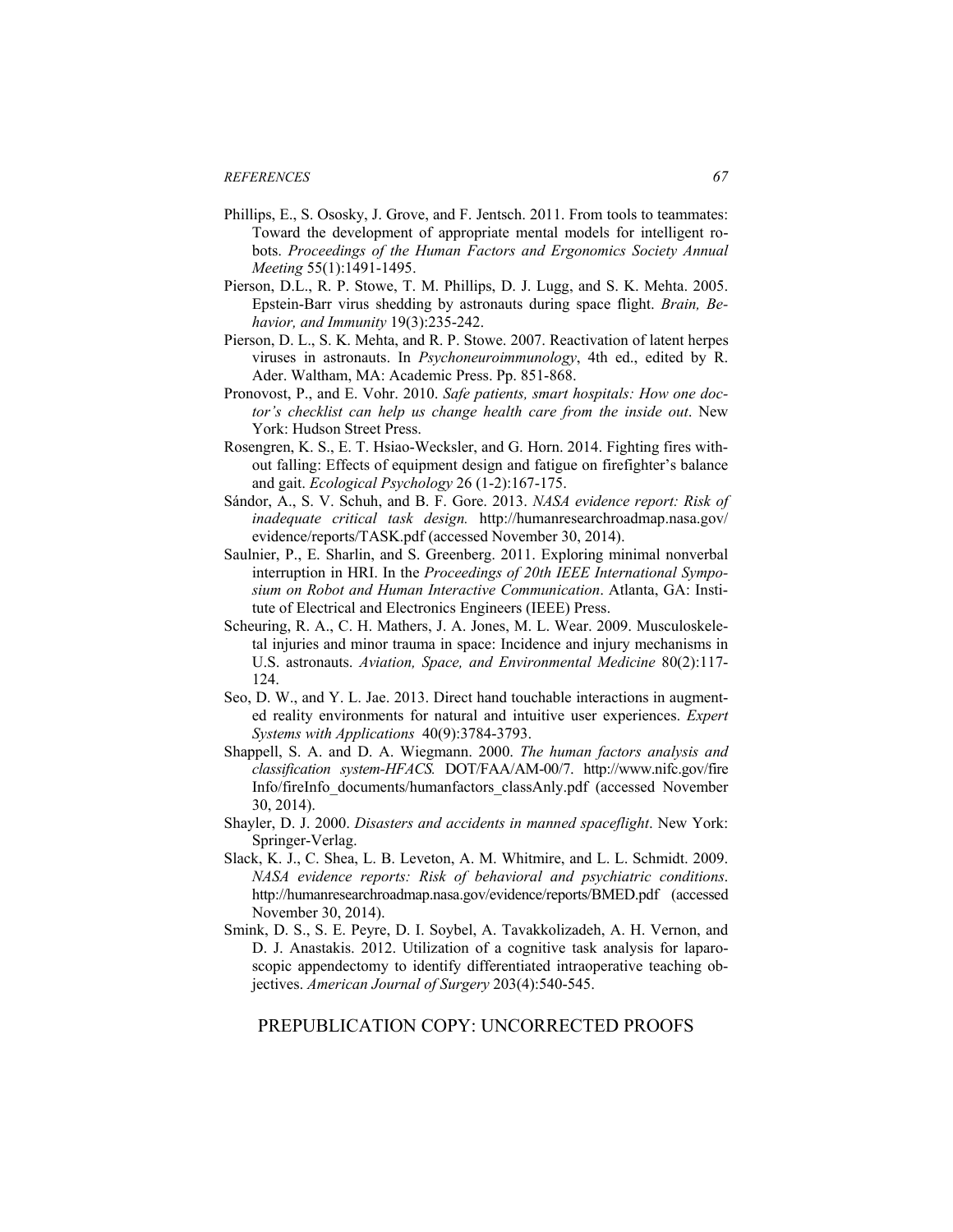- Phillips, E., S. Ososky, J. Grove, and F. Jentsch. 2011. From tools to teammates: Toward the development of appropriate mental models for intelligent robots. *Proceedings of the Human Factors and Ergonomics Society Annual Meeting* 55(1):1491-1495.
- Pierson, D.L., R. P. Stowe, T. M. Phillips, D. J. Lugg, and S. K. Mehta. 2005. Epstein-Barr virus shedding by astronauts during space flight. *Brain, Behavior, and Immunity* 19(3):235-242.
- Pierson, D. L., S. K. Mehta, and R. P. Stowe. 2007. Reactivation of latent herpes viruses in astronauts. In *Psychoneuroimmunology*, 4th ed., edited by R. Ader. Waltham, MA: Academic Press. Pp. 851-868.
- Pronovost, P., and E. Vohr. 2010. *Safe patients, smart hospitals: How one doctor's checklist can help us change health care from the inside out*. New York: Hudson Street Press.
- Rosengren, K. S., E. T. Hsiao-Wecksler, and G. Horn. 2014. Fighting fires without falling: Effects of equipment design and fatigue on firefighter's balance and gait. *Ecological Psychology* 26 (1-2):167-175.
- Sándor, A., S. V. Schuh, and B. F. Gore. 2013. *NASA evidence report: Risk of inadequate critical task design.* http://humanresearchroadmap.nasa.gov/ evidence/reports/TASK.pdf (accessed November 30, 2014).
- Saulnier, P., E. Sharlin, and S. Greenberg. 2011. Exploring minimal nonverbal interruption in HRI. In the *Proceedings of 20th IEEE International Symposium on Robot and Human Interactive Communication*. Atlanta, GA: Institute of Electrical and Electronics Engineers (IEEE) Press.
- Scheuring, R. A., C. H. Mathers, J. A. Jones, M. L. Wear. 2009. Musculoskeletal injuries and minor trauma in space: Incidence and injury mechanisms in U.S. astronauts. *Aviation, Space, and Environmental Medicine* 80(2):117- 124.
- Seo, D. W., and Y. L. Jae. 2013. Direct hand touchable interactions in augmented reality environments for natural and intuitive user experiences. *Expert Systems with Applications* 40(9):3784-3793.
- Shappell, S. A. and D. A. Wiegmann. 2000. *The human factors analysis and classification system-HFACS.* DOT/FAA/AM-00/7. http://www.nifc.gov/fire Info/fireInfo\_documents/humanfactors\_classAnly.pdf (accessed November 30, 2014).
- Shayler, D. J. 2000. *Disasters and accidents in manned spaceflight*. New York: Springer-Verlag.
- Slack, K. J., C. Shea, L. B. Leveton, A. M. Whitmire, and L. L. Schmidt. 2009. *NASA evidence reports: Risk of behavioral and psychiatric conditions*. http://humanresearchroadmap.nasa.gov/evidence/reports/BMED.pdf (accessed November 30, 2014).
- Smink, D. S., S. E. Peyre, D. I. Soybel, A. Tavakkolizadeh, A. H. Vernon, and D. J. Anastakis. 2012. Utilization of a cognitive task analysis for laparoscopic appendectomy to identify differentiated intraoperative teaching objectives. *American Journal of Surgery* 203(4):540-545.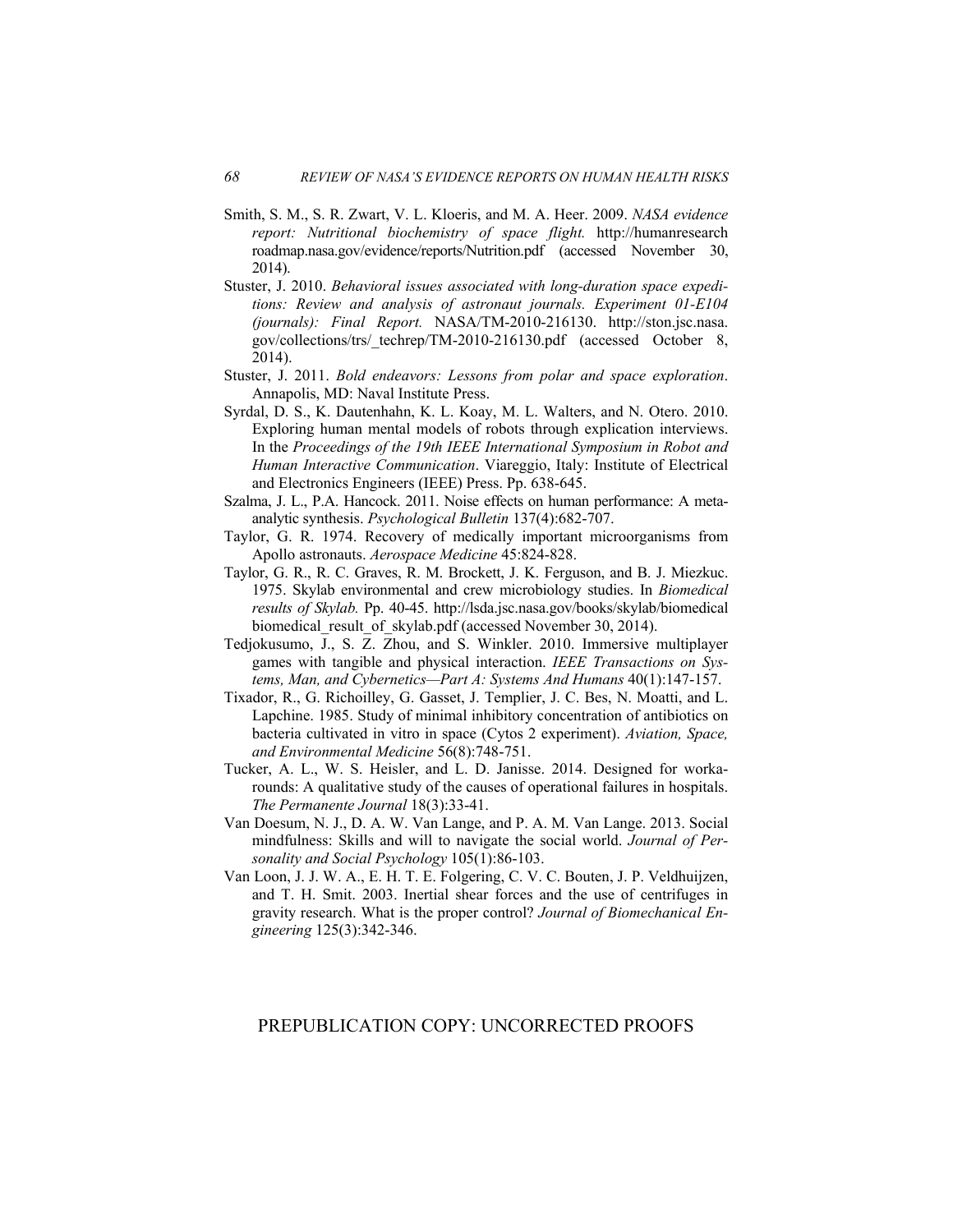- Smith, S. M., S. R. Zwart, V. L. Kloeris, and M. A. Heer. 2009. *NASA evidence report: Nutritional biochemistry of space flight.* http://humanresearch roadmap.nasa.gov/evidence/reports/Nutrition.pdf (accessed November 30, 2014).
- Stuster, J. 2010. *Behavioral issues associated with long-duration space expeditions: Review and analysis of astronaut journals. Experiment 01-E104 (journals): Final Report.* NASA/TM-2010-216130. http://ston.jsc.nasa. gov/collections/trs/\_techrep/TM-2010-216130.pdf (accessed October 8, 2014).
- Stuster, J. 2011. *Bold endeavors: Lessons from polar and space exploration*. Annapolis, MD: Naval Institute Press.
- Syrdal, D. S., K. Dautenhahn, K. L. Koay, M. L. Walters, and N. Otero. 2010. Exploring human mental models of robots through explication interviews. In the *Proceedings of the 19th IEEE International Symposium in Robot and Human Interactive Communication*. Viareggio, Italy: Institute of Electrical and Electronics Engineers (IEEE) Press. Pp. 638-645.
- Szalma, J. L., P.A. Hancock. 2011. Noise effects on human performance: A metaanalytic synthesis. *Psychological Bulletin* 137(4):682-707.
- Taylor, G. R. 1974. Recovery of medically important microorganisms from Apollo astronauts. *Aerospace Medicine* 45:824-828.
- Taylor, G. R., R. C. Graves, R. M. Brockett, J. K. Ferguson, and B. J. Miezkuc. 1975. Skylab environmental and crew microbiology studies. In *Biomedical results of Skylab.* Pp. 40-45. http://lsda.jsc.nasa.gov/books/skylab/biomedical biomedical result of skylab.pdf (accessed November 30, 2014).
- Tedjokusumo, J., S. Z. Zhou, and S. Winkler. 2010. Immersive multiplayer games with tangible and physical interaction. *IEEE Transactions on Systems, Man, and Cybernetics—Part A: Systems And Humans* 40(1):147-157.
- Tixador, R., G. Richoilley, G. Gasset, J. Templier, J. C. Bes, N. Moatti, and L. Lapchine. 1985. Study of minimal inhibitory concentration of antibiotics on bacteria cultivated in vitro in space (Cytos 2 experiment). *Aviation, Space, and Environmental Medicine* 56(8):748-751.
- Tucker, A. L., W. S. Heisler, and L. D. Janisse. 2014. Designed for workarounds: A qualitative study of the causes of operational failures in hospitals. *The Permanente Journal* 18(3):33-41.
- Van Doesum, N. J., D. A. W. Van Lange, and P. A. M. Van Lange. 2013. Social mindfulness: Skills and will to navigate the social world. *Journal of Personality and Social Psychology* 105(1):86-103.
- Van Loon, J. J. W. A., E. H. T. E. Folgering, C. V. C. Bouten, J. P. Veldhuijzen, and T. H. Smit. 2003. Inertial shear forces and the use of centrifuges in gravity research. What is the proper control? *Journal of Biomechanical Engineering* 125(3):342-346.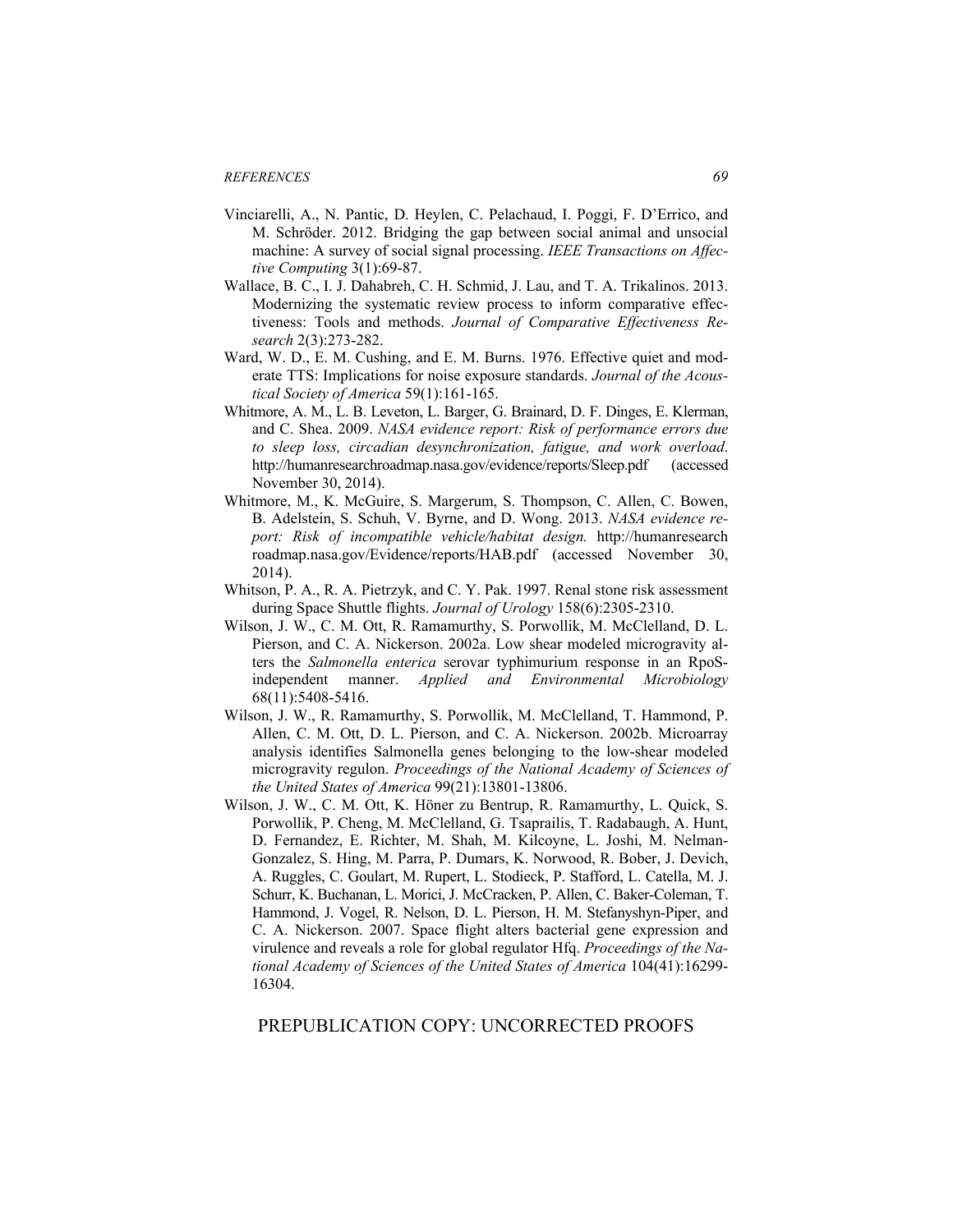- Vinciarelli, A., N. Pantic, D. Heylen, C. Pelachaud, I. Poggi, F. D'Errico, and M. Schröder. 2012. Bridging the gap between social animal and unsocial machine: A survey of social signal processing. *IEEE Transactions on Affective Computing* 3(1):69-87.
- Wallace, B. C., I. J. Dahabreh, C. H. Schmid, J. Lau, and T. A. Trikalinos. 2013. Modernizing the systematic review process to inform comparative effectiveness: Tools and methods. *Journal of Comparative Effectiveness Research* 2(3):273-282.
- Ward, W. D., E. M. Cushing, and E. M. Burns. 1976. Effective quiet and moderate TTS: Implications for noise exposure standards. *Journal of the Acoustical Society of America* 59(1):161-165.
- Whitmore, A. M., L. B. Leveton, L. Barger, G. Brainard, D. F. Dinges, E. Klerman, and C. Shea. 2009. *NASA evidence report: Risk of performance errors due to sleep loss, circadian desynchronization, fatigue, and work overload*. http://humanresearchroadmap.nasa.gov/evidence/reports/Sleep.pdf (accessed November 30, 2014).
- Whitmore, M., K. McGuire, S. Margerum, S. Thompson, C. Allen, C. Bowen, B. Adelstein, S. Schuh, V. Byrne, and D. Wong. 2013. *NASA evidence report: Risk of incompatible vehicle/habitat design.* http://humanresearch roadmap.nasa.gov/Evidence/reports/HAB.pdf (accessed November 30, 2014).
- Whitson, P. A., R. A. Pietrzyk, and C. Y. Pak. 1997. Renal stone risk assessment during Space Shuttle flights. *Journal of Urology* 158(6):2305-2310.
- Wilson, J. W., C. M. Ott, R. Ramamurthy, S. Porwollik, M. McClelland, D. L. Pierson, and C. A. Nickerson. 2002a. Low shear modeled microgravity alters the *Salmonella enterica* serovar typhimurium response in an RpoSindependent manner. *Applied and Environmental Microbiology* 68(11):5408-5416.
- Wilson, J. W., R. Ramamurthy, S. Porwollik, M. McClelland, T. Hammond, P. Allen, C. M. Ott, D. L. Pierson, and C. A. Nickerson. 2002b. Microarray analysis identifies Salmonella genes belonging to the low-shear modeled microgravity regulon. *Proceedings of the National Academy of Sciences of the United States of America* 99(21):13801-13806.
- Wilson, J. W., C. M. Ott, K. Höner zu Bentrup, R. Ramamurthy, L. Quick, S. Porwollik, P. Cheng, M. McClelland, G. Tsaprailis, T. Radabaugh, A. Hunt, D. Fernandez, E. Richter, M. Shah, M. Kilcoyne, L. Joshi, M. Nelman-Gonzalez, S. Hing, M. Parra, P. Dumars, K. Norwood, R. Bober, J. Devich, A. Ruggles, C. Goulart, M. Rupert, L. Stodieck, P. Stafford, L. Catella, M. J. Schurr, K. Buchanan, L. Morici, J. McCracken, P. Allen, C. Baker-Coleman, T. Hammond, J. Vogel, R. Nelson, D. L. Pierson, H. M. Stefanyshyn-Piper, and C. A. Nickerson. 2007. Space flight alters bacterial gene expression and virulence and reveals a role for global regulator Hfq. *Proceedings of the National Academy of Sciences of the United States of America* 104(41):16299- 16304.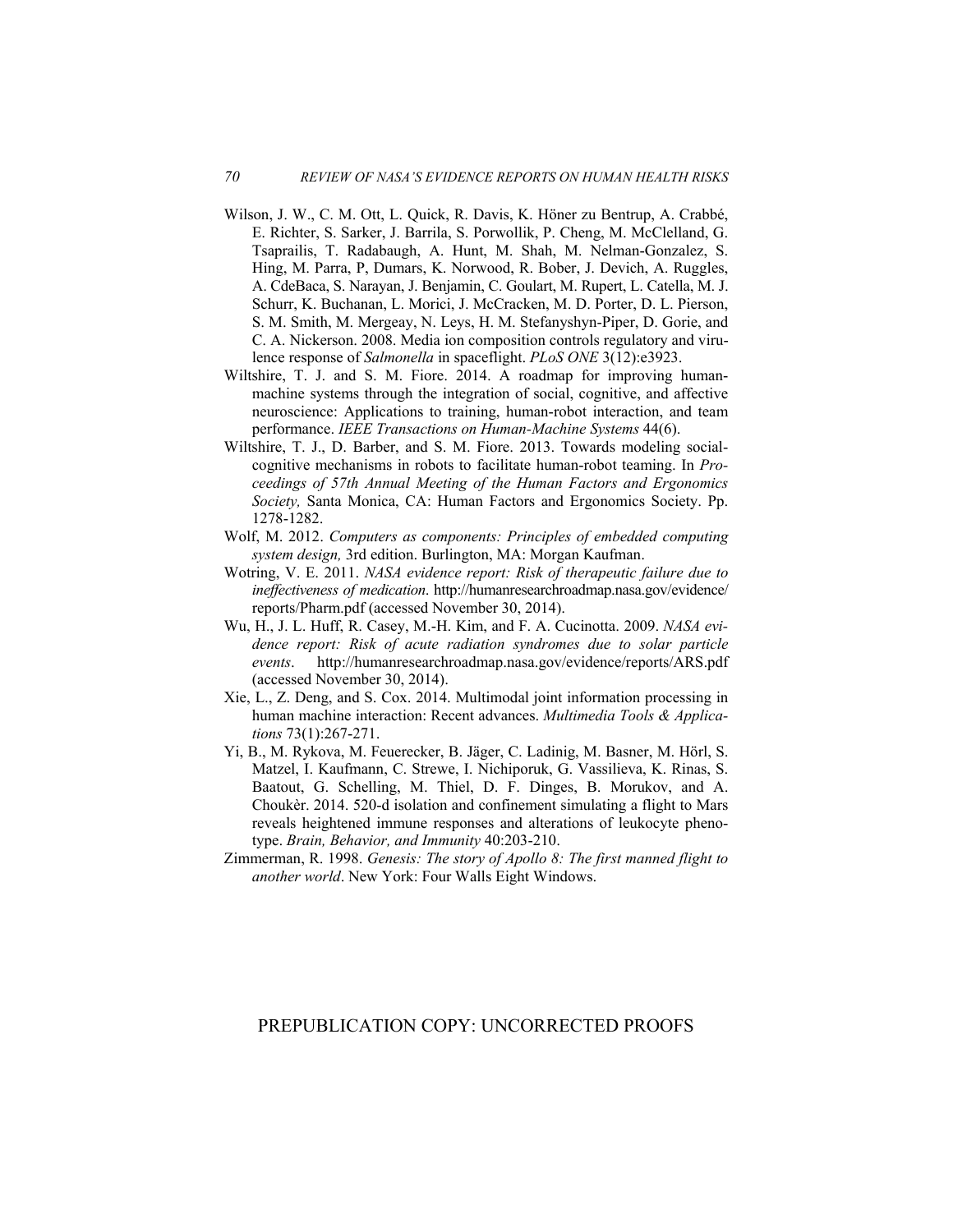- Wilson, J. W., C. M. Ott, L. Quick, R. Davis, K. Höner zu Bentrup, A. Crabbé, E. Richter, S. Sarker, J. Barrila, S. Porwollik, P. Cheng, M. McClelland, G. Tsaprailis, T. Radabaugh, A. Hunt, M. Shah, M. Nelman-Gonzalez, S. Hing, M. Parra, P, Dumars, K. Norwood, R. Bober, J. Devich, A. Ruggles, A. CdeBaca, S. Narayan, J. Benjamin, C. Goulart, M. Rupert, L. Catella, M. J. Schurr, K. Buchanan, L. Morici, J. McCracken, M. D. Porter, D. L. Pierson, S. M. Smith, M. Mergeay, N. Leys, H. M. Stefanyshyn-Piper, D. Gorie, and C. A. Nickerson. 2008. Media ion composition controls regulatory and virulence response of *Salmonella* in spaceflight. *PLoS ONE* 3(12):e3923.
- Wiltshire, T. J. and S. M. Fiore. 2014. A roadmap for improving humanmachine systems through the integration of social, cognitive, and affective neuroscience: Applications to training, human-robot interaction, and team performance. *IEEE Transactions on Human-Machine Systems* 44(6).
- Wiltshire, T. J., D. Barber, and S. M. Fiore. 2013. Towards modeling socialcognitive mechanisms in robots to facilitate human-robot teaming. In *Proceedings of 57th Annual Meeting of the Human Factors and Ergonomics Society,* Santa Monica, CA: Human Factors and Ergonomics Society. Pp. 1278-1282.
- Wolf, M. 2012. *Computers as components: Principles of embedded computing system design,* 3rd edition. Burlington, MA: Morgan Kaufman.
- Wotring, V. E. 2011. *NASA evidence report: Risk of therapeutic failure due to ineffectiveness of medication*. http://humanresearchroadmap.nasa.gov/evidence/ reports/Pharm.pdf (accessed November 30, 2014).
- Wu, H., J. L. Huff, R. Casey, M.-H. Kim, and F. A. Cucinotta. 2009. *NASA evidence report: Risk of acute radiation syndromes due to solar particle events*. http://humanresearchroadmap.nasa.gov/evidence/reports/ARS.pdf (accessed November 30, 2014).
- Xie, L., Z. Deng, and S. Cox. 2014. Multimodal joint information processing in human machine interaction: Recent advances. *Multimedia Tools & Applications* 73(1):267-271.
- Yi, B., M. Rykova, M. Feuerecker, B. Jäger, C. Ladinig, M. Basner, M. Hörl, S. Matzel, I. Kaufmann, C. Strewe, I. Nichiporuk, G. Vassilieva, K. Rinas, S. Baatout, G. Schelling, M. Thiel, D. F. Dinges, B. Morukov, and A. Choukèr. 2014. 520-d isolation and confinement simulating a flight to Mars reveals heightened immune responses and alterations of leukocyte phenotype. *Brain, Behavior, and Immunity* 40:203-210.
- Zimmerman, R. 1998. *Genesis: The story of Apollo 8: The first manned flight to another world*. New York: Four Walls Eight Windows.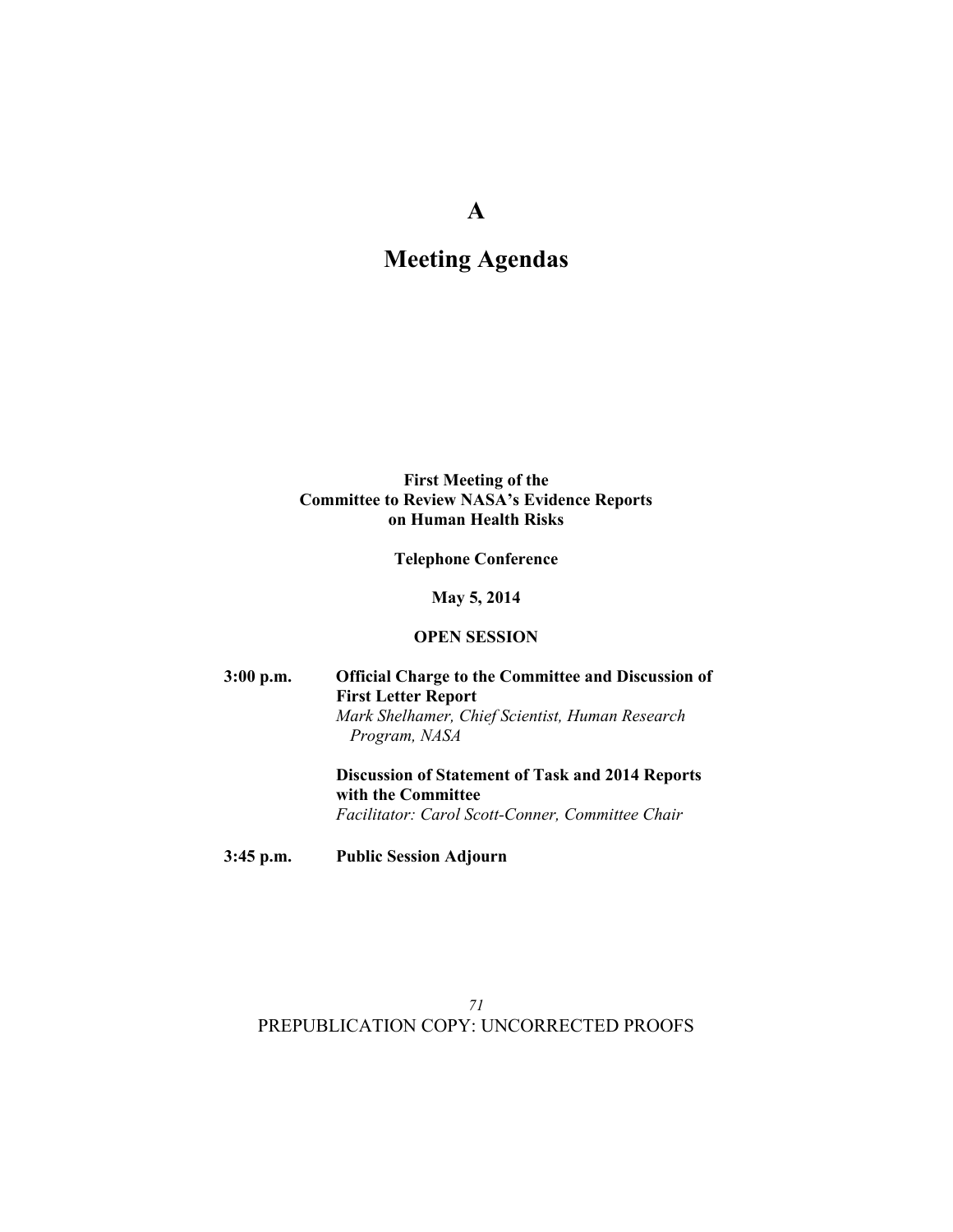## **A**

# **Meeting Agendas**

### **First Meeting of the Committee to Review NASA's Evidence Reports on Human Health Risks**

**Telephone Conference** 

**May 5, 2014** 

### **OPEN SESSION**

| $3:00$ p.m. | <b>Official Charge to the Committee and Discussion of</b> |
|-------------|-----------------------------------------------------------|
|             | <b>First Letter Report</b>                                |
|             | Mark Shelhamer, Chief Scientist, Human Research           |
|             | Program, NASA                                             |
|             | <b>Discussion of Statement of Task and 2014 Reports</b>   |
|             | with the Committee                                        |
|             | $\Gamma$ $\cdots$ $\alpha$ $\cdots$ $\alpha$              |

*Facilitator: Carol Scott-Conner, Committee Chair* 

**3:45 p.m. Public Session Adjourn**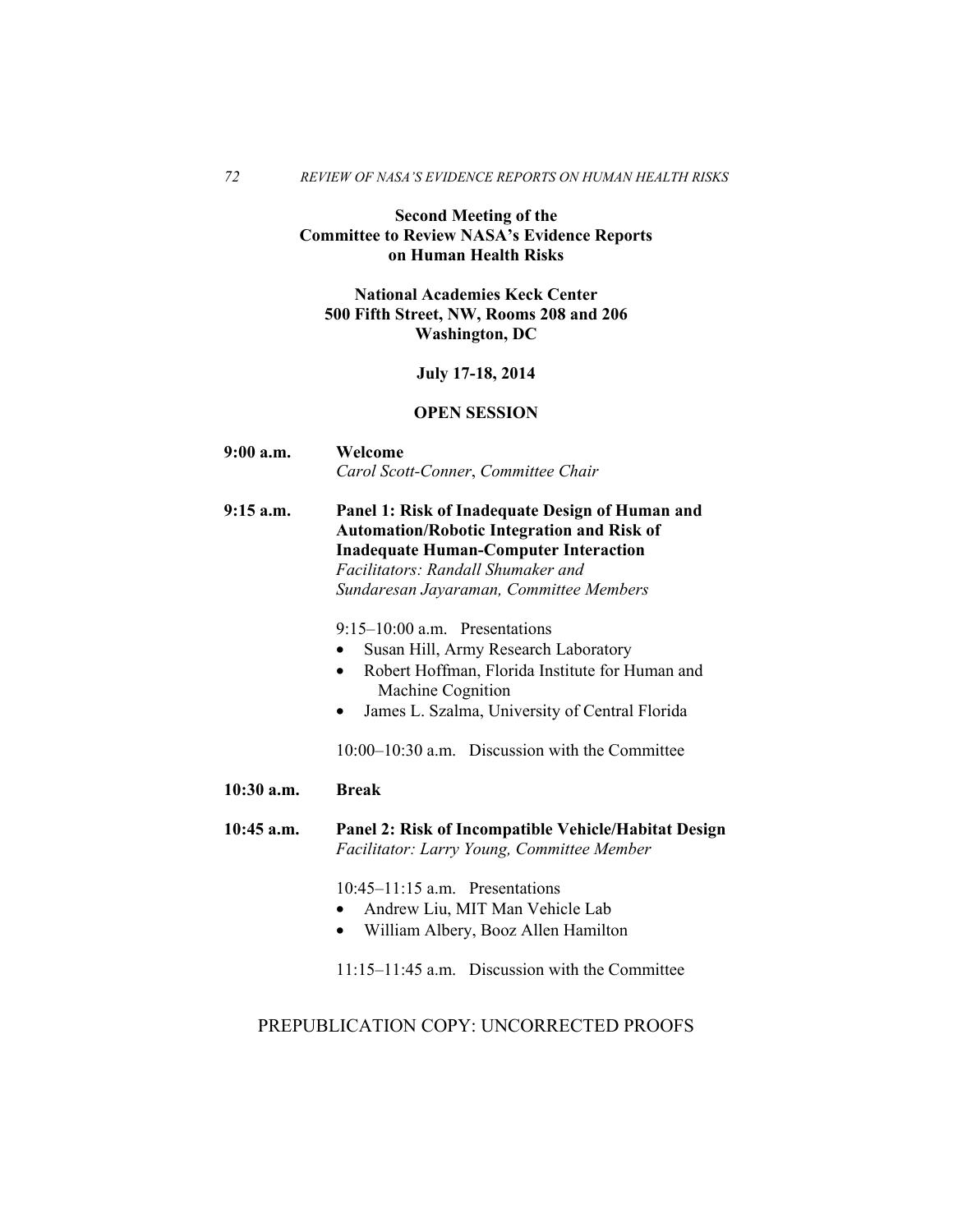#### *72 REVIEW OF NASA'S EVIDENCE REPORTS ON HUMAN HEALTH RISKS*

### **Second Meeting of the Committee to Review NASA's Evidence Reports on Human Health Risks**

### **National Academies Keck Center 500 Fifth Street, NW, Rooms 208 and 206 Washington, DC**

#### **July 17-18, 2014**

### **OPEN SESSION**

| $9:00$ a.m. | Welcome                                                                                              |
|-------------|------------------------------------------------------------------------------------------------------|
|             | Carol Scott-Conner, Committee Chair                                                                  |
| $9:15$ a.m. | Panel 1: Risk of Inadequate Design of Human and<br><b>Automation/Robotic Integration and Risk of</b> |
|             | <b>Inadequate Human-Computer Interaction</b><br>Facilitators: Randall Shumaker and                   |
|             |                                                                                                      |
|             | Sundaresan Jayaraman, Committee Members                                                              |
|             |                                                                                                      |

9:15–10:00 a.m. Presentations

- Susan Hill, Army Research Laboratory
- Robert Hoffman, Florida Institute for Human and Machine Cognition
- James L. Szalma, University of Central Florida

10:00–10:30 a.m. Discussion with the Committee

- **10:30 a.m. Break**
- **10:45 a.m. Panel 2: Risk of Incompatible Vehicle/Habitat Design**  *Facilitator: Larry Young, Committee Member*

10:45–11:15 a.m. Presentations

- Andrew Liu, MIT Man Vehicle Lab
- William Albery, Booz Allen Hamilton
- 11:15–11:45 a.m. Discussion with the Committee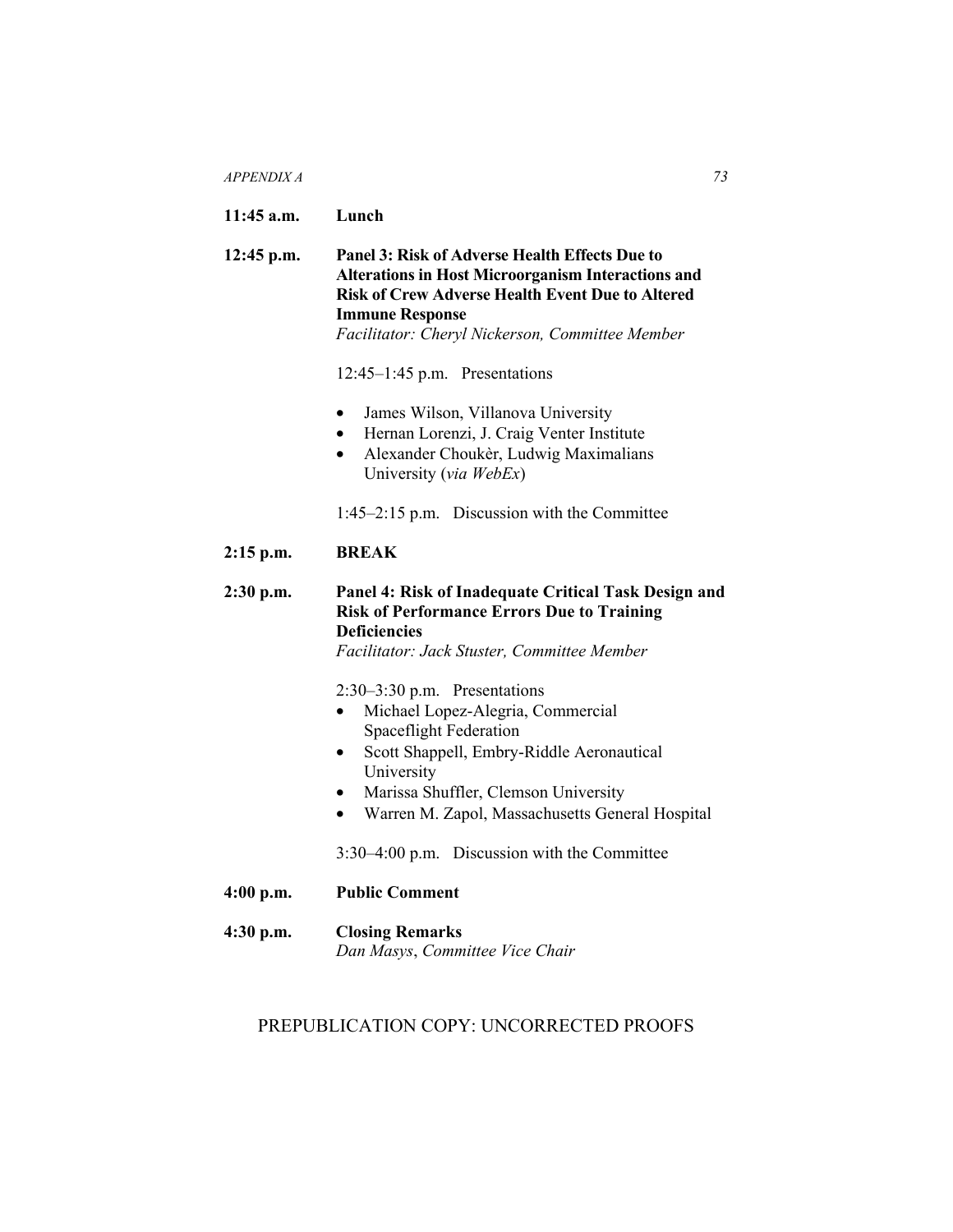#### *APPENDIX A 73*

### **11:45 a.m. Lunch**

**12:45 p.m. Panel 3: Risk of Adverse Health Effects Due to Alterations in Host Microorganism Interactions and Risk of Crew Adverse Health Event Due to Altered Immune Response**  *Facilitator: Cheryl Nickerson, Committee Member* 

12:45–1:45 p.m. Presentations

- James Wilson, Villanova University
- Hernan Lorenzi, J. Craig Venter Institute
- Alexander Choukèr, Ludwig Maximalians University (*via WebEx*)

1:45–2:15 p.m.Discussion with the Committee

#### **2:15 p.m. BREAK**

### **2:30 p.m. Panel 4: Risk of Inadequate Critical Task Design and Risk of Performance Errors Due to Training Deficiencies**

*Facilitator: Jack Stuster, Committee Member* 

2:30–3:30 p.m. Presentations

- Michael Lopez-Alegria, Commercial Spaceflight Federation
- Scott Shappell, Embry-Riddle Aeronautical University
- Marissa Shuffler, Clemson University
- Warren M. Zapol, Massachusetts General Hospital

3:30–4:00 p.m. Discussion with the Committee

- **4:00 p.m. Public Comment**
- **4:30 p.m. Closing Remarks**  *Dan Masys*, *Committee Vice Chair*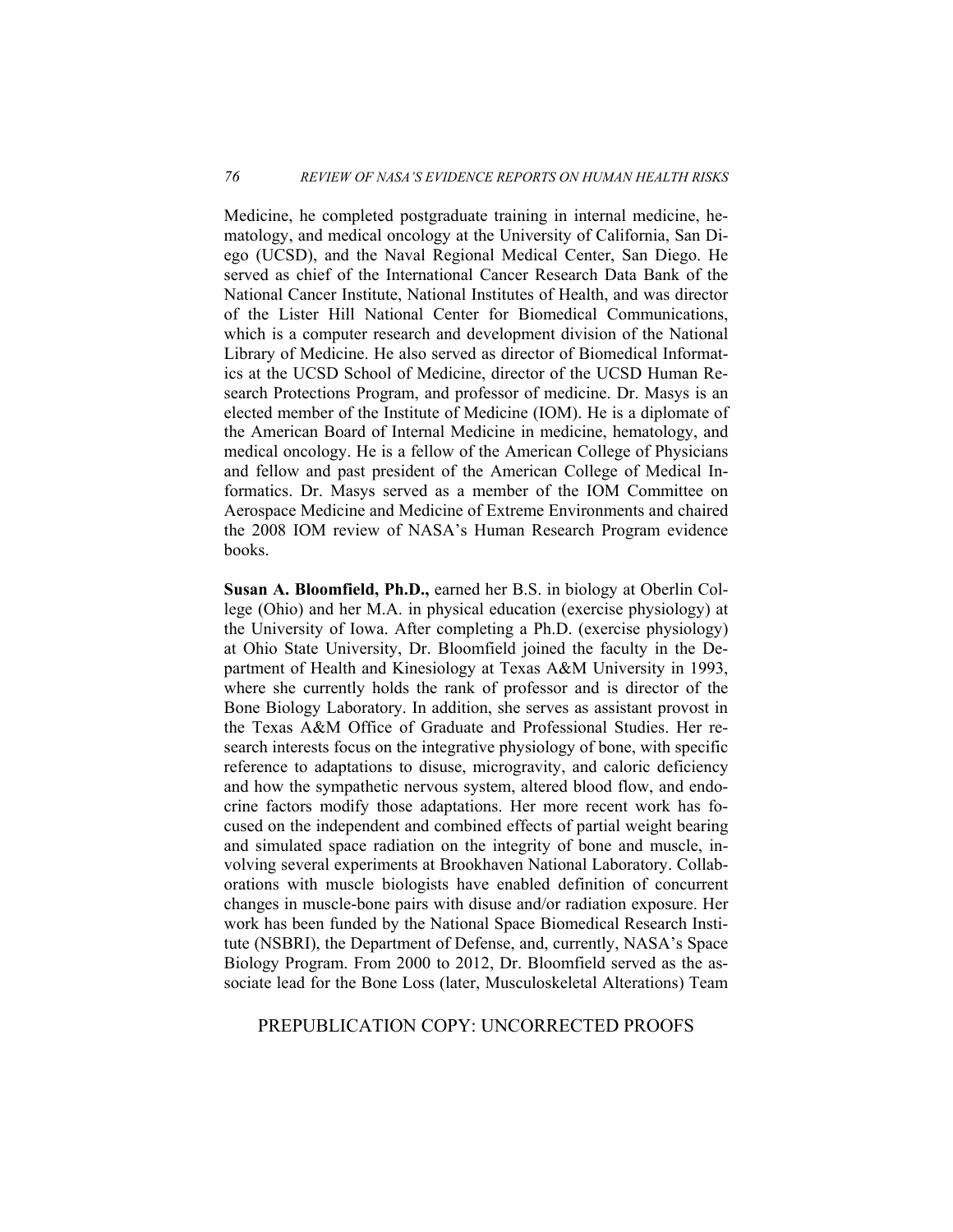# **Committee Biographical Sketches**

**Carol E. H. Scott-Conner, M.D., Ph.D., M.B.A.** (*Chair*), is a professor in the Department of Surgery, University of Iowa, Iowa City. Dr. Scott-Conner received her undergraduate training in electrical engineering from the Massachusetts Institute of Technology and worked as an engineer before attending medical school at New York University (NYU). In 1976, she received her M.D. from NYU, where she also completed a residency in surgery. After leaving NYU, she joined the faculty at Marshall University and then moved to the University of Mississippi. During her tenure there, she earned a Ph.D. in anatomy from the University of Kentucky and an M.B.A. In 1995, she became professor and head of surgery at the University of Iowa. Dr. Scott-Conner has been active on 22 editorial boards and has written more than 200 original papers, abstracts, reviews, and book chapters. She is certified by the National Board of Medical Examiners and the American Board of Surgery and has a certification of added qualifications in surgical critical care. Dr. Scott-Conner has served on a number of Institute of Medicine (IOM) committees, and she chairs the IOM Standing Committee on Aerospace Medicine and the Medicine of Extreme Environments.

**Daniel R. Masys, M.D.** (*Vice-Chair*), is an affiliate professor of biomedical and health informatics at the University of Washington School of Medicine, where he joined the Department of Biomedical Informatics and Medical Education in 2011. Previously, he served as a professor and the chair of the Department of Biomedical Informatics and a professor of medicine at the Vanderbilt University School of Medicine. An honors graduate of Princeton University and the Ohio State University College of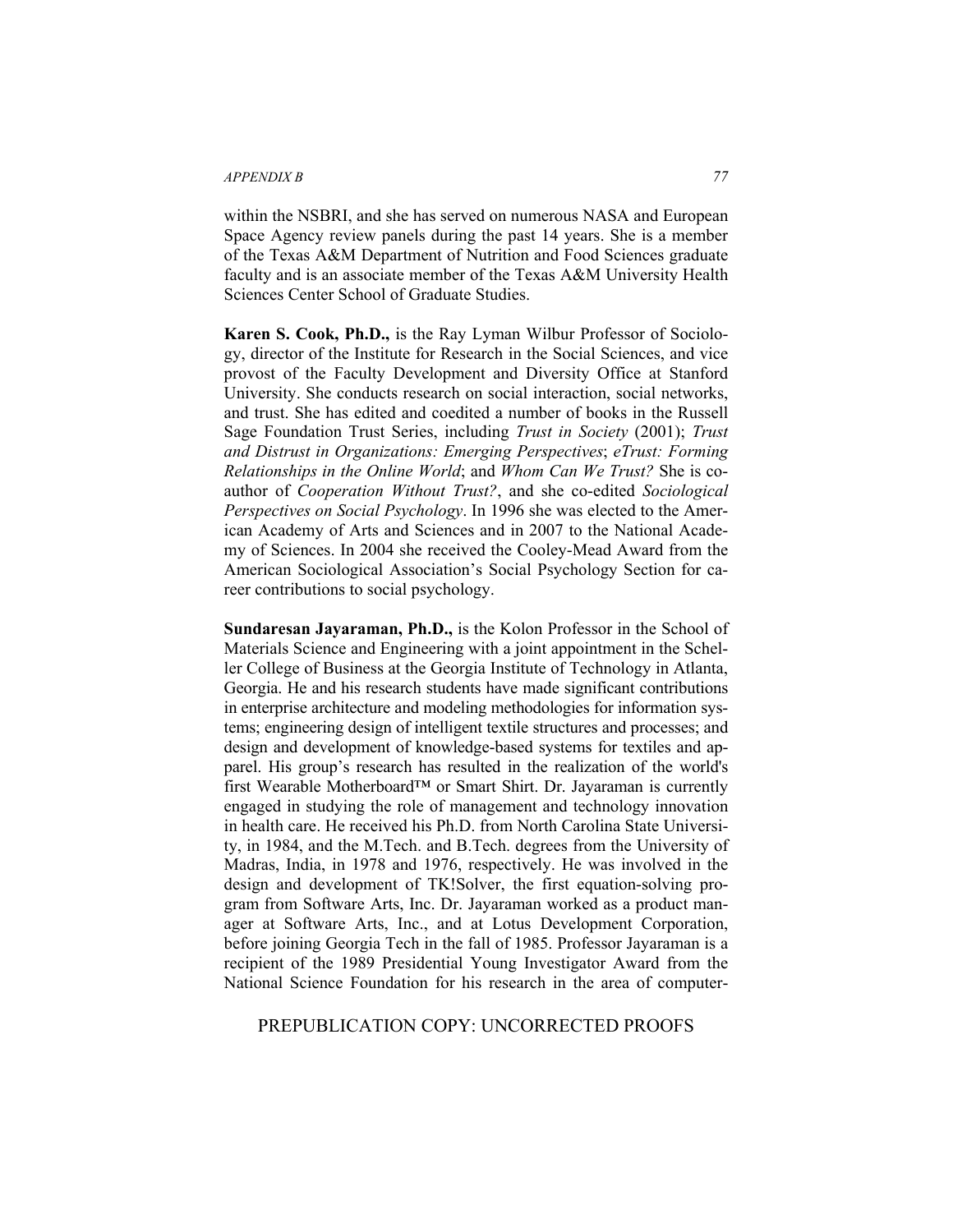Medicine, he completed postgraduate training in internal medicine, hematology, and medical oncology at the University of California, San Diego (UCSD), and the Naval Regional Medical Center, San Diego. He served as chief of the International Cancer Research Data Bank of the National Cancer Institute, National Institutes of Health, and was director of the Lister Hill National Center for Biomedical Communications, which is a computer research and development division of the National Library of Medicine. He also served as director of Biomedical Informatics at the UCSD School of Medicine, director of the UCSD Human Research Protections Program, and professor of medicine. Dr. Masys is an elected member of the Institute of Medicine (IOM). He is a diplomate of the American Board of Internal Medicine in medicine, hematology, and medical oncology. He is a fellow of the American College of Physicians and fellow and past president of the American College of Medical Informatics. Dr. Masys served as a member of the IOM Committee on Aerospace Medicine and Medicine of Extreme Environments and chaired the 2008 IOM review of NASA's Human Research Program evidence books.

**Susan A. Bloomfield, Ph.D.,** earned her B.S. in biology at Oberlin College (Ohio) and her M.A. in physical education (exercise physiology) at the University of Iowa. After completing a Ph.D. (exercise physiology) at Ohio State University, Dr. Bloomfield joined the faculty in the Department of Health and Kinesiology at Texas A&M University in 1993, where she currently holds the rank of professor and is director of the Bone Biology Laboratory. In addition, she serves as assistant provost in the Texas A&M Office of Graduate and Professional Studies. Her research interests focus on the integrative physiology of bone, with specific reference to adaptations to disuse, microgravity, and caloric deficiency and how the sympathetic nervous system, altered blood flow, and endocrine factors modify those adaptations. Her more recent work has focused on the independent and combined effects of partial weight bearing and simulated space radiation on the integrity of bone and muscle, involving several experiments at Brookhaven National Laboratory. Collaborations with muscle biologists have enabled definition of concurrent changes in muscle-bone pairs with disuse and/or radiation exposure. Her work has been funded by the National Space Biomedical Research Institute (NSBRI), the Department of Defense, and, currently, NASA's Space Biology Program. From 2000 to 2012, Dr. Bloomfield served as the associate lead for the Bone Loss (later, Musculoskeletal Alterations) Team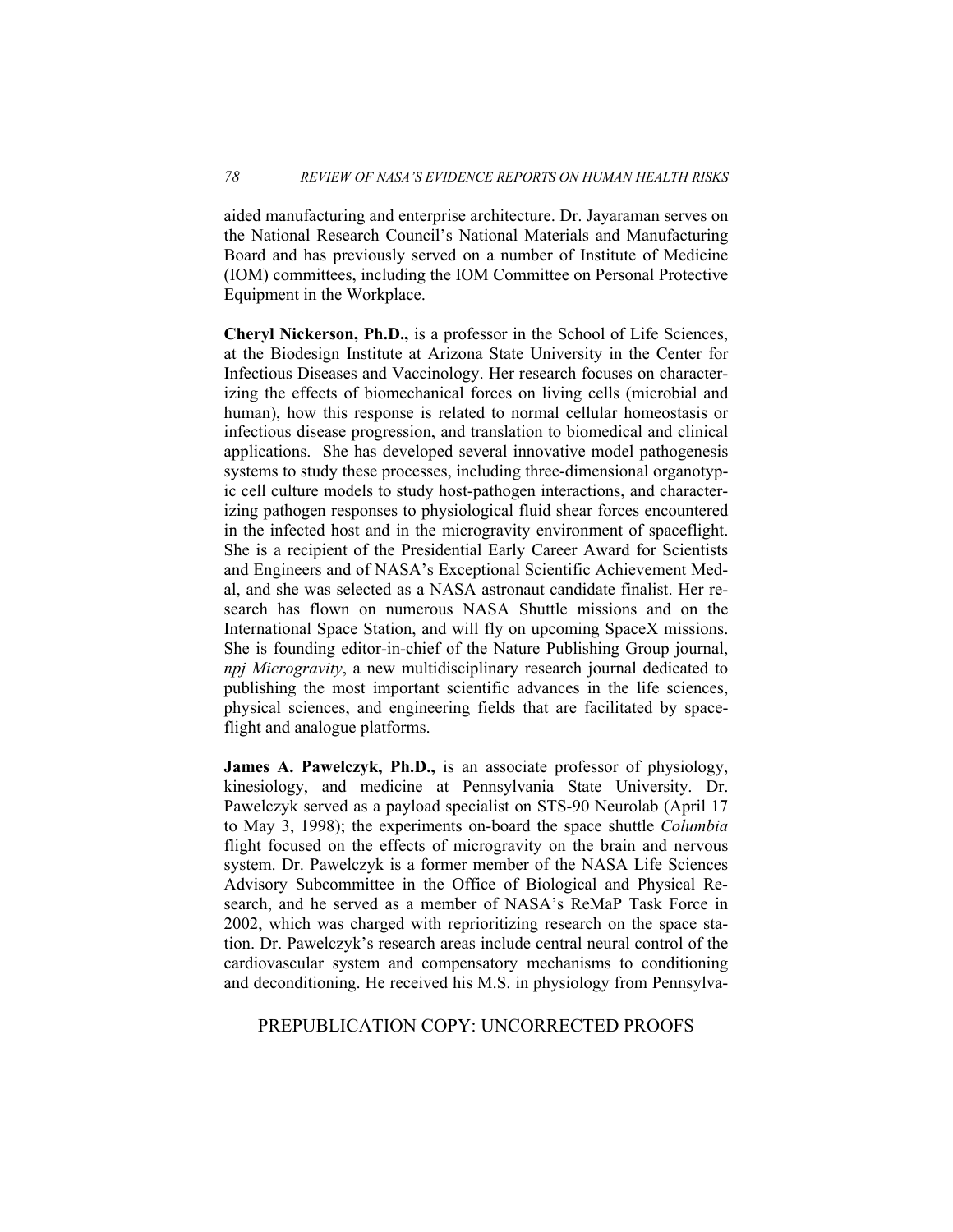#### *APPENDIX B 77*

within the NSBRI, and she has served on numerous NASA and European Space Agency review panels during the past 14 years. She is a member of the Texas A&M Department of Nutrition and Food Sciences graduate faculty and is an associate member of the Texas A&M University Health Sciences Center School of Graduate Studies.

**Karen S. Cook, Ph.D.,** is the Ray Lyman Wilbur Professor of Sociology, director of the Institute for Research in the Social Sciences, and vice provost of the Faculty Development and Diversity Office at Stanford University. She conducts research on social interaction, social networks, and trust. She has edited and coedited a number of books in the Russell Sage Foundation Trust Series, including *Trust in Society* (2001); *Trust and Distrust in Organizations: Emerging Perspectives*; *eTrust: Forming Relationships in the Online World*; and *Whom Can We Trust?* She is coauthor of *Cooperation Without Trust?*, and she co-edited *Sociological Perspectives on Social Psychology*. In 1996 she was elected to the American Academy of Arts and Sciences and in 2007 to the National Academy of Sciences. In 2004 she received the Cooley-Mead Award from the American Sociological Association's Social Psychology Section for career contributions to social psychology.

**Sundaresan Jayaraman, Ph.D.,** is the Kolon Professor in the School of Materials Science and Engineering with a joint appointment in the Scheller College of Business at the Georgia Institute of Technology in Atlanta, Georgia. He and his research students have made significant contributions in enterprise architecture and modeling methodologies for information systems; engineering design of intelligent textile structures and processes; and design and development of knowledge-based systems for textiles and apparel. His group's research has resulted in the realization of the world's first Wearable Motherboard™ or Smart Shirt. Dr. Jayaraman is currently engaged in studying the role of management and technology innovation in health care. He received his Ph.D. from North Carolina State University, in 1984, and the M.Tech. and B.Tech. degrees from the University of Madras, India, in 1978 and 1976, respectively. He was involved in the design and development of TK!Solver, the first equation-solving program from Software Arts, Inc. Dr. Jayaraman worked as a product manager at Software Arts, Inc., and at Lotus Development Corporation, before joining Georgia Tech in the fall of 1985. Professor Jayaraman is a recipient of the 1989 Presidential Young Investigator Award from the National Science Foundation for his research in the area of computer-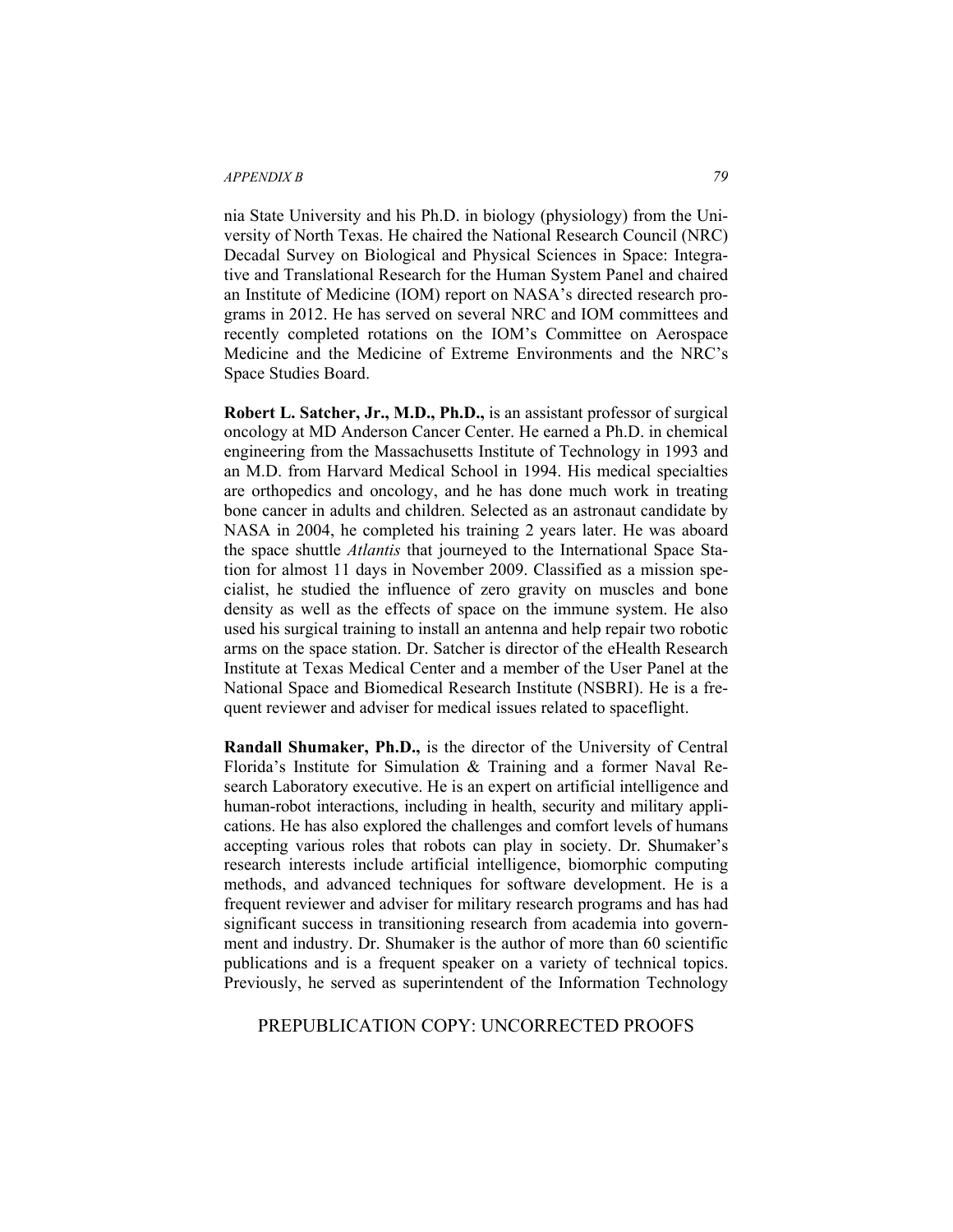aided manufacturing and enterprise architecture. Dr. Jayaraman serves on the National Research Council's National Materials and Manufacturing Board and has previously served on a number of Institute of Medicine (IOM) committees, including the IOM Committee on Personal Protective Equipment in the Workplace.

**Cheryl Nickerson, Ph.D.,** is a professor in the School of Life Sciences, at the Biodesign Institute at Arizona State University in the Center for Infectious Diseases and Vaccinology. Her research focuses on characterizing the effects of biomechanical forces on living cells (microbial and human), how this response is related to normal cellular homeostasis or infectious disease progression, and translation to biomedical and clinical applications. She has developed several innovative model pathogenesis systems to study these processes, including three-dimensional organotypic cell culture models to study host-pathogen interactions, and characterizing pathogen responses to physiological fluid shear forces encountered in the infected host and in the microgravity environment of spaceflight. She is a recipient of the Presidential Early Career Award for Scientists and Engineers and of NASA's Exceptional Scientific Achievement Medal, and she was selected as a NASA astronaut candidate finalist. Her research has flown on numerous NASA Shuttle missions and on the International Space Station, and will fly on upcoming SpaceX missions. She is founding editor-in-chief of the Nature Publishing Group journal, *npj Microgravity*, a new multidisciplinary research journal dedicated to publishing the most important scientific advances in the life sciences, physical sciences, and engineering fields that are facilitated by spaceflight and analogue platforms.

**James A. Pawelczyk, Ph.D.,** is an associate professor of physiology, kinesiology, and medicine at Pennsylvania State University. Dr. Pawelczyk served as a payload specialist on STS-90 Neurolab (April 17 to May 3, 1998); the experiments on-board the space shuttle *Columbia* flight focused on the effects of microgravity on the brain and nervous system. Dr. Pawelczyk is a former member of the NASA Life Sciences Advisory Subcommittee in the Office of Biological and Physical Research, and he served as a member of NASA's ReMaP Task Force in 2002, which was charged with reprioritizing research on the space station. Dr. Pawelczyk's research areas include central neural control of the cardiovascular system and compensatory mechanisms to conditioning and deconditioning. He received his M.S. in physiology from Pennsylva-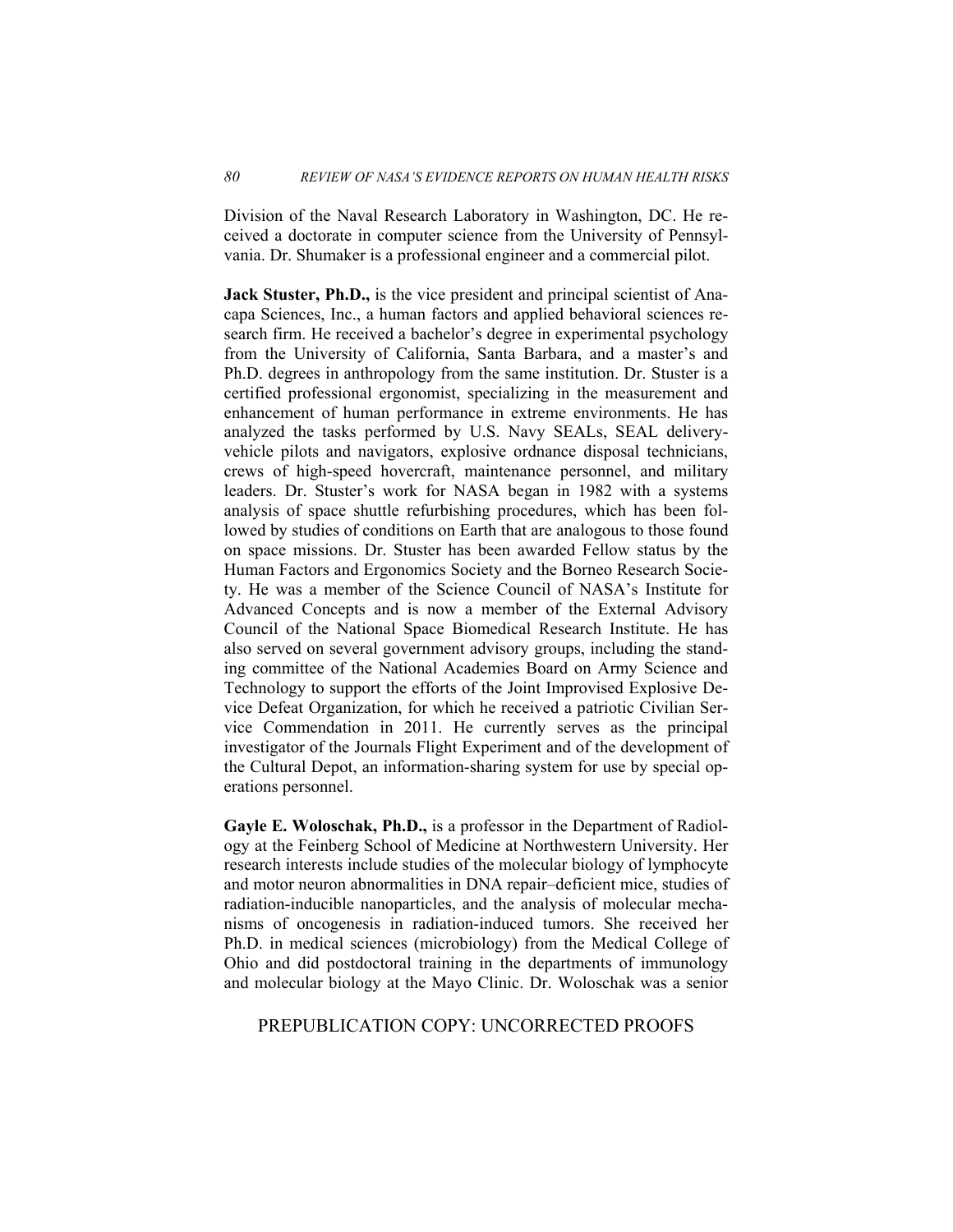#### *APPENDIX B 79*

nia State University and his Ph.D. in biology (physiology) from the University of North Texas. He chaired the National Research Council (NRC) Decadal Survey on Biological and Physical Sciences in Space: Integrative and Translational Research for the Human System Panel and chaired an Institute of Medicine (IOM) report on NASA's directed research programs in 2012. He has served on several NRC and IOM committees and recently completed rotations on the IOM's Committee on Aerospace Medicine and the Medicine of Extreme Environments and the NRC's Space Studies Board.

**Robert L. Satcher, Jr., M.D., Ph.D.,** is an assistant professor of surgical oncology at MD Anderson Cancer Center. He earned a Ph.D. in chemical engineering from the Massachusetts Institute of Technology in 1993 and an M.D. from Harvard Medical School in 1994. His medical specialties are orthopedics and oncology, and he has done much work in treating bone cancer in adults and children. Selected as an astronaut candidate by NASA in 2004, he completed his training 2 years later. He was aboard the space shuttle *Atlantis* that journeyed to the International Space Station for almost 11 days in November 2009. Classified as a mission specialist, he studied the influence of zero gravity on muscles and bone density as well as the effects of space on the immune system. He also used his surgical training to install an antenna and help repair two robotic arms on the space station. Dr. Satcher is director of the eHealth Research Institute at Texas Medical Center and a member of the User Panel at the National Space and Biomedical Research Institute (NSBRI). He is a frequent reviewer and adviser for medical issues related to spaceflight.

**Randall Shumaker, Ph.D.,** is the director of the University of Central Florida's Institute for Simulation & Training and a former Naval Research Laboratory executive. He is an expert on artificial intelligence and human-robot interactions, including in health, security and military applications. He has also explored the challenges and comfort levels of humans accepting various roles that robots can play in society. Dr. Shumaker's research interests include artificial intelligence, biomorphic computing methods, and advanced techniques for software development. He is a frequent reviewer and adviser for military research programs and has had significant success in transitioning research from academia into government and industry. Dr. Shumaker is the author of more than 60 scientific publications and is a frequent speaker on a variety of technical topics. Previously, he served as superintendent of the Information Technology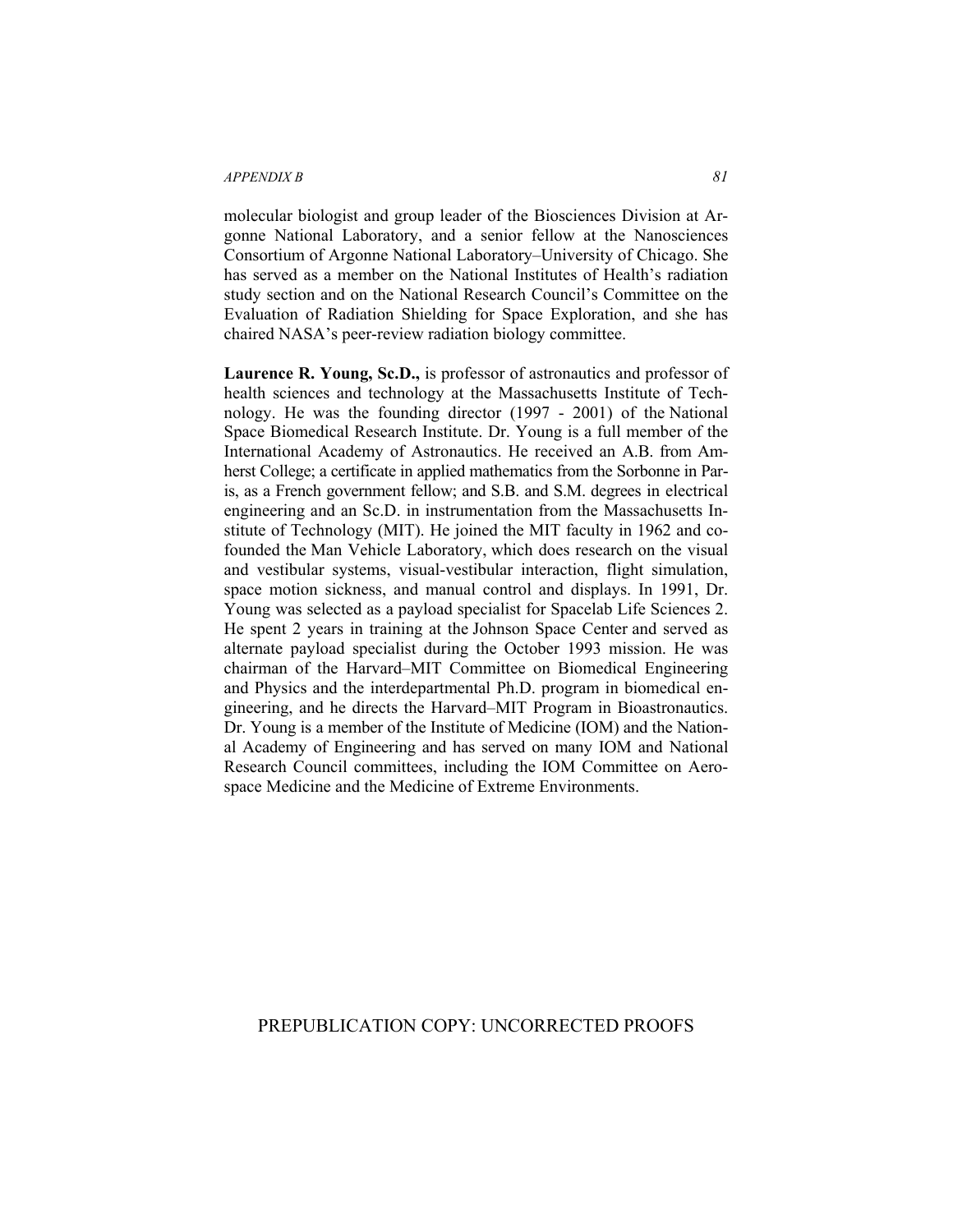Division of the Naval Research Laboratory in Washington, DC. He received a doctorate in computer science from the University of Pennsylvania. Dr. Shumaker is a professional engineer and a commercial pilot.

**Jack Stuster, Ph.D.,** is the vice president and principal scientist of Anacapa Sciences, Inc., a human factors and applied behavioral sciences research firm. He received a bachelor's degree in experimental psychology from the University of California, Santa Barbara, and a master's and Ph.D. degrees in anthropology from the same institution. Dr. Stuster is a certified professional ergonomist, specializing in the measurement and enhancement of human performance in extreme environments. He has analyzed the tasks performed by U.S. Navy SEALs, SEAL deliveryvehicle pilots and navigators, explosive ordnance disposal technicians, crews of high-speed hovercraft, maintenance personnel, and military leaders. Dr. Stuster's work for NASA began in 1982 with a systems analysis of space shuttle refurbishing procedures, which has been followed by studies of conditions on Earth that are analogous to those found on space missions. Dr. Stuster has been awarded Fellow status by the Human Factors and Ergonomics Society and the Borneo Research Society. He was a member of the Science Council of NASA's Institute for Advanced Concepts and is now a member of the External Advisory Council of the National Space Biomedical Research Institute. He has also served on several government advisory groups, including the standing committee of the National Academies Board on Army Science and Technology to support the efforts of the Joint Improvised Explosive Device Defeat Organization, for which he received a patriotic Civilian Service Commendation in 2011. He currently serves as the principal investigator of the Journals Flight Experiment and of the development of the Cultural Depot, an information-sharing system for use by special operations personnel.

**Gayle E. Woloschak, Ph.D.,** is a professor in the Department of Radiology at the Feinberg School of Medicine at Northwestern University. Her research interests include studies of the molecular biology of lymphocyte and motor neuron abnormalities in DNA repair–deficient mice, studies of radiation-inducible nanoparticles, and the analysis of molecular mechanisms of oncogenesis in radiation-induced tumors. She received her Ph.D. in medical sciences (microbiology) from the Medical College of Ohio and did postdoctoral training in the departments of immunology and molecular biology at the Mayo Clinic. Dr. Woloschak was a senior